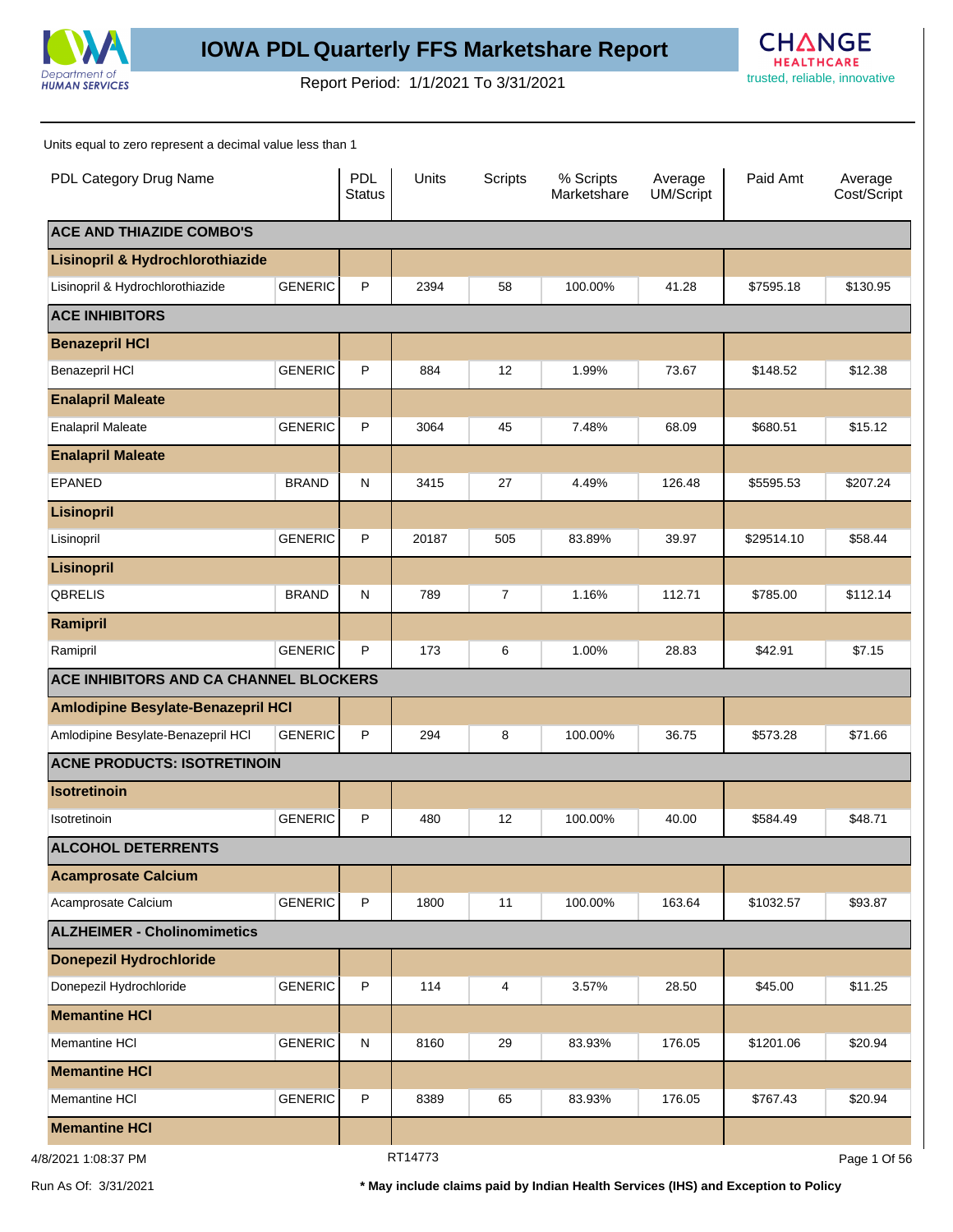| PDL Category Drug Name                   |                | <b>PDL</b><br><b>Status</b> | Units   | <b>Scripts</b> | % Scripts<br>Marketshare | Average<br>UM/Script | Paid Amt   | Average<br>Cost/Script |
|------------------------------------------|----------------|-----------------------------|---------|----------------|--------------------------|----------------------|------------|------------------------|
| <b>NAMENDA</b>                           | <b>BRAND</b>   | ${\sf N}$                   | 2160    | 9              | 8.04%                    | 240.00               | \$14802.78 | \$1644.75              |
| <b>Memantine HCI</b>                     |                |                             |         |                |                          |                      |            |                        |
| NAMENDA XR                               | <b>BRAND</b>   | ${\sf N}$                   | 510     | 5              | 4.46%                    | 102.00               | \$4905.50  | \$981.10               |
| <b>AMINO GLYCOSIDES</b>                  |                |                             |         |                |                          |                      |            |                        |
| <b>Neomycin Sulfate</b>                  |                |                             |         |                |                          |                      |            |                        |
| Neomycin Sulfate                         | <b>GENERIC</b> | P                           | 6       | 1              | 6.67%                    | 6.00                 | \$11.26    | \$11.26                |
| <b>Tobramycin</b>                        |                |                             |         |                |                          |                      |            |                        |
| <b>KITABIS PAK</b>                       | <b>BRAND</b>   | P                           | 560     | 2              | 13.33%                   | 280.00               | \$200.00   | \$100.00               |
| <b>Tobramycin</b>                        |                |                             |         |                |                          |                      |            |                        |
| Tobramycin                               | <b>GENERIC</b> | P                           | 2840    | 11             | 73.33%                   | 258.18               | \$2030.55  | \$184.60               |
| <b>Tobramycin Sulfate</b>                |                |                             |         |                |                          |                      |            |                        |
| <b>Tobramycin Sulfate</b>                | <b>GENERIC</b> | P                           | 120     | 1              | 6.67%                    | 120.00               | \$10.00    | \$10.00                |
| <b>ANALGESICS - MISC.</b>                |                |                             |         |                |                          |                      |            |                        |
| Acetaminophen                            |                |                             |         |                |                          |                      |            |                        |
| Acetaminophen                            | <b>GENERIC</b> | $\sf P$                     | 17379   | 113            | 38.18%                   | 153.80               | \$2134.54  | \$18.89                |
| <b>Aspirin</b>                           |                |                             |         |                |                          |                      |            |                        |
| Aspirin                                  | <b>GENERIC</b> | P                           | 6365    | 161            | 54.39%                   | 39.53                | \$2279.23  | \$14.16                |
| <b>Butalbital-Acetaminophen</b>          |                |                             |         |                |                          |                      |            |                        |
| Butalbital-Acetaminophen                 | <b>GENERIC</b> | P                           | 210     | 4              | 1.35%                    | 52.50                | \$199.64   | \$49.91                |
| <b>Butalbital-Acetaminophen-Caffeine</b> |                |                             |         |                |                          |                      |            |                        |
| Butalbital-Acetaminophen-Caffeine        | <b>GENERIC</b> | P                           | 603     | 18             | 6.08%                    | 33.50                | \$394.97   | \$21.94                |
| <b>ANAPHYLAXIS THERAPY</b>               |                |                             |         |                |                          |                      |            |                        |
| <b>Epinephrine (Anaphylaxis)</b>         |                |                             |         |                |                          |                      |            |                        |
| Epinephrine (Anaphylaxis)                | <b>GENERIC</b> | ${\sf N}$                   | 8       | 4              | 100.00%                  | 2.07                 | \$169.24   | \$225.34               |
| <b>Epinephrine (Anaphylaxis)</b>         |                |                             |         |                |                          |                      |            |                        |
| Epinephrine (Anaphylaxis)                | <b>GENERIC</b> | P                           | 50      | 24             | 100.00%                  | 2.07                 | \$6140.19  | \$225.34               |
| <b>ANDROGENS / ANABOLICS</b>             |                |                             |         |                |                          |                      |            |                        |
| <b>Oxandrolone</b>                       |                |                             |         |                |                          |                      |            |                        |
| Oxandrolone                              | <b>GENERIC</b> | ${\sf N}$                   | 105     | 3              | 16.67%                   | 35.00                | \$60.00    | \$20.00                |
| <b>Testosterone Cypionate</b>            |                |                             |         |                |                          |                      |            |                        |
| Testosterone Cypionate                   | <b>GENERIC</b> | P                           | 42      | 15             | 83.33%                   | 2.80                 | \$259.00   | \$17.27                |
| <b>ANGIOTENSIN RECEPTOR BLOCKER</b>      |                |                             |         |                |                          |                      |            |                        |
| <b>Candesartan Cilexetil</b>             |                |                             |         |                |                          |                      |            |                        |
| Candesartan Cilexetil                    | <b>GENERIC</b> | ${\sf N}$                   | 179     | 6              | 4.76%                    | 29.83                | \$37.05    | \$6.18                 |
| <b>Irbesartan</b>                        |                |                             |         |                |                          |                      |            |                        |
| Irbesartan                               | <b>GENERIC</b> | P                           | 90      | 1              | 0.79%                    | 90.00                | \$10.95    | \$10.95                |
| <b>Losartan Potassium</b>                |                |                             |         |                |                          |                      |            |                        |
| Losartan Potassium                       | <b>GENERIC</b> | P                           | 4539    | 110            | 87.30%                   | 41.26                | \$6796.05  | \$61.78                |
| 4/8/2021 1:08:37 PM                      |                |                             | RT14773 |                |                          |                      |            | Page 2 Of 56           |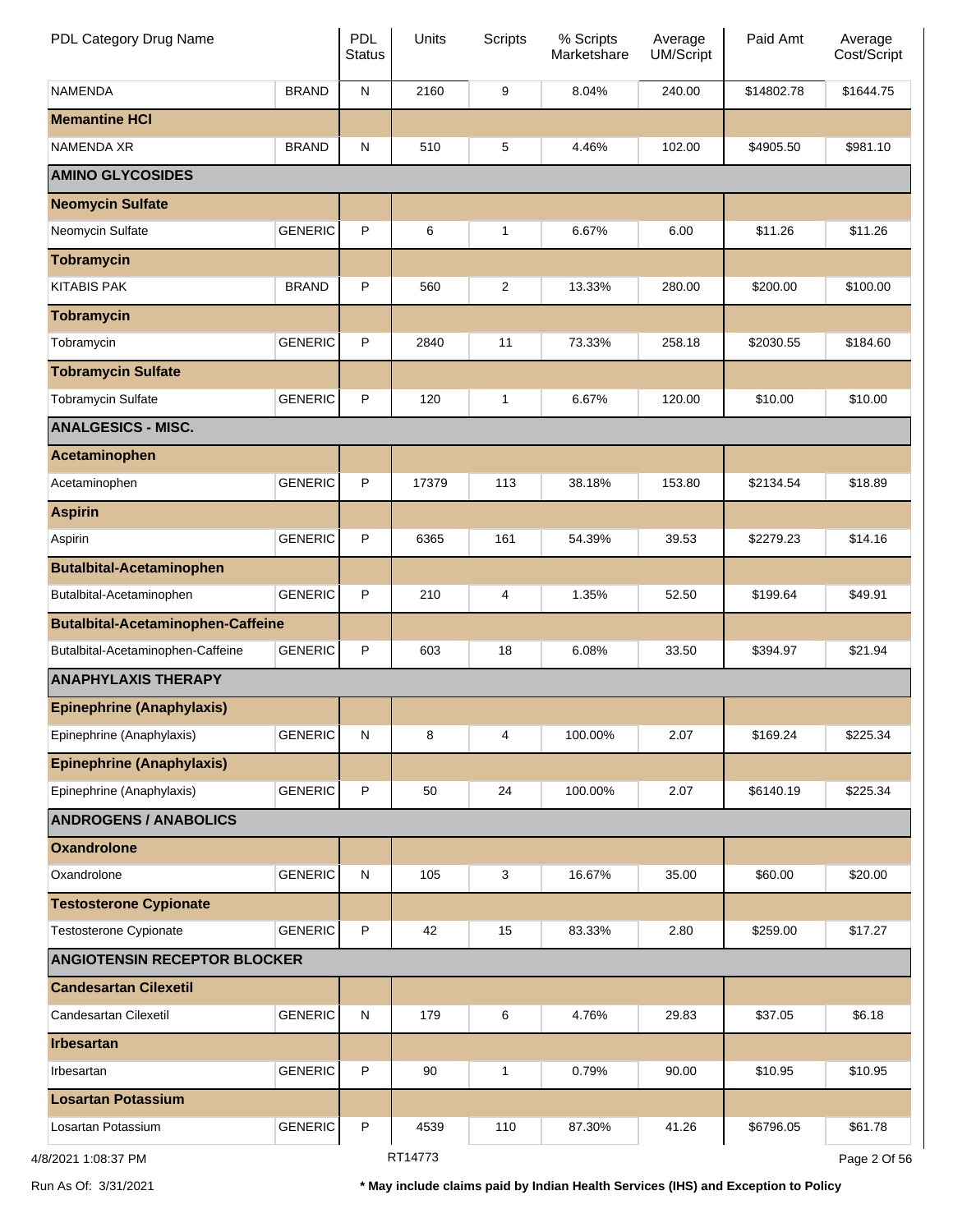| PDL Category Drug Name                            |                | <b>PDL</b><br><b>Status</b> | Units          | <b>Scripts</b> | % Scripts<br>Marketshare | Average<br><b>UM/Script</b> | Paid Amt    | Average<br>Cost/Script |
|---------------------------------------------------|----------------|-----------------------------|----------------|----------------|--------------------------|-----------------------------|-------------|------------------------|
| <b>Olmesartan Medoxomil</b>                       |                |                             |                |                |                          |                             |             |                        |
| Olmesartan Medoxomil                              | <b>GENERIC</b> | $\mathsf{N}$                | 630            | 3              | 2.38%                    | 210.00                      | \$84.80     | \$28.27                |
| <b>Telmisartan</b>                                |                |                             |                |                |                          |                             |             |                        |
| Telmisartan                                       | <b>GENERIC</b> | $\mathsf{N}$                | 30             | 1              | 0.79%                    | 30.00                       | \$23.64     | \$23.64                |
| <b>Valsartan</b>                                  |                |                             |                |                |                          |                             |             |                        |
| Valsartan                                         | <b>GENERIC</b> | P                           | 255            | 5              | 3.97%                    | 51.00                       | \$114.25    | \$22.85                |
| <b>ANORECTAL - MISC.</b>                          |                |                             |                |                |                          |                             |             |                        |
| <b>Hydrocortisone (Rectal)</b>                    |                |                             |                |                |                          |                             |             |                        |
| Hydrocortisone (Rectal)                           | <b>GENERIC</b> | P                           | 322            | 10             | 100.00%                  | 32.20                       | \$140.10    | \$14.01                |
| <b>ANTHELMINTICS</b>                              |                |                             |                |                |                          |                             |             |                        |
| <b>Albendazole</b>                                |                |                             |                |                |                          |                             |             |                        |
| Albendazole                                       | <b>GENERIC</b> | P                           | 32             | $\overline{2}$ | 25.00%                   | 16.00                       | \$1410.78   | \$705.39               |
| <b>Ivermectin</b>                                 |                |                             |                |                |                          |                             |             |                        |
| Ivermectin                                        | <b>GENERIC</b> | P                           | 22             | 5              | 62.50%                   | 4.40                        | \$100.11    | \$20.02                |
| <b>Mebendazole</b>                                |                |                             |                |                |                          |                             |             |                        |
| <b>EMVERM</b>                                     | <b>BRAND</b>   | $\mathsf{N}$                | $\overline{c}$ | 1              | 12.50%                   | 2.00                        | \$996.33    | \$996.33               |
| <b>ANTI INFECTIVE COMBO'S - MISC.</b>             |                |                             |                |                |                          |                             |             |                        |
| Sulfamethoxazole-Trimethoprim                     |                |                             |                |                |                          |                             |             |                        |
| Sulfamethoxazole-Trimethoprim                     | <b>GENERIC</b> | P                           | 11061          | 160            | 100.00%                  | 69.13                       | \$7603.74   | \$47.52                |
| <b>ANTI-IGE &amp; ANTI-INTERLEUKIN ANTIBODIES</b> |                |                             |                |                |                          |                             |             |                        |
| <b>Benralizumab</b>                               |                |                             |                |                |                          |                             |             |                        |
| <b>FASENRA PEN</b>                                | <b>BRAND</b>   | P                           | $\mathbf{1}$   | 1              | 25.00%                   | 1.00                        | \$5205.10   | \$5205.10              |
| <b>Dupilumab</b>                                  |                |                             |                |                |                          |                             |             |                        |
| <b>DUPIXENT</b>                                   | <b>BRAND</b>   | N                           | 12             | 3              | 75.00%                   | 4.00                        | \$1517.00   | \$505.67               |
| <b>ANTI-INFLAMMATORIES, NON-NSAID</b>             |                |                             |                |                |                          |                             |             |                        |
| <b>Abatacept</b>                                  |                |                             |                |                |                          |                             |             |                        |
| <b>ORENCIA</b>                                    | <b>BRAND</b>   | N                           | 8              | $\overline{c}$ | 4.44%                    | 4.00                        | \$9121.51   | \$4560.76              |
| <b>Adalimumab</b>                                 |                |                             |                |                |                          |                             |             |                        |
| <b>HUMIRA</b>                                     | <b>BRAND</b>   | P                           | 4              | $\overline{c}$ | 4.44%                    | 2.00                        | \$11208.77  | \$5604.39              |
| Adalimumab                                        |                |                             |                |                |                          |                             |             |                        |
| <b>HUMIRA PEN</b>                                 | <b>BRAND</b>   | P                           | 56             | 23             | 51.11%                   | 2.43                        | \$111176.08 | \$4833.74              |
| Adalimumab                                        |                |                             |                |                |                          |                             |             |                        |
| HUMIRA PEN-PS/UV STARTER                          | <b>BRAND</b>   | P                           | 3              | 1              | 2.22%                    | 3.00                        | \$11946.47  | \$11946.47             |
| <b>Etanercept</b>                                 |                |                             |                |                |                          |                             |             |                        |
| <b>ENBREL SURECLICK</b>                           | <b>BRAND</b>   | P                           | 40             | 10             | 22.22%                   | 4.00                        | \$18138.69  | \$1813.87              |
| <b>Secukinumab</b>                                |                |                             |                |                |                          |                             |             |                        |
| <b>COSENTYX SENSOREADY PEN</b>                    | <b>BRAND</b>   | N                           | 8              | 4              | 8.89%                    | 2.00                        | \$23369.70  | \$5842.43              |
| <b>Tofacitinib Citrate</b>                        |                |                             |                |                |                          |                             |             |                        |
|                                                   |                |                             | DTA1770        |                |                          |                             |             |                        |

4/8/2021 1:08:37 PM

RT14773

Page 3 Of 56

Run As Of: 3/31/2021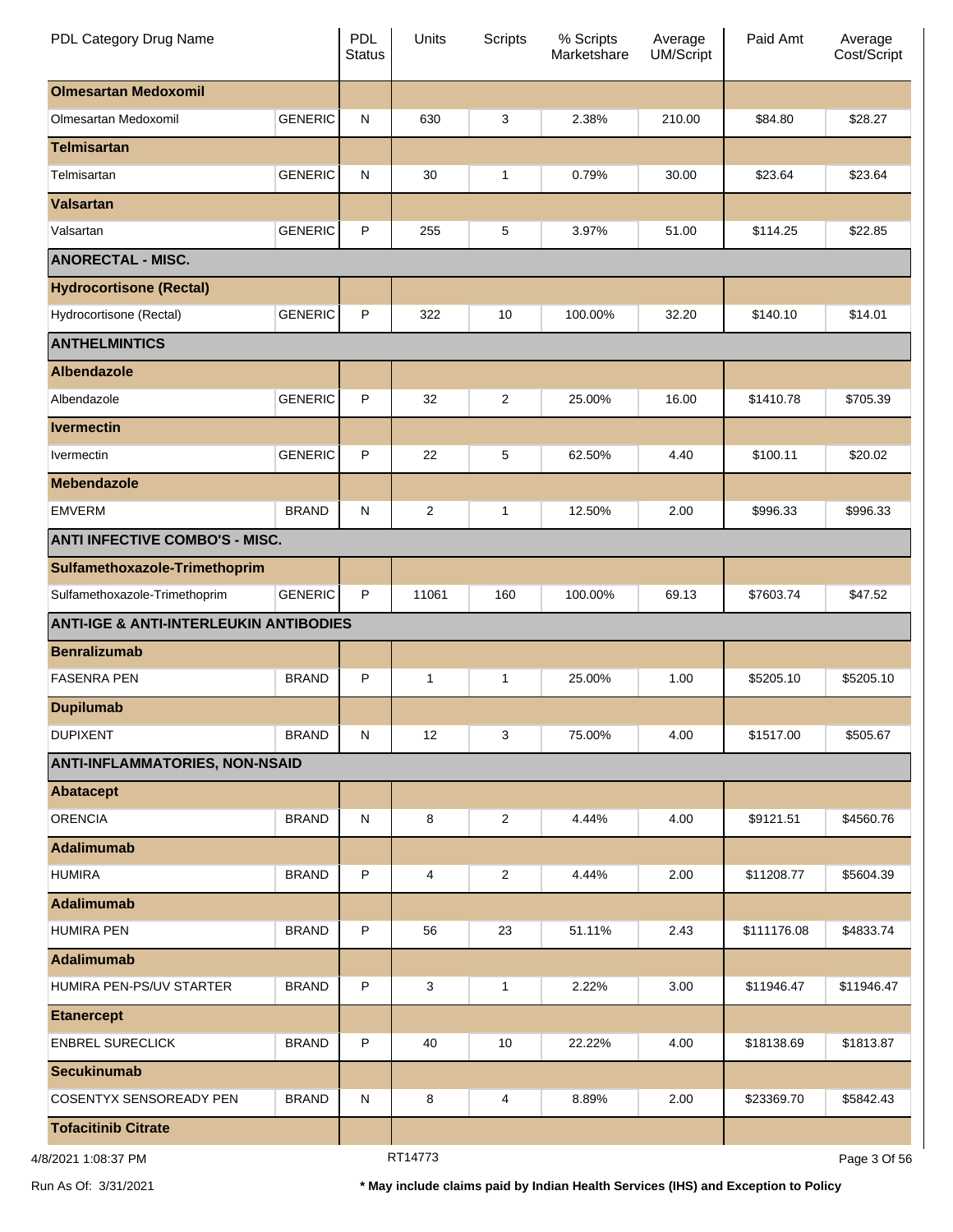| PDL Category Drug Name                                    |                | PDL<br><b>Status</b> | Units | Scripts        | % Scripts<br>Marketshare | Average<br><b>UM/Script</b> | Paid Amt   | Average<br>Cost/Script |
|-----------------------------------------------------------|----------------|----------------------|-------|----------------|--------------------------|-----------------------------|------------|------------------------|
| <b>XELJANZ XR</b>                                         | <b>BRAND</b>   | N                    | 90    | 3              | 6.67%                    | 30.00                       | \$14204.02 | \$4734.67              |
| <b>ANTI-PARKINSONIAN DRUGS</b>                            |                |                      |       |                |                          |                             |            |                        |
| <b>Amantadine HCI</b>                                     |                |                      |       |                |                          |                             |            |                        |
| Amantadine HCI                                            | <b>GENERIC</b> | N                    | 195   | $\overline{2}$ | 34.62%                   | 168.56                      | \$31.56    | \$15.16                |
| <b>Amantadine HCI</b>                                     |                |                      |       |                |                          |                             |            |                        |
| Amantadine HCI                                            | <b>GENERIC</b> | P                    | 1322  | $\overline{7}$ | 34.62%                   | 168.56                      | \$104.87   | \$15.16                |
| Carbidopa-Levodopa                                        |                |                      |       |                |                          |                             |            |                        |
| Carbidopa-Levodopa                                        | <b>GENERIC</b> | P                    | 1269  | 17             | 65.38%                   | 74.65                       | \$232.49   | \$13.68                |
| <b>ANTI-PSORIATICS - NON-BIOLOGICALS</b>                  |                |                      |       |                |                          |                             |            |                        |
| <b>Calcipotriene</b>                                      |                |                      |       |                |                          |                             |            |                        |
| Calcipotriene                                             | <b>GENERIC</b> | P                    | 180   | 3              | 75.00%                   | 60.00                       | \$240.82   | \$80.27                |
| <b>Tazarotene</b>                                         |                |                      |       |                |                          |                             |            |                        |
| <b>TAZORAC</b>                                            | <b>BRAND</b>   | P                    | 60    | 1              | 25.00%                   | 60.00                       | \$25.00    | \$25.00                |
| Antianginal-misc                                          |                |                      |       |                |                          |                             |            |                        |
| <b>Ranolazine</b>                                         |                |                      |       |                |                          |                             |            |                        |
| Ranolazine                                                | <b>GENERIC</b> | P                    | 180   | $\overline{2}$ | 100.00%                  | 90.00                       | \$71.89    | \$35.95                |
| <b>ANTIANGINALS--ISOSORBIDE NITRATE</b>                   |                |                      |       |                |                          |                             |            |                        |
| <b>Isosorbide Mononitrate</b>                             |                |                      |       |                |                          |                             |            |                        |
| <b>Isosorbide Mononitrate</b>                             | <b>GENERIC</b> | P                    | 1004  | 27             | 100.00%                  | 37.19                       | \$321.99   | \$11.93                |
| <b>ANTIARRHYTHMICS</b>                                    |                |                      |       |                |                          |                             |            |                        |
| <b>Amiodarone HCI</b>                                     |                |                      |       |                |                          |                             |            |                        |
| Amiodarone HCI                                            | <b>GENERIC</b> | P                    | 363   | 11             | 44.00%                   | 33.00                       | \$118.52   | \$10.77                |
| <b>Flecainide Acetate</b>                                 |                |                      |       |                |                          |                             |            |                        |
| <b>Flecainide Acetate</b>                                 | <b>GENERIC</b> | P                    | 920   | 14             | 56.00%                   | 65.71                       | \$314.25   | \$22.45                |
| <b>ANTIASTHMATIC - ADRENERGIC COMBOS</b>                  |                |                      |       |                |                          |                             |            |                        |
| <b>Budesonide-Formoterol Fumarate</b><br><b>Dihydrate</b> |                |                      |       |                |                          |                             |            |                        |
| <b>SYMBICORT</b>                                          | <b>BRAND</b>   | P                    | 874   | 84             | 27.18%                   | 10.40                       | \$25645.04 | \$305.30               |
| <b>Fluticasone Furoate-Vilanterol</b>                     |                |                      |       |                |                          |                             |            |                        |
| <b>BREO ELLIPTA</b>                                       | <b>BRAND</b>   | N                    | 360   | 6              | 1.94%                    | 60.00                       | \$285.00   | \$47.50                |
| <b>Fluticasone-Salmeterol</b>                             |                |                      |       |                |                          |                             |            |                        |
| <b>ADVAIR DISKUS</b>                                      | <b>BRAND</b>   | P                    | 3240  | 54             | 17.48%                   | 60.00                       | \$20556.56 | \$380.68               |
| <b>Fluticasone-Salmeterol</b>                             |                |                      |       |                |                          |                             |            |                        |
| <b>ADVAIR HFA</b>                                         | <b>BRAND</b>   | P                    | 372   | 27             | 8.74%                    | 13.78                       | \$4463.86  | \$165.33               |
| <b>Fluticasone-Salmeterol</b>                             |                |                      |       |                |                          |                             |            |                        |
| Fluticasone-Salmeterol                                    | <b>GENERIC</b> | N                    | 180   | 3              | 6.80%                    | 60.00                       | \$1477.00  | \$181.14               |
| <b>Fluticasone-Salmeterol</b>                             |                |                      |       |                |                          |                             |            |                        |
| Fluticasone-Salmeterol                                    | <b>GENERIC</b> | P                    | 1080  | 18             | 6.80%                    | 60.00                       | \$2326.98  | \$181.14               |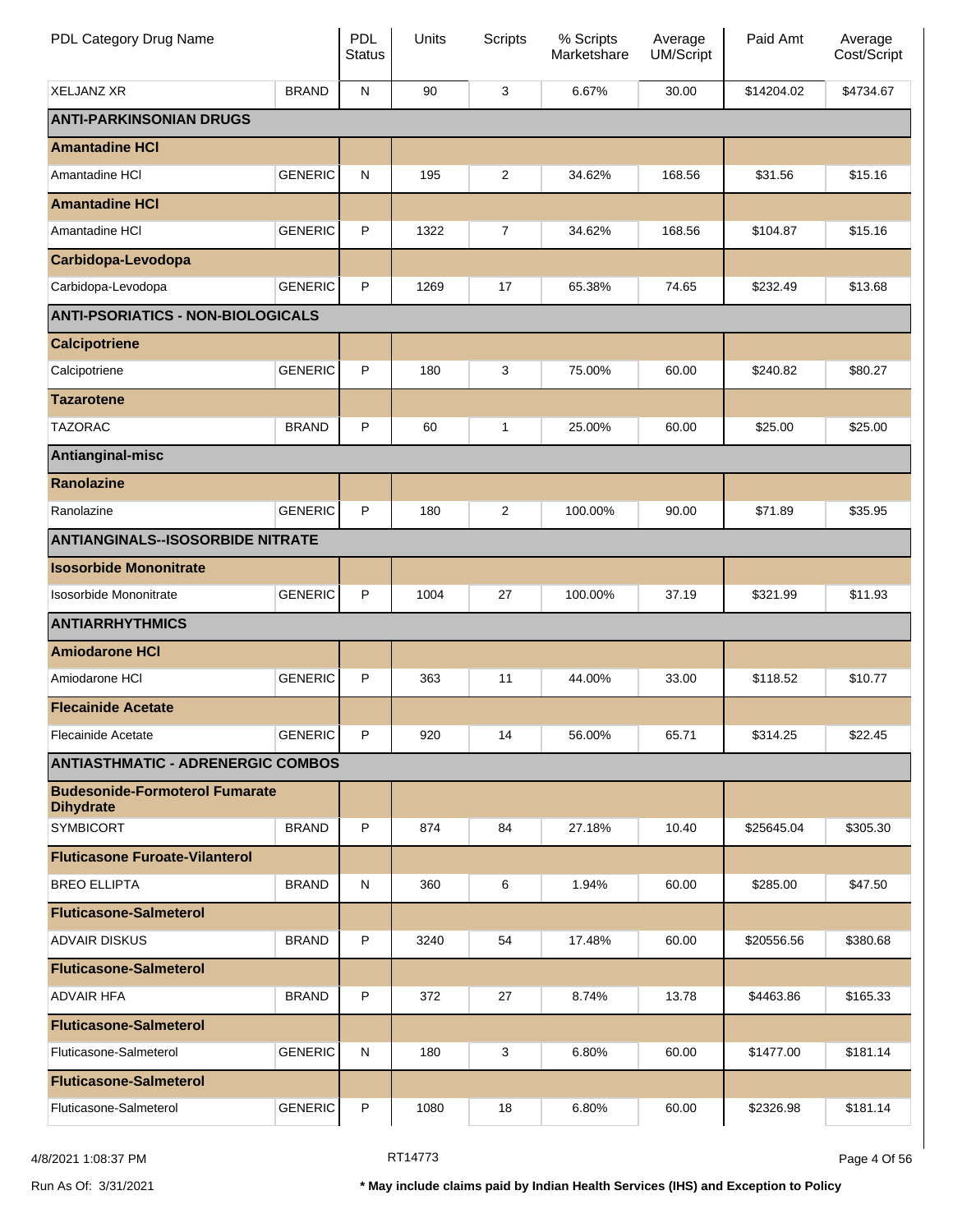| PDL Category Drug Name                                            |                | <b>PDL</b><br><b>Status</b> | Units          | Scripts        | % Scripts<br>Marketshare | Average<br><b>UM/Script</b> | Paid Amt   | Average<br>Cost/Script |
|-------------------------------------------------------------------|----------------|-----------------------------|----------------|----------------|--------------------------|-----------------------------|------------|------------------------|
| Fluticasone-Umeclidinium-Vilanterol                               |                |                             |                |                |                          |                             |            |                        |
| <b>TRELEGY ELLIPTA</b>                                            | <b>BRAND</b>   | N                           | 180            | 3              | 0.97%                    | 60.00                       | \$1725.61  | \$575.20               |
| <b>Glycopyrrolate-Formoterol Fumarate</b>                         |                |                             |                |                |                          |                             |            |                        |
| <b>BEVESPI AEROSPHERE</b>                                         | <b>BRAND</b>   | P                           | 84             | 8              | 2.59%                    | 10.50                       | \$3120.34  | \$390.04               |
| <b>Ipratropium-Albuterol</b>                                      |                |                             |                |                |                          |                             |            |                        |
| <b>COMBIVENT RESPIMAT</b>                                         | <b>BRAND</b>   | P                           | 52             | 13             | 4.21%                    | 4.00                        | \$5590.39  | \$430.03               |
| <b>Ipratropium-Albuterol</b>                                      |                |                             |                |                |                          |                             |            |                        |
| Ipratropium-Albuterol                                             | <b>GENERIC</b> | P                           | 11790          | 49             | 15.86%                   | 240.61                      | \$1348.73  | \$27.53                |
| <b>Mometasone Furoate-Formoterol</b><br><b>Fumarate Dihydrate</b> |                |                             |                |                |                          |                             |            |                        |
| <b>DULERA</b>                                                     | <b>BRAND</b>   | P                           | 494            | 36             | 11.65%                   | 13.72                       | \$10530.47 | \$292.51               |
| <b>Tiotropium Bromide-Olodaterol HCI</b>                          |                |                             |                |                |                          |                             |            |                        |
| STIOLTO RESPIMAT                                                  | <b>BRAND</b>   | N                           | 16             | 4              | 1.29%                    | 4.00                        | \$1855.96  | \$463.99               |
| <b>Umeclidinium-Vilanterol</b>                                    |                |                             |                |                |                          |                             |            |                        |
| <b>ANORO ELLIPTA</b>                                              | <b>BRAND</b>   | P                           | 240            | 4              | 1.29%                    | 60.00                       | \$1702.44  | \$425.61               |
| <b>ANTIASTHMATIC - ANTI-CHOLINERGICS</b>                          |                |                             |                |                |                          |                             |            |                        |
| <b>Ipratropium Bromide</b>                                        |                |                             |                |                |                          |                             |            |                        |
| Ipratropium Bromide                                               | <b>GENERIC</b> | P                           | 374            | 3              | 5.56%                    | 124.67                      | \$16.96    | \$5.65                 |
| <b>Ipratropium Bromide HFA</b>                                    |                |                             |                |                |                          |                             |            |                        |
| <b>ATROVENT HFA</b>                                               | <b>BRAND</b>   | P                           | 87             | 7              | 12.96%                   | 12.43                       | \$2912.91  | \$416.13               |
| <b>Tiotropium Bromide Monohydrate</b>                             |                |                             |                |                |                          |                             |            |                        |
| SPIRIVA HANDIHALER                                                | <b>BRAND</b>   | P                           | 990            | 31             | 57.41%                   | 31.94                       | \$14838.57 | \$478.66               |
| <b>Tiotropium Bromide Monohydrate</b>                             |                |                             |                |                |                          |                             |            |                        |
| SPIRIVA RESPIMAT                                                  | <b>BRAND</b>   | P                           | 44             | 11             | 20.37%                   | 4.00                        | \$4235.62  | \$385.06               |
| <b>Umeclidinium Bromide</b>                                       |                |                             |                |                |                          |                             |            |                        |
| <b>INCRUSE ELLIPTA</b>                                            | <b>BRAND</b>   | N                           | 60             | $\overline{2}$ | 3.70%                    | 30.00                       | \$697.52   | \$348.76               |
| <b>ANTIASTHMATIC - ANTIINFLAMMATORY AGENTS</b>                    |                |                             |                |                |                          |                             |            |                        |
| <b>Cromolyn Sodium</b>                                            |                |                             |                |                |                          |                             |            |                        |
| Cromolyn Sodium                                                   | <b>GENERIC</b> | P                           | 240            | $\overline{2}$ | 100.00%                  | 120.00                      | \$20.00    | \$10.00                |
| <b>ANTIASTHMATIC - BETA - ADRENERGICS</b>                         |                |                             |                |                |                          |                             |            |                        |
| <b>Albuterol Sulfate</b>                                          |                |                             |                |                |                          |                             |            |                        |
| <b>Albuterol Sulfate</b>                                          | <b>GENERIC</b> | N                           | 75             | 1              | 74.70%                   | 47.22                       | \$519.00   | \$39.49                |
| <b>Albuterol Sulfate</b>                                          |                |                             |                |                |                          |                             |            |                        |
| <b>Albuterol Sulfate</b>                                          | <b>GENERIC</b> | P                           | 28916          | 613            | 74.70%                   | 47.22                       | \$23727.97 | \$39.49                |
| <b>Albuterol Sulfate</b>                                          |                |                             |                |                |                          |                             |            |                        |
| PROAIR HFA                                                        | <b>BRAND</b>   | P                           | 1177           | 133            | 16.18%                   | 8.85                        | \$27470.24 | \$206.54               |
| <b>Albuterol Sulfate</b>                                          |                |                             |                |                |                          |                             |            |                        |
| PROAIR RESPICLICK                                                 | <b>BRAND</b>   | P                           | $\overline{2}$ | 2              | 0.24%                    | 1.00                        | \$140.82   | \$70.41                |

A/8/2021 1:08:37 PM Page 5 Of 56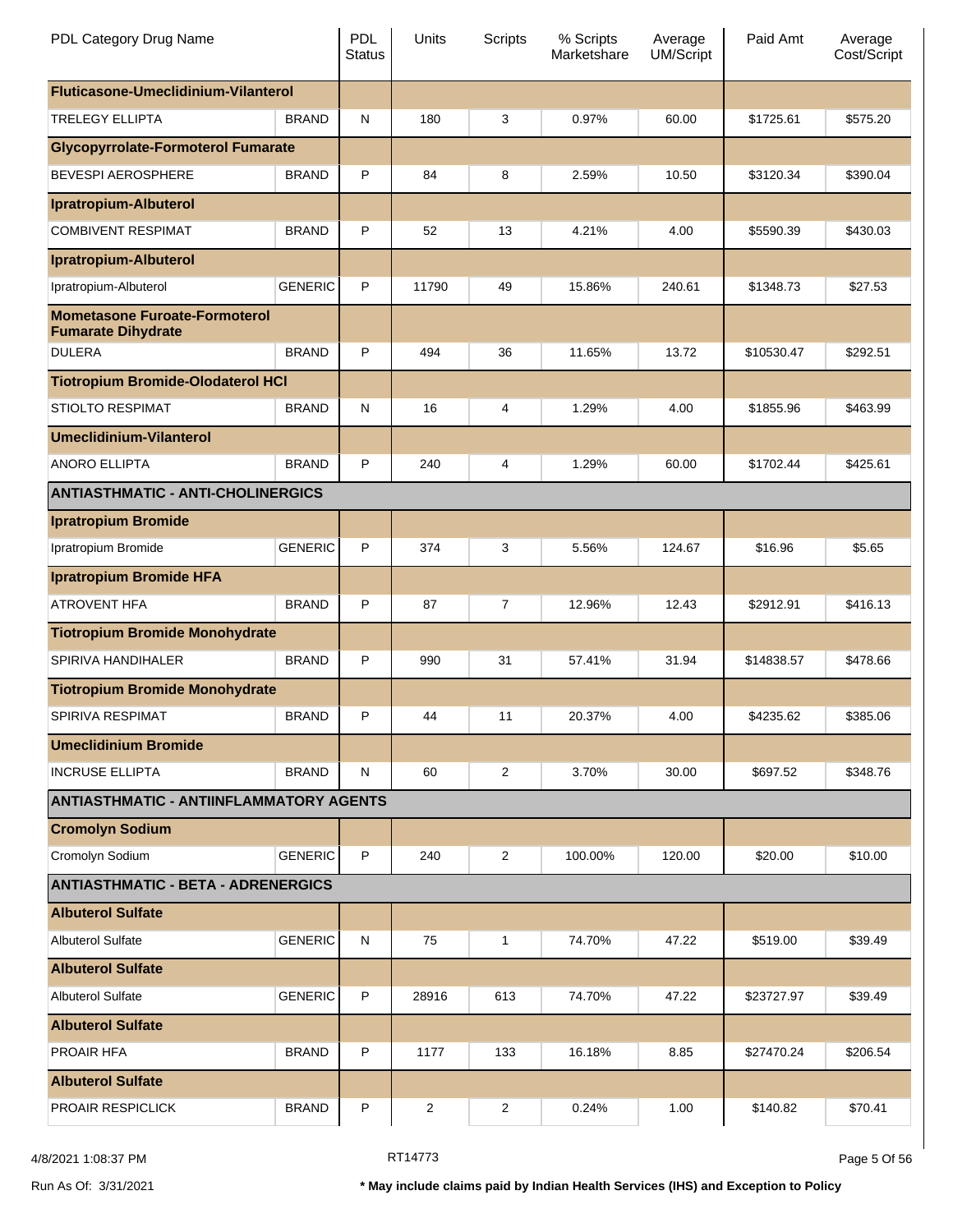| PDL Category Drug Name                                  |                                          | <b>PDL</b><br>Status | Units          | Scripts        | % Scripts<br>Marketshare | Average<br><b>UM/Script</b> | Paid Amt  | Average<br>Cost/Script |
|---------------------------------------------------------|------------------------------------------|----------------------|----------------|----------------|--------------------------|-----------------------------|-----------|------------------------|
| <b>Albuterol Sulfate</b>                                |                                          |                      |                |                |                          |                             |           |                        |
| PROVENTIL HFA                                           | <b>BRAND</b>                             | P                    | 140            | 20             | 2.43%                    | 7.00                        | \$1143.15 | \$57.16                |
| <b>Albuterol Sulfate</b>                                |                                          |                      |                |                |                          |                             |           |                        |
| <b>VENTOLIN HFA</b>                                     | <b>BRAND</b>                             | P                    | 756            | 35             | 4.26%                    | 21.60                       | \$1988.83 | \$56.82                |
| <b>Formoterol Fumarate</b>                              |                                          |                      |                |                |                          |                             |           |                        |
| <b>PERFOROMIST</b>                                      | <b>BRAND</b>                             | N                    | 360            | 4              | 0.49%                    | 90.00                       | \$150.00  | \$37.50                |
| <b>Levalbuterol HCI</b>                                 |                                          |                      |                |                |                          |                             |           |                        |
| Levalbuterol HCI                                        | <b>GENERIC</b>                           | N                    | 3345           | 13             | 1.58%                    | 257.31                      | \$378.87  | \$29.14                |
| <b>Salmeterol Xinafoate</b>                             |                                          |                      |                |                |                          |                             |           |                        |
| <b>SEREVENT DISKUS</b>                                  | <b>BRAND</b>                             | P                    | 60             | 1              | 0.12%                    | 60.00                       | \$404.82  | \$404.82               |
| <b>ANTIASTHMATIC - HYDRO-LYTIC ENZYMES</b>              |                                          |                      |                |                |                          |                             |           |                        |
| <b>Dornase Alfa</b>                                     |                                          |                      |                |                |                          |                             |           |                        |
| PULMOZYME                                               | <b>BRAND</b>                             | P                    | 825            | 9              | 100.00%                  | 91.67                       | \$765.00  | \$85.00                |
| <b>ANTIASTHMATIC - LEUKOTRIENE RECEPTOR ANTAGONISTS</b> |                                          |                      |                |                |                          |                             |           |                        |
| <b>Montelukast Sodium</b>                               |                                          |                      |                |                |                          |                             |           |                        |
| Montelukast Sodium                                      | <b>GENERIC</b>                           | P                    | 18812          | 496            | 99.80%                   | 37.93                       | \$7544.46 | \$15.21                |
| <b>Zafirlukast</b>                                      |                                          |                      |                |                |                          |                             |           |                        |
| Zafirlukast                                             | <b>GENERIC</b>                           | N                    | 60             | $\mathbf{1}$   | 0.20%                    | 60.00                       | \$19.99   | \$19.99                |
|                                                         | <b>ANTIASTHMATIC - MIXED ADRENERGICS</b> |                      |                |                |                          |                             |           |                        |
| <b>Epinephrine (Anaphylaxis)</b>                        |                                          |                      |                |                |                          |                             |           |                        |
| ADRENALIN                                               | <b>BRAND</b>                             | N                    | 300            | $\mathbf{1}$   | 100.00%                  | 300.00                      | \$2450.79 | \$2450.79              |
| <b>ANTIASTHMATIC - MUCOLYTICS</b>                       |                                          |                      |                |                |                          |                             |           |                        |
| <b>Acetylcysteine</b>                                   |                                          |                      |                |                |                          |                             |           |                        |
| Acetylcysteine                                          | <b>GENERIC</b>                           | P                    | 1080           | 4              | 100.00%                  | 270.00                      | \$656.14  | \$164.04               |
| <b>ANTIASTHMATIC - NASAL MISC.</b>                      |                                          |                      |                |                |                          |                             |           |                        |
| <b>Ipratropium Bromide (Nasal)</b>                      |                                          |                      |                |                |                          |                             |           |                        |
| Ipratropium Bromide (Nasal)                             | <b>GENERIC</b>                           | N                    | 30             | $\overline{c}$ | 100.00%                  | 27.00                       | \$25.00   | \$17.87                |
| <b>Ipratropium Bromide (Nasal)</b>                      |                                          |                      |                |                |                          |                             |           |                        |
| Ipratropium Bromide (Nasal)                             | <b>GENERIC</b>                           | P                    | 240            | 8              | 100.00%                  | 27.00                       | \$153.67  | \$17.87                |
| <b>ANTIASTHMATIC - NASAL STEROIDS</b>                   |                                          |                      |                |                |                          |                             |           |                        |
| <b>Beclomethasone Dipropionate (Nasal)</b>              |                                          |                      |                |                |                          |                             |           |                        |
| QNASL                                                   | <b>BRAND</b>                             | ${\sf N}$            | 63             | 6              | 1.80%                    | 10.50                       | \$673.63  | \$112.27               |
| <b>Fluticasone Propionate (Nasal)</b>                   |                                          |                      |                |                |                          |                             |           |                        |
| Fluticasone Propionate (Nasal)                          | <b>GENERIC</b>                           | P                    | 5440           | 318            | 95.21%                   | 17.11                       | \$5622.01 | \$17.68                |
| <b>Mometasone Furoate (Nasal)</b>                       |                                          |                      |                |                |                          |                             |           |                        |
| Mometasone Furoate (Nasal)                              | <b>GENERIC</b>                           | N                    | 170            | 10             | 2.99%                    | 17.00                       | \$101.62  | \$10.16                |
| <b>ANTIASTHMATIC - STEROID INHALANTS</b>                |                                          |                      |                |                |                          |                             |           |                        |
| <b>Beclomethasone Dipropionate HFA</b>                  |                                          |                      |                |                |                          |                             |           |                        |
| ום דפיסטיון ופטטונ                                      |                                          |                      | <b>PT14773</b> |                |                          |                             |           | DoseC OLEC             |

4/8/2021 1:08:37 PM

RT14773

Page 6 Of 56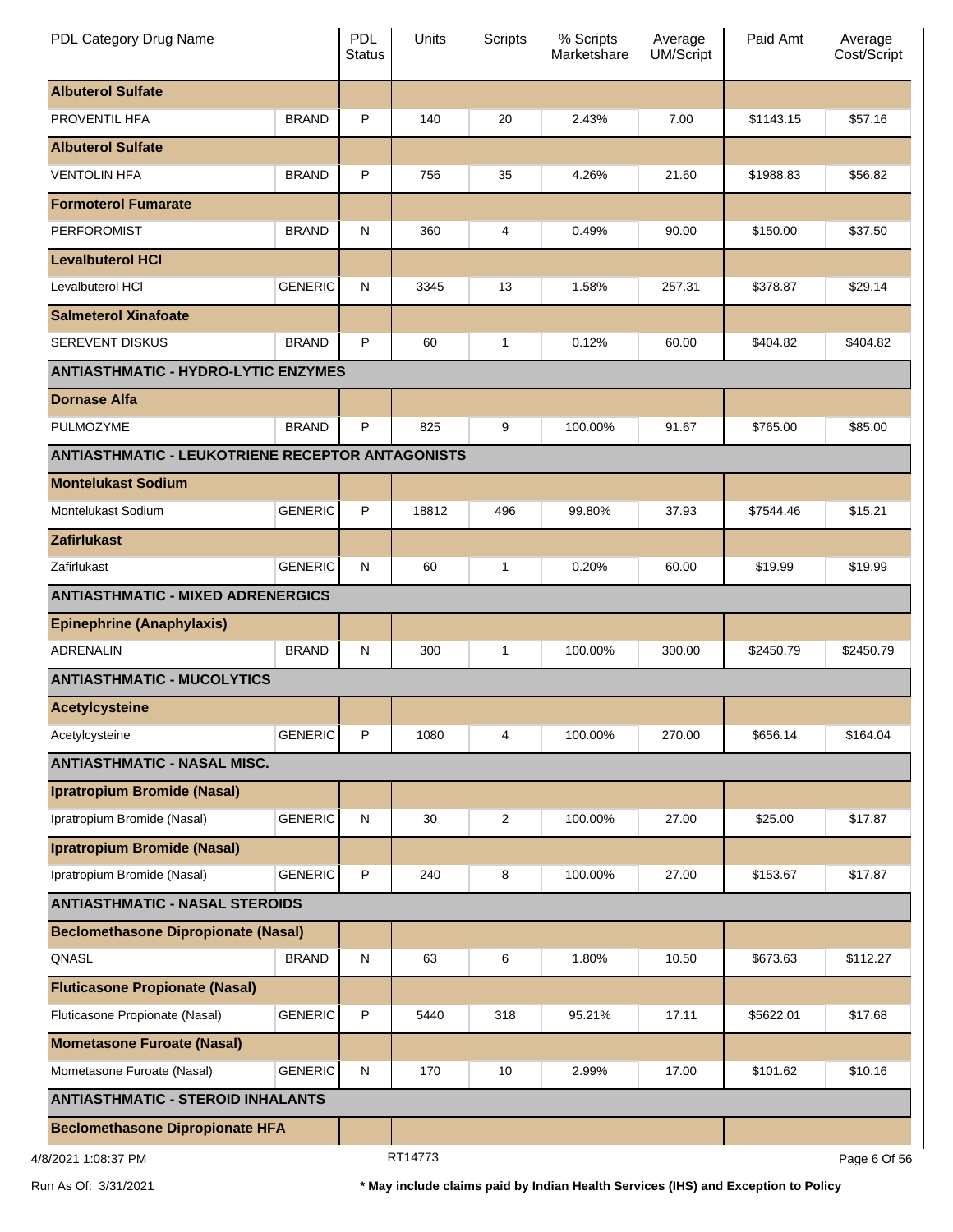| PDL Category Drug Name                     |                | PDL<br><b>Status</b> | Units          | <b>Scripts</b> | % Scripts<br>Marketshare | Average<br>UM/Script | Paid Amt   | Average<br>Cost/Script |
|--------------------------------------------|----------------|----------------------|----------------|----------------|--------------------------|----------------------|------------|------------------------|
| <b>QVAR REDIHALER</b>                      | <b>BRAND</b>   | ${\sf N}$            | 73             | $\overline{7}$ | 4.19%                    | 10.43                | \$954.36   | \$136.34               |
| <b>Budesonide (Inhalation)</b>             |                |                      |                |                |                          |                      |            |                        |
| Budesonide (Inhalation)                    | <b>GENERIC</b> | ${\sf N}$            | 840            | 7              | 32.93%                   | 103.64               | \$494.14   | \$37.57                |
| <b>Budesonide (Inhalation)</b>             |                |                      |                |                |                          |                      |            |                        |
| Budesonide (Inhalation)                    | <b>GENERIC</b> | P                    | 4860           | 48             | 32.93%                   | 103.64               | \$1572.28  | \$37.57                |
| <b>Budesonide (Inhalation)</b>             |                |                      |                |                |                          |                      |            |                        |
| PULMICORT FLEXHALER                        | <b>BRAND</b>   | P                    | 1              | 1              | 0.60%                    | 1.00                 | \$247.62   | \$247.62               |
| <b>Fluticasone Propionate (Inhalation)</b> |                |                      |                |                |                          |                      |            |                        |
| <b>FLOVENT DISKUS</b>                      | <b>BRAND</b>   | P                    | 296            | 5              | 2.99%                    | 59.20                | \$936.25   | \$187.25               |
| <b>Fluticasone Propionate HFA</b>          |                |                      |                |                |                          |                      |            |                        |
| <b>FLOVENT HFA</b>                         | <b>BRAND</b>   | P                    | 946            | 80             | 47.90%                   | 11.83                | \$15726.87 | \$196.59               |
| <b>Mometasone Furoate (Inhalation)</b>     |                |                      |                |                |                          |                      |            |                        |
| <b>ASMANEX HFA</b>                         | <b>BRAND</b>   | ${\sf N}$            | 182            | 14             | 8.38%                    | 13.00                | \$670.00   | \$47.86                |
| <b>Mometasone Furoate (Inhalation)</b>     |                |                      |                |                |                          |                      |            |                        |
| ASMANEX TWISTHALER 120 ME                  | <b>BRAND</b>   | P                    | 2              | 2              | 1.20%                    | 1.00                 | \$640.98   | \$320.49               |
| <b>Mometasone Furoate (Inhalation)</b>     |                |                      |                |                |                          |                      |            |                        |
| ASMANEX TWISTHALER 30 MET                  | <b>BRAND</b>   | P                    | 5              | 3              | 1.80%                    | 1.67                 | \$885.76   | \$295.25               |
| <b>ANTIBIOTICS - MISC.</b>                 |                |                      |                |                |                          |                      |            |                        |
| <b>Fosfomycin Tromethamine</b>             |                |                      |                |                |                          |                      |            |                        |
| Fosfomycin Tromethamine                    | <b>GENERIC</b> | $\mathsf{N}$         | $\overline{2}$ | 2              | 0.68%                    | 1.00                 | \$80.02    | \$40.01                |
| <b>Metronidazole</b>                       |                |                      |                |                |                          |                      |            |                        |
| Metronidazole                              | <b>GENERIC</b> | P                    | 2441           | 151            | 51.71%                   | 16.17                | \$4517.52  | \$29.92                |
| <b>Nitrofurantoin Macrocrystal</b>         |                |                      |                |                |                          |                      |            |                        |
| Nitrofurantoin Macrocrystal                | <b>GENERIC</b> | ${\sf N}$            | 300            | 6              | 10.27%                   | 37.70                | \$84.00    | \$15.08                |
| <b>Nitrofurantoin Macrocrystal</b>         |                |                      |                |                |                          |                      |            |                        |
| Nitrofurantoin Macrocrystal                | <b>GENERIC</b> | P                    | 831            | 24             | 10.27%                   | 37.70                | \$368.40   | \$15.08                |
| <b>Nitrofurantoin Monohyd Macro</b>        |                |                      |                |                |                          |                      |            |                        |
| Nitrofurantoin Monohyd Macro               | <b>GENERIC</b> | P                    | 1112           | 83             | 28.42%                   | 13.40                | \$6639.46  | \$79.99                |
| <b>Rifaximin</b>                           |                |                      |                |                |                          |                      |            |                        |
| <b>XIFAXAN</b>                             | <b>BRAND</b>   | ${\sf N}$            | 464            | 11             | 3.77%                    | 42.18                | \$12797.56 | \$1163.41              |
| <b>Vancomycin HCI</b>                      |                |                      |                |                |                          |                      |            |                        |
| Vancomycin HCI                             | <b>GENERIC</b> | P                    | 343            | 15             | 5.14%                    | 22.87                | \$1058.61  | \$70.57                |
| <b>ANTICOAGULANTS</b>                      |                |                      |                |                |                          |                      |            |                        |
| Apixaban                                   |                |                      |                |                |                          |                      |            |                        |
| <b>ELIQUIS</b>                             | <b>BRAND</b>   | P                    | 3176           | 53             | 38.13%                   | 59.92                | \$21354.48 | \$402.91               |
| <b>Enoxaparin Sodium</b>                   |                |                      |                |                |                          |                      |            |                        |
| Enoxaparin Sodium                          | <b>GENERIC</b> | P                    | 297            | 21             | 15.11%                   | 14.14                | \$3509.50  | \$167.12               |
| Rivaroxaban                                |                |                      |                |                |                          |                      |            |                        |
| 4/8/2021 1:08:37 PM                        |                |                      | RT14773        |                |                          |                      |            | Page 7 Of 56           |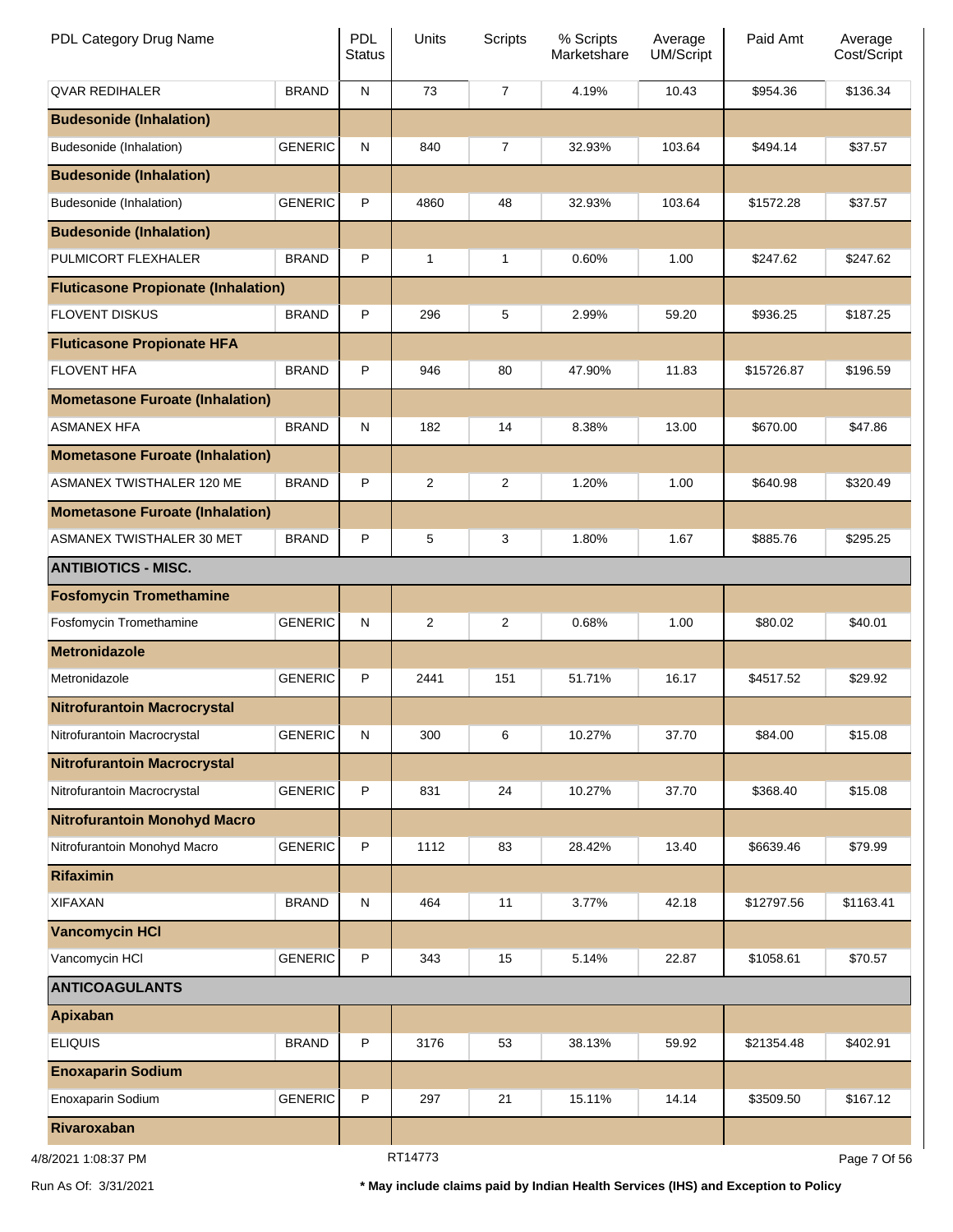| PDL Category Drug Name           |                | PDL<br><b>Status</b> | Units   | <b>Scripts</b> | % Scripts<br>Marketshare | Average<br>UM/Script | Paid Amt   | Average<br>Cost/Script |
|----------------------------------|----------------|----------------------|---------|----------------|--------------------------|----------------------|------------|------------------------|
| <b>XARELTO</b>                   | <b>BRAND</b>   | $\mathsf{P}$         | 1055    | 25             | 17.99%                   | 42.20                | \$12162.40 | \$486.50               |
| <b>Warfarin Sodium</b>           |                |                      |         |                |                          |                      |            |                        |
| Warfarin Sodium                  | <b>GENERIC</b> | P                    | 2093    | 40             | 28.78%                   | 52.33                | \$362.53   | \$9.06                 |
| <b>ANTICONVULSANTS</b>           |                |                      |         |                |                          |                      |            |                        |
| <b>Brivaracetam</b>              |                |                      |         |                |                          |                      |            |                        |
| <b>BRIVIACT</b>                  | <b>BRAND</b>   | ${\sf N}$            | 4110    | $\overline{7}$ | 0.23%                    | 587.14               | \$651.43   | \$93.06                |
| <b>Cannabidiol</b>               |                |                      |         |                |                          |                      |            |                        |
| <b>EPIDIOLEX</b>                 | <b>BRAND</b>   | $\mathsf{N}$         | 16261   | 74             | 2.42%                    | 219.74               | \$27335.31 | \$369.40               |
| <b>Carbamazepine</b>             |                |                      |         |                |                          |                      |            |                        |
| Carbamazepine                    | <b>GENERIC</b> | $\mathsf{P}$         | 2714    | 27             | 1.08%                    | 274.67               | \$1121.87  | \$37.18                |
| <b>Carbamazepine</b>             |                |                      |         |                |                          |                      |            |                        |
| Carbamazepine                    | <b>GENERIC</b> | $\mathsf{N}$         | 6350    | 6              | 1.08%                    | 274.67               | \$105.21   | \$37.18                |
| <b>Carbamazepine</b>             |                |                      |         |                |                          |                      |            |                        |
| CARBATROL                        | <b>BRAND</b>   | $\mathsf{N}$         | 180     | 4              | 0.13%                    | 45.00                | \$192.00   | \$48.00                |
| <b>Carbamazepine</b>             |                |                      |         |                |                          |                      |            |                        |
| <b>TEGRETOL</b>                  | <b>BRAND</b>   | $\mathsf{N}$         | 270     | 3              | 0.13%                    | 180.00               | \$682.56   | \$173.16               |
| <b>Carbamazepine</b>             |                |                      |         |                |                          |                      |            |                        |
| <b>TEGRETOL</b>                  | <b>BRAND</b>   | $\mathsf{P}$         | 450     | $\mathbf{1}$   | 0.13%                    | 180.00               | \$10.08    | \$173.16               |
| <b>Carbamazepine</b>             |                |                      |         |                |                          |                      |            |                        |
| TEGRETOL-XR                      | <b>BRAND</b>   | $\mathsf{N}$         | 180     | $\overline{2}$ | 0.07%                    | 90.00                | \$120.00   | \$60.00                |
| <b>Clobazam</b>                  |                |                      |         |                |                          |                      |            |                        |
| Clobazam                         | <b>GENERIC</b> | $\mathsf{P}$         | 14681   | 123            | 4.03%                    | 119.36               | \$2977.50  | \$24.21                |
| <b>Clobazam</b>                  |                |                      |         |                |                          |                      |            |                        |
| <b>ONFI</b>                      | <b>BRAND</b>   | ${\sf N}$            | 4521    | 32             | 1.05%                    | 141.28               | \$32574.48 | \$1017.95              |
| Clonazepam                       |                |                      |         |                |                          |                      |            |                        |
| Clonazepam                       | <b>GENERIC</b> | ${\sf N}$            | 2068    | 29             | 8.71%                    | 66.21                | \$285.58   | \$14.00                |
| Clonazepam                       |                |                      |         |                |                          |                      |            |                        |
| Clonazepam                       | <b>GENERIC</b> | $\mathsf P$          | 15543   | 237            | 8.71%                    | 66.21                | \$3437.29  | \$14.00                |
| <b>Diazepam (Anticonvulsant)</b> |                |                      |         |                |                          |                      |            |                        |
| DIASTAT ACUDIAL                  | <b>BRAND</b>   | ${\sf N}$            | 3       | 2              | 0.07%                    | 1.50                 | \$168.28   | \$84.14                |
| <b>Diazepam (Anticonvulsant)</b> |                |                      |         |                |                          |                      |            |                        |
| Diazepam (Anticonvulsant)        | <b>GENERIC</b> | $\mathsf{P}$         | 28      | 21             | 0.69%                    | 1.33                 | \$1421.59  | \$67.69                |
| <b>Divalproex Sodium</b>         |                |                      |         |                |                          |                      |            |                        |
| <b>DEPAKOTE</b>                  | <b>BRAND</b>   | ${\sf N}$            | 1080    | $\overline{7}$ | 0.23%                    | 154.29               | \$1752.90  | \$250.41               |
| <b>Divalproex Sodium</b>         |                |                      |         |                |                          |                      |            |                        |
| DEPAKOTE ER                      | <b>BRAND</b>   | ${\sf N}$            | 288     | 4              | 0.13%                    | 72.00                | \$200.00   | \$50.00                |
| <b>Divalproex Sodium</b>         |                |                      |         |                |                          |                      |            |                        |
| DEPAKOTE SPRINKLES               | <b>BRAND</b>   | ${\sf N}$            | 2430    | 10             | 0.33%                    | 243.00               | \$1364.01  | \$136.40               |
| 4/8/2021 1:08:37 PM              |                |                      | RT14773 |                |                          |                      |            | Page 8 Of 56           |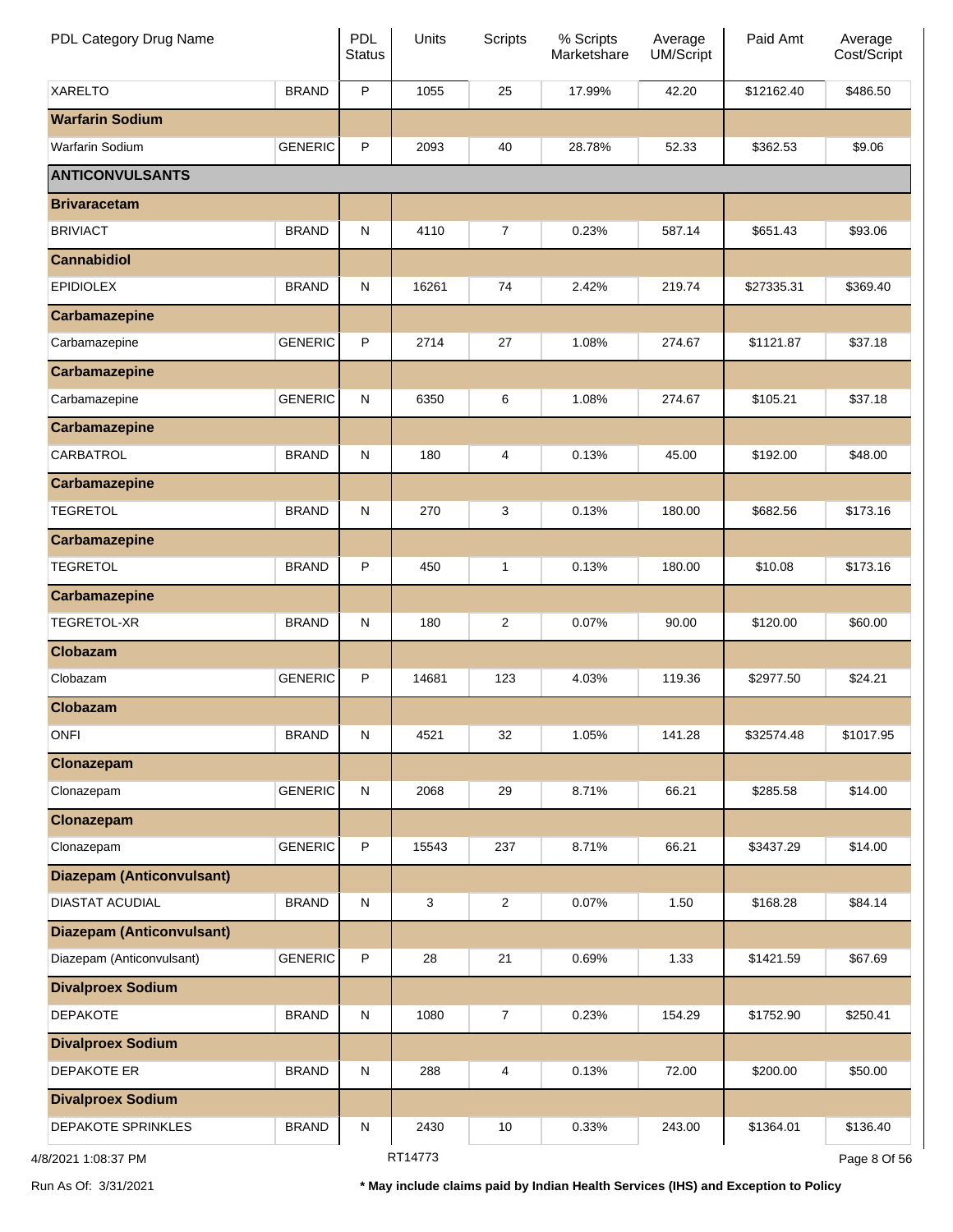| PDL Category Drug Name                   |                | PDL<br><b>Status</b> | Units   | <b>Scripts</b> | % Scripts<br>Marketshare | Average<br>UM/Script | Paid Amt   | Average<br>Cost/Script |
|------------------------------------------|----------------|----------------------|---------|----------------|--------------------------|----------------------|------------|------------------------|
| <b>Divalproex Sodium</b>                 |                |                      |         |                |                          |                      |            |                        |
| Divalproex Sodium                        | <b>GENERIC</b> | $\mathsf{P}$         | 27656   | 218            | 7.14%                    | 126.86               | \$4126.30  | \$18.93                |
| <b>Eslicarbazepine Acetate</b>           |                |                      |         |                |                          |                      |            |                        |
| <b>APTIOM</b>                            | <b>BRAND</b>   | $\mathsf{N}$         | 495     | 13             | 0.43%                    | 38.08                | \$4667.91  | \$359.07               |
| <b>Ethosuximide</b>                      |                |                      |         |                |                          |                      |            |                        |
| Ethosuximide                             | <b>GENERIC</b> | $\mathsf{P}$         | 2154    | 6              | 0.20%                    | 359.00               | \$158.44   | \$26.41                |
| <b>Ethosuximide</b>                      |                |                      |         |                |                          |                      |            |                        |
| <b>ZARONTIN</b>                          | <b>BRAND</b>   | $\mathsf{N}$         | 360     | 3              | 0.10%                    | 120.00               | \$1318.82  | \$439.61               |
| <b>Felbamate</b>                         |                |                      |         |                |                          |                      |            |                        |
| Felbamate                                | <b>GENERIC</b> | $\mathsf{N}$         | 11305   | 29             | 0.95%                    | 389.83               | \$3645.33  | \$125.70               |
| <b>Felbamate</b>                         |                |                      |         |                |                          |                      |            |                        |
| <b>FELBATOL</b>                          | <b>BRAND</b>   | $\mathsf{N}$         | 7039    | 16             | 0.52%                    | 439.94               | \$30308.63 | \$1894.29              |
| <b>Fenfluramine HCI (Anticonvulsant)</b> |                |                      |         |                |                          |                      |            |                        |
| <b>FINTEPLA</b>                          | <b>BRAND</b>   | $\mathsf{N}$         | 3648    | 12             | 0.39%                    | 304.00               | \$67849.57 | \$5654.13              |
| <b>Gabapentin</b>                        |                |                      |         |                |                          |                      |            |                        |
| Gabapentin                               | <b>GENERIC</b> | $\mathsf{P}$         | 84486   | 563            | 18.44%                   | 150.06               | \$12922.43 | \$22.95                |
| Lacosamide                               |                |                      |         |                |                          |                      |            |                        |
| <b>VIMPAT</b>                            | <b>BRAND</b>   | $\mathsf{P}$         | 27461   | 105            | 3.44%                    | 261.53               | \$27770.39 | \$264.48               |
| Lamotrigine                              |                |                      |         |                |                          |                      |            |                        |
| <b>LAMICTAL</b>                          | <b>BRAND</b>   | $\mathsf{N}$         | 1500    | $\overline{7}$ | 0.23%                    | 214.29               | \$12845.52 | \$1835.07              |
| Lamotrigine                              |                |                      |         |                |                          |                      |            |                        |
| LAMICTAL CHEWABLE DISPERS                | <b>BRAND</b>   | N                    | 3150    | 6              | 0.20%                    | 525.00               | \$26036.61 | \$4339.44              |
| Lamotrigine                              |                |                      |         |                |                          |                      |            |                        |
| <b>LAMICTAL ODT</b>                      | <b>BRAND</b>   | ${\sf N}$            | 300     | $\overline{2}$ | 0.07%                    | 150.00               | \$160.00   | \$80.00                |
| Lamotrigine                              |                |                      |         |                |                          |                      |            |                        |
| Lamotrigine                              | <b>GENERIC</b> | ${\sf N}$            | 1080    | 8              | 12.77%                   | 78.84                | \$108.00   | \$17.33                |
| Lamotrigine                              |                |                      |         |                |                          |                      |            |                        |
| Lamotrigine                              | <b>GENERIC</b> | $\mathsf{P}$         | 29668   | 382            | 12.77%                   | 78.84                | \$6649.40  | \$17.33                |
| Levetiracetam                            |                |                      |         |                |                          |                      |            |                        |
| <b>KEPPRA</b>                            | <b>BRAND</b>   | N                    | 17202   | 39             | 1.28%                    | 441.08               | \$32209.10 | \$825.87               |
| Levetiracetam                            |                |                      |         |                |                          |                      |            |                        |
| Levetiracetam                            | <b>GENERIC</b> | $\mathsf{P}$         | 81858   | 283            | 9.27%                    | 289.25               | \$5250.33  | \$18.55                |
| <b>Methsuximide</b>                      |                |                      |         |                |                          |                      |            |                        |
| <b>CELONTIN</b>                          | <b>BRAND</b>   | $\mathsf{P}$         | 900     | 6              | 0.20%                    | 150.00               | \$450.00   | \$75.00                |
| <b>Midazolam (Anticonvulsant)</b>        |                |                      |         |                |                          |                      |            |                        |
| NAYZILAM                                 | <b>BRAND</b>   | $\mathsf{P}$         | 44      | 17             | 0.56%                    | 2.59                 | \$5662.41  | \$333.08               |
| Oxcarbazepine                            |                |                      |         |                |                          |                      |            |                        |
| Oxcarbazepine                            | <b>GENERIC</b> | $\sf P$              | 17292   | 132            | 4.32%                    | 131.00               | \$5585.67  | \$42.32                |
| 4/8/2021 1:08:37 PM                      |                |                      | RT14773 |                |                          |                      |            | Page 9 Of 56           |

Run As Of: 3/31/2021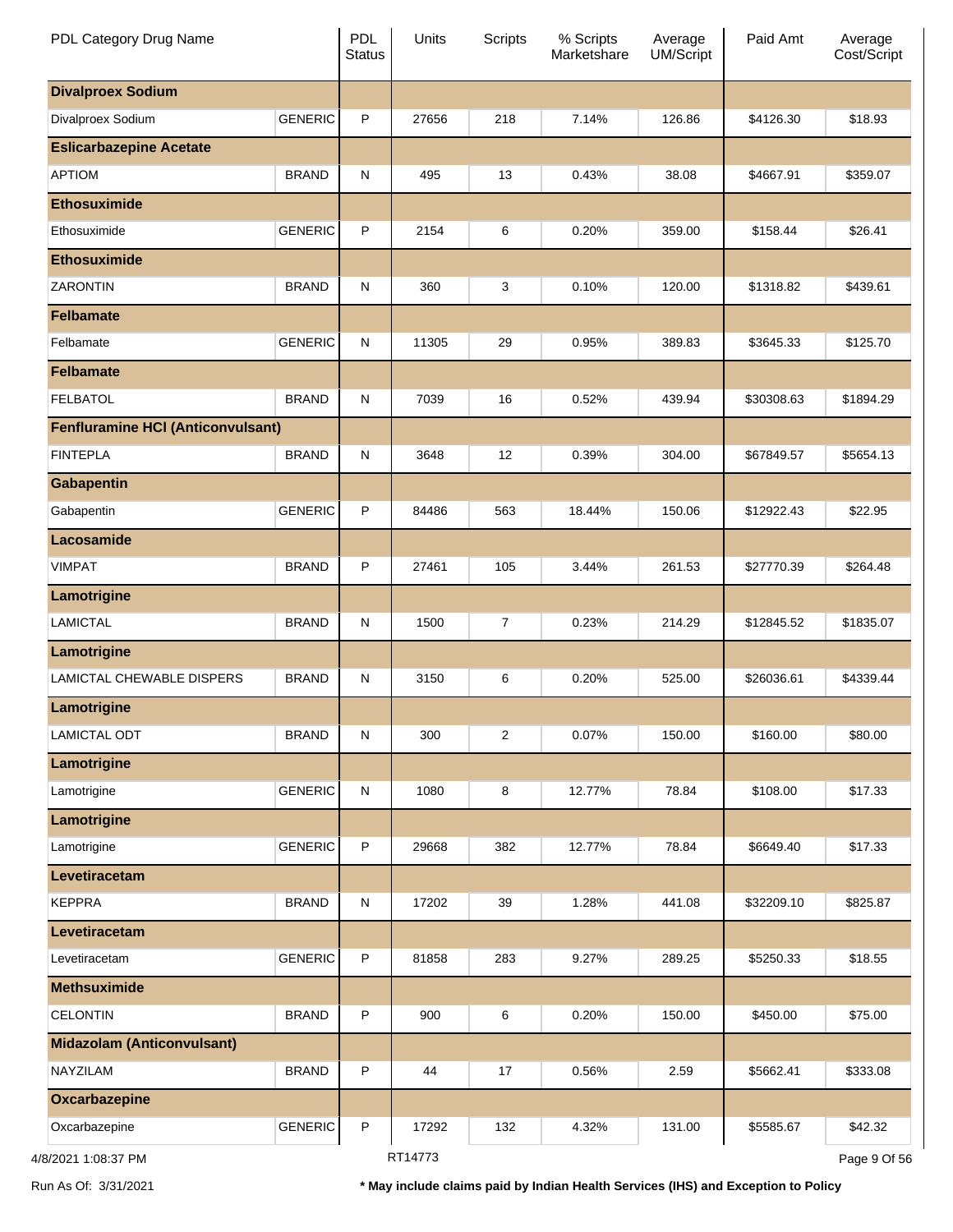| PDL Category Drug Name           |                | PDL<br><b>Status</b> | Units   | <b>Scripts</b> | % Scripts<br>Marketshare | Average<br>UM/Script | Paid Amt   | Average<br>Cost/Script |
|----------------------------------|----------------|----------------------|---------|----------------|--------------------------|----------------------|------------|------------------------|
| <b>Oxcarbazepine</b>             |                |                      |         |                |                          |                      |            |                        |
| <b>OXTELLAR XR</b>               | <b>BRAND</b>   | ${\sf N}$            | 330     | 4              | 0.13%                    | 82.50                | \$385.00   | \$96.25                |
| <b>Oxcarbazepine</b>             |                |                      |         |                |                          |                      |            |                        |
| <b>TRILEPTAL</b>                 | <b>BRAND</b>   | ${\sf N}$            | 405     | $\mathbf{1}$   | 0.03%                    | 405.00               | \$3213.39  | \$3213.39              |
| <b>Perampanel</b>                |                |                      |         |                |                          |                      |            |                        |
| <b>FYCOMPA</b>                   | <b>BRAND</b>   | P                    | 570     | 11             | 0.36%                    | 51.82                | \$820.00   | \$74.55                |
| <b>Phenytoin</b>                 |                |                      |         |                |                          |                      |            |                        |
| Phenytoin                        | <b>GENERIC</b> | $\mathsf{P}$         | 1800    | 3              | 0.10%                    | 600.00               | \$75.53    | \$25.18                |
| <b>Phenytoin Sodium Extended</b> |                |                      |         |                |                          |                      |            |                        |
| <b>DILANTIN</b>                  | <b>BRAND</b>   | P                    | 270     | 4              | 0.13%                    | 67.50                | \$232.21   | \$58.05                |
| <b>Phenytoin Sodium Extended</b> |                |                      |         |                |                          |                      |            |                        |
| Phenytoin Sodium Extended        | <b>GENERIC</b> | P                    | 540     | 6              | 0.20%                    | 90.00                | \$128.08   | \$21.35                |
| Pregabalin                       |                |                      |         |                |                          |                      |            |                        |
| <b>LYRICA</b>                    | <b>BRAND</b>   | ${\sf N}$            | 180     | $\overline{c}$ | 0.07%                    | 90.00                | \$130.00   | \$65.00                |
| Pregabalin                       |                |                      |         |                |                          |                      |            |                        |
| Pregabalin                       | <b>GENERIC</b> | P                    | 6480    | 65             | 2.13%                    | 99.69                | \$2131.85  | \$32.80                |
| <b>Primidone</b>                 |                |                      |         |                |                          |                      |            |                        |
| Primidone                        | <b>GENERIC</b> | P                    | 60      | $\overline{c}$ | 0.07%                    | 30.00                | \$26.76    | \$13.38                |
| <b>Rufinamide</b>                |                |                      |         |                |                          |                      |            |                        |
| <b>BANZEL</b>                    | <b>BRAND</b>   | ${\sf N}$            | 14810   | 50             | 1.64%                    | 296.20               | \$18665.10 | \$373.30               |
| <b>Rufinamide</b>                |                |                      |         |                |                          |                      |            |                        |
| Rufinamide                       | <b>GENERIC</b> | ${\sf N}$            | 1380    | 3              | 0.10%                    | 460.00               | \$659.91   | \$219.97               |
| <b>Stiripentol</b>               |                |                      |         |                |                          |                      |            |                        |
| <b>DIACOMIT</b>                  | <b>BRAND</b>   | ${\sf N}$            | 240     | 4              | 0.13%                    | 60.00                | \$600.00   | \$150.00               |
| <b>Topiramate</b>                |                |                      |         |                |                          |                      |            |                        |
| <b>TOPAMAX</b>                   | <b>BRAND</b>   | ${\sf N}$            | 534     | 6              | 0.20%                    | 89.00                | \$7707.31  | \$1284.55              |
| <b>Topiramate</b>                |                |                      |         |                |                          |                      |            |                        |
| Topiramate                       | <b>GENERIC</b> | ${\sf N}$            | 180     | 6              | 10.42%                   | 73.77                | \$120.00   | \$14.28                |
| <b>Topiramate</b>                |                |                      |         |                |                          |                      |            |                        |
| Topiramate                       | <b>GENERIC</b> | $\sf P$              | 23280   | 312            | 10.42%                   | 73.77                | \$4419.62  | \$14.28                |
| <b>Topiramate</b>                |                |                      |         |                |                          |                      |            |                        |
| <b>TROKENDI XR</b>               | <b>BRAND</b>   | ${\sf N}$            | 60      | $\mathbf{1}$   | 0.03%                    | 60.00                | \$120.30   | \$120.30               |
| <b>Valproate Sodium</b>          |                |                      |         |                |                          |                      |            |                        |
| Valproate Sodium                 | <b>GENERIC</b> | $\sf P$              | 48890   | 78             | 2.55%                    | 626.79               | \$930.94   | \$11.94                |
| <b>Valproic Acid</b>             |                |                      |         |                |                          |                      |            |                        |
| Valproic Acid                    | <b>GENERIC</b> | $\sf P$              | 758     | 5              | 0.16%                    | 151.60               | \$128.43   | \$25.69                |
| Vigabatrin                       |                |                      |         |                |                          |                      |            |                        |
| SABRIL                           | <b>BRAND</b>   | ${\sf N}$            | 960     | 5              | 0.16%                    | 192.00               | \$30936.20 | \$6187.24              |
| 4/8/2021 1:08:37 PM              |                |                      | RT14773 |                |                          |                      |            | Page 10 Of 56          |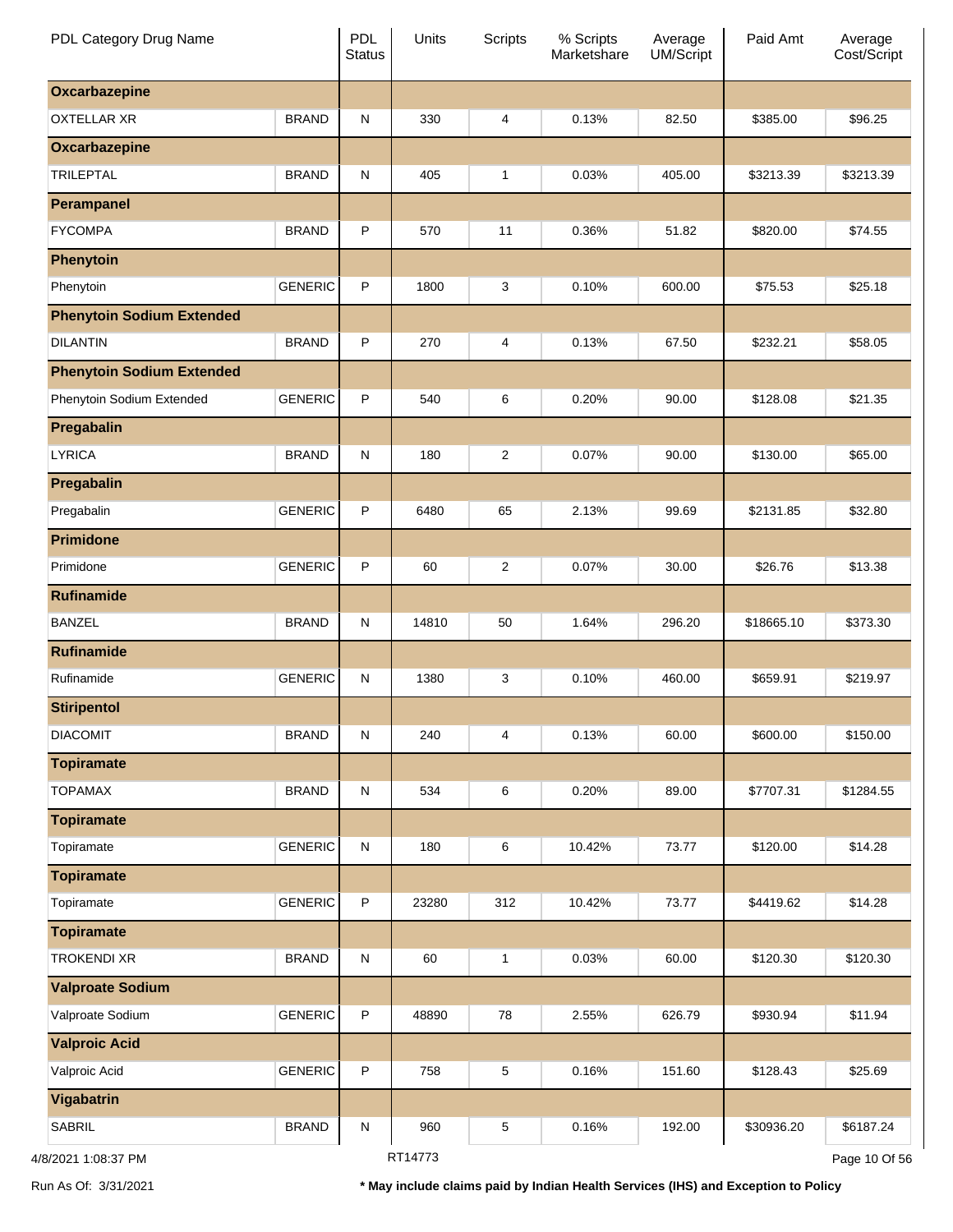| PDL Category Drug Name                   |                | PDL<br><b>Status</b> | Units   | <b>Scripts</b> | % Scripts<br>Marketshare | Average<br>UM/Script | Paid Amt   | Average<br>Cost/Script |
|------------------------------------------|----------------|----------------------|---------|----------------|--------------------------|----------------------|------------|------------------------|
| Vigabatrin                               |                |                      |         |                |                          |                      |            |                        |
| Vigabatrin                               | <b>GENERIC</b> | ${\sf N}$            | 900     | 6              | 0.20%                    | 150.00               | \$750.00   | \$125.00               |
| <b>Zonisamide</b>                        |                |                      |         |                |                          |                      |            |                        |
| Zonisamide                               | <b>GENERIC</b> | P                    | 5062    | 43             | 1.41%                    | 117.72               | \$573.79   | \$13.34                |
| <b>ANTIDEPRESSANTS - SELECTED SSRI's</b> |                |                      |         |                |                          |                      |            |                        |
| <b>Bupropion HCI</b>                     |                |                      |         |                |                          |                      |            |                        |
| <b>Bupropion HCI</b>                     | <b>GENERIC</b> | $\mathsf{P}$         | 14775   | 404            | 10.14%                   | 36.57                | \$9510.87  | \$23.54                |
| <b>Citalopram Hydrobromide</b>           |                |                      |         |                |                          |                      |            |                        |
| Citalopram Hydrobromide                  | <b>GENERIC</b> | P                    | 5406    | 143            | 3.59%                    | 37.80                | \$3071.46  | \$21.48                |
| <b>Desvenlafaxine Succinate</b>          |                |                      |         |                |                          |                      |            |                        |
| Desvenlafaxine Succinate                 | <b>GENERIC</b> | P                    | 978     | 30             | 0.75%                    | 32.60                | \$690.83   | \$23.03                |
| <b>Duloxetine HCI</b>                    |                |                      |         |                |                          |                      |            |                        |
| Duloxetine HCI                           | <b>GENERIC</b> | P                    | 12024   | 268            | 6.73%                    | 44.87                | \$6692.79  | \$24.97                |
| <b>Escitalopram Oxalate</b>              |                |                      |         |                |                          |                      |            |                        |
| Escitalopram Oxalate                     | <b>GENERIC</b> | P                    | 25254   | 523            | 13.13%                   | 48.29                | \$13835.68 | \$26.45                |
| <b>Escitalopram Oxalate</b>              |                |                      |         |                |                          |                      |            |                        |
| LEXAPRO                                  | <b>BRAND</b>   | ${\sf N}$            | 300     | 4              | 0.10%                    | 75.00                | \$3866.52  | \$966.63               |
| <b>Fluoxetine HCI</b>                    |                |                      |         |                |                          |                      |            |                        |
| <b>Fluoxetine HCI</b>                    | <b>GENERIC</b> | ${\sf N}$            | 255     | 8              | 14.94%                   | 60.48                | \$84.64    | \$20.92                |
| <b>Fluoxetine HCI</b>                    |                |                      |         |                |                          |                      |            |                        |
| <b>Fluoxetine HCI</b>                    | <b>GENERIC</b> | P                    | 35730   | 587            | 14.94%                   | 60.48                | \$12361.86 | \$20.92                |
| <b>Fluoxetine HCI</b>                    |                |                      |         |                |                          |                      |            |                        |
| <b>PROZAC</b>                            | <b>BRAND</b>   | $\mathsf{N}$         | 360     | 2              | 0.05%                    | 180.00               | \$1697.26  | \$848.63               |
| <b>Fluvoxamine Maleate</b>               |                |                      |         |                |                          |                      |            |                        |
| <b>Fluvoxamine Maleate</b>               | <b>GENERIC</b> | ${\sf N}$            | 60      | $\overline{2}$ | 1.08%                    | 48.51                | \$359.08   | \$23.52                |
| <b>Fluvoxamine Maleate</b>               |                |                      |         |                |                          |                      |            |                        |
| <b>Fluvoxamine Maleate</b>               | <b>GENERIC</b> | P                    | 2026    | 41             | 1.08%                    | 48.51                | \$652.22   | \$23.52                |
| <b>Mirtazapine</b>                       |                |                      |         |                |                          |                      |            |                        |
| Mirtazapine                              | <b>GENERIC</b> | P                    | 5325    | 168            | 4.22%                    | 31.70                | \$2943.78  | \$17.52                |
| <b>Paroxetine HCI</b>                    |                |                      |         |                |                          |                      |            |                        |
| Paroxetine HCI                           | <b>GENERIC</b> | P                    | 2784    | 84             | 2.11%                    | 33.14                | \$1329.15  | \$15.82                |
| <b>Paroxetine HCI</b>                    |                |                      |         |                |                          |                      |            |                        |
| <b>PAXIL</b>                             | <b>BRAND</b>   | P                    | 600     | $\overline{2}$ | 0.05%                    | 300.00               | \$429.00   | \$214.50               |
| <b>Sertraline HCI</b>                    |                |                      |         |                |                          |                      |            |                        |
| Sertraline HCI                           | <b>GENERIC</b> | $\mathsf{P}$         | 28769   | 646            | 16.22%                   | 44.53                | \$14358.80 | \$22.23                |
| <b>Trazodone HCI</b>                     |                |                      |         |                |                          |                      |            |                        |
| Trazodone HCI                            | <b>GENERIC</b> | ${\sf N}$            | 120     | $\overline{2}$ | 17.55%                   | 43.64                | \$20.00    | \$13.46                |
| <b>Trazodone HCI</b>                     |                |                      |         |                |                          |                      |            |                        |
| 4/8/2021 1:08:37 PM                      |                |                      | RT14773 |                |                          |                      |            | Page 11 Of 56          |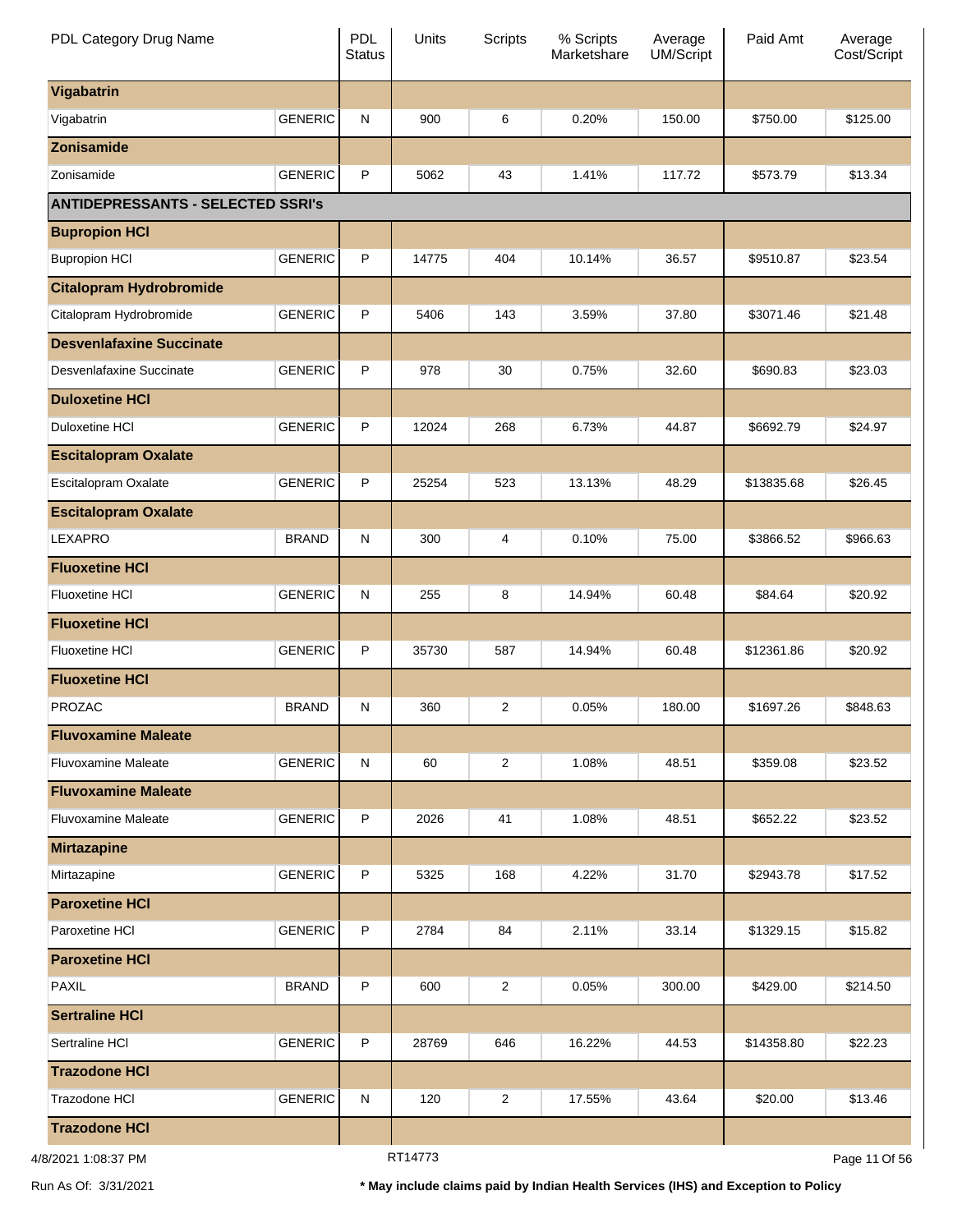| PDL Category Drug Name                                                 |                | <b>PDL</b><br><b>Status</b> | Units   | Scripts          | % Scripts<br>Marketshare | Average<br><b>UM/Script</b> | Paid Amt   | Average<br>Cost/Script |
|------------------------------------------------------------------------|----------------|-----------------------------|---------|------------------|--------------------------|-----------------------------|------------|------------------------|
| Trazodone HCI                                                          | <b>GENERIC</b> | P                           | 30385   | 697              | 17.55%                   | 43.64                       | \$9385.36  | \$13.46                |
| <b>Venlafaxine HCI</b>                                                 |                |                             |         |                  |                          |                             |            |                        |
| Venlafaxine HCI                                                        | <b>GENERIC</b> | P                           | 11975   | 308              | 7.73%                    | 38.88                       | \$5436.85  | \$17.65                |
| <b>Vilazodone HCI</b>                                                  |                |                             |         |                  |                          |                             |            |                        |
| <b>VIIBRYD</b>                                                         | <b>BRAND</b>   | $\mathsf{N}$                | 505     | 17               | 0.43%                    | 29.71                       | \$6024.08  | \$354.36               |
| <b>Vortioxetine HBr</b>                                                |                |                             |         |                  |                          |                             |            |                        |
| <b>TRINTELLIX</b>                                                      | <b>BRAND</b>   | P                           | 1434    | 47               | 1.18%                    | 30.51                       | \$18414.26 | \$391.79               |
| <b>ANTIDEPRESSANTS - TRI-CYCLICS</b>                                   |                |                             |         |                  |                          |                             |            |                        |
| <b>Amitriptyline HCI</b>                                               |                |                             |         |                  |                          |                             |            |                        |
| Amitriptyline HCI                                                      | <b>GENERIC</b> | P                           | 7663    | 167              | 73.89%                   | 45.89                       | \$4950.89  | \$29.65                |
| <b>Clomipramine HCI</b>                                                |                |                             |         |                  |                          |                             |            |                        |
| Clomipramine HCI                                                       | <b>GENERIC</b> | P                           | 330     | $\overline{c}$   | 0.88%                    | 165.00                      | \$60.00    | \$30.00                |
| <b>Desipramine HCI</b>                                                 |                |                             |         |                  |                          |                             |            |                        |
| Desipramine HCI                                                        | <b>GENERIC</b> | P                           | 60      | $\overline{2}$   | 0.88%                    | 30.00                       | \$25.76    | \$12.88                |
| <b>Doxepin HCI</b>                                                     |                |                             |         |                  |                          |                             |            |                        |
| Doxepin HCI                                                            | <b>GENERIC</b> | P                           | 989     | 26               | 11.50%                   | 38.04                       | \$361.58   | \$13.91                |
| <b>Imipramine HCI</b>                                                  |                |                             |         |                  |                          |                             |            |                        |
| Imipramine HCI                                                         | <b>GENERIC</b> | P                           | 870     | 14               | 6.19%                    | 62.14                       | \$1107.84  | \$79.13                |
| <b>Nortriptyline HCI</b>                                               |                |                             |         |                  |                          |                             |            |                        |
| Nortriptyline HCI                                                      | <b>GENERIC</b> | P                           | 1365    | 15               | 6.64%                    | 91.00                       | \$372.72   | \$24.85                |
| <b>ANTIEMETIC - 5-HT3 RECEPTOR ANTAGONISTS/ SUBSTANCE P NEUROKININ</b> |                |                             |         |                  |                          |                             |            |                        |
| <b>Ondansetron</b>                                                     |                |                             |         |                  |                          |                             |            |                        |
| Ondansetron                                                            | <b>GENERIC</b> | P                           | 3253    | 186              | 68.63%                   | 17.49                       | \$11906.84 | \$64.02                |
| <b>Ondansetron HCI</b>                                                 |                |                             |         |                  |                          |                             |            |                        |
| Ondansetron HCI                                                        | <b>GENERIC</b> | ${\sf N}$                   | 300     | 5                | 31.37%                   | 26.00                       | \$54.68    | \$10.67                |
| <b>Ondansetron HCI</b>                                                 |                |                             |         |                  |                          |                             |            |                        |
| Ondansetron HCI                                                        | <b>GENERIC</b> | P                           | 1910    | 80               | 31.37%                   | 26.00                       | \$851.95   | \$10.67                |
| <b>ANTIEMETIC - ANTICHOLINERGIC / DOPAMINERGIC</b>                     |                |                             |         |                  |                          |                             |            |                        |
| <b>Doxylamine-Pyridoxine</b>                                           |                |                             |         |                  |                          |                             |            |                        |
| <b>BONJESTA</b>                                                        | <b>BRAND</b>   | P                           | 30      | 1                | 1.19%                    | 30.00                       | \$330.98   | \$330.98               |
| <b>Meclizine HCI</b>                                                   |                |                             |         |                  |                          |                             |            |                        |
| Meclizine HCI                                                          | <b>GENERIC</b> | P                           | 928     | 25               | 29.76%                   | 37.12                       | \$1343.20  | \$53.73                |
| <b>Promethazine HCI</b>                                                |                |                             |         |                  |                          |                             |            |                        |
| Promethazine HCI                                                       | <b>GENERIC</b> | P                           | 1785    | 41               | 48.81%                   | 43.54                       | \$550.52   | \$13.43                |
| <b>Scopolamine</b>                                                     |                |                             |         |                  |                          |                             |            |                        |
| Scopolamine                                                            | <b>GENERIC</b> | ${\sf N}$                   | 90      | $\boldsymbol{7}$ | 8.33%                    | 12.86                       | \$135.00   | \$19.29                |
| <b>Scopolamine</b>                                                     |                |                             |         |                  |                          |                             |            |                        |
| TRANSDERM-SCOP                                                         | <b>BRAND</b>   | P                           | 67      | 10               | 11.90%                   | 6.70                        | \$1661.44  | \$166.14               |
| 3/2021 1:08:37 PM                                                      |                |                             | RT14773 |                  |                          |                             |            | Page 12 Of 56          |

4/8/2021 1:08:37 PM

Run As Of: 3/31/2021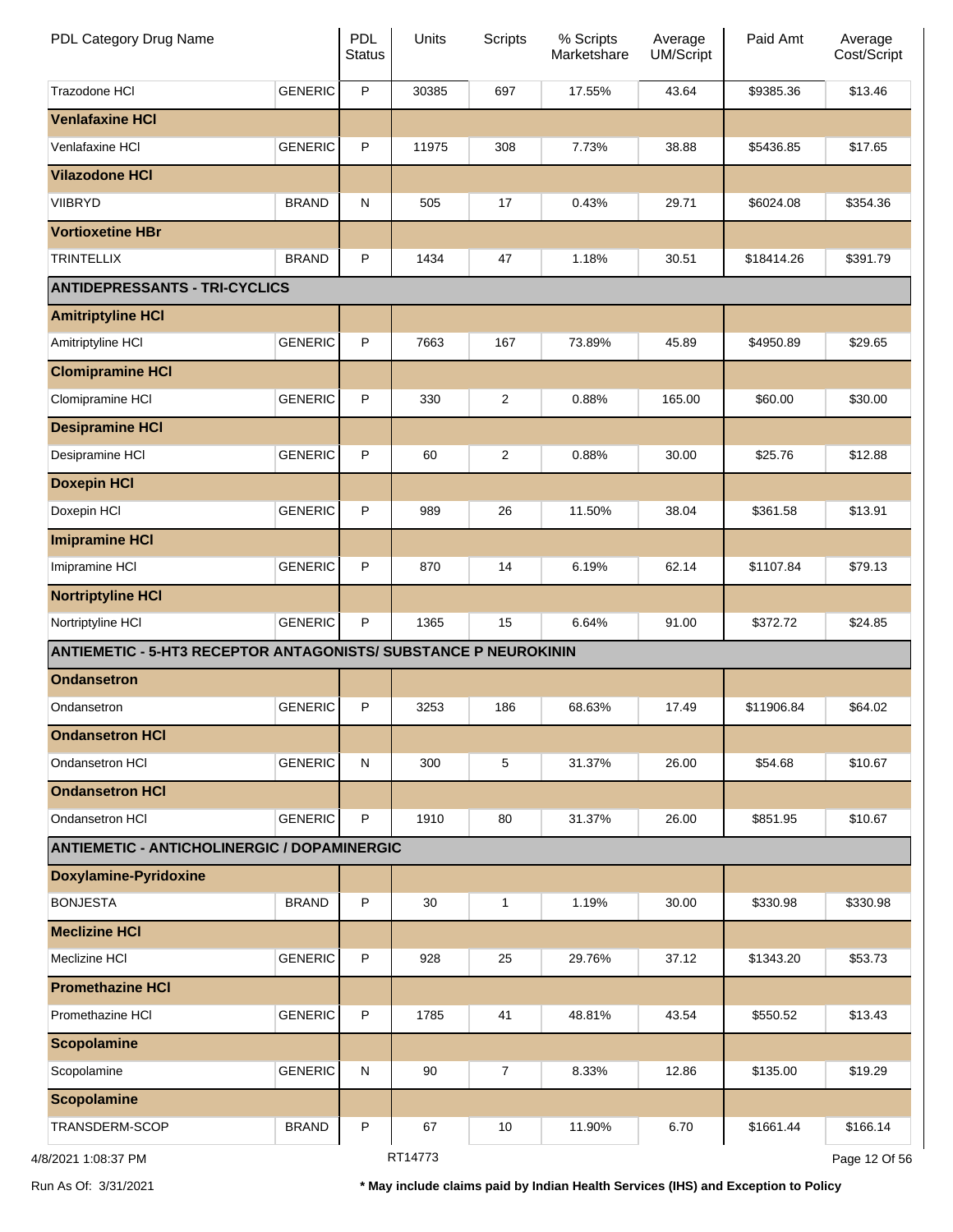| PDL Category Drug Name               |                | <b>PDL</b><br><b>Status</b> | Units          | <b>Scripts</b> | % Scripts<br>Marketshare | Average<br><b>UM/Script</b> | Paid Amt   | Average<br>Cost/Script |  |
|--------------------------------------|----------------|-----------------------------|----------------|----------------|--------------------------|-----------------------------|------------|------------------------|--|
| <b>ANTIFUNGALS - ASSORTED</b>        |                |                             |                |                |                          |                             |            |                        |  |
| <b>Fluconazole</b>                   |                |                             |                |                |                          |                             |            |                        |  |
| Fluconazole                          | <b>GENERIC</b> | P                           | 824            | 118            | 88.06%                   | 6.98                        | \$3224.55  | \$27.33                |  |
| <b>Griseofulvin Ultramicrosize</b>   |                |                             |                |                |                          |                             |            |                        |  |
| Griseofulvin Ultramicrosize          | <b>GENERIC</b> | N                           | 45             | 1              | 0.75%                    | 45.00                       | \$15.00    | \$15.00                |  |
| <b>Itraconazole</b>                  |                |                             |                |                |                          |                             |            |                        |  |
| Itraconazole                         | <b>GENERIC</b> | $\mathsf{N}$                | 148            | 3              | 2.24%                    | 49.33                       | \$202.00   | \$67.33                |  |
| Ketoconazole                         |                |                             |                |                |                          |                             |            |                        |  |
| Ketoconazole                         | <b>GENERIC</b> | $\mathsf{N}$                | $\overline{2}$ | 1              | 0.75%                    | 2.00                        | \$519.00   | \$519.00               |  |
| <b>Terbinafine HCI</b>               |                |                             |                |                |                          |                             |            |                        |  |
| <b>Terbinafine HCI</b>               | <b>GENERIC</b> | P                           | 358            | 11             | 8.21%                    | 32.55                       | \$107.03   | \$9.73                 |  |
| <b>ANTIHISTAMINES - NON-SEDATING</b> |                |                             |                |                |                          |                             |            |                        |  |
| <b>Azelastine HCI</b>                |                |                             |                |                |                          |                             |            |                        |  |
| <b>Azelastine HCI</b>                | <b>GENERIC</b> | P                           | 750            | 23             | 3.13%                    | 32.61                       | \$340.02   | \$14.78                |  |
| <b>Cetirizine HCI</b>                |                |                             |                |                |                          |                             |            |                        |  |
| Cetirizine HCI                       | <b>GENERIC</b> | N                           | 4800           | 11             | 67.17%                   | 85.29                       | \$82.86    | \$33.03                |  |
| <b>Cetirizine HCI</b>                |                |                             |                |                |                          |                             |            |                        |  |
| Cetirizine HCI                       | <b>GENERIC</b> | P                           | 37247          | 482            | 67.17%                   | 85.29                       | \$16198.75 | \$33.03                |  |
| Levocetirizine Dihydrochloride       |                |                             |                |                |                          |                             |            |                        |  |
| Levocetirizine Dihydrochloride       | <b>GENERIC</b> | N                           | 831            | 8              | 1.09%                    | 103.88                      | \$100.52   | \$12.57                |  |
| Loratadine                           |                |                             |                |                |                          |                             |            |                        |  |
| Loratadine                           | <b>GENERIC</b> | P                           | 12553          | 210            | 28.61%                   | 59.78                       | \$8066.59  | \$38.41                |  |
| <b>ANTIHISTAMINES - OTHER</b>        |                |                             |                |                |                          |                             |            |                        |  |
| <b>Chlorpheniramine Maleate</b>      |                |                             |                |                |                          |                             |            |                        |  |
| <b>Chlorpheniramine Maleate</b>      | <b>GENERIC</b> | P                           | 330            | 11             | 1.79%                    | 30.00                       | \$107.34   | \$9.76                 |  |
| <b>Cyproheptadine HCI</b>            |                |                             |                |                |                          |                             |            |                        |  |
| Cyproheptadine HCI                   | <b>GENERIC</b> | P                           | 10556          | 72             | 11.75%                   | 146.61                      | \$833.08   | \$11.57                |  |
| <b>Diphenhydramine HCI</b>           |                |                             |                |                |                          |                             |            |                        |  |
| Diphenhydramine HCI                  | <b>GENERIC</b> | P                           | 5030           | 39             | 6.36%                    | 128.97                      | \$2843.88  | \$72.92                |  |
| <b>Hydroxyzine HCI</b>               |                |                             |                |                |                          |                             |            |                        |  |
| Hydroxyzine HCI                      | <b>GENERIC</b> | P                           | 35694          | 315            | 51.39%                   | 113.31                      | \$11354.84 | \$36.05                |  |
| <b>Hydroxyzine Pamoate</b>           |                |                             |                |                |                          |                             |            |                        |  |
| Hydroxyzine Pamoate                  | <b>GENERIC</b> | P                           | 11734          | 166            | 27.08%                   | 70.69                       | \$3534.52  | \$21.29                |  |
| Prochlorperazine                     |                |                             |                |                |                          |                             |            |                        |  |
| Prochlorperazine                     | <b>GENERIC</b> | P                           | 24             | $\mathbf{1}$   | 0.16%                    | 24.00                       | \$147.29   | \$147.29               |  |
| <b>Prochlorperazine Maleate</b>      |                |                             |                |                |                          |                             |            |                        |  |
| Prochlorperazine Maleate             | <b>GENERIC</b> | P                           | 221            | 9              | 1.47%                    | 24.56                       | \$1120.67  | \$124.52               |  |
| <b>ANTIHYPERTENSIVES - CENTRAL</b>   |                |                             |                |                |                          |                             |            |                        |  |

4/8/2021 1:08:37 PM **RT14773** RT14773 **PM** RT14773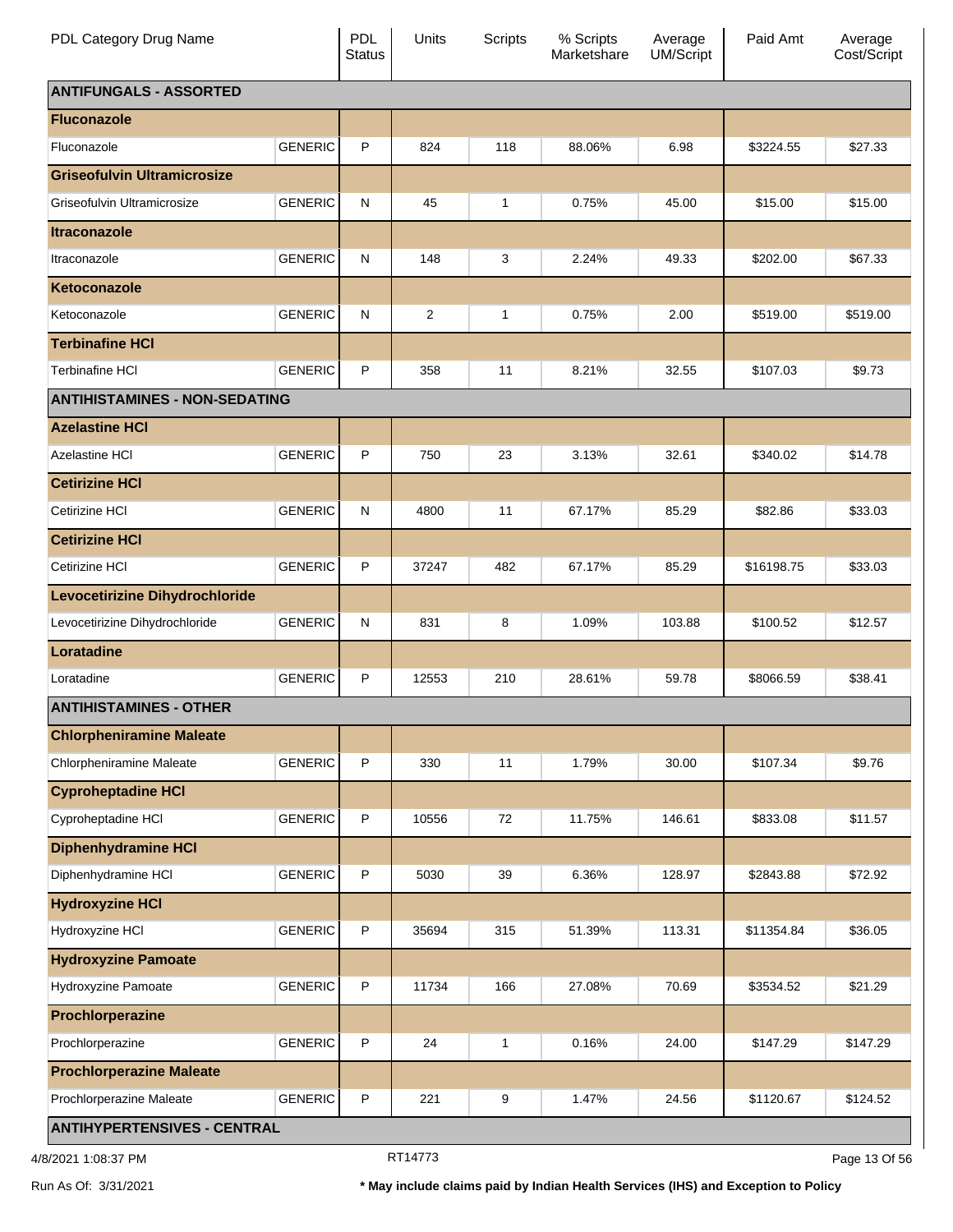| PDL Category Drug Name                       |                | PDL<br><b>Status</b> | Units   | <b>Scripts</b> | % Scripts<br>Marketshare | Average<br>UM/Script | Paid Amt   | Average<br>Cost/Script |
|----------------------------------------------|----------------|----------------------|---------|----------------|--------------------------|----------------------|------------|------------------------|
| <b>Clonidine</b>                             |                |                      |         |                |                          |                      |            |                        |
| Clonidine                                    | <b>GENERIC</b> | P                    | 68      | 14             | 1.26%                    | 4.86                 | \$499.65   | \$35.69                |
| <b>Clonidine HCI</b>                         |                |                      |         |                |                          |                      |            |                        |
| Clonidine HCI                                | <b>GENERIC</b> | P                    | 35230   | 589            | 53.11%                   | 59.81                | \$7683.86  | \$13.05                |
| <b>Clonidine HCI (ADHD)</b>                  |                |                      |         |                |                          |                      |            |                        |
| Clonidine HCI (ADHD)                         | <b>GENERIC</b> | ${\sf N}$            | 1335    | 16             | 1.44%                    | 83.44                | \$556.10   | \$34.76                |
| <b>Guanfacine HCI</b>                        |                |                      |         |                |                          |                      |            |                        |
| Guanfacine HCI                               | <b>GENERIC</b> | P                    | 16593   | 249            | 22.45%                   | 66.64                | \$7447.45  | \$29.91                |
| <b>Hydralazine HCI</b>                       |                |                      |         |                |                          |                      |            |                        |
| Hydralazine HCI                              | <b>GENERIC</b> | P                    | 2268    | 20             | 1.80%                    | 113.40               | \$708.05   | \$35.40                |
| <b>Minoxidil</b>                             |                |                      |         |                |                          |                      |            |                        |
| Minoxidil                                    | <b>GENERIC</b> | P                    | 450     | 2              | 0.18%                    | 225.00               | \$63.13    | \$31.57                |
| <b>Prazosin HCI</b>                          |                |                      |         |                |                          |                      |            |                        |
| Prazosin HCI                                 | <b>GENERIC</b> | P                    | 9682    | 219            | 19.75%                   | 44.21                | \$3797.24  | \$17.34                |
| <b>ANTIMALARIAL AGENTS</b>                   |                |                      |         |                |                          |                      |            |                        |
| <b>Hydroxychloroquine Sulfate</b>            |                |                      |         |                |                          |                      |            |                        |
| Hydroxychloroquine Sulfate                   | <b>GENERIC</b> | P                    | 1740    | 28             | 100.00%                  | 62.14                | \$877.13   | \$31.33                |
| <b>ANTIMYCOBACTERIALS / ANTITUBERCULOSIS</b> |                |                      |         |                |                          |                      |            |                        |
| <b>Rifampin</b>                              |                |                      |         |                |                          |                      |            |                        |
| Rifampin                                     | <b>GENERIC</b> | P                    | 330     | 5              | 100.00%                  | 66.00                | \$129.50   | \$25.90                |
| <b>ANTIPSYCHOTICS - ATYPICALS</b>            |                |                      |         |                |                          |                      |            |                        |
| <b>Aripiprazole</b>                          |                |                      |         |                |                          |                      |            |                        |
| <b>ABILIFY MAINTENA</b>                      | <b>BRAND</b>   | P                    | 4       | 4              | 0.25%                    | 1.00                 | \$8970.72  | \$2242.68              |
| <b>Aripiprazole</b>                          |                |                      |         |                |                          |                      |            |                        |
| Aripiprazole                                 | <b>GENERIC</b> | ${\sf N}$            | 451     | 6              | 24.48%                   | 31.20                | \$76.71    | \$18.70                |
| <b>Aripiprazole</b>                          |                |                      |         |                |                          |                      |            |                        |
| Aripiprazole                                 | <b>GENERIC</b> | $\sf P$              | 11717   | 384            | 24.48%                   | 31.20                | \$7217.06  | \$18.70                |
| <b>Aripiprazole Lauroxil</b>                 |                |                      |         |                |                          |                      |            |                        |
| <b>ARISTADA</b>                              | <b>BRAND</b>   | $\sf P$              | 25      | 9              | 0.56%                    | 2.78                 | \$19293.73 | \$2143.75              |
| <b>Asenapine Maleate</b>                     |                |                      |         |                |                          |                      |            |                        |
| Asenapine Maleate                            | <b>GENERIC</b> | ${\sf N}$            | 120     | 4              | 0.25%                    | 30.00                | \$40.00    | \$10.00                |
| <b>Asenapine Maleate</b>                     |                |                      |         |                |                          |                      |            |                        |
| <b>SAPHRIS</b>                               | <b>BRAND</b>   | ${\sf N}$            | 270     | 5              | 0.31%                    | 54.00                | \$4733.89  | \$946.78               |
| <b>Brexpiprazole</b>                         |                |                      |         |                |                          |                      |            |                        |
| <b>REXULTI</b>                               | <b>BRAND</b>   | ${\sf N}$            | 833     | 28             | 1.76%                    | 29.75                | \$25642.35 | \$915.80               |
| <b>Cariprazine HCI</b>                       |                |                      |         |                |                          |                      |            |                        |
| VRAYLAR                                      | <b>BRAND</b>   | ${\sf N}$            | 924     | 31             | 1.95%                    | 29.81                | \$25093.43 | \$809.47               |
| <b>Iloperidone</b>                           |                |                      |         |                |                          |                      |            |                        |
| 4/8/2021 1:08:37 PM                          |                |                      | RT14773 |                |                          |                      |            | Page 14 Of 56          |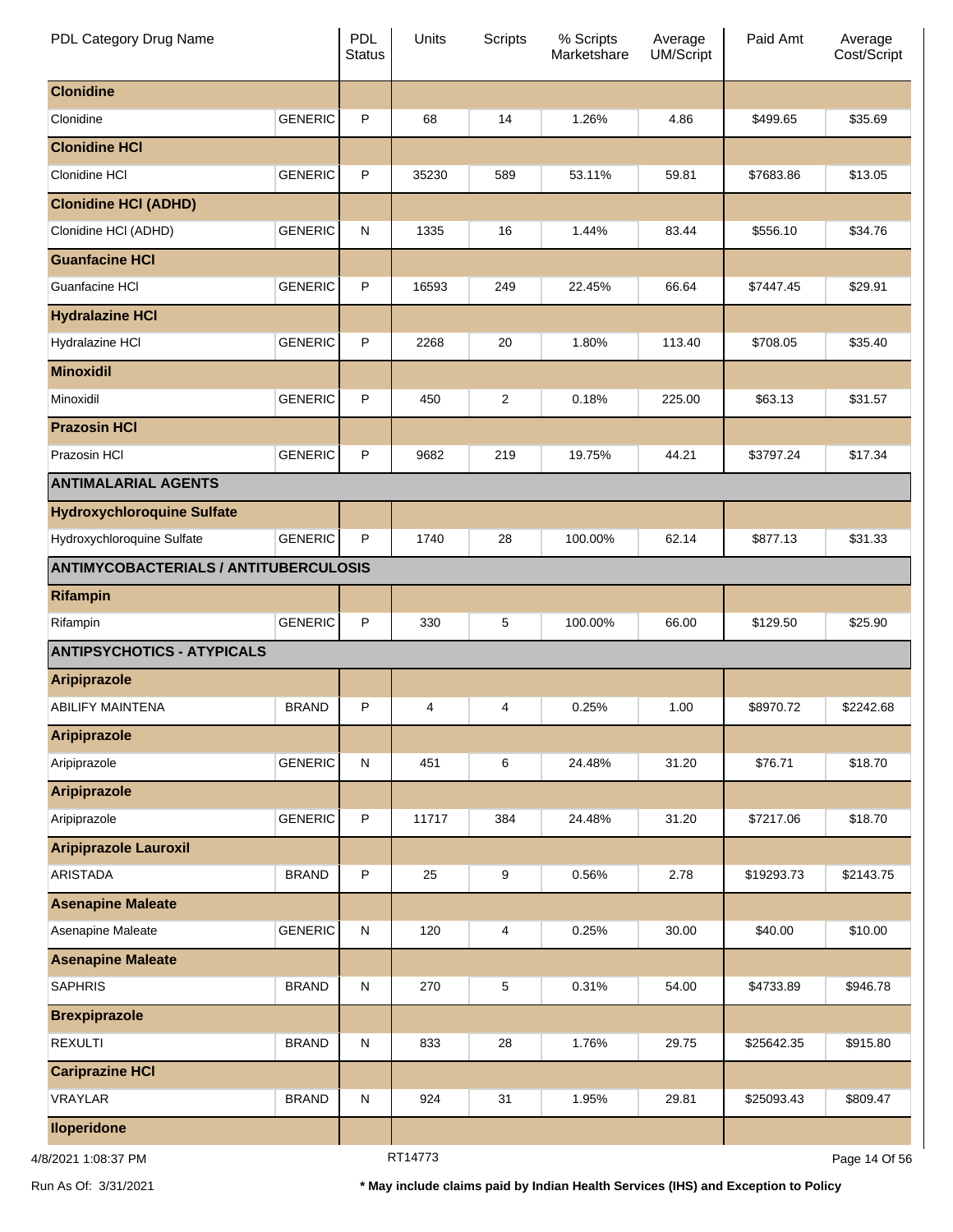| PDL Category Drug Name                    |                | PDL<br><b>Status</b> | Units   | <b>Scripts</b> | % Scripts<br>Marketshare | Average<br>UM/Script | Paid Amt   | Average<br>Cost/Script |
|-------------------------------------------|----------------|----------------------|---------|----------------|--------------------------|----------------------|------------|------------------------|
| <b>FANAPT</b>                             | <b>BRAND</b>   | ${\sf N}$            | 118     | $\overline{2}$ | 0.13%                    | 59.00                | \$3470.52  | \$1735.26              |
| <b>Lurasidone HCI</b>                     |                |                      |         |                |                          |                      |            |                        |
| <b>LATUDA</b>                             | <b>BRAND</b>   | ${\sf N}$            | 1455    | 53             | 3.33%                    | 27.45                | \$37674.54 | \$710.84               |
| <b>Olanzapine</b>                         |                |                      |         |                |                          |                      |            |                        |
| Olanzapine                                | <b>GENERIC</b> | ${\sf N}$            | 397     | 11             | 7.66%                    | 29.81                | \$222.90   | \$15.99                |
| <b>Olanzapine</b>                         |                |                      |         |                |                          |                      |            |                        |
| Olanzapine                                | <b>GENERIC</b> | P                    | 3240    | 111            | 7.66%                    | 29.81                | \$1727.53  | \$15.99                |
| <b>Paliperidone</b>                       |                |                      |         |                |                          |                      |            |                        |
| Paliperidone                              | <b>GENERIC</b> | ${\sf N}$            | 480     | 13             | 0.82%                    | 36.92                | \$1172.93  | \$90.23                |
| <b>Paliperidone Palmitate</b>             |                |                      |         |                |                          |                      |            |                        |
| <b>INVEGA SUSTENNA</b>                    | <b>BRAND</b>   | P                    | 34      | 31             | 1.95%                    | 1.10                 | \$61485.03 | \$1983.39              |
| <b>Paliperidone Palmitate</b>             |                |                      |         |                |                          |                      |            |                        |
| <b>INVEGA TRINZA</b>                      | <b>BRAND</b>   | P                    | 0       | 1              | 0.06%                    | 0.00                 | \$2949.98  | \$2949.98              |
| <b>Quetiapine Fumarate</b>                |                |                      |         |                |                          |                      |            |                        |
| Quetiapine Fumarate                       | <b>GENERIC</b> | P                    | 18205   | 384            | 24.11%                   | 47.41                | \$9966.34  | \$25.95                |
| <b>Risperidone</b>                        |                |                      |         |                |                          |                      |            |                        |
| <b>RISPERDAL</b>                          | <b>BRAND</b>   | ${\sf N}$            | 610     | 14             | 0.88%                    | 43.57                | \$6979.83  | \$498.56               |
| <b>Risperidone</b>                        |                |                      |         |                |                          |                      |            |                        |
| Risperidone                               | <b>GENERIC</b> | ${\sf N}$            | 750     | 6              | 24.17%                   | 56.97                | \$55.00    | \$12.66                |
| <b>Risperidone</b>                        |                |                      |         |                |                          |                      |            |                        |
| Risperidone                               | <b>GENERIC</b> | P                    | 21183   | 379            | 24.17%                   | 56.97                | \$4820.52  | \$12.66                |
| <b>Risperidone Microspheres</b>           |                |                      |         |                |                          |                      |            |                        |
| RISPERDAL CONSTA                          | <b>BRAND</b>   | P                    | 19      | 17             | 1.07%                    | 1.12                 | \$15138.83 | \$890.52               |
| <b>Ziprasidone HCI</b>                    |                |                      |         |                |                          |                      |            |                        |
| Ziprasidone HCI                           | <b>GENERIC</b> | P                    | 5540    | 100            | 6.28%                    | 55.40                | \$2436.73  | \$24.37                |
| <b>ANTIPSYCHOTICS - SPECIAL ATYPICALS</b> |                |                      |         |                |                          |                      |            |                        |
| <b>Clozapine</b>                          |                |                      |         |                |                          |                      |            |                        |
| Clozapine                                 | <b>GENERIC</b> | $\sf P$              | 2591    | 29             | 100.00%                  | 89.34                | \$1079.59  | \$37.23                |
| <b>ANTIPSYCHOTICS - TYPICAL</b>           |                |                      |         |                |                          |                      |            |                        |
| <b>Chlorpromazine HCI</b>                 |                |                      |         |                |                          |                      |            |                        |
| Chlorpromazine HCI                        | <b>GENERIC</b> | ${\sf N}$            | 940     | 9              | 7.69%                    | 104.44               | \$687.21   | \$76.36                |
| <b>Fluphenazine Decanoate</b>             |                |                      |         |                |                          |                      |            |                        |
| Fluphenazine Decanoate                    | <b>GENERIC</b> | P                    | 20      | 4              | 3.42%                    | 5.00                 | \$352.56   | \$88.14                |
| <b>Fluphenazine HCI</b>                   |                |                      |         |                |                          |                      |            |                        |
| Fluphenazine HCl                          | <b>GENERIC</b> | P                    | 680     | 15             | 12.82%                   | 45.33                | \$3273.38  | \$218.23               |
| <b>Haloperidol</b>                        |                |                      |         |                |                          |                      |            |                        |
| Haloperidol                               | <b>GENERIC</b> | P                    | 3165    | 64             | 54.70%                   | 49.45                | \$1371.53  | \$21.43                |
| <b>Haloperidol Decanoate</b>              |                |                      |         |                |                          |                      |            |                        |
| 4/8/2021 1:08:37 PM                       |                |                      | RT14773 |                |                          |                      |            | Page 15 Of 56          |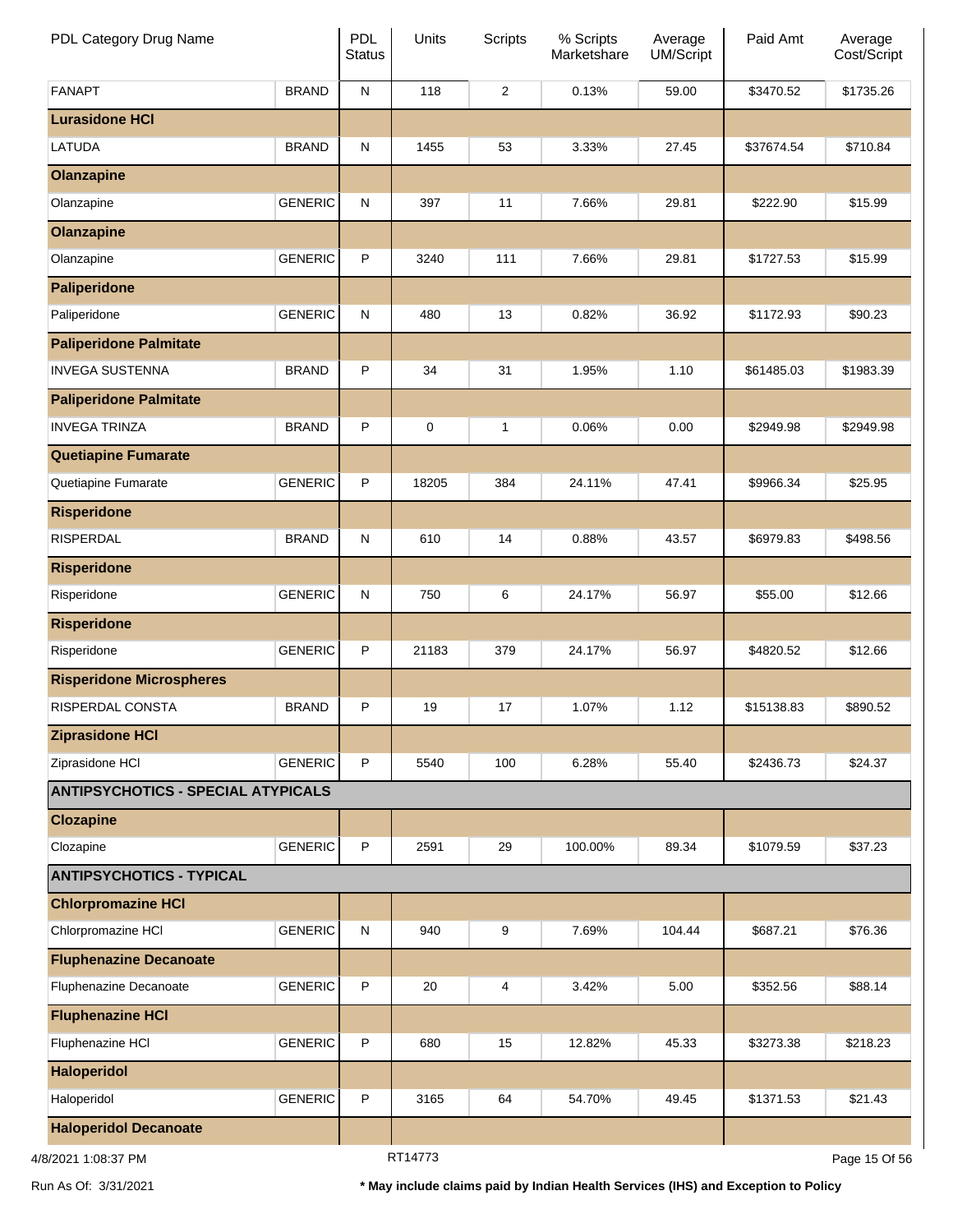| PDL Category Drug Name               |                | PDL<br><b>Status</b> | Units   | <b>Scripts</b> | % Scripts<br>Marketshare | Average<br>UM/Script | Paid Amt  | Average<br>Cost/Script |
|--------------------------------------|----------------|----------------------|---------|----------------|--------------------------|----------------------|-----------|------------------------|
| Haloperidol Decanoate                | <b>GENERIC</b> | $\sf P$              | 4       | 4              | 3.42%                    | 1.00                 | \$132.92  | \$33.23                |
| <b>Haloperidol Lactate</b>           |                |                      |         |                |                          |                      |           |                        |
| Haloperidol Lactate                  | <b>GENERIC</b> | P                    | 795     | 5              | 4.27%                    | 159.00               | \$60.21   | \$12.04                |
| Perphenazine                         |                |                      |         |                |                          |                      |           |                        |
| Perphenazine                         | <b>GENERIC</b> | P                    | 605     | 13             | 11.11%                   | 46.54                | \$288.31  | \$22.18                |
| <b>Thioridazine HCI</b>              |                |                      |         |                |                          |                      |           |                        |
| <b>Thioridazine HCI</b>              | <b>GENERIC</b> | P                    | 267     | 3              | 2.56%                    | 89.00                | \$192.91  | \$64.30                |
| <b>ANTISPASMODICS</b>                |                |                      |         |                |                          |                      |           |                        |
| <b>Oxybutynin Chloride</b>           |                |                      |         |                |                          |                      |           |                        |
| Oxybutynin Chloride                  | <b>GENERIC</b> | P                    | 14927   | 66             | 94.29%                   | 226.17               | \$1384.49 | \$20.98                |
| <b>Tolterodine Tartrate</b>          |                |                      |         |                |                          |                      |           |                        |
| <b>Tolterodine Tartrate</b>          | <b>GENERIC</b> | ${\sf N}$            | 60      | 1              | 1.43%                    | 60.00                | \$10.00   | \$10.00                |
| <b>Trospium Chloride</b>             |                |                      |         |                |                          |                      |           |                        |
| Trospium Chloride                    | <b>GENERIC</b> | ${\sf N}$            | 90      | 3              | 4.29%                    | 30.00                | \$15.00   | \$5.00                 |
| <b>ANTISPASMODICS - LONG ACTING</b>  |                |                      |         |                |                          |                      |           |                        |
| <b>Fesoterodine Fumarate</b>         |                |                      |         |                |                          |                      |           |                        |
| <b>TOVIAZ</b>                        | <b>BRAND</b>   | ${\sf N}$            | 120     | 4              | 2.96%                    | 30.00                | \$385.33  | \$96.33                |
| <b>Mirabegron</b>                    |                |                      |         |                |                          |                      |           |                        |
| <b>MYRBETRIQ</b>                     | <b>BRAND</b>   | ${\sf N}$            | 450     | 11             | 8.15%                    | 40.91                | \$2361.13 | \$214.65               |
| <b>Oxybutynin</b>                    |                |                      |         |                |                          |                      |           |                        |
| <b>OXYTROL</b>                       | <b>BRAND</b>   | ${\sf N}$            | 32      | 4              | 2.96%                    | 8.00                 | \$1200.00 | \$300.00               |
| <b>Oxybutynin Chloride</b>           |                |                      |         |                |                          |                      |           |                        |
| Oxybutynin Chloride                  | <b>GENERIC</b> | P                    | 3983    | 92             | 68.15%                   | 43.29                | \$1253.90 | \$13.63                |
| <b>Solifenacin Succinate</b>         |                |                      |         |                |                          |                      |           |                        |
| Solifenacin Succinate                | <b>GENERIC</b> | P                    | 480     | 8              | 5.93%                    | 60.00                | \$160.09  | \$20.01                |
| <b>Tolterodine Tartrate</b>          |                |                      |         |                |                          |                      |           |                        |
| <b>Tolterodine Tartrate</b>          | <b>GENERIC</b> | ${\sf N}$            | 750     | 16             | 11.85%                   | 46.88                | \$347.92  | \$21.75                |
| <b>ANTITHYROID THERAPIES</b>         |                |                      |         |                |                          |                      |           |                        |
| <b>Methimazole</b>                   |                |                      |         |                |                          |                      |           |                        |
| Methimazole                          | <b>GENERIC</b> | P                    | 1125    | 20             | 100.00%                  | 56.25                | \$1708.11 | \$85.41                |
| <b>ANXIOLYTICS - BENZODIAZEPINES</b> |                |                      |         |                |                          |                      |           |                        |
| Alprazolam                           |                |                      |         |                |                          |                      |           |                        |
| Alprazolam                           | <b>GENERIC</b> | P                    | 8380    | 156            | 35.86%                   | 53.72                | \$2576.73 | \$16.52                |
| <b>Chlordiazepoxide HCI</b>          |                |                      |         |                |                          |                      |           |                        |
| Chlordiazepoxide HCI                 | <b>GENERIC</b> | P                    | 137     | 11             | 2.53%                    | 12.45                | \$118.12  | \$10.74                |
| <b>Clorazepate Dipotassium</b>       |                |                      |         |                |                          |                      |           |                        |
| Clorazepate Dipotassium              | <b>GENERIC</b> | P                    | 2040    | 11             | 2.53%                    | 185.45               | \$210.80  | \$19.16                |
| <b>Diazepam</b>                      |                |                      |         |                |                          |                      |           |                        |
| 4/8/2021 1:08:37 PM                  |                |                      | RT14773 |                |                          |                      |           | Page 16 Of 56          |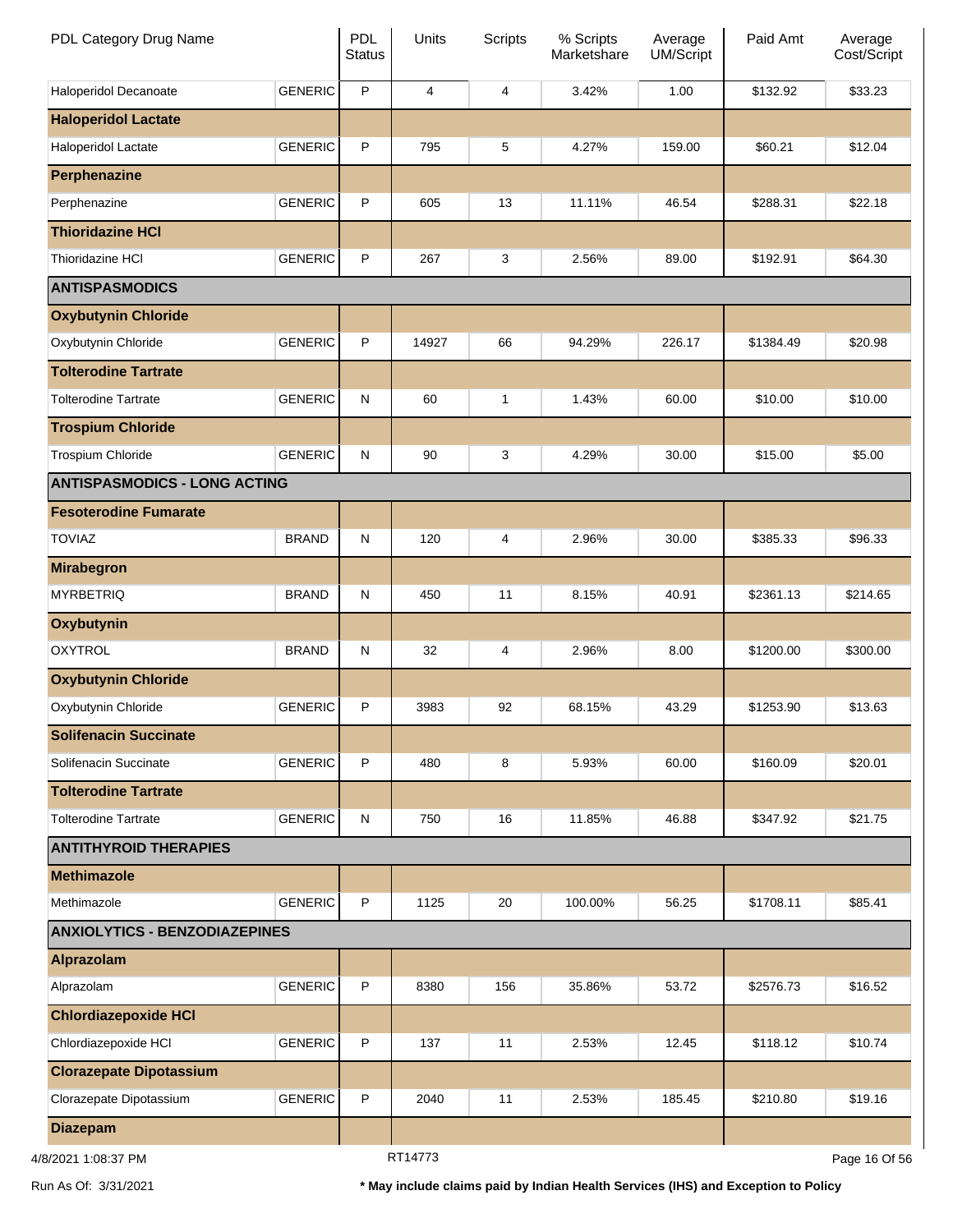| PDL Category Drug Name                                 |                | <b>PDL</b><br><b>Status</b> | Units | Scripts        | % Scripts<br>Marketshare | Average<br><b>UM/Script</b> | Paid Amt  | Average<br>Cost/Script |
|--------------------------------------------------------|----------------|-----------------------------|-------|----------------|--------------------------|-----------------------------|-----------|------------------------|
| Diazepam                                               | <b>GENERIC</b> | P                           | 8004  | 85             | 19.54%                   | 94.16                       | \$806.82  | \$9.49                 |
| Lorazepam                                              |                |                             |       |                |                          |                             |           |                        |
| Lorazepam                                              | <b>GENERIC</b> | P                           | 7362  | 169            | 38.85%                   | 43.56                       | \$2502.72 | \$14.81                |
| Oxazepam                                               |                |                             |       |                |                          |                             |           |                        |
| Oxazepam                                               | <b>GENERIC</b> | P                           | 270   | 3              | 0.69%                    | 90.00                       | \$111.45  | \$37.15                |
| <b>ANXIOLYTICS - MISC.</b>                             |                |                             |       |                |                          |                             |           |                        |
| <b>Buspirone HCI</b>                                   |                |                             |       |                |                          |                             |           |                        |
| <b>Buspirone HCI</b>                                   | <b>GENERIC</b> | N                           | 360   | 6              | 100.00%                  | 83.68                       | \$96.51   | \$14.66                |
| <b>Buspirone HCI</b>                                   |                |                             |       |                |                          |                             |           |                        |
| <b>Buspirone HCI</b>                                   | <b>GENERIC</b> | P                           | 24660 | 293            | 100.00%                  | 83.68                       | \$4286.87 | \$14.66                |
| <b>ARB Combinations</b>                                |                |                             |       |                |                          |                             |           |                        |
| <b>Sacubitril-Valsartan</b>                            |                |                             |       |                |                          |                             |           |                        |
| <b>ENTRESTO</b>                                        | <b>BRAND</b>   | P                           | 828   | 14             | 100.00%                  | 59.14                       | \$6642.07 | \$474.43               |
| <b>ARB'S AND DIURETICS</b>                             |                |                             |       |                |                          |                             |           |                        |
| <b>Losartan Potassium &amp;</b><br>Hydrochlorothiazide |                |                             |       |                |                          |                             |           |                        |
| Losartan Potassium &<br>Hydrochlorothiazide            | <b>GENERIC</b> | P                           | 720   | 14             | 100.00%                  | 51.43                       | \$1205.89 | \$86.14                |
| <b>ARB/CCB</b>                                         |                |                             |       |                |                          |                             |           |                        |
| <b>Amlodipine Besylate-Valsartan</b>                   |                |                             |       |                |                          |                             |           |                        |
| Amlodipine Besylate-Valsartan                          | <b>GENERIC</b> | P                           | 120   | 2              | 100.00%                  | 60.00                       | \$75.33   | \$37.67                |
| <b>ARTIFICIAL SALIVA/STIMULANTS</b>                    |                |                             |       |                |                          |                             |           |                        |
| <b>Pilocarpine HCI (Oral)</b>                          |                |                             |       |                |                          |                             |           |                        |
| Pilocarpine HCI (Oral)                                 | <b>GENERIC</b> | P                           | 270   | 3              | 100.00%                  | 90.00                       | \$104.50  | \$34.83                |
| <b>BETA BLOCKERS - ALPHA / BETA</b>                    |                |                             |       |                |                          |                             |           |                        |
| <b>Carvedilol</b>                                      |                |                             |       |                |                          |                             |           |                        |
| Carvedilol                                             | <b>GENERIC</b> | P                           | 5692  | 75             | 81.52%                   | 75.89                       | \$1702.24 | \$22.70                |
| <b>Labetalol HCI</b>                                   |                |                             |       |                |                          |                             |           |                        |
| Labetalol HCI                                          | <b>GENERIC</b> | P                           | 1272  | 17             | 18.48%                   | 74.82                       | \$380.19  | \$22.36                |
| <b>BETA BLOCKERS - CARDIO SELECTIVE</b>                |                |                             |       |                |                          |                             |           |                        |
| <b>Atenolol</b>                                        |                |                             |       |                |                          |                             |           |                        |
| Atenolol                                               | <b>GENERIC</b> | P                           | 1710  | 28             | 8.16%                    | 61.07                       | \$2185.11 | \$78.04                |
| <b>Bisoprolol Fumarate</b>                             |                |                             |       |                |                          |                             |           |                        |
| <b>Bisoprolol Fumarate</b>                             | <b>GENERIC</b> | P                           | 330   | $\overline{7}$ | 2.04%                    | 47.14                       | \$160.06  | \$22.87                |
| <b>Metoprolol Succinate</b>                            |                |                             |       |                |                          |                             |           |                        |
| Metoprolol Succinate                                   | <b>GENERIC</b> | P                           | 6907  | 178            | 51.90%                   | 38.80                       | \$2746.72 | \$15.43                |
| <b>Metoprolol Succinate</b>                            |                |                             |       |                |                          |                             |           |                        |
| <b>TOPROL XL</b>                                       | <b>BRAND</b>   | N                           | 120   | $\overline{c}$ | 0.58%                    | 60.00                       | \$151.36  | \$75.68                |
| <b>Metoprolol Tartrate</b>                             |                |                             |       |                |                          |                             |           |                        |

4/8/2021 1:08:37 PM Page 17 Of 56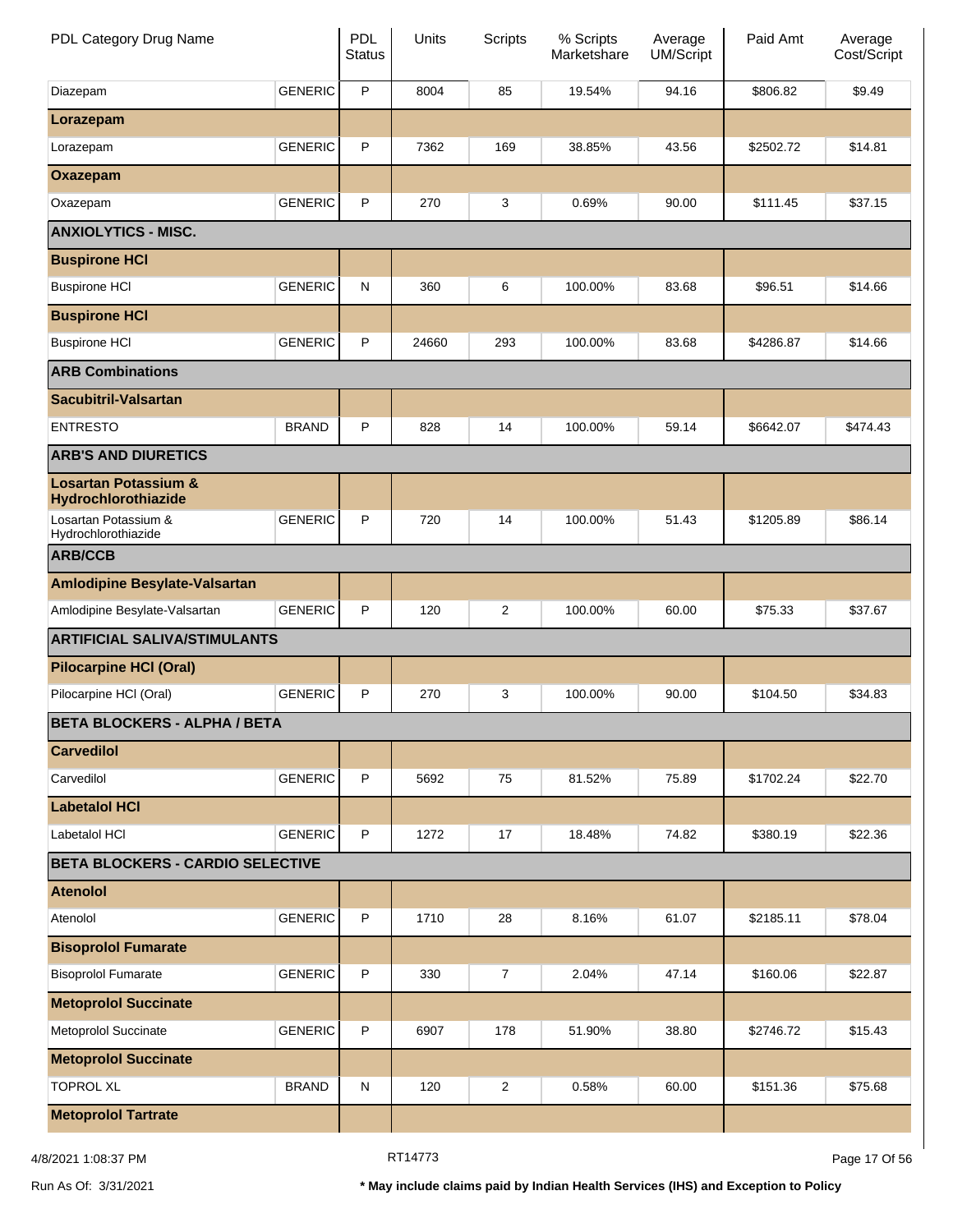| PDL Category Drug Name                      |                | <b>PDL</b><br><b>Status</b> | Units | Scripts | % Scripts<br>Marketshare | Average<br><b>UM/Script</b> | Paid Amt   | Average<br>Cost/Script |
|---------------------------------------------|----------------|-----------------------------|-------|---------|--------------------------|-----------------------------|------------|------------------------|
| Metoprolol Tartrate                         | <b>GENERIC</b> | P                           | 7838  | 124     | 36.15%                   | 63.21                       | \$1646.05  | \$13.27                |
| <b>Nebivolol HCI</b>                        |                |                             |       |         |                          |                             |            |                        |
| <b>BYSTOLIC</b>                             | <b>BRAND</b>   | N                           | 180   | 4       | 1.17%                    | 45.00                       | \$574.76   | \$143.69               |
| <b>BETA BLOCKERS - NON SELECTIVE</b>        |                |                             |       |         |                          |                             |            |                        |
| <b>Nadolol</b>                              |                |                             |       |         |                          |                             |            |                        |
| Nadolol                                     | <b>GENERIC</b> | P                           | 285   | 6       | 3.92%                    | 47.50                       | \$76.28    | \$12.71                |
| <b>Propranolol HCI</b>                      |                |                             |       |         |                          |                             |            |                        |
| Propranolol HCI                             | <b>GENERIC</b> | P                           | 9875  | 136     | 88.89%                   | 72.61                       | \$1961.75  | \$14.42                |
| <b>Sotalol HCI</b>                          |                |                             |       |         |                          |                             |            |                        |
| Sotalol HCI                                 | <b>GENERIC</b> | P                           | 660   | 8       | 5.23%                    | 82.50                       | \$97.99    | \$12.25                |
| <b>Sotalol HCI</b>                          |                |                             |       |         |                          |                             |            |                        |
| SOTYLIZE                                    | <b>BRAND</b>   | N                           | 750   | 3       | 1.96%                    | 250.00                      | \$180.00   | \$60.00                |
| <b>BETA BLOCKERS AND DIURETIC COMBO'S</b>   |                |                             |       |         |                          |                             |            |                        |
| <b>Bisoprolol &amp; Hydrochlorothiazide</b> |                |                             |       |         |                          |                             |            |                        |
| Bisoprolol & Hydrochlorothiazide            | <b>GENERIC</b> | P                           | 150   | 5       | 100.00%                  | 30.00                       | \$76.87    | \$15.37                |
| <b>BETA-LACTAMS / CLAVULANATE COMBO'S</b>   |                |                             |       |         |                          |                             |            |                        |
| <b>Amoxicillin</b>                          |                |                             |       |         |                          |                             |            |                        |
| Amoxicillin                                 | <b>GENERIC</b> | P                           | 26401 | 296     | 54.51%                   | 89.19                       | \$18904.29 | \$63.87                |
| <b>Amoxicillin &amp; Pot Clavulanate</b>    |                |                             |       |         |                          |                             |            |                        |
| Amoxicillin & Pot Clavulanate               | <b>GENERIC</b> | N                           | 500   | 3       | 32.60%                   | 45.66                       | \$50.00    | \$43.94                |
| <b>Amoxicillin &amp; Pot Clavulanate</b>    |                |                             |       |         |                          |                             |            |                        |
| Amoxicillin & Pot Clavulanate               | <b>GENERIC</b> | P                           | 7582  | 174     | 32.60%                   | 45.66                       | \$7728.11  | \$43.94                |
| <b>Ampicillin</b>                           |                |                             |       |         |                          |                             |            |                        |
| Ampicillin                                  | <b>GENERIC</b> | P                           | 415   | 9       | 1.66%                    | 46.11                       | \$156.19   | \$17.35                |
| <b>Dicloxacillin Sodium</b>                 |                |                             |       |         |                          |                             |            |                        |
| Dicloxacillin Sodium                        | <b>GENERIC</b> | $\mathsf P$                 | 180   | 3       | 0.55%                    | 60.00                       | \$1052.99  | \$351.00               |
| <b>Oxacillin Sodium</b>                     |                |                             |       |         |                          |                             |            |                        |
| Oxacillin Sodium                            | <b>GENERIC</b> | $\mathsf P$                 | 26    | 4       | 0.74%                    | 6.50                        | \$2926.28  | \$731.57               |
| <b>Penicillin V Potassium</b>               |                |                             |       |         |                          |                             |            |                        |
| Penicillin V Potassium                      | <b>GENERIC</b> | $\mathsf P$                 | 1606  | 48      | 8.84%                    | 33.46                       | \$514.36   | \$10.72                |
| Piperacillin Sodium-Tazobactam Sodium       |                |                             |       |         |                          |                             |            |                        |
| Piperacillin Sodium-Tazobactam<br>Sodium    | <b>GENERIC</b> | P                           | 6     | 6       | 1.10%                    | 1.00                        | \$953.05   | \$158.84               |
| <b>BPH</b>                                  |                |                             |       |         |                          |                             |            |                        |
| <b>Doxazosin Mesylate</b>                   |                |                             |       |         |                          |                             |            |                        |
| Doxazosin Mesylate                          | <b>GENERIC</b> | P                           | 122   | 2       | 2.94%                    | 61.00                       | \$530.74   | \$265.37               |
| <b>Finasteride</b>                          |                |                             |       |         |                          |                             |            |                        |
| Finasteride                                 | <b>GENERIC</b> | P                           | 211   | 7       | 10.29%                   | 30.14                       | \$86.24    | \$12.32                |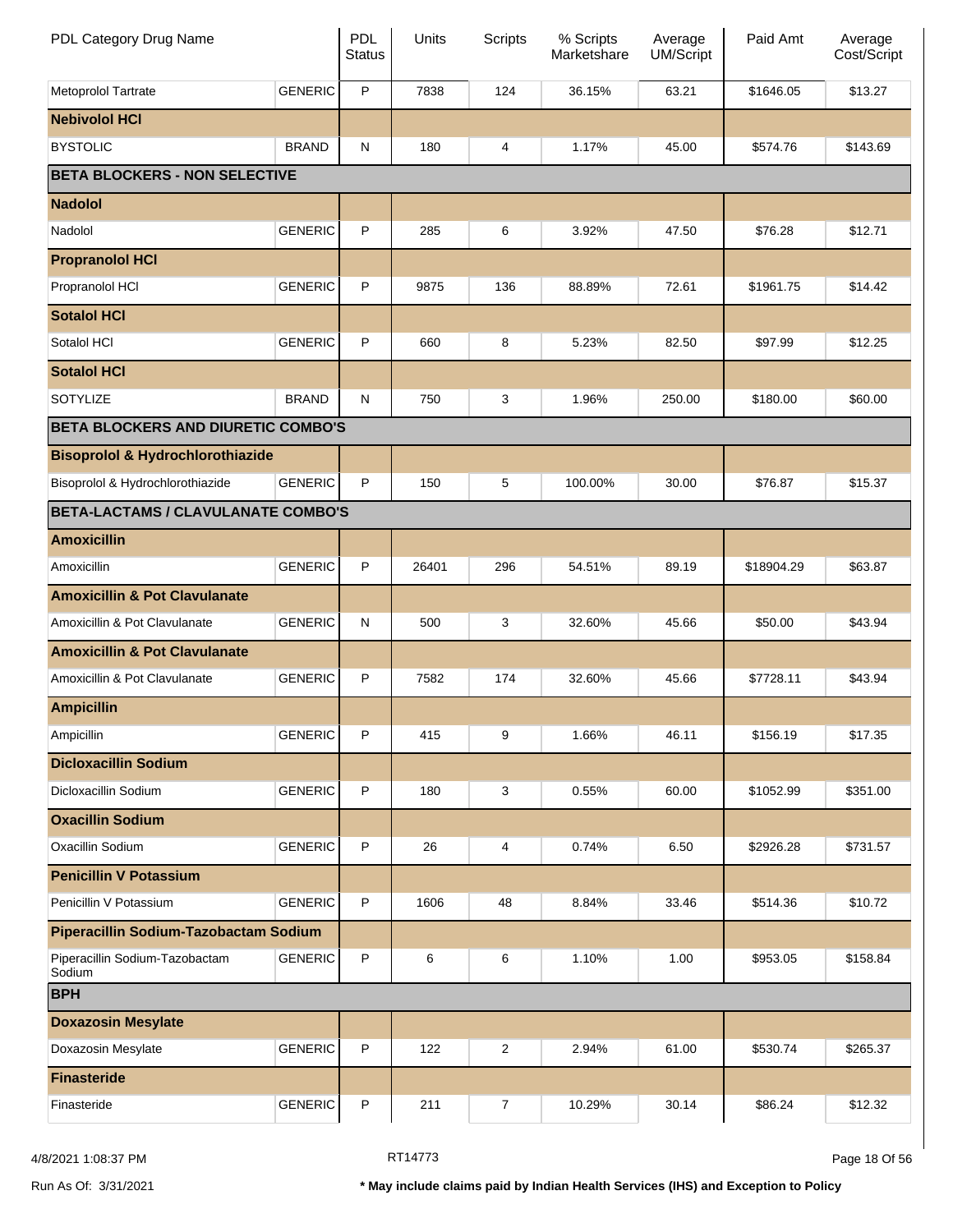| PDL Category Drug Name                       |                | <b>PDL</b><br><b>Status</b> | Units   | Scripts | % Scripts<br>Marketshare | Average<br><b>UM/Script</b> | Paid Amt   | Average<br>Cost/Script |
|----------------------------------------------|----------------|-----------------------------|---------|---------|--------------------------|-----------------------------|------------|------------------------|
| <b>Tamsulosin HCI</b>                        |                |                             |         |         |                          |                             |            |                        |
| <b>Tamsulosin HCI</b>                        | <b>GENERIC</b> | P                           | 2489    | 59      | 86.76%                   | 42.19                       | \$4152.02  | \$70.37                |
| <b>CALCIUM CHANNEL BLOCKERS--Amlodipines</b> |                |                             |         |         |                          |                             |            |                        |
| <b>Amlodipine Besylate</b>                   |                |                             |         |         |                          |                             |            |                        |
| Amlodipine Besylate                          | <b>GENERIC</b> | P                           | 9338    | 267     | 100.00%                  | 34.97                       | \$16725.64 | \$62.64                |
| <b>CALCIUM CHANNEL BLOCKERS--Diltiazems</b>  |                |                             |         |         |                          |                             |            |                        |
| <b>Diltiazem HCI</b>                         |                |                             |         |         |                          |                             |            |                        |
| Diltiazem HCI                                | <b>GENERIC</b> | P                           | 180     | 3       | 18.75%                   | 60.00                       | \$54.51    | \$18.17                |
| <b>Diltiazem HCI Coated Beads</b>            |                |                             |         |         |                          |                             |            |                        |
| Diltiazem HCI Coated Beads                   | <b>GENERIC</b> | P                           | 570     | 11      | 68.75%                   | 51.82                       | \$223.38   | \$20.31                |
| <b>Diltiazem HCI Extended Release Beads</b>  |                |                             |         |         |                          |                             |            |                        |
| Diltiazem HCI Extended Release Beads GENERIC |                | P                           | 180     | 2       | 12.50%                   | 90.00                       | \$53.50    | \$26.75                |
| <b>CALCIUM CHANNEL BLOCKERS--Nifedipines</b> |                |                             |         |         |                          |                             |            |                        |
| <b>Nifedipine</b>                            |                |                             |         |         |                          |                             |            |                        |
| Nifedipine                                   | <b>GENERIC</b> | P                           | 660     | 19      | 100.00%                  | 34.74                       | \$2269.62  | \$119.45               |
| <b>CALCIUM CHANNEL BLOCKERS--Verapamils</b>  |                |                             |         |         |                          |                             |            |                        |
| <b>Verapamil HCI</b>                         |                |                             |         |         |                          |                             |            |                        |
| Verapamil HCI                                | <b>GENERIC</b> | P                           | 1050    | 21      | 100.00%                  | 50.00                       | \$293.93   | \$14.00                |
| <b>CARBAPENEMS</b>                           |                |                             |         |         |                          |                             |            |                        |
| <b>Ertapenem Sodium</b>                      |                |                             |         |         |                          |                             |            |                        |
| <b>INVANZ</b>                                | <b>BRAND</b>   | P                           | 15      | 4       | 100.00%                  | 3.75                        | \$1846.58  | \$461.65               |
| <b>CARDIAC GLYCOSIDES</b>                    |                |                             |         |         |                          |                             |            |                        |
| <b>Digoxin</b>                               |                |                             |         |         |                          |                             |            |                        |
| Digoxin                                      | <b>GENERIC</b> | P                           | 1041    | 16      | 100.00%                  | 65.06                       | \$1093.86  | \$68.37                |
| <b>CARNITINE REPLENISHER - AGENTS</b>        |                |                             |         |         |                          |                             |            |                        |
| <b>Levocarnitine (Metabolic Modifiers)</b>   |                |                             |         |         |                          |                             |            |                        |
| <b>CARNITOR</b>                              | <b>BRAND</b>   | P                           | 2430    | 9       | 22.50%                   | 270.00                      | \$197.16   | \$21.91                |
| <b>Levocarnitine (Metabolic Modifiers)</b>   |                |                             |         |         |                          |                             |            |                        |
| <b>CARNITOR SF</b>                           | <b>BRAND</b>   | P                           | 3118    | 6       | 15.00%                   | 519.67                      | \$274.29   | \$45.72                |
| <b>Levocarnitine (Metabolic Modifiers)</b>   |                |                             |         |         |                          |                             |            |                        |
| Levocarnitine (Metabolic Modifiers)          | <b>GENERIC</b> | N                           | 13699   | 25      | 62.50%                   | 547.96                      | \$498.10   | \$19.92                |
| <b>Central Precocious Puberty Agents</b>     |                |                             |         |         |                          |                             |            |                        |
| <b>Leuprolide Acetate (CPP)</b>              |                |                             |         |         |                          |                             |            |                        |
| LUPRON DEPOT-PED (1-MONTH                    | <b>BRAND</b>   | P                           | 3       | 3       | 100.00%                  | 1.00                        | \$3061.97  | \$1020.66              |
| <b>CEPHALOSPORINS</b>                        |                |                             |         |         |                          |                             |            |                        |
| <b>Cefadroxil</b>                            |                |                             |         |         |                          |                             |            |                        |
| Cefadroxil                                   | <b>GENERIC</b> | P                           | 176     | 4       | 1.27%                    | 44.00                       | \$39.37    | \$9.84                 |
| <b>Cefdinir</b>                              |                |                             |         |         |                          |                             |            |                        |
| <b>NO 72-90-27 DNA</b>                       |                |                             | RT14773 |         |                          |                             |            | $Dao 10$ Of $56$       |

4/8/2021 1:08:37 PM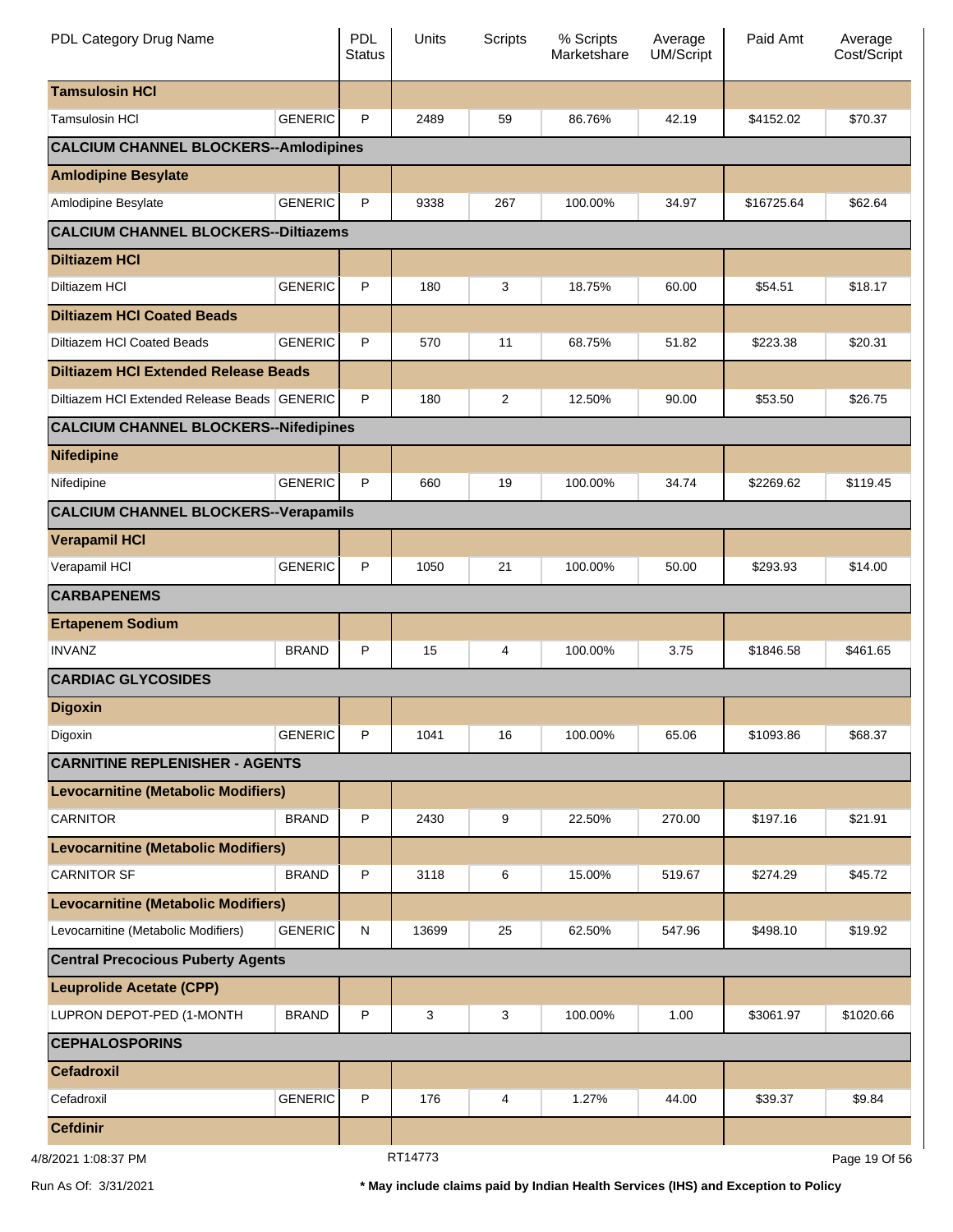| PDL Category Drug Name                       |                | PDL<br><b>Status</b> | Units   | <b>Scripts</b> | % Scripts<br>Marketshare | Average<br>UM/Script | Paid Amt  | Average<br>Cost/Script |
|----------------------------------------------|----------------|----------------------|---------|----------------|--------------------------|----------------------|-----------|------------------------|
| Cefdinir                                     | <b>GENERIC</b> | $\mathsf P$          | 4464    | 96             | 30.38%                   | 46.50                | \$3920.62 | \$40.84                |
| <b>Cefpodoxime Proxetil</b>                  |                |                      |         |                |                          |                      |           |                        |
| Cefpodoxime Proxetil                         | <b>GENERIC</b> | $\mathsf{N}$         | 170     | 3              | 0.95%                    | 56.67                | \$43.00   | \$14.33                |
| <b>Cefprozil</b>                             |                |                      |         |                |                          |                      |           |                        |
| Cefprozil                                    | <b>GENERIC</b> | $\mathsf{P}$         | 100     | $\mathbf{1}$   | 0.32%                    | 100.00               | \$10.00   | \$10.00                |
| <b>Ceftriaxone Sodium</b>                    |                |                      |         |                |                          |                      |           |                        |
| Ceftriaxone Sodium                           | <b>GENERIC</b> | $\mathsf{P}$         | 21      | 5              | 1.58%                    | 4.20                 | \$98.20   | \$19.64                |
| <b>Cefuroxime Axetil</b>                     |                |                      |         |                |                          |                      |           |                        |
| Cefuroxime Axetil                            | <b>GENERIC</b> | $\mathsf{P}$         | 140     | 9              | 2.85%                    | 15.56                | \$656.25  | \$72.92                |
| <b>Cephalexin</b>                            |                |                      |         |                |                          |                      |           |                        |
| Cephalexin                                   | <b>GENERIC</b> | $\mathsf{P}$         | 10969   | 198            | 62.66%                   | 55.40                | \$7693.51 | \$38.86                |
| <b>CGRP INHIBITORS</b>                       |                |                      |         |                |                          |                      |           |                        |
| Erenumab-aooe                                |                |                      |         |                |                          |                      |           |                        |
| <b>AIMOVIG</b>                               | <b>BRAND</b>   | N                    | 3       | 3              | 9.38%                    | 1.00                 | \$210.00  | \$70.00                |
| Fremanezumab-vfrm                            |                |                      |         |                |                          |                      |           |                        |
| <b>AJOVY</b>                                 | <b>BRAND</b>   | P                    | 13      | 9              | 28.13%                   | 1.44                 | \$5647.17 | \$627.46               |
| Galcanezumab-gnlm                            |                |                      |         |                |                          |                      |           |                        |
| <b>EMGALITY</b>                              | <b>BRAND</b>   | N                    | 4       | 4              | 12.50%                   | 1.00                 | \$687.40  | \$171.85               |
| <b>Rimegepant Sulfate</b>                    |                |                      |         |                |                          |                      |           |                        |
| <b>NURTEC</b>                                | <b>BRAND</b>   | P                    | 72      | 9              | 28.13%                   | 8.00                 | \$7118.27 | \$790.92               |
| <b>Ubrogepant</b>                            |                |                      |         |                |                          |                      |           |                        |
| <b>UBRELVY</b>                               | <b>BRAND</b>   | N                    | 70      | 7              | 21.88%                   | 10.00                | \$6073.10 | \$867.59               |
| <b>CHOLESTEROL - BILE SEQUESTRANTS</b>       |                |                      |         |                |                          |                      |           |                        |
| <b>Cholestyramine</b>                        |                |                      |         |                |                          |                      |           |                        |
| Cholestyramine                               | <b>GENERIC</b> | $\mathsf{P}$         | 1812    | 9              | 47.37%                   | 201.33               | \$550.92  | \$61.21                |
| <b>Cholestyramine Light</b>                  |                |                      |         |                |                          |                      |           |                        |
| Cholestyramine Light                         | <b>GENERIC</b> | N                    | 42      | $\mathbf{1}$   | 5.26%                    | 42.00                | \$15.00   | \$15.00                |
| <b>Colesevelam HCI</b>                       |                |                      |         |                |                          |                      |           |                        |
| Colesevelam HCI                              | <b>GENERIC</b> | $\mathsf{N}$         | 360     | $\mathbf{1}$   | 5.26%                    | 360.00               | \$163.20  | \$163.20               |
| <b>Colesevelam HCI</b>                       |                |                      |         |                |                          |                      |           |                        |
| WELCHOL                                      | <b>BRAND</b>   | P                    | 300     | 3              | 15.79%                   | 100.00               | \$496.86  | \$165.62               |
| <b>Colestipol HCI</b>                        |                |                      |         |                |                          |                      |           |                        |
| Colestipol HCI                               | <b>GENERIC</b> | $\mathsf{P}$         | 400     | 5              | 26.32%                   | 80.00                | \$311.60  | \$62.32                |
| <b>CHOLESTEROL - FIBRIC ACID DERIVATIVES</b> |                |                      |         |                |                          |                      |           |                        |
| <b>Fenofibrate</b>                           |                |                      |         |                |                          |                      |           |                        |
| Fenofibrate                                  | <b>GENERIC</b> | ${\sf N}$            | 138     | 5              | 71.79%                   | 34.04                | \$66.74   | \$50.14                |
| <b>Fenofibrate</b>                           |                |                      |         |                |                          |                      |           |                        |
| Fenofibrate                                  | <b>GENERIC</b> | $\mathsf{P}$         | 815     | 23             | 71.79%                   | 34.04                | \$1337.07 | \$50.14                |
| 4/8/2021 1:08:37 PM                          |                |                      | RT14773 |                |                          |                      |           | Page 20 Of 56          |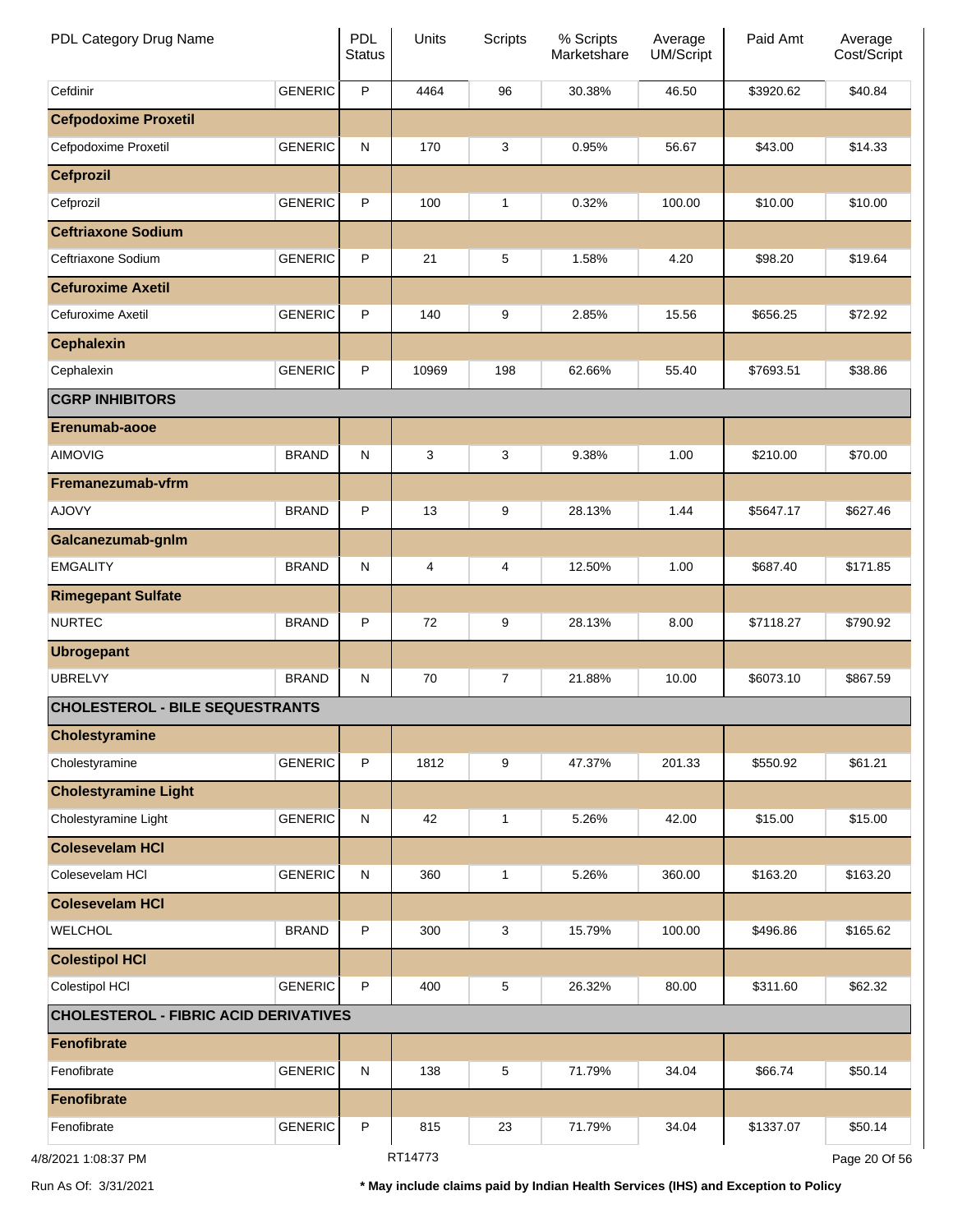| PDL Category Drug Name                                |                | <b>PDL</b><br><b>Status</b> | Units       | <b>Scripts</b> | % Scripts<br>Marketshare | Average<br>UM/Script | Paid Amt   | Average<br>Cost/Script |
|-------------------------------------------------------|----------------|-----------------------------|-------------|----------------|--------------------------|----------------------|------------|------------------------|
| <b>Fenofibrate Micronized</b>                         |                |                             |             |                |                          |                      |            |                        |
| Fenofibrate Micronized                                | <b>GENERIC</b> | ${\sf N}$                   | 180         | 4              | 10.26%                   | 45.00                | \$113.82   | \$28.46                |
| <b>Gemfibrozil</b>                                    |                |                             |             |                |                          |                      |            |                        |
| Gemfibrozil                                           | <b>GENERIC</b> | P                           | 228         | 4              | 10.26%                   | 57.00                | \$61.65    | \$15.41                |
| <b>Niacin (Antihyperlipidemic)</b>                    |                |                             |             |                |                          |                      |            |                        |
| Niacin (Antihyperlipidemic)                           | <b>GENERIC</b> | N                           | 168         | 3              | 7.69%                    | 56.00                | \$55.08    | \$18.36                |
| <b>CHOLESTEROL - HMG COA + ABSORB INHIBITORS</b>      |                |                             |             |                |                          |                      |            |                        |
| <b>Atorvastatin Calcium</b>                           |                |                             |             |                |                          |                      |            |                        |
| Atorvastatin Calcium                                  | <b>GENERIC</b> | P                           | 15467       | 392            | 68.17%                   | 39.46                | \$14461.37 | \$36.89                |
| <b>Ezetimibe</b>                                      |                |                             |             |                |                          |                      |            |                        |
| Ezetimibe                                             | <b>GENERIC</b> | ${\sf N}$                   | 564         | 15             | 2.61%                    | 37.60                | \$1191.24  | \$79.42                |
| <b>Lovastatin</b>                                     |                |                             |             |                |                          |                      |            |                        |
| Lovastatin                                            | <b>GENERIC</b> | P                           | 60          | 2              | 0.35%                    | 30.00                | \$19.64    | \$9.82                 |
| <b>Omega-3-acid Ethyl Esters</b>                      |                |                             |             |                |                          |                      |            |                        |
| Omega-3-acid Ethyl Esters                             | <b>GENERIC</b> | N                           | 538         | 5              | 0.87%                    | 107.60               | \$103.64   | \$20.73                |
| <b>Pravastatin Sodium</b>                             |                |                             |             |                |                          |                      |            |                        |
| Pravastatin Sodium                                    | <b>GENERIC</b> | P                           | 877         | 31             | 5.39%                    | 28.29                | \$334.85   | \$10.80                |
| <b>Rosuvastatin Calcium</b>                           |                |                             |             |                |                          |                      |            |                        |
| Rosuvastatin Calcium                                  | <b>GENERIC</b> | P                           | 3555        | 85             | 14.78%                   | 41.82                | \$5549.28  | \$65.29                |
| <b>Simvastatin</b>                                    |                |                             |             |                |                          |                      |            |                        |
| Simvastatin                                           | <b>GENERIC</b> | P                           | 1264        | 45             | 7.83%                    | 28.09                | \$2900.74  | \$64.46                |
| <b>CHOLINERGIC</b>                                    |                |                             |             |                |                          |                      |            |                        |
| <b>Bethanechol Chloride</b>                           |                |                             |             |                |                          |                      |            |                        |
| <b>Bethanechol Chloride</b>                           | <b>GENERIC</b> | P                           | 84          | 6              | 100.00%                  | 14.00                | \$76.46    | \$12.74                |
| <b>CONTRACEPTIVES - EMERGENCY CONTRACEPTIVE</b>       |                |                             |             |                |                          |                      |            |                        |
| <b>Levonorgestrel (Emergency OC)</b>                  |                |                             |             |                |                          |                      |            |                        |
| Levonorgestrel (Emergency OC)                         | <b>GENERIC</b> | P                           | 4           | 4              | 100.00%                  | 1.00                 | \$1529.30  | \$382.33               |
| <b>CONTRACEPTIVES - INJECTABLE</b>                    |                |                             |             |                |                          |                      |            |                        |
| <b>Medroxyprogesterone Acetate</b><br>(Contraceptive) |                |                             |             |                |                          |                      |            |                        |
| DEPO-SUBQ PROVERA 104                                 | <b>BRAND</b>   | P                           | $\mathbf 0$ | $\mathbf{1}$   | 4.17%                    | 0.00                 | \$62.70    | \$62.70                |
| <b>Medroxyprogesterone Acetate</b><br>(Contraceptive) |                |                             |             |                |                          |                      |            |                        |
| Medroxyprogesterone Acetate<br>(Contraceptive)        | <b>GENERIC</b> | P                           | 23          | 23             | 95.83%                   | 1.00                 | \$1410.75  | \$61.34                |
| <b>CONTRACEPTIVES - MONOPHASIC COMBINATION O/C'S</b>  |                |                             |             |                |                          |                      |            |                        |
| <b>Desogestrel &amp; Ethinyl Estradiol</b>            |                |                             |             |                |                          |                      |            |                        |
| Desogestrel & Ethinyl Estradiol                       | <b>GENERIC</b> | P                           | 868         | 23             | 8.61%                    | 37.74                | \$1834.66  | \$79.77                |
| <b>Desogestrel-Ethinyl Estradiol (Biphasic)</b>       |                |                             |             |                |                          |                      |            |                        |
| Desogestrel-Ethinyl Estradiol (Biphasic) GENERIC      |                | P                           | 140         | 3              | 1.12%                    | 46.67                | \$79.98    | \$26.66                |
| 4/8/2021 1:08:37 PM                                   |                |                             | RT14773     |                |                          |                      |            | Page 21 Of 56          |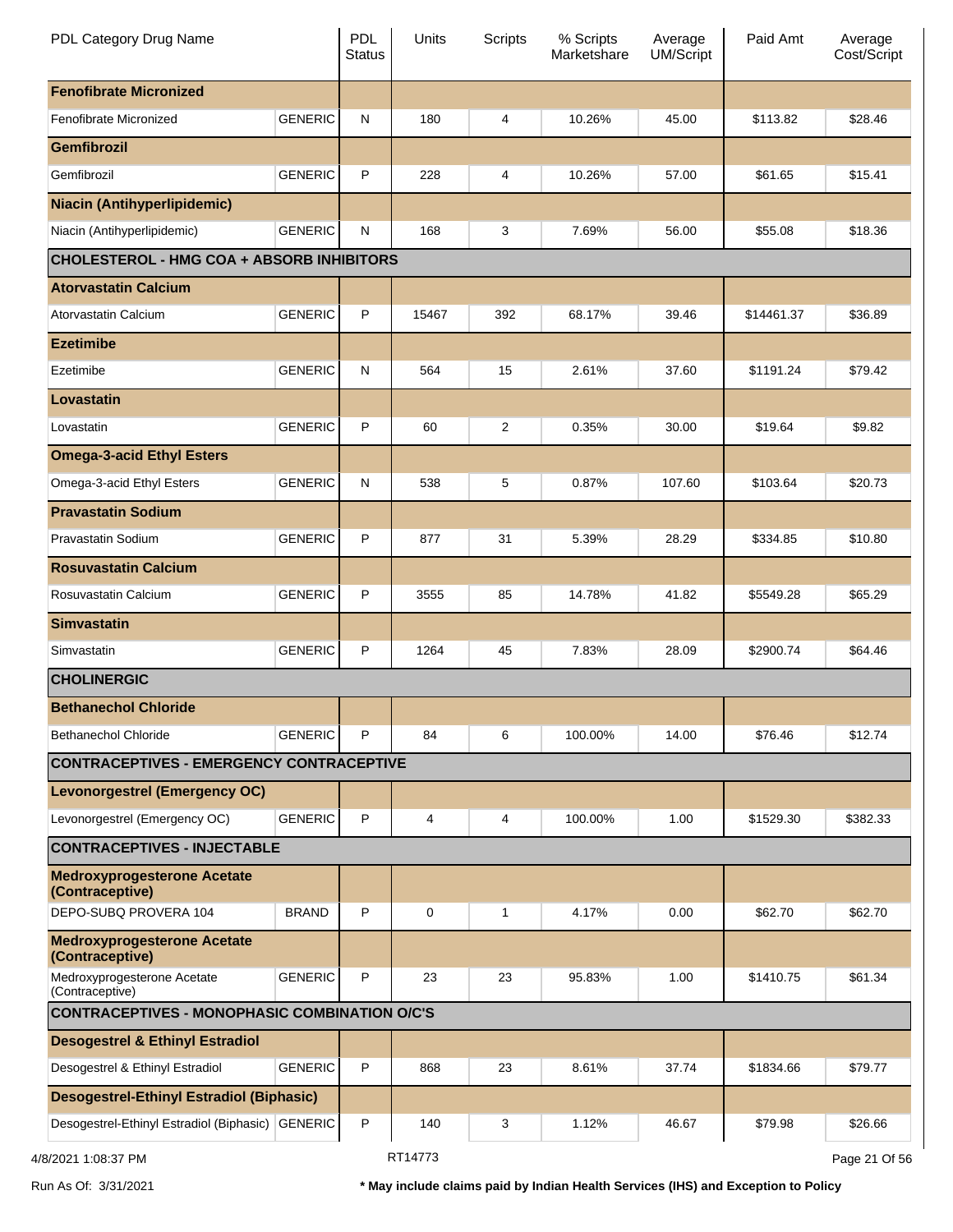| PDL Category Drug Name                                               |                | <b>PDL</b><br><b>Status</b> | Units          | Scripts | % Scripts<br>Marketshare | Average<br><b>UM/Script</b> | Paid Amt  | Average<br>Cost/Script |
|----------------------------------------------------------------------|----------------|-----------------------------|----------------|---------|--------------------------|-----------------------------|-----------|------------------------|
| <b>Drospirenone-Ethinyl Estradiol</b>                                |                |                             |                |         |                          |                             |           |                        |
| Drospirenone-Ethinyl Estradiol                                       | <b>GENERIC</b> | P                           | 1092           | 27      | 10.11%                   | 40.44                       | \$2629.81 | \$97.40                |
| <b>Ethynodiol Diacet &amp; Eth Estrad</b>                            |                |                             |                |         |                          |                             |           |                        |
| Ethynodiol Diacet & Eth Estrad                                       | <b>GENERIC</b> | P                           | 168            | 6       | 2.25%                    | 28.00                       | \$109.25  | \$18.21                |
| <b>Levonorgestrel &amp; Eth Estradiol</b>                            |                |                             |                |         |                          |                             |           |                        |
| Levonorgestrel & Eth Estradiol                                       | <b>GENERIC</b> | P                           | 1764           | 37      | 13.86%                   | 47.68                       | \$598.53  | \$16.18                |
| Levonorgestrel-Ethinyl Estradiol (91-Day)                            |                |                             |                |         |                          |                             |           |                        |
| Levonorgestrel-Ethinyl Estradiol (91-<br>Day)                        | <b>GENERIC</b> | $\mathsf{N}$                | 182            | 2       | 4.12%                    | 91.00                       | \$64.12   | \$423.19               |
| Levonorgestrel-Ethinyl Estradiol (91-Day)                            |                |                             |                |         |                          |                             |           |                        |
| Levonorgestrel-Ethinyl Estradiol (91-<br>Day)                        | <b>GENERIC</b> | P                           | 819            | 9       | 4.12%                    | 91.00                       | \$4591.00 | \$423.19               |
| Levonorgestrel-Ethinyl Estradiol (91-Day)                            |                |                             |                |         |                          |                             |           |                        |
| <b>SEASONIQUE</b>                                                    | <b>BRAND</b>   | P                           | 455            | 5       | 1.87%                    | 91.00                       | \$2192.38 | \$438.48               |
| <b>Norethin Acet &amp; Estrad-Fe</b>                                 |                |                             |                |         |                          |                             |           |                        |
| Norethin Acet & Estrad-Fe                                            | <b>GENERIC</b> | P                           | 588            | 7       | 2.62%                    | 84.00                       | \$202.92  | \$28.99                |
| <b>Norethindrone &amp; Eth Estradiol</b>                             |                |                             |                |         |                          |                             |           |                        |
| Norethindrone & Eth Estradiol                                        | <b>GENERIC</b> | P                           | 1092           | 23      | 8.61%                    | 47.48                       | \$981.80  | \$42.69                |
| <b>Norethindrone &amp; Ethinyl Estradiol-Fe</b>                      |                |                             |                |         |                          |                             |           |                        |
| Norethindrone & Ethinyl Estradiol-Fe                                 | <b>GENERIC</b> | $\mathsf{N}$                | 84             | 3       | 4.12%                    | 28.00                       | \$15.00   | \$35.94                |
| <b>Norethindrone &amp; Ethinyl Estradiol-Fe</b>                      |                |                             |                |         |                          |                             |           |                        |
| Norethindrone & Ethinyl Estradiol-Fe                                 | <b>GENERIC</b> | P                           | 224            | 8       | 4.12%                    | 28.00                       | \$380.29  | \$35.94                |
| <b>Norethindrone Acet &amp; Eth Estra</b>                            |                |                             |                |         |                          |                             |           |                        |
| Norethindrone Acet & Eth Estra                                       | <b>GENERIC</b> | P                           | 105            | 5       | 1.87%                    | 21.00                       | \$1029.40 | \$205.88               |
| <b>Norethindrone Acetate-Ethinyl Estradiol-</b><br>Fe Fum (Biphasic) |                |                             |                |         |                          |                             |           |                        |
| LO LOESTRIN FE                                                       | <b>BRAND</b>   | $\mathsf{N}$                | 168            | 2       | 0.75%                    | 84.00                       | \$887.07  | \$443.54               |
| <b>Norgestimate-Ethinyl Estradiol</b>                                |                |                             |                |         |                          |                             |           |                        |
| Norgestimate-Ethinyl Estradiol                                       | <b>GENERIC</b> | P                           | 5068           | 91      | 34.08%                   | 55.69                       | \$2241.29 | \$24.63                |
| <b>Norgestrel &amp; Ethinyl Estradiol</b>                            |                |                             |                |         |                          |                             |           |                        |
| Norgestrel & Ethinyl Estradiol                                       | <b>GENERIC</b> | P                           | 756            | 16      | 5.99%                    | 47.25                       | \$903.04  | \$56.44                |
| <b>CONTRACEPTIVES - MULTI-PHASIC COMBINATIONS</b>                    |                |                             |                |         |                          |                             |           |                        |
| <b>Estradiol Valerate-Dienogest</b>                                  |                |                             |                |         |                          |                             |           |                        |
| <b>NATAZIA</b>                                                       | <b>BRAND</b>   | N                           | 28             | 1       | 100.00%                  | 28.00                       | \$10.35   | \$10.35                |
| <b>CONTRACEPTIVES - PATCHES/ VAGINAL PRODUCTS</b>                    |                |                             |                |         |                          |                             |           |                        |
| <b>Etonogestrel-Ethinyl Estradiol</b>                                |                |                             |                |         |                          |                             |           |                        |
| Etonogestrel-Ethinyl Estradiol                                       | <b>GENERIC</b> | $\mathsf{N}$                | $\overline{7}$ | 5       | 7.46%                    | 1.40                        | \$2125.27 | \$425.05               |
| <b>Etonogestrel-Ethinyl Estradiol</b>                                |                |                             |                |         |                          |                             |           |                        |
| <b>NUVARING</b>                                                      | <b>BRAND</b>   | P                           | 45             | 27      | 40.30%                   | 1.67                        | \$7303.14 | \$270.49               |
| <b>Norelgestromin-Ethinyl Estradiol</b>                              |                |                             |                |         |                          |                             |           |                        |
| 4/8/2021 1:08:37 PM                                                  |                |                             | RT14773        |         |                          |                             |           | Page 22 Of 56          |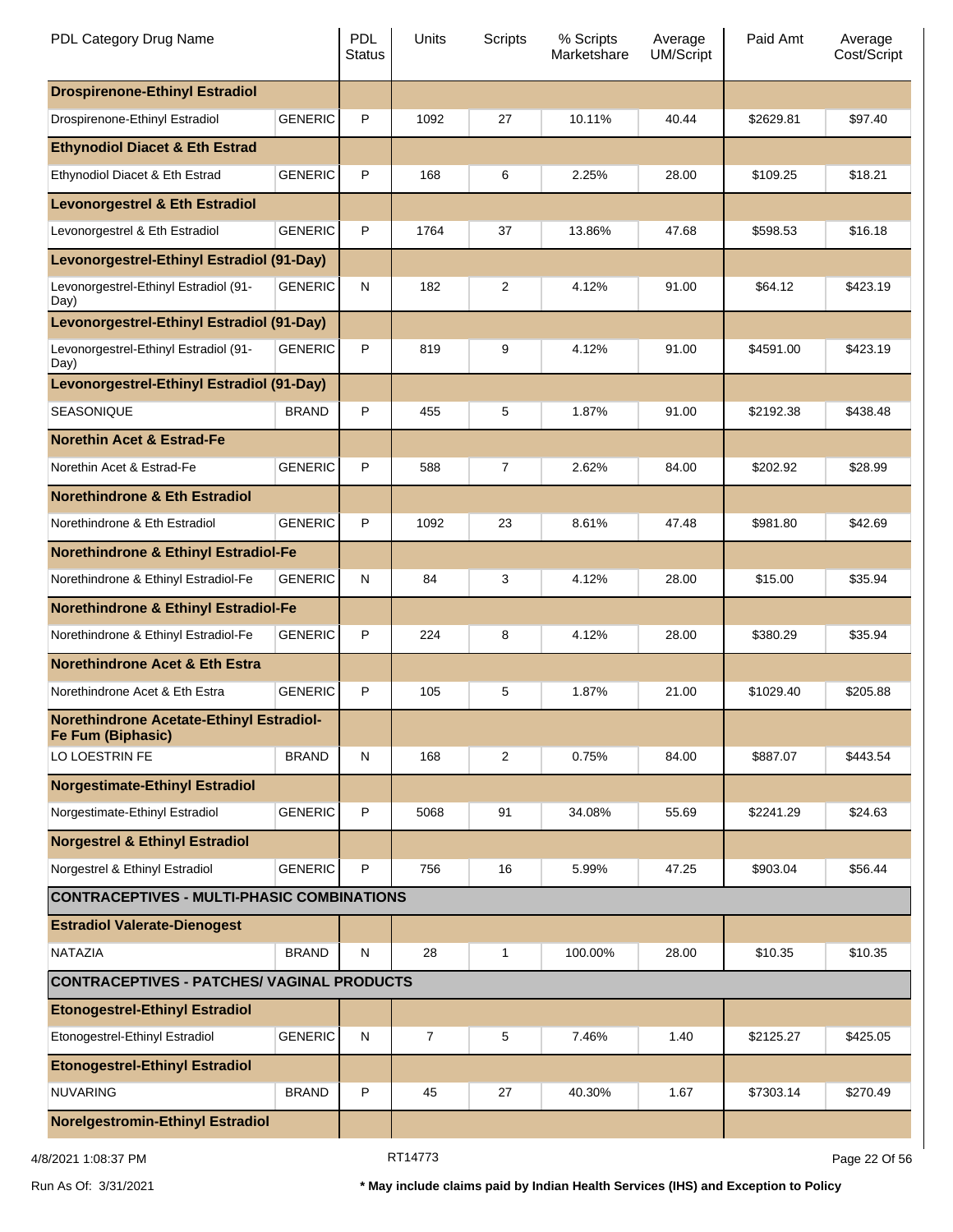| PDL Category Drug Name                            |                | <b>PDL</b><br><b>Status</b> | Units | Scripts        | % Scripts<br>Marketshare | Average<br><b>UM/Script</b> | Paid Amt   | Average<br>Cost/Script |
|---------------------------------------------------|----------------|-----------------------------|-------|----------------|--------------------------|-----------------------------|------------|------------------------|
| Norelgestromin-Ethinyl Estradiol                  | <b>GENERIC</b> | P                           | 156   | 35             | 52.24%                   | 4.46                        | \$8010.27  | \$228.86               |
| <b>CONTRACEPTIVES - PROGESTIN ONLY</b>            |                |                             |       |                |                          |                             |            |                        |
| <b>Norethindrone (Contraceptive)</b>              |                |                             |       |                |                          |                             |            |                        |
| Norethindrone (Contraceptive)                     | <b>GENERIC</b> | P                           | 2128  | 40             | 100.00%                  | 53.20                       | \$3092.57  | \$77.31                |
| <b>CONTRACEPTIVES - TRI-PHASIC COMBINATIONS</b>   |                |                             |       |                |                          |                             |            |                        |
| <b>Norethindrone-Eth Estradiol (Triphasic)</b>    |                |                             |       |                |                          |                             |            |                        |
| Norethindrone-Eth Estradiol (Triphasic) GENERIC   |                | P                           | 196   | 5              | 7.35%                    | 39.20                       | \$93.48    | \$18.70                |
| <b>Norgestimate-Ethinyl Estradiol (Triphasic)</b> |                |                             |       |                |                          |                             |            |                        |
| Norgestimate-Ethinyl Estradiol<br>(Triphasic)     | <b>GENERIC</b> | P                           | 2688  | 63             | 92.65%                   | 42.67                       | \$1931.14  | \$30.65                |
| <b>COUGH/COLD</b>                                 |                |                             |       |                |                          |                             |            |                        |
| <b>Dextromethorphan-Guaifenesin</b>               |                |                             |       |                |                          |                             |            |                        |
| Dextromethorphan-Guaifenesin                      | <b>GENERIC</b> | P                           | 717   | 3              | 100.00%                  | 239.00                      | \$32.91    | \$10.97                |
| COUGH/COLD - ANTITUSSIVE-EXPECTORANT              |                |                             |       |                |                          |                             |            |                        |
| <b>Dextromethorphan-Guaifenesin</b>               |                |                             |       |                |                          |                             |            |                        |
| Dextromethorphan-Guaifenesin                      | <b>GENERIC</b> | P                           | 354   | 3              | 100.00%                  | 118.00                      | \$1477.00  | \$492.33               |
| <b>COUGH/COLD - SYSTEMIC DECONGESTANTS</b>        |                |                             |       |                |                          |                             |            |                        |
| <b>Pseudoephedrine HCI</b>                        |                |                             |       |                |                          |                             |            |                        |
| Pseudoephedrine HCI                               | <b>GENERIC</b> | P                           | 279   | 10             | 100.00%                  | 27.90                       | \$1117.64  | \$111.76               |
| <b>COX 2 INHIBITORS - HIGHLY SELECTIVE</b>        |                |                             |       |                |                          |                             |            |                        |
| <b>Celecoxib</b>                                  |                |                             |       |                |                          |                             |            |                        |
| Celecoxib                                         | <b>GENERIC</b> | P                           | 1860  | 32             | 100.00%                  | 58.13                       | \$1935.01  | \$60.47                |
| <b>COX 2 INHIBITORS - SELECTIVE</b>               |                |                             |       |                |                          |                             |            |                        |
| <b>Ketorolac Tromethamine</b>                     |                |                             |       |                |                          |                             |            |                        |
| Ketorolac Tromethamine                            | <b>GENERIC</b> | N                           | 50    | 2              | 1.07%                    | 25.00                       | \$489.00   | \$244.50               |
| <b>Meloxicam</b>                                  |                |                             |       |                |                          |                             |            |                        |
| Meloxicam                                         | <b>GENERIC</b> | P                           | 5516  | 161            | 86.10%                   | 34.26                       | \$4159.61  | \$25.84                |
| <b>Nabumetone</b>                                 |                |                             |       |                |                          |                             |            |                        |
| Nabumetone                                        | <b>GENERIC</b> | P                           | 1578  | 24             | 12.83%                   | 65.75                       | \$1398.62  | \$58.28                |
| <b>Cystic Fibrosis Agents</b>                     |                |                             |       |                |                          |                             |            |                        |
| Elexacaftor-Tezacaftor-Ivacaftor                  |                |                             |       |                |                          |                             |            |                        |
| <b>TRIKAFTA</b>                                   | <b>BRAND</b>   | ${\sf N}$                   | 1092  | 13             | 100.00%                  | 84.00                       | \$24892.20 | \$1914.78              |
| <b>CYTO-MEGALOVIRUS AGENTS</b>                    |                |                             |       |                |                          |                             |            |                        |
| <b>Valganciclovir HCI</b>                         |                |                             |       |                |                          |                             |            |                        |
| VALCYTE                                           | <b>BRAND</b>   | P                           | 352   | $\overline{c}$ | 100.00%                  | 176.00                      | \$40.00    | \$20.00                |
| <b>DENTAL PRODUCTS</b>                            |                |                             |       |                |                          |                             |            |                        |
| <b>Sodium Fluoride (Dental)</b>                   |                |                             |       |                |                          |                             |            |                        |
| Sodium Fluoride (Dental)                          | <b>GENERIC</b> | P                           | 3018  | 45             | 100.00%                  | 67.07                       | \$508.15   | \$11.29                |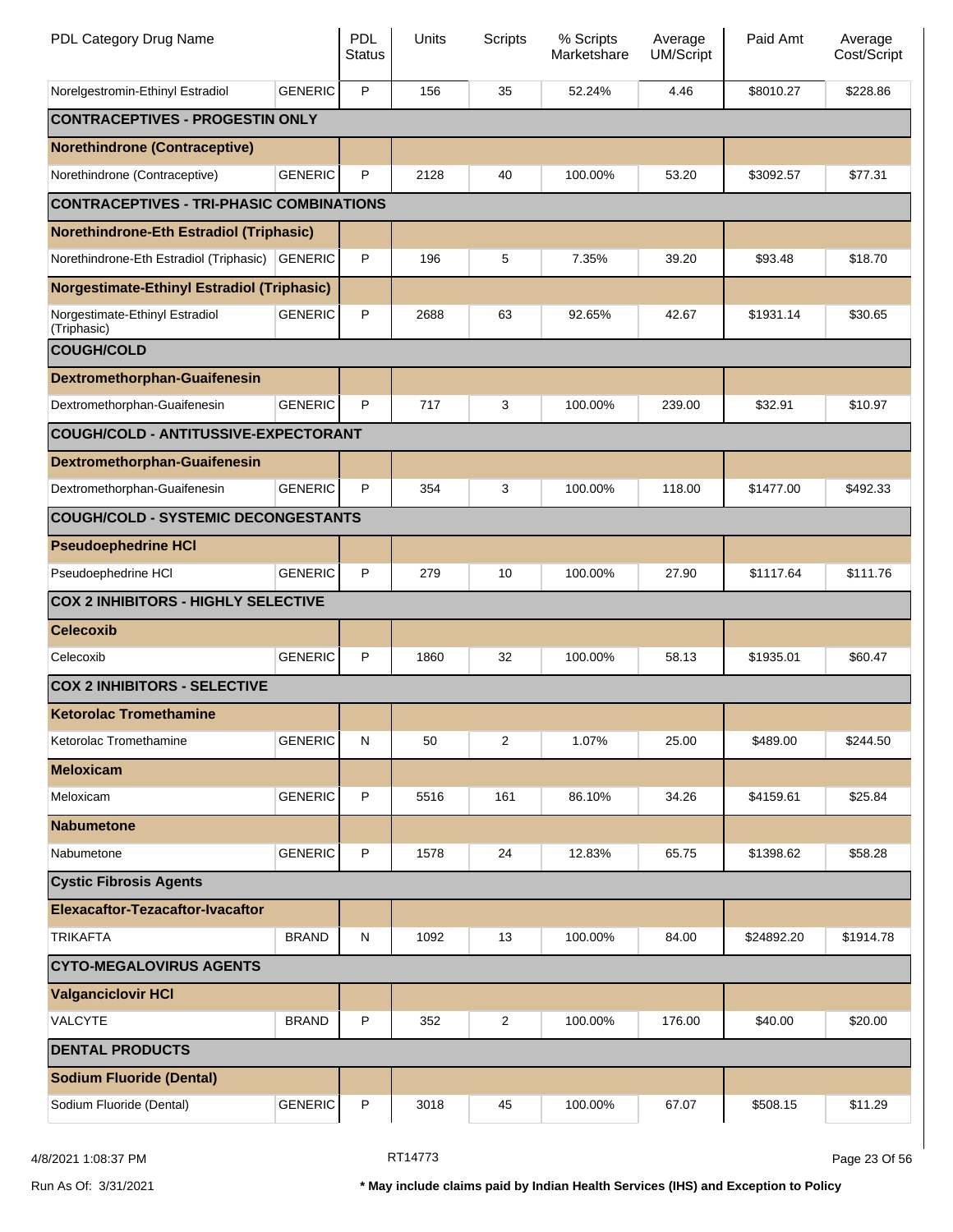| PDL Category Drug Name             |                | <b>PDL</b><br><b>Status</b> | Units   | <b>Scripts</b> | % Scripts<br>Marketshare | Average<br>UM/Script | Paid Amt   | Average<br>Cost/Script |
|------------------------------------|----------------|-----------------------------|---------|----------------|--------------------------|----------------------|------------|------------------------|
| <b>DIABETIC - INSULIN</b>          |                |                             |         |                |                          |                      |            |                        |
| <b>Insulin Aspart</b>              |                |                             |         |                |                          |                      |            |                        |
| Insulin Aspart                     | <b>GENERIC</b> | P                           | 70      | 5              | 4.20%                    | 14.00                | \$1024.19  | \$204.84               |
| <b>Insulin Aspart</b>              |                |                             |         |                |                          |                      |            |                        |
| <b>NOVOLOG</b>                     | <b>BRAND</b>   | $\mathsf{N}$                | 400     | 11             | 9.24%                    | 36.36                | \$2702.68  | \$245.70               |
| <b>Insulin Glargine</b>            |                |                             |         |                |                          |                      |            |                        |
| <b>LANTUS</b>                      | <b>BRAND</b>   | P                           | 800     | 43             | 36.13%                   | 18.60                | \$20716.91 | \$481.79               |
| <b>Insulin Lispro</b>              |                |                             |         |                |                          |                      |            |                        |
| <b>HUMALOG</b>                     | <b>BRAND</b>   | $\mathsf{N}$                | 120     | 4              | 3.36%                    | 30.00                | \$880.19   | \$220.05               |
| <b>Insulin Lispro</b>              |                |                             |         |                |                          |                      |            |                        |
| Insulin Lispro                     | <b>GENERIC</b> | P                           | 910     | 46             | 38.66%                   | 19.78                | \$9324.00  | \$202.70               |
| Insulin NPH (Human) (Isophane)     |                |                             |         |                |                          |                      |            |                        |
| <b>HUMULIN N</b>                   | <b>BRAND</b>   | $\mathsf{N}$                | 20      | $\overline{2}$ | 1.68%                    | 10.00                | \$90.70    | \$45.35                |
| Insulin NPH (Human) (Isophane)     |                |                             |         |                |                          |                      |            |                        |
| NOVOLIN N                          | <b>BRAND</b>   | $\mathsf{N}$                | 40      | 3              | 2.52%                    | 13.33                | \$168.18   | \$56.06                |
| <b>Insulin Regular (Human)</b>     |                |                             |         |                |                          |                      |            |                        |
| HUMULIN R U-500 KWIKPEN            | <b>BRAND</b>   | P                           | 72      | 5              | 4.20%                    | 14.40                | \$6683.54  | \$1336.71              |
| <b>DIABETIC - INSULIN PENFILLS</b> |                |                             |         |                |                          |                      |            |                        |
| <b>Insulin Aspart</b>              |                |                             |         |                |                          |                      |            |                        |
| Insulin Aspart                     | <b>GENERIC</b> | P                           | 1119    | 59             | 17.82%                   | 18.97                | \$18072.81 | \$306.32               |
| <b>Insulin Aspart</b>              |                |                             |         |                |                          |                      |            |                        |
| NOVOLOG FLEXPEN                    | <b>BRAND</b>   | $\mathsf{N}$                | 399     | 21             | 6.34%                    | 19.00                | \$6982.21  | \$332.49               |
| <b>Insulin Aspart</b>              |                |                             |         |                |                          |                      |            |                        |
| NOVOLOG PENFILL                    | <b>BRAND</b>   | ${\sf N}$                   | 24      | $\overline{2}$ | 0.60%                    | 12.00                | \$20.38    | \$10.19                |
| <b>Insulin Degludec</b>            |                |                             |         |                |                          |                      |            |                        |
| <b>TRESIBA FLEXTOUCH</b>           | <b>BRAND</b>   | N                           | 501     | 40             | 12.08%                   | 12.53                | \$15129.88 | \$378.25               |
| <b>Insulin Detemir</b>             |                |                             |         |                |                          |                      |            |                        |
| <b>LEVEMIR</b>                     | <b>BRAND</b>   | $\mathsf{P}$                | 270     | 19             | 5.74%                    | 14.21                | \$6734.84  | \$354.47               |
| <b>Insulin Detemir</b>             |                |                             |         |                |                          |                      |            |                        |
| LEVEMIR FLEXTOUCH                  | <b>BRAND</b>   | $\mathsf{P}$                | 471     | 31             | 9.37%                    | 15.19                | \$11990.30 | \$386.78               |
| <b>Insulin Glargine</b>            |                |                             |         |                |                          |                      |            |                        |
| <b>BASAGLAR KWIKPEN</b>            | <b>BRAND</b>   | $\mathsf{N}$                | 54      | 4              | 1.21%                    | 13.50                | \$230.00   | \$57.50                |
| <b>Insulin Glargine</b>            |                |                             |         |                |                          |                      |            |                        |
| LANTUS SOLOSTAR                    | <b>BRAND</b>   | $\mathsf{P}$                | 1845    | 111            | 33.53%                   | 16.62                | \$42832.08 | \$385.87               |
| <b>Insulin Lispro</b>              |                |                             |         |                |                          |                      |            |                        |
| HUMALOG JUNIOR KWIKPEN             | <b>BRAND</b>   | $\mathsf{P}$                | 84      | 5              | 1.51%                    | 16.80                | \$2892.88  | \$578.58               |
| <b>Insulin Lispro</b>              |                |                             |         |                |                          |                      |            |                        |
| <b>HUMALOG KWIKPEN</b>             | <b>BRAND</b>   | $\mathsf{P}$                | 222     | 12             | 3.63%                    | 18.50                | \$4105.66  | \$342.14               |
| 4/8/2021 1:08:37 PM                |                |                             | RT14773 |                |                          |                      |            | Page 24 Of 56          |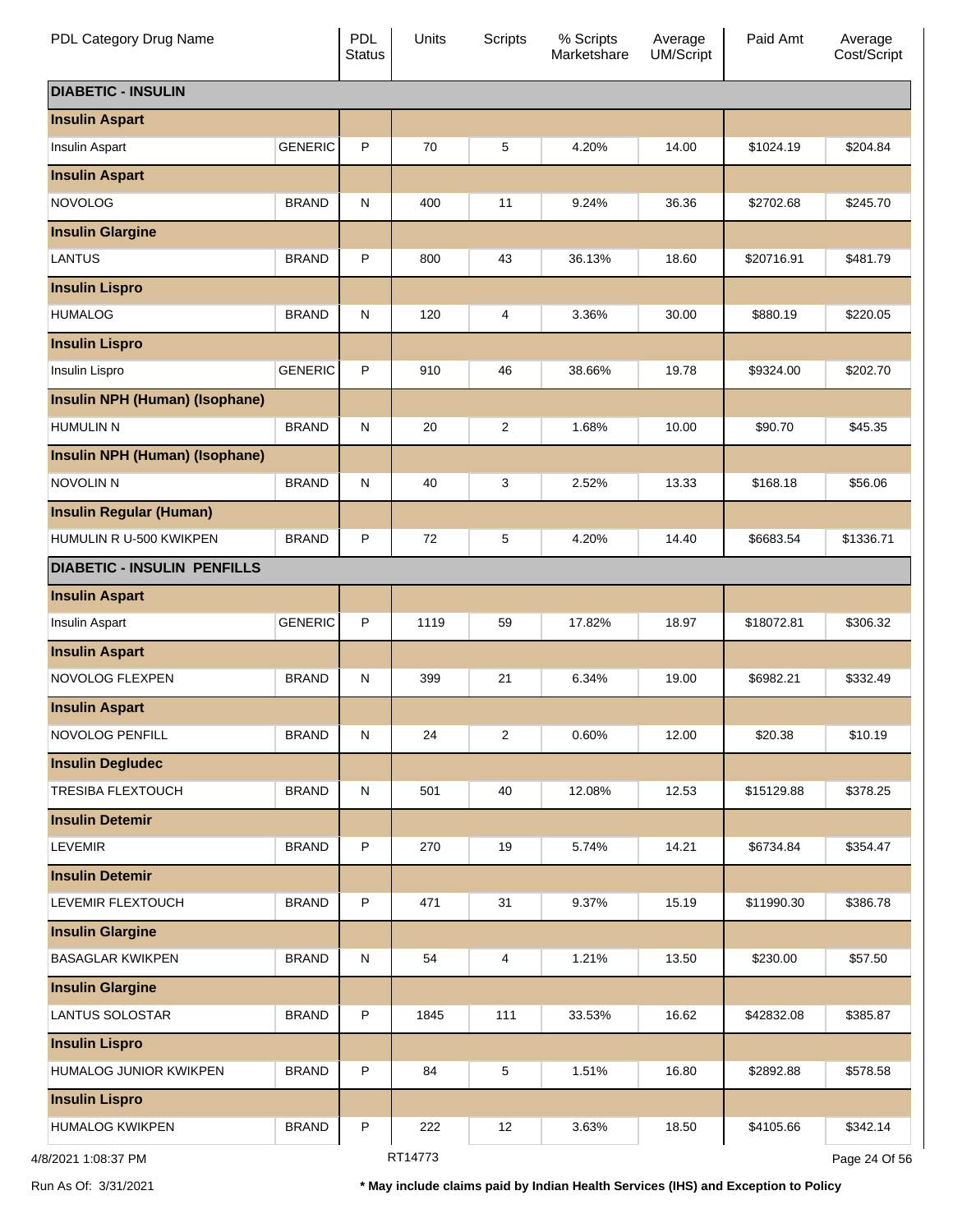| PDL Category Drug Name                    |                | <b>PDL</b><br><b>Status</b> | Units   | <b>Scripts</b> | % Scripts<br>Marketshare | Average<br>UM/Script | Paid Amt   | Average<br>Cost/Script |
|-------------------------------------------|----------------|-----------------------------|---------|----------------|--------------------------|----------------------|------------|------------------------|
| <b>Insulin Lispro</b>                     |                |                             |         |                |                          |                      |            |                        |
| Insulin Lispro                            | <b>GENERIC</b> | P                           | 468     | 26             | 7.85%                    | 18.00                | \$7283.59  | \$280.14               |
| <b>Insulin NPH (Human) (Isophane)</b>     |                |                             |         |                |                          |                      |            |                        |
| NOVOLIN N FLEXPEN                         | <b>BRAND</b>   | N                           | 9       | 1              | 0.30%                    | 9.00                 | \$166.22   | \$166.22               |
| <b>DIABETIC - NON-INSULIN INJECTABLES</b> |                |                             |         |                |                          |                      |            |                        |
| <b>Dulaglutide</b>                        |                |                             |         |                |                          |                      |            |                        |
| <b>TRULICITY</b>                          | <b>BRAND</b>   | P                           | 32      | 16             | 14.04%                   | 2.00                 | \$11284.21 | \$705.26               |
| <b>Exenatide</b>                          |                |                             |         |                |                          |                      |            |                        |
| <b>BYDUREON PEN</b>                       | <b>BRAND</b>   | P                           | 16      | 4              | 3.51%                    | 4.00                 | \$2961.88  | \$740.47               |
| Liraglutide                               |                |                             |         |                |                          |                      |            |                        |
| <b>VICTOZA</b>                            | <b>BRAND</b>   | P                           | 177     | 22             | 19.30%                   | 8.05                 | \$11870.47 | \$539.57               |
| <b>Semaglutide</b>                        |                |                             |         |                |                          |                      |            |                        |
| <b>OZEMPIC</b>                            | <b>BRAND</b>   | N                           | 163     | 72             | 63.16%                   | 2.26                 | \$40915.32 | \$568.27               |
| <b>DIABETIC - ORAL BIGUANIDES</b>         |                |                             |         |                |                          |                      |            |                        |
| <b>Metformin HCI</b>                      |                |                             |         |                |                          |                      |            |                        |
| Metformin HCI                             | <b>GENERIC</b> | P                           | 42244   | 487            | 100.00%                  | 86.74                | \$23829.73 | \$48.93                |
| <b>DIABETIC - ORAL SULFONYLUREAS</b>      |                |                             |         |                |                          |                      |            |                        |
| Glimepiride                               |                |                             |         |                |                          |                      |            |                        |
| Glimepiride                               | <b>GENERIC</b> | P                           | 2025    | 43             | 35.83%                   | 47.09                | \$1959.89  | \$45.58                |
| <b>Glipizide</b>                          |                |                             |         |                |                          |                      |            |                        |
| Glipizide                                 | <b>GENERIC</b> | P                           | 4251    | 74             | 61.67%                   | 57.45                | \$3891.88  | \$52.59                |
| <b>Glyburide</b>                          |                |                             |         |                |                          |                      |            |                        |
| Glyburide                                 | <b>GENERIC</b> | P                           | 165     | 3              | 2.50%                    | 55.00                | \$1009.44  | \$336.48               |
| <b>DIABETIC - OTHER</b>                   |                |                             |         |                |                          |                      |            |                        |
| Canagliflozin                             |                |                             |         |                |                          |                      |            |                        |
| <b>INVOKANA</b>                           | <b>BRAND</b>   | P                           | 120     | 4              | 3.81%                    | 30.00                | \$1636.01  | \$409.00               |
| <b>Dapagliflozin Propanediol</b>          |                |                             |         |                |                          |                      |            |                        |
| <b>FARXIGA</b>                            | <b>BRAND</b>   | P                           | 300     | 8              | 7.62%                    | 37.50                | \$4794.26  | \$599.28               |
| <b>Empagliflozin</b>                      |                |                             |         |                |                          |                      |            |                        |
| <b>JARDIANCE</b>                          | <b>BRAND</b>   | P                           | 1650    | 35             | 33.33%                   | 47.14                | \$24143.30 | \$689.81               |
| <b>Empagliflozin-Metformin HCI</b>        |                |                             |         |                |                          |                      |            |                        |
| SYNJARDY                                  | <b>BRAND</b>   | P                           | 120     | $\sqrt{2}$     | 1.90%                    | 60.00                | \$1090.52  | \$545.26               |
| Glucagon                                  |                |                             |         |                |                          |                      |            |                        |
| <b>BAQSIMI ONE PACK</b>                   | <b>BRAND</b>   | ${\sf N}$                   | 3       | $\sqrt{2}$     | 1.90%                    | 1.50                 | \$924.97   | \$462.49               |
| <b>Glucagon HCI (rDNA)</b>                |                |                             |         |                |                          |                      |            |                        |
| <b>GLUCAGEN HYPOKIT</b>                   | <b>BRAND</b>   | P                           | $10$    | 6              | 5.71%                    | 1.67                 | \$2545.02  | \$424.17               |
| Linagliptin                               |                |                             |         |                |                          |                      |            |                        |
| TRADJENTA                                 | <b>BRAND</b>   | P                           | 120     | 4              | 3.81%                    | 30.00                | \$1893.64  | \$473.41               |
| 3/2021 1:08:37 PM                         |                |                             | RT14773 |                |                          |                      |            | Page 25 Of 56          |

4/8/2021 1:08:37 PM

Page 25 Of 56

Run As Of: 3/31/2021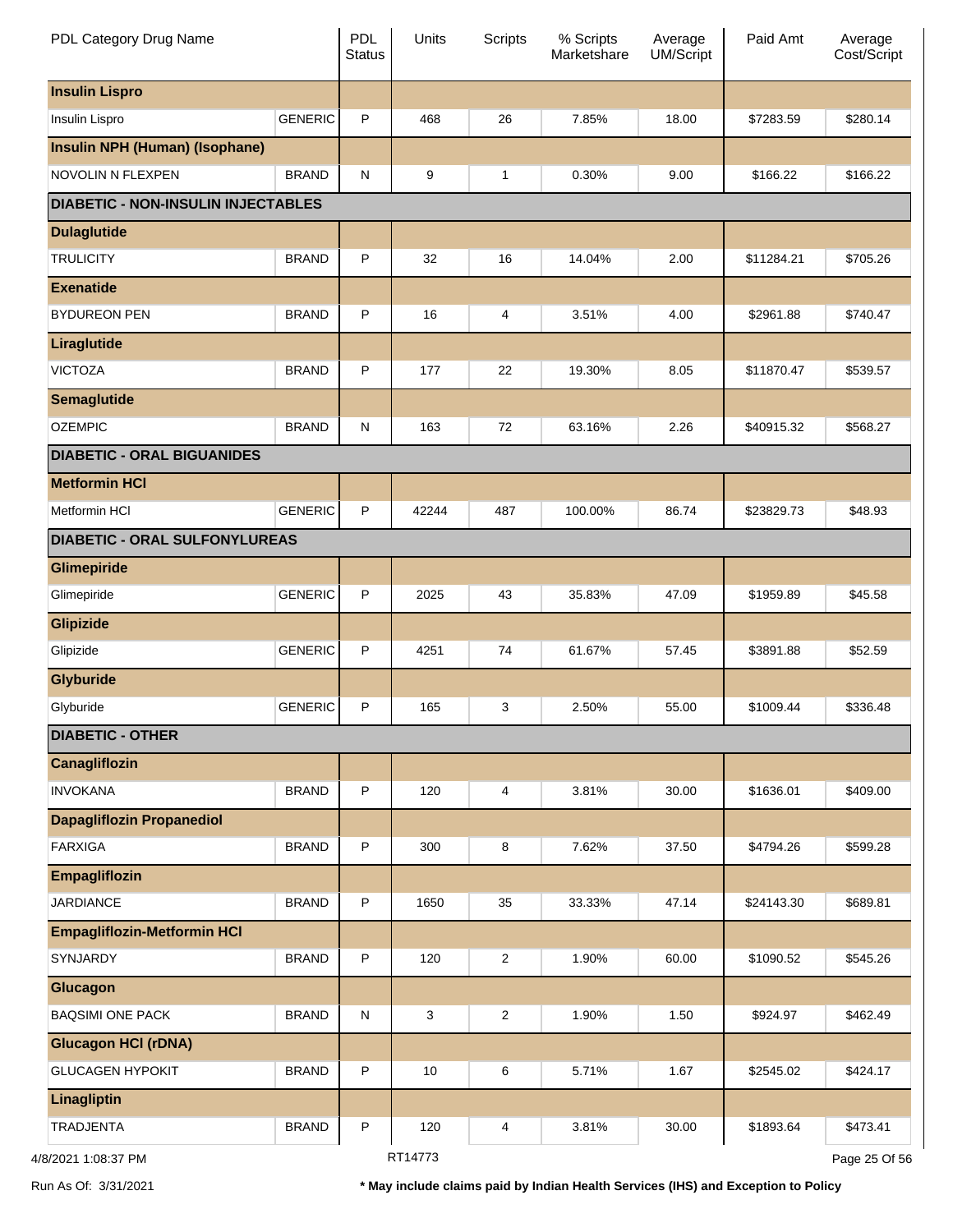| PDL Category Drug Name                     |                | <b>PDL</b><br><b>Status</b> | Units    | <b>Scripts</b> | % Scripts<br>Marketshare | Average<br><b>UM/Script</b> | Paid Amt   | Average<br>Cost/Script |
|--------------------------------------------|----------------|-----------------------------|----------|----------------|--------------------------|-----------------------------|------------|------------------------|
| <b>Saxagliptin HCI</b>                     |                |                             |          |                |                          |                             |            |                        |
| ONGLYZA                                    | <b>BRAND</b>   | N                           | 90       | $\mathbf{1}$   | 0.95%                    | 90.00                       | \$536.61   | \$536.61               |
| <b>Sitagliptin Phosphate</b>               |                |                             |          |                |                          |                             |            |                        |
| JANUVIA                                    | <b>BRAND</b>   | P                           | 1155     | 39             | 37.14%                   | 29.62                       | \$13155.67 | \$337.32               |
| <b>Sitagliptin-Metformin HCI</b>           |                |                             |          |                |                          |                             |            |                        |
| <b>JANUMET</b>                             | <b>BRAND</b>   | P                           | 180      | 3              | 2.86%                    | 60.00                       | \$1454.19  | \$484.73               |
| <b>Sitagliptin-Metformin HCI</b>           |                |                             |          |                |                          |                             |            |                        |
| <b>JANUMET XR</b>                          | <b>BRAND</b>   | P                           | 30       | $\mathbf{1}$   | 0.95%                    | 30.00                       | \$486.39   | \$486.39               |
| <b>DIABETIC - SULFONYLUREA / BIGUANIDE</b> |                |                             |          |                |                          |                             |            |                        |
| <b>Glipizide-Metformin HCI</b>             |                |                             |          |                |                          |                             |            |                        |
| Glipizide-Metformin HCI                    | <b>GENERIC</b> | P                           | 540      | 4              | 100.00%                  | 135.00                      | \$84.78    | \$21.20                |
| <b>DIABETIC - THIAZOL</b>                  |                |                             |          |                |                          |                             |            |                        |
| <b>Pioglitazone HCI</b>                    |                |                             |          |                |                          |                             |            |                        |
| Pioglitazone HCI                           | <b>GENERIC</b> | P                           | 735      | 23             | 100.00%                  | 31.96                       | \$290.47   | \$12.63                |
| <b>DIURETICS</b>                           |                |                             |          |                |                          |                             |            |                        |
| Acetazolamide                              |                |                             |          |                |                          |                             |            |                        |
| Acetazolamide                              | <b>GENERIC</b> | P                           | 1589     | 6              | 1.14%                    | 264.83                      | \$114.62   | \$19.10                |
| <b>Amiloride HCI</b>                       |                |                             |          |                |                          |                             |            |                        |
| Amiloride HCI                              | <b>GENERIC</b> | P                           | 232      | $\overline{c}$ | 0.38%                    | 116.00                      | \$20.00    | \$10.00                |
| <b>Bumetanide</b>                          |                |                             |          |                |                          |                             |            |                        |
| <b>Bumetanide</b>                          | <b>GENERIC</b> | P                           | 1264     | 13             | 2.47%                    | 97.23                       | \$710.56   | \$54.66                |
| <b>Chlorothiazide</b>                      |                |                             |          |                |                          |                             |            |                        |
| <b>DIURIL</b>                              | <b>BRAND</b>   | N                           | 3270     | 10             | 1.90%                    | 327.00                      | \$559.56   | \$55.96                |
| <b>Chlorthalidone</b>                      |                |                             |          |                |                          |                             |            |                        |
| Chlorthalidone                             | <b>GENERIC</b> | P                           | 598      | $16$           | 3.04%                    | 37.38                       | \$272.12   | \$17.01                |
| <b>Eplerenone</b>                          |                |                             |          |                |                          |                             |            |                        |
| Eplerenone                                 | <b>GENERIC</b> | P                           | $90\,$   | $\mathbf{1}$   | 0.19%                    | 90.00                       | \$45.00    | \$45.00                |
| <b>Furosemide</b>                          |                |                             |          |                |                          |                             |            |                        |
| Furosemide                                 | <b>GENERIC</b> | P                           | 7290     | 147            | 27.95%                   | 49.59                       | \$5166.03  | \$35.14                |
| Hydrochlorothiazide                        |                |                             |          |                |                          |                             |            |                        |
| Hydrochlorothiazide                        | <b>GENERIC</b> | P                           | 6859     | 167            | 31.75%                   | 41.07                       | \$4934.15  | \$29.55                |
| Indapamide                                 |                |                             |          |                |                          |                             |            |                        |
| Indapamide                                 | <b>GENERIC</b> | P                           | $30\,$   | $\mathbf{1}$   | 0.19%                    | 30.00                       | \$0.99     | \$0.99                 |
| <b>Metolazone</b>                          |                |                             |          |                |                          |                             |            |                        |
| Metolazone                                 | <b>GENERIC</b> | P                           | 8        | $\mathbf{1}$   | 0.19%                    | 8.00                        | \$5.00     | \$5.00                 |
| <b>Spironolactone</b>                      |                |                             |          |                |                          |                             |            |                        |
| <b>CAROSPIR</b>                            | <b>BRAND</b>   | ${\sf N}$                   | 468      | 4              | 0.76%                    | 117.00                      | \$600.00   | \$150.00               |
| Spironolactone                             |                |                             |          |                |                          |                             |            |                        |
| 10001<br>$\sim$                            |                |                             | DT4 4772 |                |                          |                             |            | 000000                 |

4/8/2021 1:08:37 PM

RT14773

Page 26 Of 56

Run As Of: 3/31/2021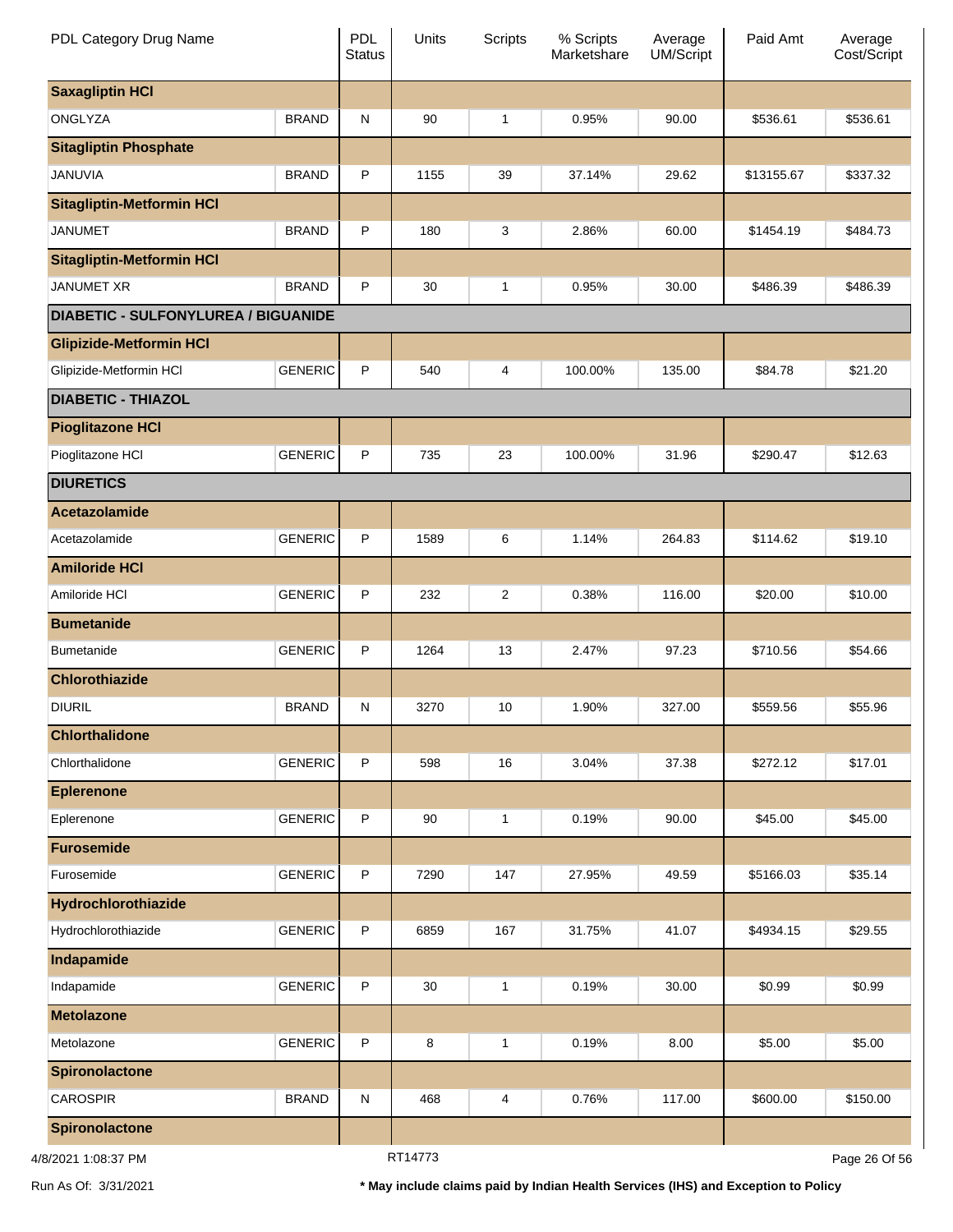| PDL Category Drug Name                   |                | PDL<br><b>Status</b> | Units   | <b>Scripts</b> | % Scripts<br>Marketshare | Average<br>UM/Script | Paid Amt  | Average<br>Cost/Script |
|------------------------------------------|----------------|----------------------|---------|----------------|--------------------------|----------------------|-----------|------------------------|
| Spironolactone                           | <b>GENERIC</b> | P                    | 6207    | 127            | 24.14%                   | 48.87                | \$1464.35 | \$11.53                |
| <b>Torsemide</b>                         |                |                      |         |                |                          |                      |           |                        |
| Torsemide                                | <b>GENERIC</b> | P                    | 564     | 10             | 1.90%                    | 56.40                | \$119.75  | \$11.98                |
| Triamterene & Hydrochlorothiazide        |                |                      |         |                |                          |                      |           |                        |
| Triamterene & Hydrochlorothiazide        | <b>GENERIC</b> | P                    | 855     | 21             | 3.99%                    | 40.71                | \$1746.38 | \$83.16                |
| <b>DOPAMINE RECEPTOR AGONISTS</b>        |                |                      |         |                |                          |                      |           |                        |
| <b>Cabergoline</b>                       |                |                      |         |                |                          |                      |           |                        |
| Cabergoline                              | <b>GENERIC</b> | P                    | 12      | 1              | 100.00%                  | 12.00                | \$33.98   | \$33.98                |
| <b>EAR</b>                               |                |                      |         |                |                          |                      |           |                        |
| <b>Acetic Acid (Otic)</b>                |                |                      |         |                |                          |                      |           |                        |
| Acetic Acid (Otic)                       | <b>GENERIC</b> | P                    | 30      | 2              | 2.02%                    | 15.00                | \$39.58   | \$19.79                |
| <b>Ciprofloxacin-Dexamethasone</b>       |                |                      |         |                |                          |                      |           |                        |
| <b>CIPRODEX</b>                          | <b>BRAND</b>   | P                    | 96      | 13             | 13.13%                   | 7.38                 | \$3264.19 | \$251.09               |
| <b>Ciprofloxacin-Dexamethasone</b>       |                |                      |         |                |                          |                      |           |                        |
| Ciprofloxacin-Dexamethasone              | <b>GENERIC</b> | ${\sf N}$            | 200     | 24             | 24.24%                   | 8.33                 | \$416.87  | \$17.37                |
| <b>Hydrocortisone w/Acetic Acid</b>      |                |                      |         |                |                          |                      |           |                        |
| Hydrocortisone w/Acetic Acid             | <b>GENERIC</b> | ${\sf N}$            | 20      | 2              | 2.02%                    | 10.00                | \$24.00   | \$12.00                |
| <b>Neomycin-Polymyxin-HC (Otic)</b>      |                |                      |         |                |                          |                      |           |                        |
| Neomycin-Polymyxin-HC (Otic)             | <b>GENERIC</b> | P                    | 270     | 27             | 27.27%                   | 10.00                | \$2937.37 | \$108.79               |
| <b>Ofloxacin (Otic)</b>                  |                |                      |         |                |                          |                      |           |                        |
| Ofloxacin (Otic)                         | <b>GENERIC</b> | P                    | 215     | 31             | 31.31%                   | 6.94                 | \$518.84  | \$16.74                |
| <b>ELECTROLYTES/ NUTRITIONALS</b>        |                |                      |         |                |                          |                      |           |                        |
| <b>Dextrose in Lactated Ringers</b>      |                |                      |         |                |                          |                      |           |                        |
| Dextrose in Lactated Ringers             | <b>GENERIC</b> | P                    | 14000   | 1              | 14.29%                   | 14000.00             | \$50.11   | \$50.11                |
| <b>Lactated Ringer's</b>                 |                |                      |         |                |                          |                      |           |                        |
| Lactated Ringer's                        | <b>GENERIC</b> | P                    | 14000   | 1              | 14.29%                   | 14000.00             | \$52.21   | \$52.21                |
| <b>Oral Electrolytes</b>                 |                |                      |         |                |                          |                      |           |                        |
| PEDIALYTE                                | <b>BRAND</b>   | P                    | 162000  | 5              | 71.43%                   | 32400.00             | \$450.49  | \$90.10                |
| <b>ENDOMETRIOSIS AGENTS</b>              |                |                      |         |                |                          |                      |           |                        |
| <b>Elagolix Sodium</b>                   |                |                      |         |                |                          |                      |           |                        |
| <b>ORILISSA</b>                          | <b>BRAND</b>   | ${\sf N}$            | 56      | 2              | 100.00%                  | 28.00                | \$1852.94 | \$926.47               |
| <b>Endothelin Receptor Antagonist</b>    |                |                      |         |                |                          |                      |           |                        |
| <b>Ambrisentan</b>                       |                |                      |         |                |                          |                      |           |                        |
| Ambrisentan                              | <b>GENERIC</b> | P                    | 150     | 5              | 71.43%                   | 30.00                | \$1928.25 | \$385.65               |
| <b>Bosentan</b>                          |                |                      |         |                |                          |                      |           |                        |
| <b>TRACLEER</b>                          | <b>BRAND</b>   | ${\sf N}$            | 60      | 2              | 28.57%                   | 30.00                | \$1000.00 | \$500.00               |
| <b>ERYTHROPOEISIS STIMULATING AGENTS</b> |                |                      |         |                |                          |                      |           |                        |
| <b>Darbepoetin Alfa</b>                  |                |                      |         |                |                          |                      |           |                        |
| 4/8/2021 1:08:37 PM                      |                |                      | RT14773 |                |                          |                      |           | Page 27 Of 56          |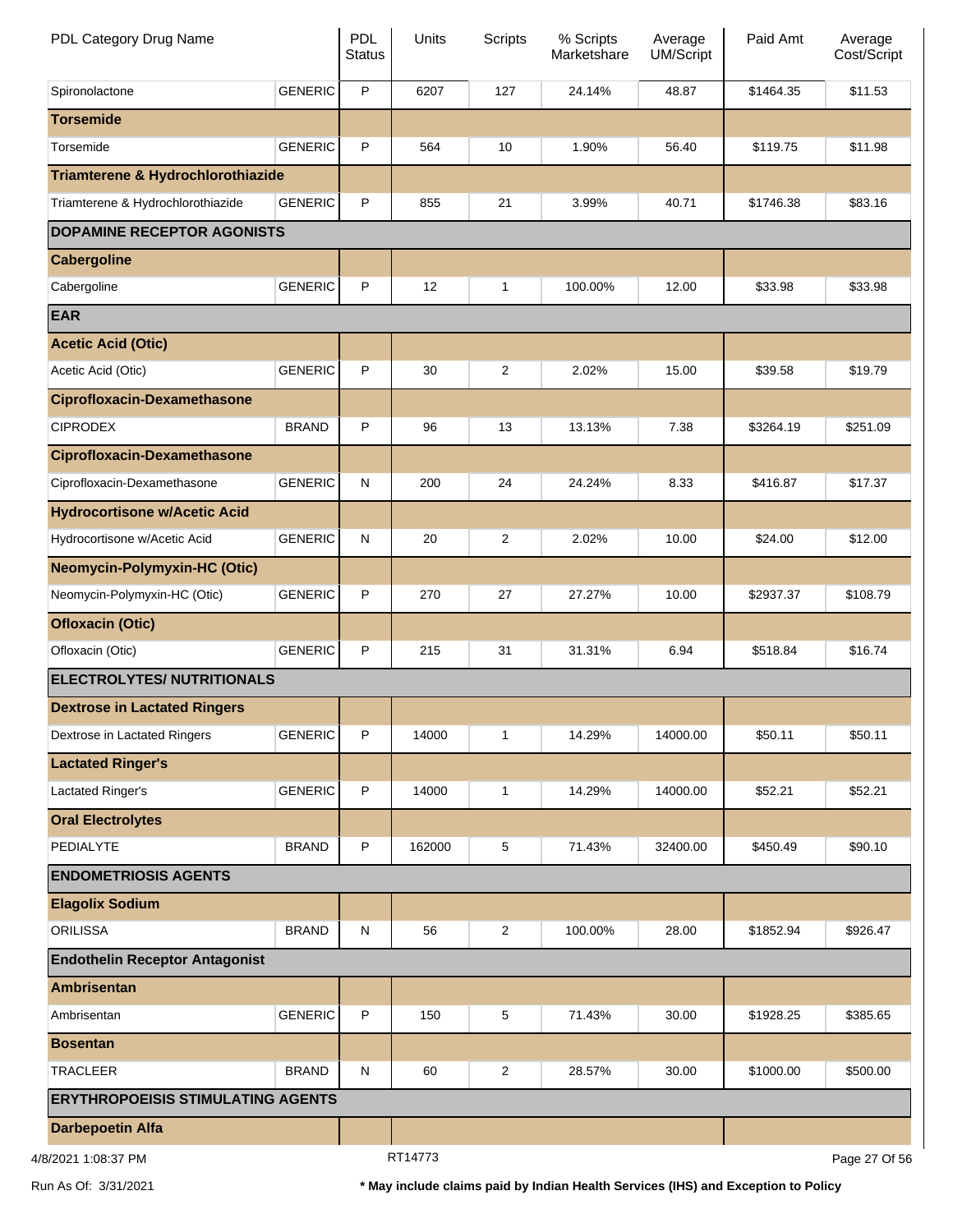| PDL Category Drug Name                                             |                | PDL<br><b>Status</b> | Units             | <b>Scripts</b> | % Scripts<br>Marketshare | Average<br><b>UM/Script</b> | Paid Amt  | Average<br>Cost/Script |
|--------------------------------------------------------------------|----------------|----------------------|-------------------|----------------|--------------------------|-----------------------------|-----------|------------------------|
| ARANESP ALBUMIN FREE                                               | <b>BRAND</b>   | ${\sf N}$            | 3                 | $\overline{c}$ | 100.00%                  | 1.50                        | \$120.00  | \$60.00                |
| <b>ESTROGEN COMBO'S</b>                                            |                |                      |                   |                |                          |                             |           |                        |
| <b>Conjugated Estrogens-</b><br><b>Medroxyprogesterone Acetate</b> |                |                      |                   |                |                          |                             |           |                        |
| <b>PREMPRO</b>                                                     | <b>BRAND</b>   | P                    | 140               | 5              | 100.00%                  | 28.00                       | \$1076.50 | \$215.30               |
| <b>ESTROGENS - PATCHES</b>                                         |                |                      |                   |                |                          |                             |           |                        |
| <b>Estradiol</b>                                                   |                |                      |                   |                |                          |                             |           |                        |
| <b>ALORA</b>                                                       | <b>BRAND</b>   | P                    | 88                | $\overline{7}$ | 58.33%                   | 12.57                       | \$1325.46 | \$189.35               |
| <b>Estradiol</b>                                                   |                |                      |                   |                |                          |                             |           |                        |
| <b>CLIMARA</b>                                                     | <b>BRAND</b>   | $\mathsf{N}$         | $12 \overline{ }$ | 3              | 25.00%                   | 4.00                        | \$457.98  | \$152.66               |
| <b>Estradiol</b>                                                   |                |                      |                   |                |                          |                             |           |                        |
| Estradiol                                                          | <b>GENERIC</b> | $\mathsf{N}$         | 12                | $\overline{c}$ | 16.67%                   | 6.00                        | \$59.71   | \$29.86                |
| <b>ESTROGENS - TABS</b>                                            |                |                      |                   |                |                          |                             |           |                        |
| <b>Estradiol</b>                                                   |                |                      |                   |                |                          |                             |           |                        |
| Estradiol                                                          | <b>GENERIC</b> | P                    | 958               | 16             | 50.00%                   | 59.88                       | \$201.32  | \$12.58                |
| <b>Estradiol Cypionate</b>                                         |                |                      |                   |                |                          |                             |           |                        |
| DEPO-ESTRADIOL                                                     | <b>BRAND</b>   | P                    | 5                 | $\mathbf{1}$   | 3.13%                    | 5.00                        | \$125.38  | \$125.38               |
| <b>Estrogens, Conjugated</b>                                       |                |                      |                   |                |                          |                             |           |                        |
| <b>PREMARIN</b>                                                    | <b>BRAND</b>   | P                    | 784               | 15             | 46.88%                   | 52.27                       | \$3198.19 | \$213.21               |
| <b>FLUOROQUINOLONES</b>                                            |                |                      |                   |                |                          |                             |           |                        |
| <b>Ciprofloxacin HCI</b>                                           |                |                      |                   |                |                          |                             |           |                        |
| Ciprofloxacin HCI                                                  | <b>GENERIC</b> | P                    | 843               | 54             | 57.45%                   | 15.61                       | \$2861.96 | \$53.00                |
| Levofloxacin                                                       |                |                      |                   |                |                          |                             |           |                        |
| Levofloxacin                                                       | <b>GENERIC</b> | P                    | 499               | 39             | 41.49%                   | 12.79                       | \$391.35  | \$10.03                |
| <b>Moxifloxacin HCI</b>                                            |                |                      |                   |                |                          |                             |           |                        |
| Moxifloxacin HCI                                                   | <b>GENERIC</b> | N                    | 25                | $\mathbf{1}$   | 1.06%                    | 25.00                       | \$32.49   | \$32.49                |
| <b>GI - ANTI - FLATULENTS / GI STIMULANTS</b>                      |                |                      |                   |                |                          |                             |           |                        |
| Lactulose                                                          |                |                      |                   |                |                          |                             |           |                        |
| Lactulose                                                          | <b>GENERIC</b> | P                    | 39830             | 31             | 6.87%                    | 1284.84                     | \$2201.30 | \$71.01                |
| <b>Lactulose (Encephalopathy)</b>                                  |                |                      |                   |                |                          |                             |           |                        |
| Lactulose (Encephalopathy)                                         | <b>GENERIC</b> | P                    | 10924             | 6              | 1.33%                    | 1820.67                     | \$188.63  | \$31.44                |
| <b>Metoclopramide HCI</b>                                          |                |                      |                   |                |                          |                             |           |                        |
| Metoclopramide HCI                                                 | <b>GENERIC</b> | P                    | 2342              | 36             | 7.98%                    | 65.06                       | \$337.79  | \$9.38                 |
| PEG 3350-KCI-NaCI-Na Sulfate-Na<br><b>Ascorbate-Ascorbic Acid</b>  |                |                      |                   |                |                          |                             |           |                        |
| <b>MOVIPREP</b>                                                    | <b>BRAND</b>   | $\mathsf{N}$         | 1                 | 1              | 0.22%                    | 1.00                        | \$519.00  | \$519.00               |
| PEG 3350-Potassium Chloride-Sod<br><b>Bicarbonate-Sod Chloride</b> |                |                      |                   |                |                          |                             |           |                        |
| NULYTELY                                                           | <b>BRAND</b>   | P                    | 4000              | 1              | 0.22%                    | 4000.00                     | \$31.19   | \$31.19                |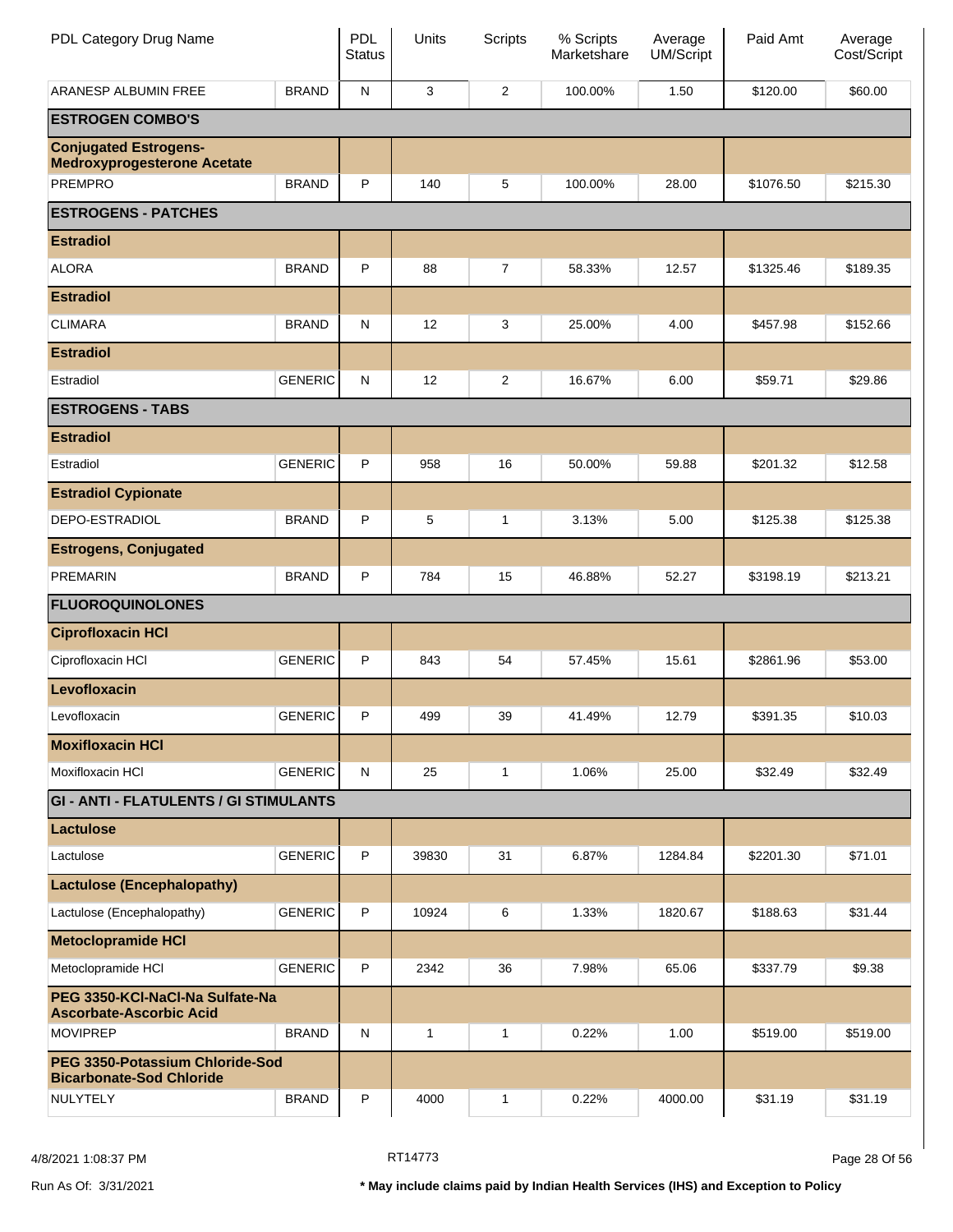|                                                                               | <b>Status</b> |        | Scripts        | % Scripts<br>Marketshare | Average<br><b>UM/Script</b> | Paid Amt  | Average<br>Cost/Script |
|-------------------------------------------------------------------------------|---------------|--------|----------------|--------------------------|-----------------------------|-----------|------------------------|
| PEG 3350-Potassium Chloride-Sod<br><b>Bicarbonate-Sod Chloride</b>            |               |        |                |                          |                             |           |                        |
| <b>GENERIC</b><br>PEG 3350-Potassium Chloride-Sod<br>Bicarbonate-Sod Chloride | P             | 36000  | 8              | 1.77%                    | 4500.00                     | \$170.91  | \$21.36                |
| <b>Polyethylene Glycol 3350</b>                                               |               |        |                |                          |                             |           |                        |
| <b>GENERIC</b><br>Polyethylene Glycol 3350                                    | P             | 164021 | 347            | 76.94%                   | 472.68                      | \$6195.56 | \$17.85                |
| <b>Sennosides</b>                                                             |               |        |                |                          |                             |           |                        |
| <b>GENERIC</b><br>Sennosides                                                  | P             | 837    | 19             | 4.21%                    | 44.05                       | \$159.60  | \$8.40                 |
| <b>Sennosides</b>                                                             |               |        |                |                          |                             |           |                        |
| <b>SENOKOT</b><br><b>BRAND</b>                                                | P             | 110    | $\overline{2}$ | 0.44%                    | 55.00                       | \$21.92   | \$10.96                |
| <b>GI - ANTIDIARRHEAL / ANTACID - MISC.</b>                                   |               |        |                |                          |                             |           |                        |
| <b>Dicyclomine HCI</b>                                                        |               |        |                |                          |                             |           |                        |
| <b>GENERIC</b><br>Dicyclomine HCI                                             | P             | 2115   | 32             | 20.38%                   | 66.09                       | \$424.88  | \$13.28                |
| Glycopyrrolate                                                                |               |        |                |                          |                             |           |                        |
| <b>CUVPOSA</b><br><b>BRAND</b>                                                | N             | 22653  | 28             | 17.83%                   | 809.04                      | \$5755.68 | \$205.56               |
| Glycopyrrolate                                                                |               |        |                |                          |                             |           |                        |
| <b>GENERIC</b><br>Glycopyrrolate                                              | P             | 6751   | 69             | 43.95%                   | 97.84                       | \$1087.27 | \$15.76                |
| <b>Hyoscyamine Sulfate</b>                                                    |               |        |                |                          |                             |           |                        |
| <b>GENERIC</b><br>Hyoscyamine Sulfate                                         | P             | 260    | 6              | 3.82%                    | 43.33                       | \$547.72  | \$91.29                |
| <b>Magnesium Oxide</b>                                                        |               |        |                |                          |                             |           |                        |
| <b>GENERIC</b><br>Magnesium Oxide                                             | P             | 435    | 12             | 7.64%                    | 36.25                       | \$1614.26 | \$134.52               |
| <b>Sodium Bicarbonate (Antacid)</b>                                           |               |        |                |                          |                             |           |                        |
| <b>GENERIC</b><br>Sodium Bicarbonate (Antacid)                                | P             | 840    | 10             | 6.37%                    | 84.00                       | \$64.62   | \$6.46                 |
| <b>GI - ANTIPERISTALTIC AGENTS</b>                                            |               |        |                |                          |                             |           |                        |
| Diphenoxylate w/ Atropine                                                     |               |        |                |                          |                             |           |                        |
| <b>GENERIC</b><br>Diphenoxylate w/ Atropine                                   | P             | 100    | 4              | 33.33%                   | 25.00                       | \$36.68   | \$9.17                 |
| <b>Loperamide HCI</b>                                                         |               |        |                |                          |                             |           |                        |
| <b>GENERIC</b><br>Loperamide HCI                                              | P             | 700    | 8              | 66.67%                   | 87.50                       | \$201.84  | \$25.23                |
| <b>GI - DIGESTIVE ENZYMES</b>                                                 |               |        |                |                          |                             |           |                        |
| Pancrelipase (Lipase-Protease-Amylase)                                        |               |        |                |                          |                             |           |                        |
| <b>CREON</b><br><b>BRAND</b>                                                  | P             | 1453   | $\overline{7}$ | 43.75%                   | 207.57                      | \$6291.01 | \$898.72               |
| Pancrelipase (Lipase-Protease-Amylase)                                        |               |        |                |                          |                             |           |                        |
| PANCREAZE<br><b>BRAND</b>                                                     | $\mathsf{N}$  | 2000   | 4              | 25.00%                   | 500.00                      | \$122.32  | \$30.58                |
| Pancrelipase (Lipase-Protease-Amylase)                                        |               |        |                |                          |                             |           |                        |
| PERTZYE<br><b>BRAND</b>                                                       | $\mathsf{N}$  | 2040   | 3              | 18.75%                   | 680.00                      | \$280.00  | \$93.33                |
| Pancrelipase (Lipase-Protease-Amylase)                                        |               |        |                |                          |                             |           |                        |
| ZENPEP<br><b>BRAND</b>                                                        | P             | 480    | $\overline{c}$ | 12.50%                   | 240.00                      | \$57.28   | \$28.64                |
| <b>GI - H2-ANTAGONISTS</b>                                                    |               |        |                |                          |                             |           |                        |
| <b>Cimetidine</b>                                                             |               |        |                |                          |                             |           |                        |

4/8/2021 1:08:37 PM Page 29 Of 56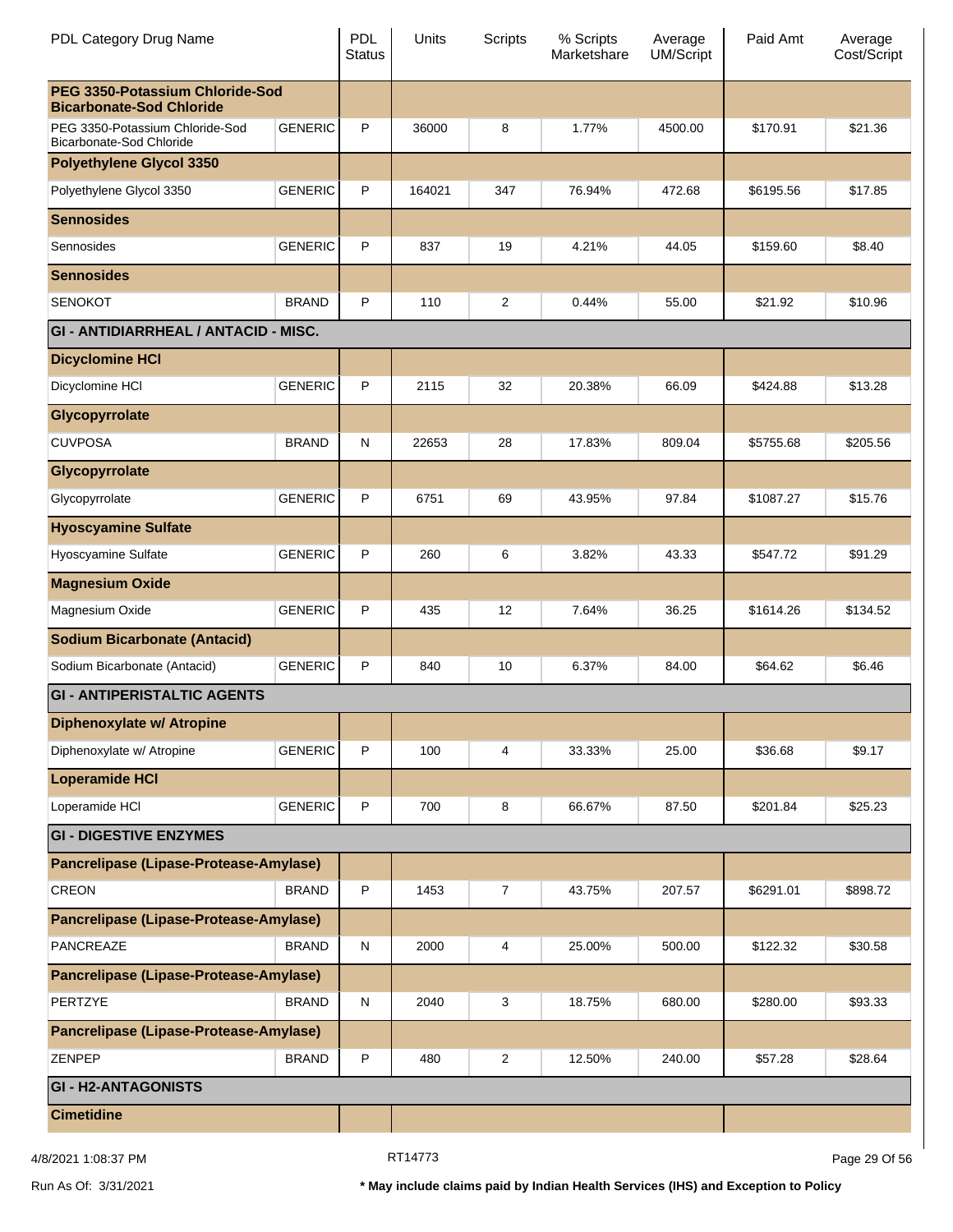| PDL Category Drug Name                                        |                | <b>PDL</b><br><b>Status</b> | Units   | <b>Scripts</b> | % Scripts<br>Marketshare | Average<br>UM/Script | Paid Amt  | Average<br>Cost/Script |
|---------------------------------------------------------------|----------------|-----------------------------|---------|----------------|--------------------------|----------------------|-----------|------------------------|
| Cimetidine                                                    | <b>GENERIC</b> | P                           | 520     | 11             | 4.38%                    | 47.27                | \$339.43  | \$30.86                |
| <b>Famotidine</b>                                             |                |                             |         |                |                          |                      |           |                        |
| Famotidine                                                    | <b>GENERIC</b> | P                           | 15024   | 240            | 95.62%                   | 62.60                | \$5529.29 | \$23.04                |
| <b>GI - INFLAMMATORY BOWEL AGENTS</b>                         |                |                             |         |                |                          |                      |           |                        |
| <b>Mesalamine</b>                                             |                |                             |         |                |                          |                      |           |                        |
| <b>DELZICOL</b>                                               | <b>BRAND</b>   | P                           | 270     | 1              | 4.76%                    | 270.00               | \$464.55  | \$464.55               |
| <b>Mesalamine</b>                                             |                |                             |         |                |                          |                      |           |                        |
| Mesalamine                                                    | <b>GENERIC</b> | P                           | 42      | 1              | 23.81%                   | 98.40                | \$162.43  | \$51.29                |
| <b>Mesalamine</b>                                             |                |                             |         |                |                          |                      |           |                        |
| Mesalamine                                                    | <b>GENERIC</b> | ${\sf N}$                   | 450     | 4              | 23.81%                   | 98.40                | \$94.00   | \$51.29                |
| <b>Mesalamine</b>                                             |                |                             |         |                |                          |                      |           |                        |
| <b>PENTASA</b>                                                | <b>BRAND</b>   | ${\sf N}$                   | 270     | 1              | 4.76%                    | 270.00               | \$169.94  | \$169.94               |
| <b>Sulfasalazine</b>                                          |                |                             |         |                |                          |                      |           |                        |
| Sulfasalazine                                                 | <b>GENERIC</b> | P                           | 1610    | 14             | 66.67%                   | 115.00               | \$798.32  | \$57.02                |
| GI - MISC.                                                    |                |                             |         |                |                          |                      |           |                        |
| <b>Magnesium Hydroxide</b>                                    |                |                             |         |                |                          |                      |           |                        |
| Magnesium Hydroxide                                           | <b>GENERIC</b> | P                           | 2720    | 5              | 6.17%                    | 544.00               | \$62.29   | \$12.46                |
| PEG 3350-KCI-Sod Bicarb-Sod Chloride-<br><b>Sod Sulfate</b>   |                |                             |         |                |                          |                      |           |                        |
| PEG 3350-KCI-Sod Bicarb-Sod<br>Chloride-Sod Sulfate           | <b>GENERIC</b> | P                           | 32000   | 6              | 7.41%                    | 5333.33              | \$107.14  | \$17.86                |
| <b>Sennosides</b>                                             |                |                             |         |                |                          |                      |           |                        |
| Sennosides                                                    | <b>GENERIC</b> | P                           | 3410    | 10             | 12.35%                   | 341.00               | \$163.47  | \$16.35                |
| <b>Sennosides-Docusate Sodium</b>                             |                |                             |         |                |                          |                      |           |                        |
| Sennosides-Docusate Sodium                                    | GENERIC        | P                           | 1441    | 30             | 37.04%                   | 48.03                | \$314.13  | \$10.47                |
| Sodium Sulfate-Potassium Sulfate-<br><b>Magnesium Sulfate</b> |                |                             |         |                |                          |                      |           |                        |
| SUPREP BOWEL PREP KIT                                         | <b>BRAND</b>   | P                           | 4602    | 13             | 16.05%                   | 354.00               | \$1663.75 | \$127.98               |
| <b>Ursodiol</b>                                               |                |                             |         |                |                          |                      |           |                        |
| Ursodiol                                                      | <b>GENERIC</b> | P                           | 934     | 17             | 20.99%                   | 54.94                | \$446.29  | \$26.25                |
| <b>GI - MISC. ANTI-ULCER</b>                                  |                |                             |         |                |                          |                      |           |                        |
| <b>Sucralfate</b>                                             |                |                             |         |                |                          |                      |           |                        |
| CARAFATE                                                      | <b>BRAND</b>   | P                           | 2880    | 3              | 8.57%                    | 960.00               | \$1564.68 | \$521.56               |
| <b>Sucralfate</b>                                             |                |                             |         |                |                          |                      |           |                        |
| Sucralfate                                                    | <b>GENERIC</b> | P                           | 3102    | 32             | 91.43%                   | 96.94                | \$780.40  | \$24.39                |
| <b>GI - PROSTAGLANDINS</b>                                    |                |                             |         |                |                          |                      |           |                        |
| <b>Misoprostol</b>                                            |                |                             |         |                |                          |                      |           |                        |
| Misoprostol                                                   | <b>GENERIC</b> | P                           | 17      | 4              | 100.00%                  | 4.25                 | \$40.93   | \$10.23                |
| <b>GI - PROTON PUMP INHIBITOR</b>                             |                |                             |         |                |                          |                      |           |                        |
| Dexlansoprazole                                               |                |                             |         |                |                          |                      |           |                        |
| 4/8/2021 1:08:37 PM                                           |                |                             | RT14773 |                |                          |                      |           | Page 30 Of 56          |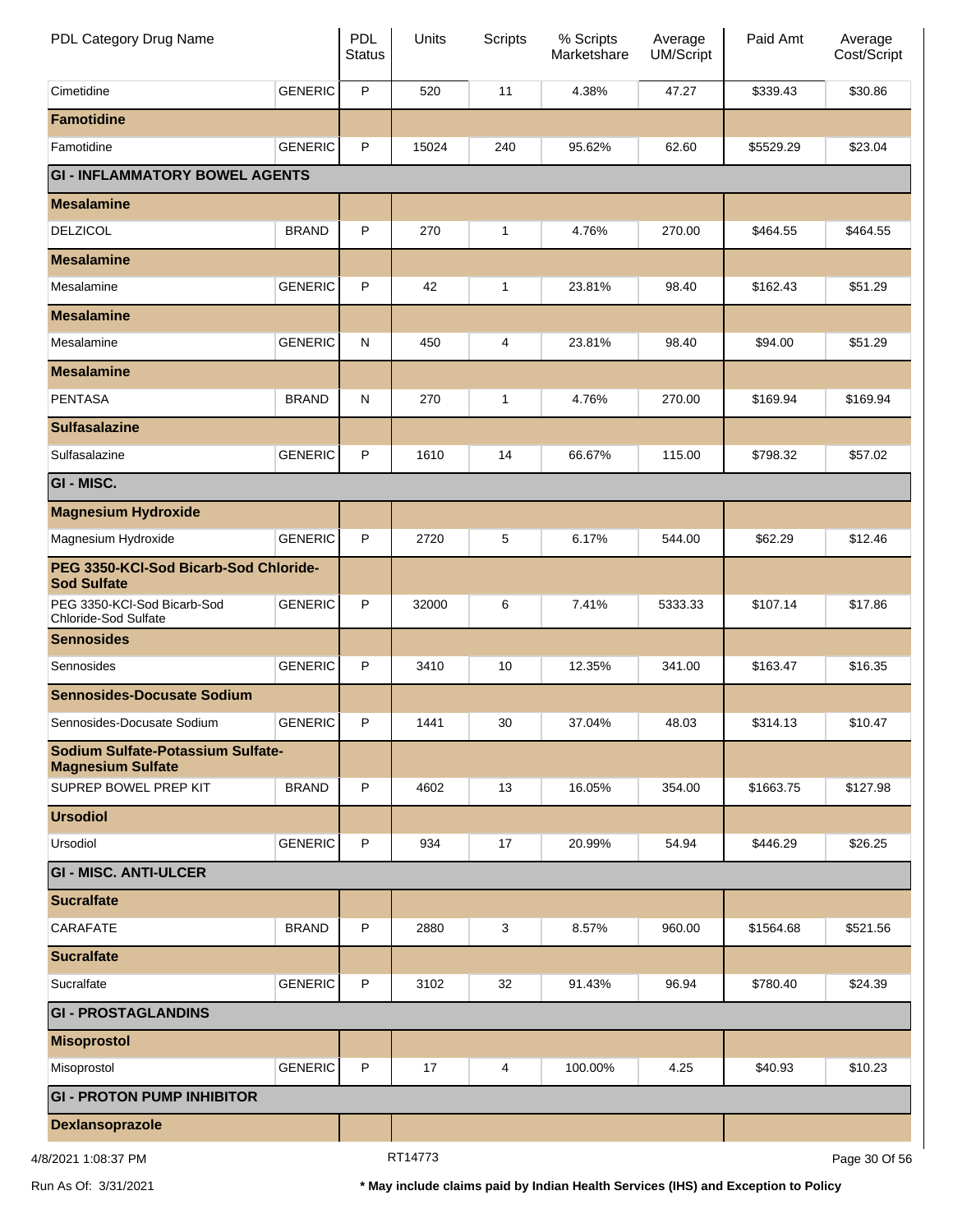| PDL Category Drug Name                      |                | <b>PDL</b><br><b>Status</b> | Units   | <b>Scripts</b> | % Scripts<br>Marketshare | Average<br>UM/Script | Paid Amt   | Average<br>Cost/Script |
|---------------------------------------------|----------------|-----------------------------|---------|----------------|--------------------------|----------------------|------------|------------------------|
| <b>DEXILANT</b>                             | <b>BRAND</b>   | P                           | 1470    | 41             | 4.04%                    | 35.85                | \$12032.42 | \$293.47               |
| <b>Esomeprazole Magnesium</b>               |                |                             |         |                |                          |                      |            |                        |
| Esomeprazole Magnesium                      | <b>GENERIC</b> | ${\sf N}$                   | 810     | 19             | 1.87%                    | 42.63                | \$298.88   | \$15.73                |
| <b>Esomeprazole Magnesium</b>               |                |                             |         |                |                          |                      |            |                        |
| <b>NEXIUM</b>                               | <b>BRAND</b>   | P                           | 210     | 7              | 0.69%                    | 30.00                | \$2005.08  | \$286.44               |
| Lansoprazole                                |                |                             |         |                |                          |                      |            |                        |
| Lansoprazole                                | <b>GENERIC</b> | ${\sf N}$                   | 2564    | 51             | 5.02%                    | 50.27                | \$1891.35  | \$37.09                |
| Lansoprazole                                |                |                             |         |                |                          |                      |            |                        |
| PREVACID SOLUTAB                            | <b>BRAND</b>   | ${\sf N}$                   | 1778    | 38             | 3.74%                    | 46.79                | \$7449.94  | \$196.05               |
| <b>Omeprazole</b>                           |                |                             |         |                |                          |                      |            |                        |
| Omeprazole                                  | <b>GENERIC</b> | P                           | 23319   | 588            | 57.87%                   | 39.66                | \$14683.88 | \$24.97                |
| <b>Pantoprazole Sodium</b>                  |                |                             |         |                |                          |                      |            |                        |
| Pantoprazole Sodium                         | <b>GENERIC</b> | P                           | 10567   | 272            | 26.77%                   | 38.85                | \$13295.64 | \$48.88                |
| GI, Constipation - IBS-OIC                  |                |                             |         |                |                          |                      |            |                        |
| Linaclotide                                 |                |                             |         |                |                          |                      |            |                        |
| <b>LINZESS</b>                              | <b>BRAND</b>   | ${\sf N}$                   | 30      | 1              | 93.33%                   | 34.64                | \$460.51   | \$199.62               |
| Linaclotide                                 |                |                             |         |                |                          |                      |            |                        |
| <b>LINZESS</b>                              | <b>BRAND</b>   | P                           | 940     | 27             | 93.33%                   | 34.64                | \$5128.84  | \$199.62               |
| Lubiprostone                                |                |                             |         |                |                          |                      |            |                        |
| AMITIZA                                     | <b>BRAND</b>   | P                           | 120     | 2              | 6.67%                    | 60.00                | \$394.23   | \$197.12               |
| <b>GLUCOCORTICOIDS - MINERALOCORTICOIDS</b> |                |                             |         |                |                          |                      |            |                        |
| <b>Budesonide</b>                           |                |                             |         |                |                          |                      |            |                        |
| <b>Budesonide</b>                           | <b>GENERIC</b> | P                           | 240     | 3              | 0.71%                    | 80.00                | \$200.64   | \$66.88                |
| <b>Deflazacort</b>                          |                |                             |         |                |                          |                      |            |                        |
| <b>EMFLAZA</b>                              | <b>BRAND</b>   | ${\sf N}$                   | 342     | 11             | 2.59%                    | 31.09                | \$85053.95 | \$7732.18              |
| <b>Dexamethasone</b>                        |                |                             |         |                |                          |                      |            |                        |
| Dexamethasone                               | <b>GENERIC</b> | P                           | 297     | 28             | 6.60%                    | 10.61                | \$408.33   | \$14.58                |
| <b>Fludrocortisone Acetate</b>              |                |                             |         |                |                          |                      |            |                        |
| <b>Fludrocortisone Acetate</b>              | <b>GENERIC</b> | P                           | 449     | $\overline{7}$ | 1.65%                    | 64.14                | \$188.47   | \$26.92                |
| <b>Hydrocortisone</b>                       |                |                             |         |                |                          |                      |            |                        |
| <b>CORTEF</b>                               | <b>BRAND</b>   | P                           | 344     | 5              | 1.18%                    | 68.80                | \$227.12   | \$45.42                |
| <b>Hydrocortisone</b>                       |                |                             |         |                |                          |                      |            |                        |
| Hydrocortisone                              | <b>GENERIC</b> | P                           | 2861    | 31             | 7.31%                    | 92.29                | \$434.98   | \$14.03                |
| <b>Hydrocortisone Sod Succinate</b>         |                |                             |         |                |                          |                      |            |                        |
| SOLU-CORTEF                                 | <b>BRAND</b>   | P                           | 2       | 1              | 0.24%                    | 2.00                 | \$10.00    | \$10.00                |
| <b>Methylprednisolone</b>                   |                |                             |         |                |                          |                      |            |                        |
| Methylprednisolone                          | <b>GENERIC</b> | ${\sf N}$                   | 45      | 3              | 10.38%                   | 21.00                | \$30.00    | \$80.84                |
| <b>Methylprednisolone</b>                   |                |                             |         |                |                          |                      |            |                        |
| 4/8/2021 1:08:37 PM                         |                |                             | RT14773 |                |                          |                      |            | Page 31 Of 56          |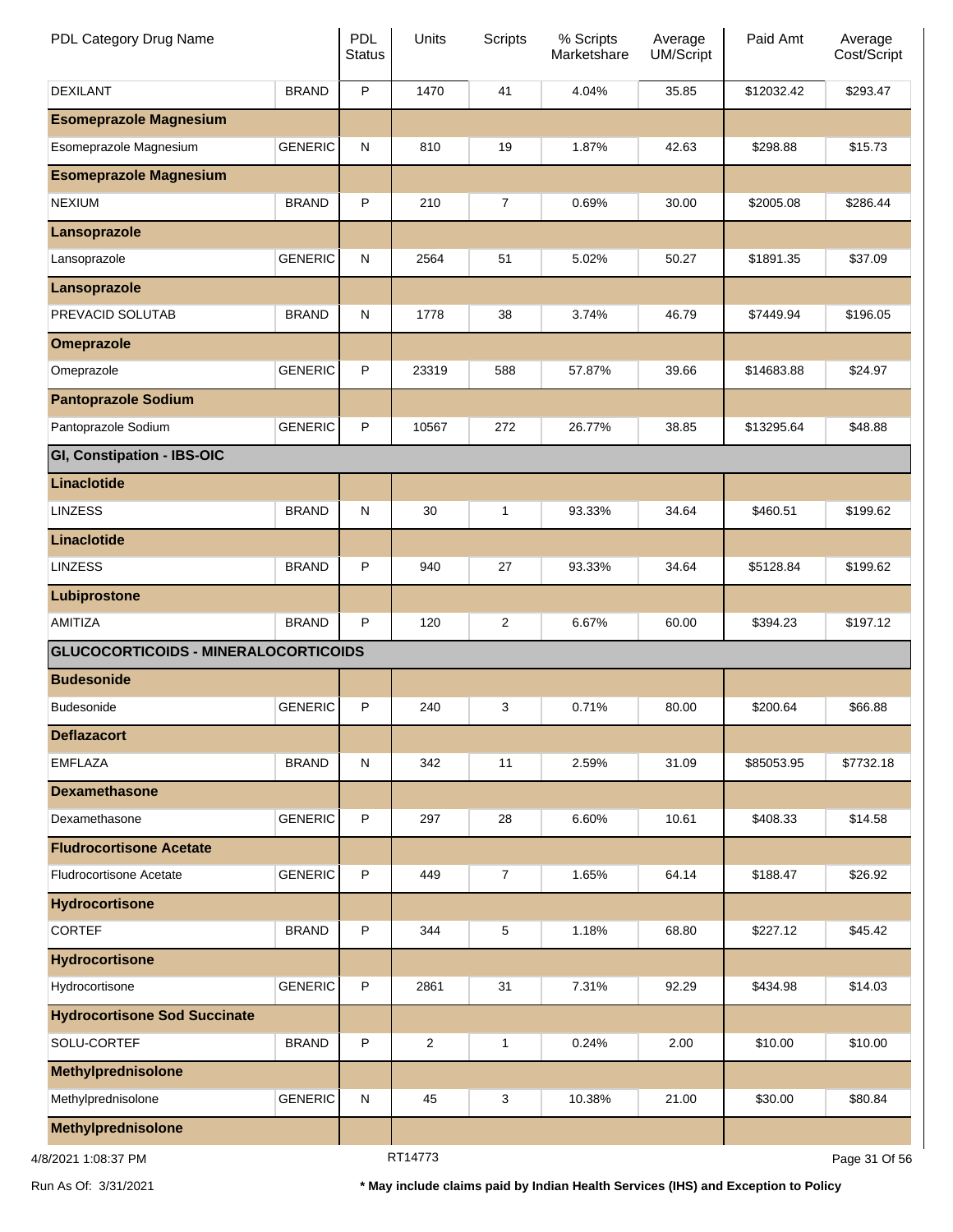| PDL Category Drug Name                                           |                | <b>PDL</b><br><b>Status</b> | Units   | <b>Scripts</b> | % Scripts<br>Marketshare | Average<br>UM/Script | Paid Amt   | Average<br>Cost/Script |
|------------------------------------------------------------------|----------------|-----------------------------|---------|----------------|--------------------------|----------------------|------------|------------------------|
| Methylprednisolone                                               | <b>GENERIC</b> | P                           | 879     | 41             | 10.38%                   | 21.00                | \$3527.14  | \$80.84                |
| <b>Methylprednisolone Sod Succ</b>                               |                |                             |         |                |                          |                      |            |                        |
| Methylprednisolone Sod Succ                                      | <b>GENERIC</b> | P                           | 3       | 3              | 0.71%                    | 1.00                 | \$5.52     | \$1.84                 |
| <b>Prednisolone</b>                                              |                |                             |         |                |                          |                      |            |                        |
| Prednisolone                                                     | <b>GENERIC</b> | P                           | 619     | 10             | 2.36%                    | 61.90                | \$1099.42  | \$109.94               |
| <b>Prednisolone Sodium Phosphate</b>                             |                |                             |         |                |                          |                      |            |                        |
| Prednisolone Sodium Phosphate                                    | <b>GENERIC</b> | P                           | 3544    | 27             | 6.37%                    | 131.26               | \$340.41   | \$12.61                |
| <b>Prednisone</b>                                                |                |                             |         |                |                          |                      |            |                        |
| Prednisone                                                       | <b>GENERIC</b> | P                           | 6436    | 254            | 59.91%                   | 25.34                | \$6908.57  | \$27.20                |
| <b>GOUT</b>                                                      |                |                             |         |                |                          |                      |            |                        |
| <b>Allopurinol</b>                                               |                |                             |         |                |                          |                      |            |                        |
| Allopurinol                                                      | <b>GENERIC</b> | P                           | 1912    | 33             | 71.74%                   | 57.94                | \$327.80   | \$9.93                 |
| <b>Colchicine</b>                                                |                |                             |         |                |                          |                      |            |                        |
| Colchicine                                                       | <b>GENERIC</b> | P                           | 404     | 12             | 26.09%                   | 33.67                | \$858.91   | \$71.58                |
| <b>Probenecid</b>                                                |                |                             |         |                |                          |                      |            |                        |
| Probenecid                                                       | <b>GENERIC</b> | P                           | 180     | 1              | 2.17%                    | 180.00               | \$108.97   | \$108.97               |
| <b>GROWTH HORMONE</b>                                            |                |                             |         |                |                          |                      |            |                        |
| <b>Somatropin</b>                                                |                |                             |         |                |                          |                      |            |                        |
| <b>HUMATROPE</b>                                                 | <b>BRAND</b>   | ${\sf N}$                   | 3       | 3              | 6.67%                    | 1.00                 | \$172.20   | \$57.40                |
| <b>Somatropin</b>                                                |                |                             |         |                |                          |                      |            |                        |
| NORDITROPIN FLEXPRO                                              | <b>BRAND</b>   | P                           | 179     | 42             | 93.33%                   | 4.26                 | \$9554.04  | \$227.48               |
| <b>HEPATITIS B ONLY</b>                                          |                |                             |         |                |                          |                      |            |                        |
| <b>Tenofovir Alafenamide Fumarate</b>                            |                |                             |         |                |                          |                      |            |                        |
| <b>VEMLIDY</b>                                                   | <b>BRAND</b>   | ${\sf N}$                   | 30      | 1              | 100.00%                  | 30.00                | \$737.64   | \$737.64               |
| <b>HEPATITIS C AGENTS</b>                                        |                |                             |         |                |                          |                      |            |                        |
| <b>Glecaprevir-Pibrentasvir</b>                                  |                |                             |         |                |                          |                      |            |                        |
| <b>MAVYRET</b>                                                   | <b>BRAND</b>   | P                           | 168     | $\overline{2}$ | 66.67%                   | 84.00                | \$17437.54 | \$8718.77              |
| Sofosbuvir-Velpatasvir                                           |                |                             |         |                |                          |                      |            |                        |
| Sofosbuvir-Velpatasvir                                           | <b>GENERIC</b> | P                           | 28      | 1              | 33.33%                   | 28.00                | \$7388.34  | \$7388.34              |
| <b>HERPES AGENTS</b>                                             |                |                             |         |                |                          |                      |            |                        |
| <b>Acyclovir</b>                                                 |                |                             |         |                |                          |                      |            |                        |
| Acyclovir                                                        | <b>GENERIC</b> | $\sf P$                     | 1803    | 32             | 24.24%                   | 56.34                | \$449.35   | \$14.04                |
| <b>Valacyclovir HCI</b>                                          |                |                             |         |                |                          |                      |            |                        |
| Valacyclovir HCI                                                 | <b>GENERIC</b> | P                           | 3034    | 100            | 75.76%                   | 30.34                | \$2167.87  | \$21.68                |
| HYPERPARATHYROID TREATMENT - VITAMIN D ANALOGS                   |                |                             |         |                |                          |                      |            |                        |
| <b>Calcitriol</b>                                                |                |                             |         |                |                          |                      |            |                        |
| Calcitriol                                                       | <b>GENERIC</b> | P                           | 646     | 23             | 100.00%                  | 28.09                | \$521.83   | \$22.69                |
| HYPERPARATHYROID TREATMENT - VITAMIN D ANALOGS AND CALCIMIMETICS |                |                             |         |                |                          |                      |            |                        |
| 4/8/2021 1:08:37 PM                                              |                |                             | RT14773 |                |                          |                      |            | Page 32 Of 56          |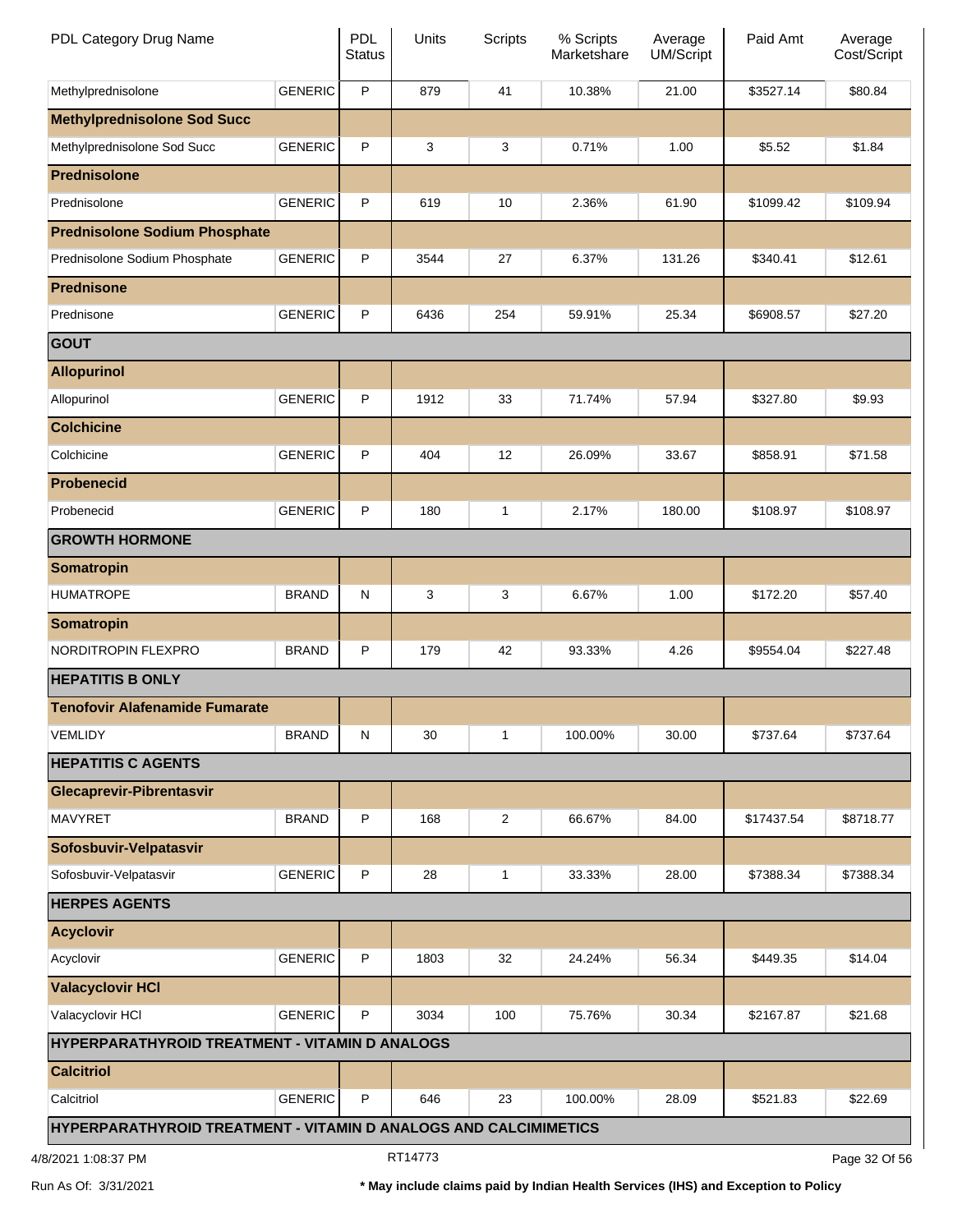| PDL Category Drug Name                                                        |                | <b>PDL</b><br><b>Status</b> | Units | Scripts        | % Scripts<br>Marketshare | Average<br><b>UM/Script</b> | Paid Amt  | Average<br>Cost/Script |
|-------------------------------------------------------------------------------|----------------|-----------------------------|-------|----------------|--------------------------|-----------------------------|-----------|------------------------|
| <b>Cinacalcet HCI</b>                                                         |                |                             |       |                |                          |                             |           |                        |
| Cinacalcet HCI                                                                | <b>GENERIC</b> | ${\sf N}$                   | 60    | $\overline{2}$ | 100.00%                  | 30.00                       | \$231.69  | \$115.85               |
| <b>IMMUNE SERUMS</b>                                                          |                |                             |       |                |                          |                             |           |                        |
| <b>Immune Globulin (Human) IV or</b><br><b>Subcutaneous</b>                   |                |                             |       |                |                          |                             |           |                        |
| <b>GAMUNEX-C</b>                                                              | <b>BRAND</b>   | P                           | 1800  | 3              | 75.00%                   | 600.00                      | \$600.00  | \$200.00               |
| <b>Immune Globulin (Human) Subcutaneous</b>                                   |                |                             |       |                |                          |                             |           |                        |
| <b>HIZENTRA</b>                                                               | <b>BRAND</b>   | P                           | 80    | 1              | 25.00%                   | 80.00                       | \$1264.00 | \$1264.00              |
| <b>IMMUNOSUPPRESSANTS</b>                                                     |                |                             |       |                |                          |                             |           |                        |
| <b>Cyclosporine Modified (For</b><br><b>Microemulsion)</b>                    |                |                             |       |                |                          |                             |           |                        |
| Cyclosporine Modified (For<br>Microemulsion)                                  | <b>GENERIC</b> | P                           | 150   | 3              | 3.00%                    | 50.00                       | \$61.32   | \$20.44                |
| <b>Everolimus (Immunosuppressant)</b>                                         |                |                             |       |                |                          |                             |           |                        |
| <b>ZORTRESS</b>                                                               | <b>BRAND</b>   | ${\sf N}$                   | 240   | 3              | 3.00%                    | 80.00                       | \$6028.39 | \$2009.46              |
| <b>Mycophenolate Mofetil</b>                                                  |                |                             |       |                |                          |                             |           |                        |
| Mycophenolate Mofetil                                                         | <b>GENERIC</b> | N                           | 800   | 5              | 27.00%                   | 116.30                      | \$190.00  | \$21.06                |
| <b>Mycophenolate Mofetil</b>                                                  |                |                             |       |                |                          |                             |           |                        |
| Mycophenolate Mofetil                                                         | <b>GENERIC</b> | P                           | 2340  | 22             | 27.00%                   | 116.30                      | \$378.62  | \$21.06                |
| <b>Mycophenolate Sodium</b>                                                   |                |                             |       |                |                          |                             |           |                        |
| Mycophenolate Sodium                                                          | <b>GENERIC</b> | P                           | 240   | 2              | 2.00%                    | 120.00                      | \$300.98  | \$150.49               |
| <b>Sirolimus</b>                                                              |                |                             |       |                |                          |                             |           |                        |
| <b>RAPAMUNE</b>                                                               | <b>BRAND</b>   | P                           | 120   | 2              | 2.00%                    | 60.00                       | \$1836.73 | \$918.37               |
| <b>Sirolimus</b>                                                              |                |                             |       |                |                          |                             |           |                        |
| Sirolimus                                                                     | <b>GENERIC</b> | N                           | 180   | 3              | 7.00%                    | 60.00                       | \$24.00   | \$182.94               |
| <b>Sirolimus</b>                                                              |                |                             |       |                |                          |                             |           |                        |
| Sirolimus                                                                     | <b>GENERIC</b> | P                           | 240   | 4              | 7.00%                    | 60.00                       | \$1256.58 | \$182.94               |
| <b>Tacrolimus</b>                                                             |                |                             |       |                |                          |                             |           |                        |
| <b>ENVARSUS XR</b>                                                            | <b>BRAND</b>   | N                           | 120   | 3              | 3.00%                    | 40.00                       | \$1108.70 | \$369.57               |
| <b>Tacrolimus</b>                                                             |                |                             |       |                |                          |                             |           |                        |
| <b>PROGRAF</b>                                                                | <b>BRAND</b>   | N                           | 2100  | 13             | 13.00%                   | 161.54                      | \$1518.16 | \$116.78               |
| <b>Tacrolimus</b>                                                             |                |                             |       |                |                          |                             |           |                        |
| Tacrolimus                                                                    | <b>GENERIC</b> | P                           | 3990  | 40             | 40.00%                   | 99.75                       | \$2173.39 | \$54.33                |
| <b>INFLUENZA AGENTS</b>                                                       |                |                             |       |                |                          |                             |           |                        |
| <b>Influenza Virus Vac Recomb</b><br>Hemagglutinin (HA) Quadrivalent          |                |                             |       |                |                          |                             |           |                        |
| FLUBLOK QUADRIVALENT 2020                                                     | <b>BRAND</b>   | P                           | 0     | 1              | 20.00%                   | 0.00                        | \$63.69   | \$63.69                |
| <b>Influenza Virus Vaccine Split Quadrivalent</b>                             |                |                             |       |                |                          |                             |           |                        |
| FLUARIX QUADRIVALENT 2020                                                     | <b>BRAND</b>   | P                           | 0     | 1              | 20.00%                   | 0.00                        | \$24.19   | \$24.19                |
| <b>Influenza Virus Vaccine Tissue-Cultured</b><br><b>Subunit Quadrivalent</b> |                |                             |       |                |                          |                             |           |                        |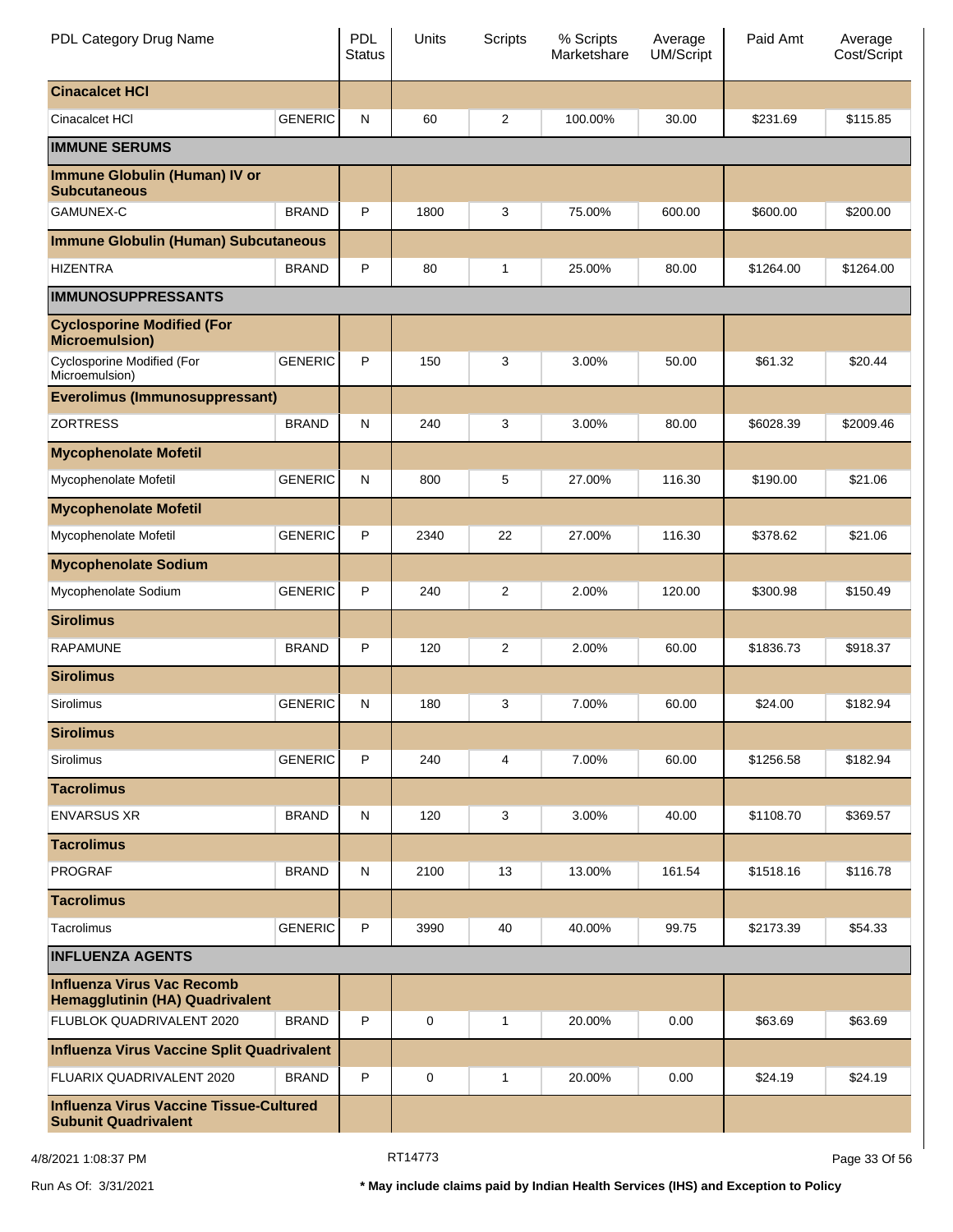| PDL Category Drug Name                                     |                | <b>PDL</b><br><b>Status</b> | Units        | <b>Scripts</b> | % Scripts<br>Marketshare | Average<br><b>UM/Script</b> | Paid Amt  | Average<br>Cost/Script |
|------------------------------------------------------------|----------------|-----------------------------|--------------|----------------|--------------------------|-----------------------------|-----------|------------------------|
| FLUCELVAX QUADRIVALENT 20                                  | <b>BRAND</b>   | P                           | $\mathbf{1}$ | 2              | 40.00%                   | 0.50                        | \$58.94   | \$29.47                |
| <b>Oseltamivir Phosphate</b>                               |                |                             |              |                |                          |                             |           |                        |
| Oseltamivir Phosphate                                      | <b>GENERIC</b> | P                           | 120          | $\mathbf{1}$   | 20.00%                   | 120.00                      | \$58.79   | \$58.79                |
| <b>K REMOVING RESINS</b>                                   |                |                             |              |                |                          |                             |           |                        |
| <b>Sodium Polystyrene Sulfonate</b>                        |                |                             |              |                |                          |                             |           |                        |
| Sodium Polystyrene Sulfonate                               | <b>GENERIC</b> | P                           | 1350         | 3              | 100.00%                  | 450.00                      | \$45.00   | \$15.00                |
| <b>LINCOSAMIDES / OXAZOLIDINONES / LEPROSTATICS</b>        |                |                             |              |                |                          |                             |           |                        |
| <b>Clindamycin HCI</b>                                     |                |                             |              |                |                          |                             |           |                        |
| Clindamycin HCI                                            | <b>GENERIC</b> | ${\sf N}$                   | 163          | 5              | 93.10%                   | 44.91                       | \$42.52   | \$39.00                |
| <b>Clindamycin HCI</b>                                     |                |                             |              |                |                          |                             |           |                        |
| Clindamycin HCI                                            | <b>GENERIC</b> | P                           | 3475         | 76             | 93.10%                   | 44.91                       | \$3116.81 | \$39.00                |
| <b>Clindamycin Palmitate Hydrochloride</b>                 |                |                             |              |                |                          |                             |           |                        |
| Clindamycin Palmitate Hydrochloride                        | <b>GENERIC</b> | $\mathsf{P}$                | 700          | 2              | 2.30%                    | 350.00                      | \$494.00  | \$247.00               |
| <b>Dapsone</b>                                             |                |                             |              |                |                          |                             |           |                        |
| Dapsone                                                    | <b>GENERIC</b> | P                           | 42           | 3              | 3.45%                    | 14.00                       | \$45.00   | \$15.00                |
| <b>Linezolid</b>                                           |                |                             |              |                |                          |                             |           |                        |
| Linezolid                                                  | <b>GENERIC</b> | $\mathsf{P}$                | 50           | $\mathbf{1}$   | 1.15%                    | 50.00                       | \$48.40   | \$48.40                |
| <b>LITHIUM</b>                                             |                |                             |              |                |                          |                             |           |                        |
| <b>Lithium Carbonate</b>                                   |                |                             |              |                |                          |                             |           |                        |
| Lithium Carbonate                                          | <b>GENERIC</b> | P                           | 4494         | 80             | 100.00%                  | 56.18                       | \$705.63  | \$8.82                 |
| <b>MACROLIDES / ERYTHROMYCIN'S / KETOLIDES</b>             |                |                             |              |                |                          |                             |           |                        |
| <b>Azithromycin</b>                                        |                |                             |              |                |                          |                             |           |                        |
| Azithromycin                                               | <b>GENERIC</b> | P                           | 6136         | 246            | 86.93%                   | 24.94                       | \$7437.36 | \$30.23                |
| <b>Clarithromycin</b>                                      |                |                             |              |                |                          |                             |           |                        |
| Clarithromycin                                             | <b>GENERIC</b> | $\mathsf{P}$                | 780          | 11             | 3.89%                    | 70.91                       | \$1612.54 | \$146.59               |
| <b>Erythromycin Base</b>                                   |                |                             |              |                |                          |                             |           |                        |
| Erythromycin Base                                          | <b>GENERIC</b> | ${\sf N}$                   | 390          | 4              | 1.41%                    | 97.50                       | \$539.00  | \$134.75               |
| <b>Erythromycin Ethylsuccinate</b>                         |                |                             |              |                |                          |                             |           |                        |
| Erythromycin Ethylsuccinate                                | <b>GENERIC</b> | N                           | 4500         | 22             | 7.77%                    | 204.55                      | \$1390.74 | \$63.22                |
| MIGRAINE - SELECTIVE SEROTONIN AGONISTS (5HT)--Injectables |                |                             |              |                |                          |                             |           |                        |
| <b>Sumatriptan</b>                                         |                |                             |              |                |                          |                             |           |                        |
| Sumatriptan                                                | <b>GENERIC</b> | $\mathsf P$                 | 6            | $\mathbf{1}$   | 11.11%                   | 6.00                        | \$5.00    | \$5.00                 |
| <b>Sumatriptan Succinate</b>                               |                |                             |              |                |                          |                             |           |                        |
| <b>IMITREX STATDOSE SYSTEM</b>                             | <b>BRAND</b>   | $\mathsf{N}$                | 9            | 1              | 11.11%                   | 9.00                        | \$670.10  | \$670.10               |
| <b>Sumatriptan Succinate</b>                               |                |                             |              |                |                          |                             |           |                        |
| Sumatriptan Succinate                                      | <b>GENERIC</b> | P                           | 28           | $\overline{7}$ | 77.78%                   | 4.00                        | \$993.71  | \$141.96               |
| MIGRAINE - SELECTIVE SEROTONIN AGONISTS (5HT)--Tabs        |                |                             |              |                |                          |                             |           |                        |
| <b>Eletriptan Hydrobromide</b>                             |                |                             |              |                |                          |                             |           |                        |
| 4/8/2021 1:08:37 PM                                        |                |                             | RT14773      |                |                          |                             |           | Page 34 Of 56          |

Run As Of: 3/31/2021 **\* May include claims paid by Indian Health Services (IHS) and Exception to Policy**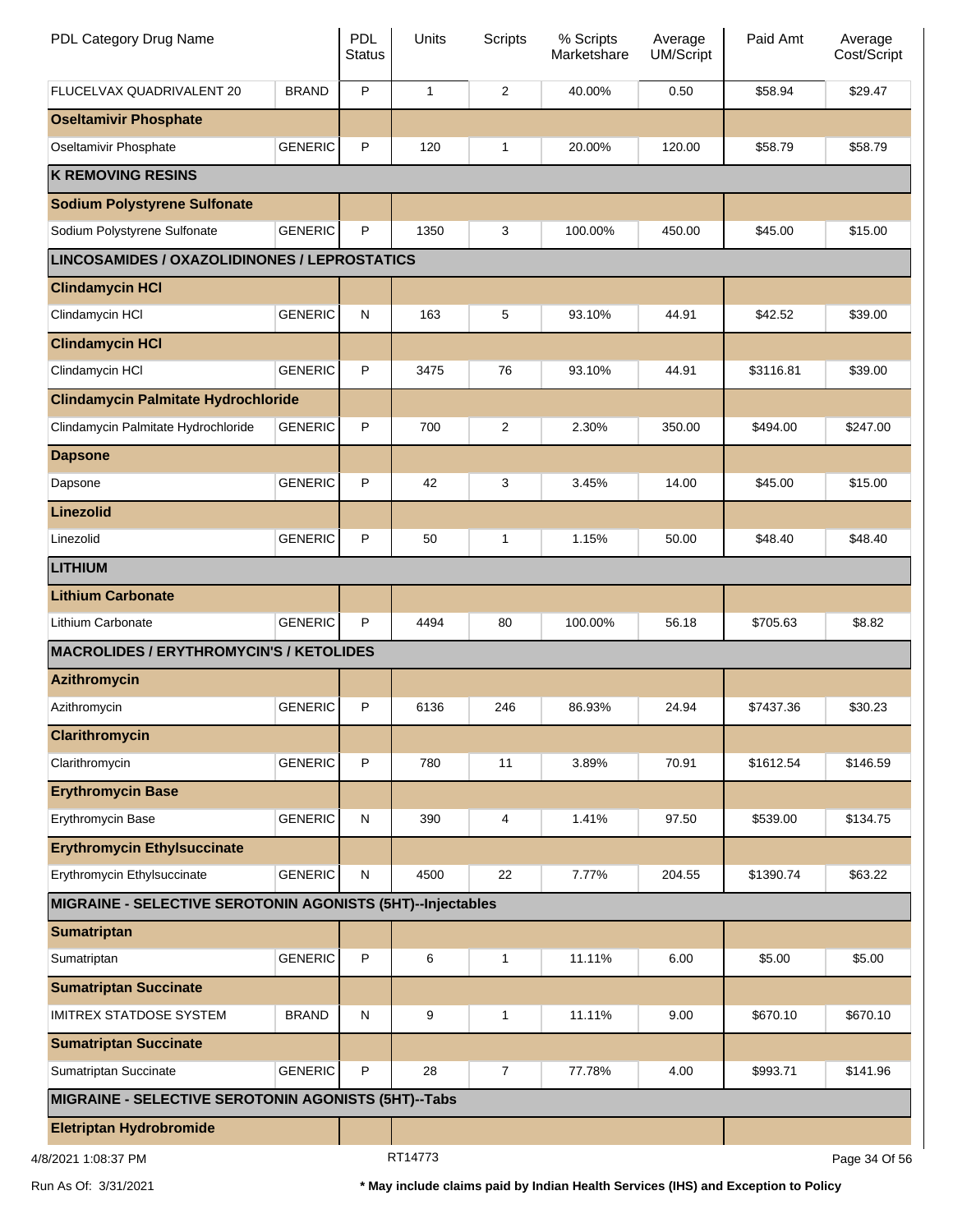| PDL Category Drug Name                                                     |                | PDL<br><b>Status</b> | Units   | <b>Scripts</b> | % Scripts<br>Marketshare | Average<br>UM/Script | Paid Amt  | Average<br>Cost/Script |
|----------------------------------------------------------------------------|----------------|----------------------|---------|----------------|--------------------------|----------------------|-----------|------------------------|
| Eletriptan Hydrobromide                                                    | <b>GENERIC</b> | ${\sf N}$            | 18      | $\overline{2}$ | 1.83%                    | 9.00                 | \$54.66   | \$27.33                |
| <b>Lasmiditan Succinate</b>                                                |                |                      |         |                |                          |                      |           |                        |
| <b>REYVOW</b>                                                              | <b>BRAND</b>   | ${\sf N}$            | 40      | 5              | 4.59%                    | 8.00                 | \$3318.24 | \$663.65               |
| <b>Naratriptan HCI</b>                                                     |                |                      |         |                |                          |                      |           |                        |
| Naratriptan HCI                                                            | <b>GENERIC</b> | P                    | 78      | 9              | 8.26%                    | 8.67                 | \$159.35  | \$17.71                |
| <b>Rizatriptan Benzoate</b>                                                |                |                      |         |                |                          |                      |           |                        |
| Rizatriptan Benzoate                                                       | <b>GENERIC</b> | P                    | 333     | 33             | 30.28%                   | 10.09                | \$462.97  | \$14.03                |
| <b>Sumatriptan Succinate</b>                                               |                |                      |         |                |                          |                      |           |                        |
| Sumatriptan Succinate                                                      | <b>GENERIC</b> | P                    | 547     | 57             | 52.29%                   | 9.60                 | \$743.19  | \$13.04                |
| Zolmitriptan                                                               |                |                      |         |                |                          |                      |           |                        |
| <b>ZOMIG</b>                                                               | <b>BRAND</b>   | P                    | 18      | 3              | 2.75%                    | 6.00                 | \$1731.60 | \$577.20               |
| <b>MINERALS</b>                                                            |                |                      |         |                |                          |                      |           |                        |
| <b>Calcium Carbonate (Antacid)</b>                                         |                |                      |         |                |                          |                      |           |                        |
| Calcium Carbonate (Antacid)                                                | <b>GENERIC</b> | P                    | 4335    | 14             | 3.86%                    | 309.64               | \$177.79  | \$12.70                |
| <b>Ferrous Gluconate</b>                                                   |                |                      |         |                |                          |                      |           |                        |
| <b>Ferrous Gluconate</b>                                                   | <b>GENERIC</b> | P                    | 479     | 11             | 3.03%                    | 43.55                | \$91.15   | \$8.29                 |
| <b>Ferrous Sulfate</b>                                                     |                |                      |         |                |                          |                      |           |                        |
| <b>Ferrous Sulfate</b>                                                     | <b>GENERIC</b> | P                    | 15048   | 181            | 49.86%                   | 83.14                | \$6568.49 | \$36.29                |
| <b>Magnesium Chloride-Calcium Carbonate</b>                                |                |                      |         |                |                          |                      |           |                        |
| SLOW-MAG                                                                   | <b>BRAND</b>   | ${\sf N}$            | 360     | 3              | 0.83%                    | 120.00               | \$77.19   | \$25.73                |
| <b>Magnesium Oxide (Mg Supplement)</b>                                     |                |                      |         |                |                          |                      |           |                        |
| Magnesium Oxide (Mg Supplement)                                            | <b>GENERIC</b> | P                    | 60      | $\overline{c}$ | 0.55%                    | 30.00                | \$21.74   | \$10.87                |
| <b>Magnesium Sulfate</b>                                                   |                |                      |         |                |                          |                      |           |                        |
| <b>Magnesium Sulfate</b>                                                   | <b>GENERIC</b> | P                    | 630     | 9              | 2.48%                    | 70.00                | \$73.48   | \$8.16                 |
| <b>Polysaccharide Iron Complex</b>                                         |                |                      |         |                |                          |                      |           |                        |
| Polysaccharide Iron Complex                                                | <b>GENERIC</b> | N                    | 200     | 1              | 0.28%                    | 200.00               | \$519.00  | \$519.00               |
| Pot Phosphate Monobasic w/ Sod<br><b>Phosphate Dibasic &amp; Monobasic</b> |                |                      |         |                |                          |                      |           |                        |
| Pot Phosphate Monobasic w/ Sod<br>Phosphate Dibasic & Monobasic            | <b>GENERIC</b> | P                    | 30      | $\mathbf{1}$   | 0.28%                    | 30.00                | \$12.19   | \$12.19                |
| <b>Potassium &amp; Sodium Phosphates</b>                                   |                |                      |         |                |                          |                      |           |                        |
| PHOS-NAK POWDER CONCENTRA                                                  | <b>BRAND</b>   | N                    | 240     | 4              | 1.10%                    | 60.00                | \$91.48   | \$22.87                |
| <b>Potassium Bicarbonate</b>                                               |                |                      |         |                |                          |                      |           |                        |
| Potassium Bicarbonate                                                      | <b>GENERIC</b> | P                    | 120     | 1              | 0.28%                    | 120.00               | \$45.83   | \$45.83                |
| <b>Potassium Chloride</b>                                                  |                |                      |         |                |                          |                      |           |                        |
| Potassium Chloride                                                         | <b>GENERIC</b> | P                    | 2190    | 44             | 23.14%                   | 290.87               | \$2512.89 | \$42.25                |
| <b>Potassium Chloride</b>                                                  |                |                      |         |                |                          |                      |           |                        |
| Potassium Chloride                                                         | <b>GENERIC</b> | N                    | 22243   | 40             | 23.14%                   | 290.87               | \$1035.93 | \$42.25                |
| <b>Potassium Chloride Microencapsulated</b><br><b>Crystals ER</b>          |                |                      |         |                |                          |                      |           |                        |
| 4/8/2021 1:08:37 PM                                                        |                |                      | RT14773 |                |                          |                      |           | Page 35 Of 56          |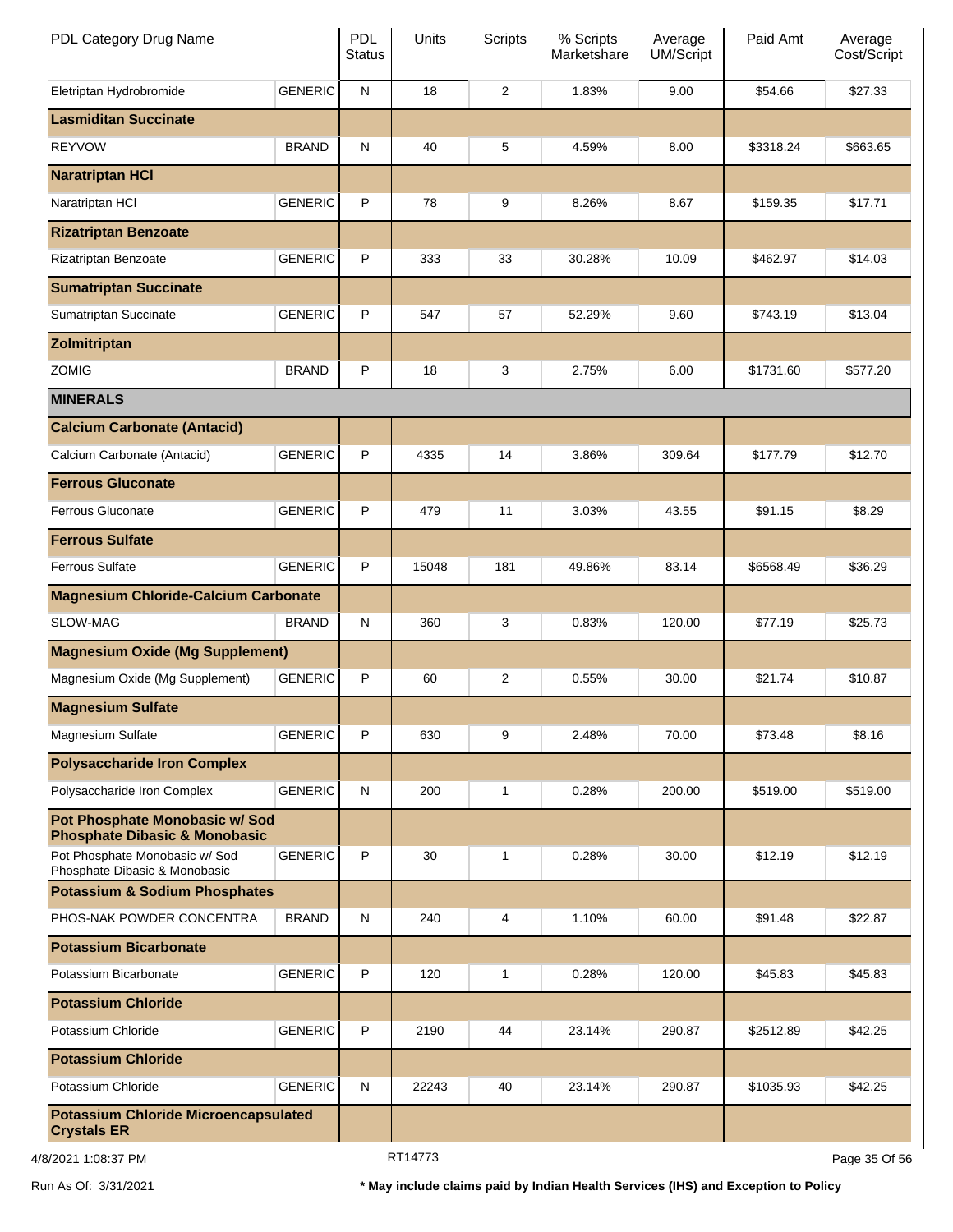| PDL Category Drug Name                                     |                | <b>PDL</b><br><b>Status</b> | Units | Scripts        | % Scripts<br>Marketshare | Average<br><b>UM/Script</b> | Paid Amt  | Average<br>Cost/Script |
|------------------------------------------------------------|----------------|-----------------------------|-------|----------------|--------------------------|-----------------------------|-----------|------------------------|
| Potassium Chloride Microencapsulated<br><b>Crystals ER</b> | <b>GENERIC</b> | P                           | 2642  | 42             | 11.57%                   | 62.90                       | \$1195.20 | \$28.46                |
| <b>Potassium Phosphate Monobasic</b>                       |                |                             |       |                |                          |                             |           |                        |
| K-PHOS                                                     | <b>BRAND</b>   | P                           | 240   | 1              | 0.28%                    | 240.00                      | \$122.78  | \$122.78               |
| <b>Sodium Bicarbonate</b>                                  |                |                             |       |                |                          |                             |           |                        |
| Sodium Bicarbonate                                         | <b>GENERIC</b> | P                           | 5460  | 3              | 0.83%                    | 1820.00                     | \$45.00   | \$15.00                |
| <b>Sodium Fluoride</b>                                     |                |                             |       |                |                          |                             |           |                        |
| Sodium Fluoride                                            | <b>GENERIC</b> | P                           | 90    | 3              | 0.83%                    | 30.00                       | \$26.97   | \$8.99                 |
| <b>Zinc Acetate (Oral)</b>                                 |                |                             |       |                |                          |                             |           |                        |
| <b>GALZIN</b>                                              | <b>BRAND</b>   | N                           | 29    | 3              | 0.83%                    | 9.67                        | \$81.98   | \$27.33                |
| <b>MISCELLANEOUS</b>                                       |                |                             |       |                |                          |                             |           |                        |
| Hydroxyurea (Sickle Cell Anemia)                           |                |                             |       |                |                          |                             |           |                        |
| <b>DROXIA</b>                                              | <b>BRAND</b>   | P                           | 90    | $\mathbf{1}$   | 100.00%                  | 90.00                       | \$69.97   | \$69.97                |
| <b>MOUTH - ANESTHETICS TOPICAL ORAL</b>                    |                |                             |       |                |                          |                             |           |                        |
| <b>Lidocaine HCI (Mouth-Throat)</b>                        |                |                             |       |                |                          |                             |           |                        |
| Lidocaine HCI (Mouth-Throat)                               | <b>GENERIC</b> | P                           | 450   | 5              | 100.00%                  | 90.00                       | \$566.38  | \$113.28               |
| <b>MOUTH - STEROIDS</b>                                    |                |                             |       |                |                          |                             |           |                        |
| <b>Triamcinolone Acetonide (Mouth)</b>                     |                |                             |       |                |                          |                             |           |                        |
| Triamcinolone Acetonide (Mouth)                            | <b>GENERIC</b> | P                           | 10    | $\overline{c}$ | 100.00%                  | 5.00                        | \$21.56   | \$10.78                |
| <b>MOUTH ANTI-INFECTIVES</b>                               |                |                             |       |                |                          |                             |           |                        |
| <b>Nystatin (Mouth-Throat)</b>                             |                |                             |       |                |                          |                             |           |                        |
| Nystatin (Mouth-Throat)                                    | <b>GENERIC</b> | P                           | 5338  | 20             | 100.00%                  | 266.90                      | \$938.77  | \$46.94                |
| <b>MOUTH ANTISEPTICS</b>                                   |                |                             |       |                |                          |                             |           |                        |
| <b>Chlorhexidine Gluconate (Mouth-Throat)</b>              |                |                             |       |                |                          |                             |           |                        |
| Chlorhexidine Gluconate (Mouth-<br>Throat)                 | <b>GENERIC</b> | P                           | 36421 | 77             | 100.00%                  | 473.00                      | \$6078.46 | \$78.94                |
| <b>MULTIPLE SCLEROSIS AGENTS</b>                           |                |                             |       |                |                          |                             |           |                        |
| <b>Teriflunomide</b>                                       |                |                             |       |                |                          |                             |           |                        |
| <b>AUBAGIO</b>                                             | <b>BRAND</b>   | P                           | 30    | 1              | 100.00%                  | 30.00                       | \$8069.29 | \$8069.29              |
| <b>MUSCLE RELAXANTS</b>                                    |                |                             |       |                |                          |                             |           |                        |
| <b>Baclofen</b>                                            |                |                             |       |                |                          |                             |           |                        |
| Baclofen                                                   | <b>GENERIC</b> | P                           | 21677 | 219            | 35.21%                   | 98.98                       | \$3633.06 | \$16.59                |
| <b>Cyclobenzaprine HCI</b>                                 |                |                             |       |                |                          |                             |           |                        |
| Cyclobenzaprine HCI                                        | <b>GENERIC</b> | P                           | 11742 | 273            | 43.89%                   | 43.01                       | \$3848.64 | \$14.10                |
| <b>Dantrolene Sodium</b>                                   |                |                             |       |                |                          |                             |           |                        |
| Dantrolene Sodium                                          | <b>GENERIC</b> | N                           | 1080  | 6              | 0.96%                    | 180.00                      | \$67.50   | \$11.25                |
| <b>Metaxalone</b>                                          |                |                             |       |                |                          |                             |           |                        |
| Metaxalone                                                 | <b>GENERIC</b> | N                           | 120   | $\overline{c}$ | 0.32%                    | 60.00                       | \$25.00   | \$12.50                |
| <b>Methocarbamol</b>                                       |                |                             |       |                |                          |                             |           |                        |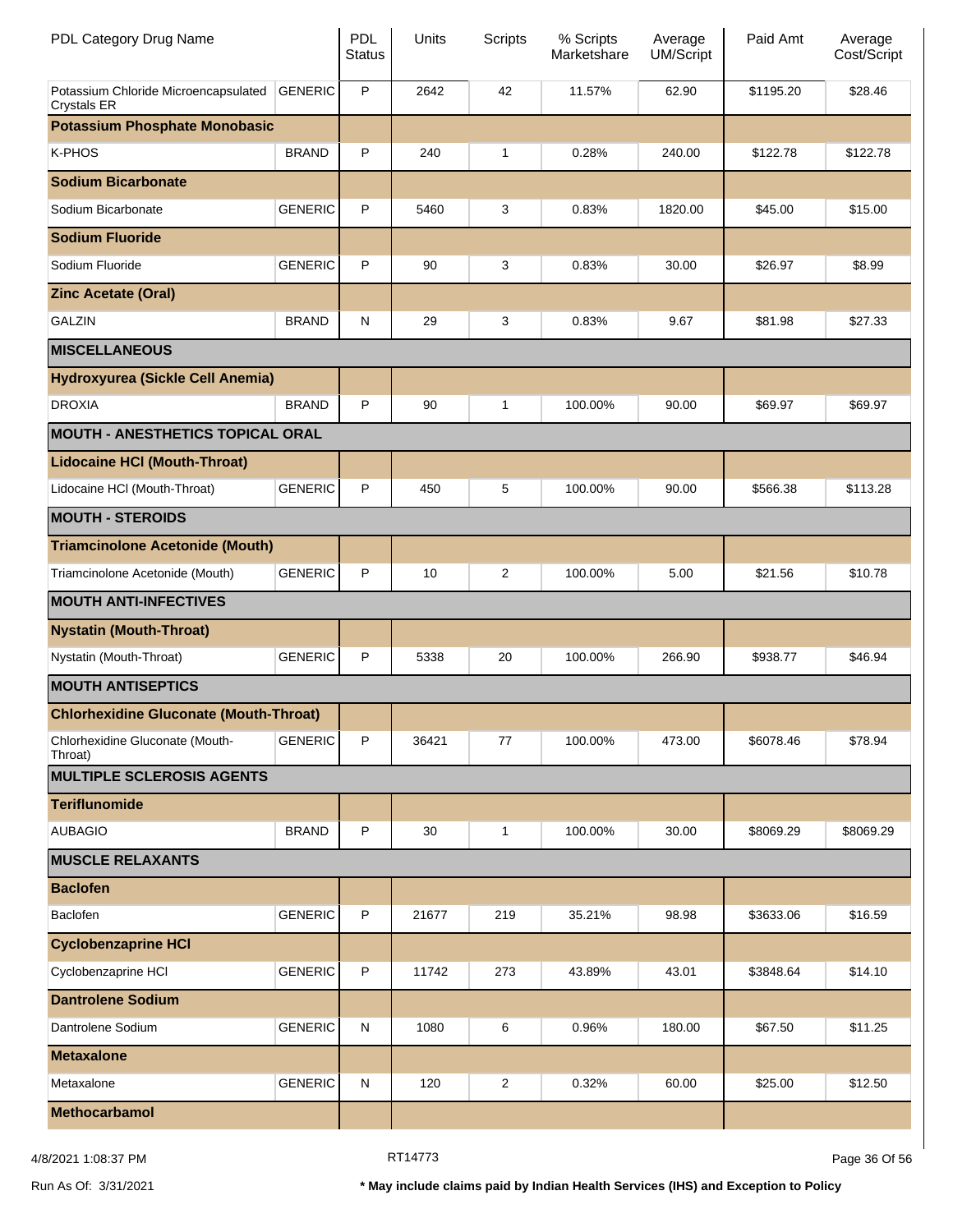| PDL Category Drug Name                                        |                | <b>PDL</b><br><b>Status</b> | Units          | <b>Scripts</b> | % Scripts<br>Marketshare | Average<br>UM/Script | Paid Amt    | Average<br>Cost/Script |
|---------------------------------------------------------------|----------------|-----------------------------|----------------|----------------|--------------------------|----------------------|-------------|------------------------|
| Methocarbamol                                                 | <b>GENERIC</b> | P                           | 1821           | 25             | 4.02%                    | 72.84                | \$364.20    | \$14.57                |
| <b>Orphenadrine Citrate</b>                                   |                |                             |                |                |                          |                      |             |                        |
| Orphenadrine Citrate                                          | <b>GENERIC</b> | P                           | 52             | 3              | 0.48%                    | 17.33                | \$50.56     | \$16.85                |
| <b>Tizanidine HCI</b>                                         |                |                             |                |                |                          |                      |             |                        |
| <b>Tizanidine HCI</b>                                         | <b>GENERIC</b> | P                           | 6855           | 94             | 15.11%                   | 72.93                | \$2117.33   | \$22.52                |
| <b>Muscular Dystrophy Agents</b>                              |                |                             |                |                |                          |                      |             |                        |
| <b>Risdiplam</b>                                              |                |                             |                |                |                          |                      |             |                        |
| <b>EVRYSDI</b>                                                | <b>BRAND</b>   | $\mathsf{N}$                | 5040           | 32             | 100.00%                  | 157.50               | \$116603.39 | \$3643.86              |
| <b>NARCOTIC - ANTAGONISTS</b>                                 |                |                             |                |                |                          |                      |             |                        |
| <b>Naloxone HCI</b>                                           |                |                             |                |                |                          |                      |             |                        |
| <b>NARCAN</b>                                                 | <b>BRAND</b>   | P                           | 10             | 5              | 4.59%                    | 2.00                 | \$652.05    | \$130.41               |
| <b>Naltrexone HCI</b>                                         |                |                             |                |                |                          |                      |             |                        |
| Naltrexone HCI                                                | <b>GENERIC</b> | P                           | 3509           | 104            | 95.41%                   | 33.74                | \$2947.03   | \$28.34                |
| <b>NARCOTICS - MISC.</b>                                      |                |                             |                |                |                          |                      |             |                        |
| <b>Acetaminophen w/ Codeine</b>                               |                |                             |                |                |                          |                      |             |                        |
| Acetaminophen w/ Codeine                                      | <b>GENERIC</b> | P                           | 852            | 21             | 2.99%                    | 40.57                | \$1282.64   | \$61.08                |
| <b>Buprenorphine</b>                                          |                |                             |                |                |                          |                      |             |                        |
| Buprenorphine                                                 | <b>GENERIC</b> | ${\sf N}$                   | $\overline{4}$ | 1              | 0.14%                    | 4.00                 | \$250.35    | \$250.35               |
| <b>Buprenorphine HCI</b>                                      |                |                             |                |                |                          |                      |             |                        |
| <b>BELBUCA</b>                                                | <b>BRAND</b>   | ${\sf N}$                   | 360            | 6              | 0.85%                    | 60.00                | \$4774.18   | \$795.70               |
| <b>Buprenorphine HCI</b>                                      |                |                             |                |                |                          |                      |             |                        |
| <b>Buprenorphine HCI</b>                                      | <b>GENERIC</b> | P                           | 92             | $\overline{c}$ | 0.28%                    | 46.00                | \$86.22     | \$43.11                |
| <b>Buprenorphine HCI-Naloxone HCI</b><br><b>Dihydrate</b>     |                |                             |                |                |                          |                      |             |                        |
| Buprenorphine HCl-Naloxone HCl<br>Dihydrate                   | <b>GENERIC</b> | ${\sf N}$                   | 458            | 13             | 10.81%                   | 41.16                | \$2421.98   | \$71.33                |
| <b>Buprenorphine HCI-Naloxone HCI</b><br><b>Dihydrate</b>     |                |                             |                |                |                          |                      |             |                        |
| Buprenorphine HCI-Naloxone HCI<br>Dihydrate                   | <b>GENERIC</b> | P                           | 2670           | 63             | 10.81%                   | 41.16                | \$2999.28   | \$71.33                |
| <b>Buprenorphine HCI-Naloxone HCI</b><br><b>Dihydrate</b>     |                |                             |                |                |                          |                      |             |                        |
| <b>SUBOXONE</b>                                               | <b>BRAND</b>   | ${\sf N}$                   | 666            | 15             | 2.13%                    | 44.40                | \$5095.72   | \$339.71               |
| <b>Butalbital-Acetaminophen-Caffeine w/</b><br><b>Codeine</b> |                |                             |                |                |                          |                      |             |                        |
| Butalbital-Acetaminophen-Caffeine w/<br>Codeine               | <b>GENERIC</b> | P                           | 6              | 1              | 0.14%                    | 6.00                 | \$519.00    | \$519.00               |
| <b>Codeine Sulfate</b>                                        |                |                             |                |                |                          |                      |             |                        |
| Codeine Sulfate                                               | <b>GENERIC</b> | P                           | 20             | 1              | 0.14%                    | 20.00                | \$519.00    | \$519.00               |
| Hydrocodone-Acetaminophen                                     |                |                             |                |                |                          |                      |             |                        |
| Hydrocodone-Acetaminophen                                     | <b>GENERIC</b> | P                           | 18411          | 401            | 57.04%                   | 45.91                | \$16036.34  | \$39.99                |
| <b>Hydromorphone HCI</b>                                      |                |                             |                |                |                          |                      |             |                        |
| Hydromorphone HCI                                             | <b>GENERIC</b> | P                           | 501            | 10             | 1.42%                    | 50.10                | \$100.44    | \$10.04                |
| 4/8/2021 1:08:37 PM                                           |                |                             | RT14773        |                |                          |                      |             | Page 37 Of 56          |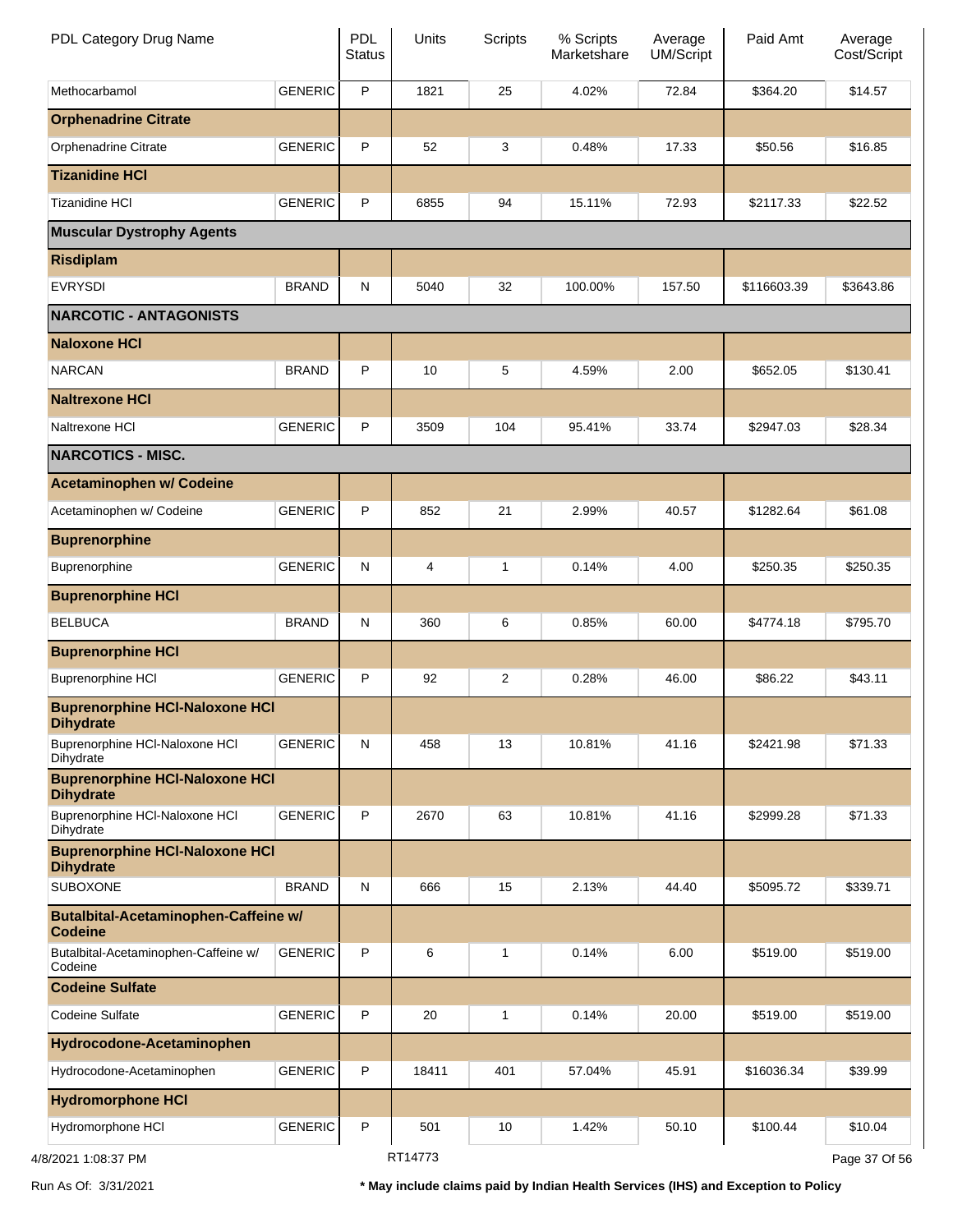| PDL Category Drug Name                       |                | <b>PDL</b><br><b>Status</b> | Units   | <b>Scripts</b> | % Scripts<br>Marketshare | Average<br><b>UM/Script</b> | Paid Amt  | Average<br>Cost/Script |
|----------------------------------------------|----------------|-----------------------------|---------|----------------|--------------------------|-----------------------------|-----------|------------------------|
| <b>Morphine Sulfate</b>                      |                |                             |         |                |                          |                             |           |                        |
| Morphine Sulfate                             | <b>GENERIC</b> | P                           | 203     | 6              | 0.85%                    | 33.83                       | \$85.07   | \$14.18                |
| <b>Oxycodone HCI</b>                         |                |                             |         |                |                          |                             |           |                        |
| Oxycodone HCI                                | <b>GENERIC</b> | $\mathsf{P}$                | 5893    | 114            | 16.22%                   | 51.69                       | \$2917.00 | \$25.59                |
| <b>Oxycodone w/ Acetaminophen</b>            |                |                             |         |                |                          |                             |           |                        |
| Oxycodone w/ Acetaminophen                   | <b>GENERIC</b> | ${\sf N}$                   | 270     | 3              | 6.83%                    | 35.13                       | \$55.93   | \$12.42                |
| Oxycodone w/ Acetaminophen                   |                |                             |         |                |                          |                             |           |                        |
| Oxycodone w/ Acetaminophen                   | <b>GENERIC</b> | $\mathsf{P}$                | 1416    | 45             | 6.83%                    | 35.13                       | \$540.27  | \$12.42                |
| <b>Tapentadol HCI</b>                        |                |                             |         |                |                          |                             |           |                        |
| <b>NUCYNTA</b>                               | <b>BRAND</b>   | $\mathsf{N}$                | 90      | $\mathbf{1}$   | 0.14%                    | 90.00                       | \$676.29  | \$676.29               |
| <b>NARCOTICS - SELECTED</b>                  |                |                             |         |                |                          |                             |           |                        |
| <b>Tramadol HCI</b>                          |                |                             |         |                |                          |                             |           |                        |
| <b>Tramadol HCI</b>                          | <b>GENERIC</b> | $\mathsf P$                 | 9015    | 188            | 100.00%                  | 47.95                       | \$4959.66 | \$26.38                |
| <b>NARCOTICS-LONG ACTING</b>                 |                |                             |         |                |                          |                             |           |                        |
| <b>Methadone HCI</b>                         |                |                             |         |                |                          |                             |           |                        |
| Methadone HCI                                | <b>GENERIC</b> | ${\sf N}$                   | 810     | 10             | 30.30%                   | 81.00                       | \$184.11  | \$18.41                |
| <b>Morphine Sulfate</b>                      |                |                             |         |                |                          |                             |           |                        |
| Morphine Sulfate                             | <b>GENERIC</b> | $\mathsf{P}$                | 1025    | 18             | 54.55%                   | 56.94                       | \$418.06  | \$23.23                |
| <b>Oxycodone HCI</b>                         |                |                             |         |                |                          |                             |           |                        |
| <b>OXYCONTIN</b>                             | <b>BRAND</b>   | $\mathsf{N}$                | 60      | $\mathbf{1}$   | 3.03%                    | 60.00                       | \$486.61  | \$486.61               |
| <b>Tapentadol HCI</b>                        |                |                             |         |                |                          |                             |           |                        |
| <b>NUCYNTA ER</b>                            | <b>BRAND</b>   | $\mathsf{N}$                | 194     | 4              | 12.12%                   | 48.50                       | \$2400.53 | \$600.13               |
| <b>Nasal Steroid/Antihistamine Combos</b>    |                |                             |         |                |                          |                             |           |                        |
| <b>Azelastine HCI-Fluticasone Propionate</b> |                |                             |         |                |                          |                             |           |                        |
| Azelastine HCI-Fluticasone Propionate        | <b>GENERIC</b> | N                           | 69      | 3              | 100.00%                  | 23.00                       | \$45.00   | \$15.00                |
| <b>NEUROLOGICS - MISC.</b>                   |                |                             |         |                |                          |                             |           |                        |
| <b>Pimozide</b>                              |                |                             |         |                |                          |                             |           |                        |
| Pimozide                                     | <b>GENERIC</b> | ${\sf N}$                   | 270     | 3              | 37.50%                   | 90.00                       | \$259.25  | \$86.42                |
| <b>Pyridostigmine Bromide</b>                |                |                             |         |                |                          |                             |           |                        |
| <b>MESTINON</b>                              | <b>BRAND</b>   | $\mathsf{P}$                | 360     | $\overline{2}$ | 25.00%                   | 180.00                      | \$226.80  | \$113.40               |
| <b>Pyridostigmine Bromide</b>                |                |                             |         |                |                          |                             |           |                        |
| Pyridostigmine Bromide                       | <b>GENERIC</b> | $\mathsf{P}$                | 672     | 3              | 37.50%                   | 224.00                      | \$130.08  | \$43.36                |
| <b>NICOTINE PATCHES / TABLETS</b>            |                |                             |         |                |                          |                             |           |                        |
| <b>Nicotine</b>                              |                |                             |         |                |                          |                             |           |                        |
| Nicotine                                     | <b>GENERIC</b> | $\mathsf{N}$                | 644     | 34             | 100.00%                  | 18.94                       | \$1271.81 | \$37.41                |
| <b>NICOTINE REPLACEMENT - OTHER</b>          |                |                             |         |                |                          |                             |           |                        |
| <b>Nicotine Polacrilex</b>                   |                |                             |         |                |                          |                             |           |                        |
| Nicotine Polacrilex                          | <b>GENERIC</b> | N                           | 1936    | 20             | 100.00%                  | 96.80                       | \$791.07  | \$39.55                |
| 4/8/2021 1:08:37 PM                          |                |                             | RT14773 |                |                          |                             |           | Page 38 Of 56          |

Run As Of: 3/31/2021 **\* May include claims paid by Indian Health Services (IHS) and Exception to Policy**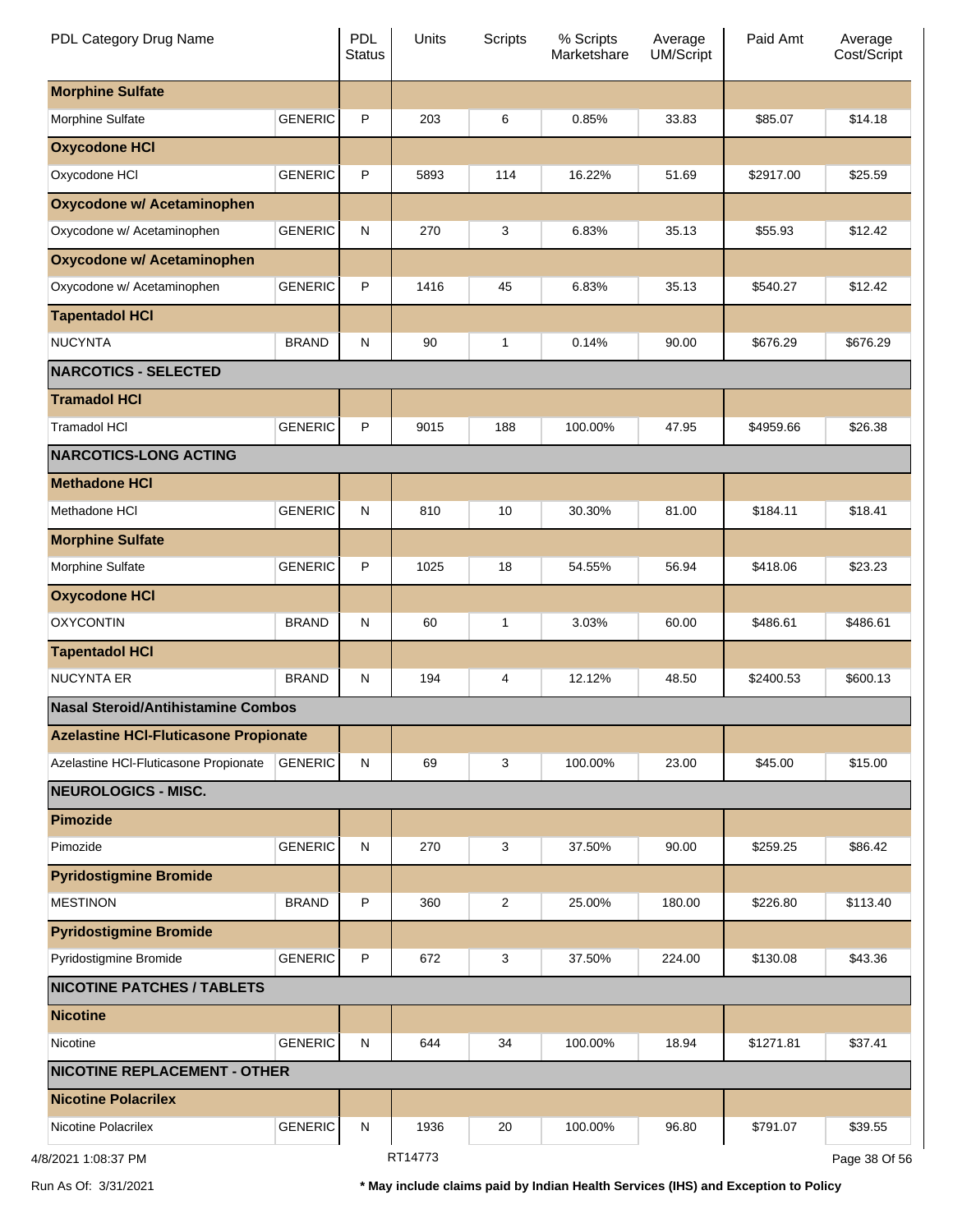| PDL Category Drug Name             |                | PDL<br><b>Status</b> | Units   | Scripts      | % Scripts<br>Marketshare | Average<br>UM/Script | Paid Amt   | Average<br>Cost/Script |
|------------------------------------|----------------|----------------------|---------|--------------|--------------------------|----------------------|------------|------------------------|
| <b>NITRO - PATCHES</b>             |                |                      |         |              |                          |                      |            |                        |
| Nitroglycerin                      |                |                      |         |              |                          |                      |            |                        |
| Nitroglycerin                      | <b>GENERIC</b> | P                    | 90      | 3            | 100.00%                  | 30.00                | \$73.82    | \$24.61                |
| <b>NITRO - SUBLINGUAL/ SPRAY</b>   |                |                      |         |              |                          |                      |            |                        |
| <b>Nitroglycerin</b>               |                |                      |         |              |                          |                      |            |                        |
| Nitroglycerin                      | <b>GENERIC</b> | P                    | 475     | 19           | 95.00%                   | 25.00                | \$267.93   | \$14.10                |
| Nitroglycerin                      |                |                      |         |              |                          |                      |            |                        |
| <b>NITROSTAT</b>                   | <b>BRAND</b>   | P                    | 25      | $\mathbf{1}$ | 5.00%                    | 25.00                | \$519.00   | \$519.00               |
| <b>NSAIDS</b>                      |                |                      |         |              |                          |                      |            |                        |
| <b>Diclofenac Potassium</b>        |                |                      |         |              |                          |                      |            |                        |
| Diclofenac Potassium               | <b>GENERIC</b> | P                    | 552     | 9            | 1.45%                    | 61.33                | \$231.01   | \$25.67                |
| <b>Diclofenac Sodium</b>           |                |                      |         |              |                          |                      |            |                        |
| Diclofenac Sodium                  | <b>GENERIC</b> | P                    | 4429    | 81           | 13.04%                   | 54.68                | \$3391.22  | \$41.87                |
| <b>Diclofenac Sodium (Topical)</b> |                |                      |         |              |                          |                      |            |                        |
| Diclofenac Sodium (Topical)        | <b>GENERIC</b> | P                    | 6400    | 44           | 7.09%                    | 145.45               | \$3365.91  | \$76.50                |
| <b>Etodolac</b>                    |                |                      |         |              |                          |                      |            |                        |
| Etodolac                           | <b>GENERIC</b> | P                    | 520     | 11           | 1.77%                    | 47.27                | \$189.35   | \$17.21                |
| <b>Ibuprofen</b>                   |                |                      |         |              |                          |                      |            |                        |
| Ibuprofen                          | <b>GENERIC</b> | $\mathsf{N}$         | 2080    | 10           | 50.40%                   | 71.57                | \$3495.95  | \$83.95                |
| <b>Ibuprofen</b>                   |                |                      |         |              |                          |                      |            |                        |
| Ibuprofen                          | <b>GENERIC</b> | P                    | 20320   | 303          | 50.40%                   | 71.57                | \$22779.93 | \$83.95                |
| <b>Indomethacin</b>                |                |                      |         |              |                          |                      |            |                        |
| Indomethacin                       | <b>GENERIC</b> | $\mathsf{N}$         | 30      | 1            | 2.25%                    | 51.36                | \$5.85     | \$113.07               |
| Indomethacin                       |                |                      |         |              |                          |                      |            |                        |
| Indomethacin                       | <b>GENERIC</b> | P                    | 689     | 13           | 2.25%                    | 51.36                | \$1577.06  | \$113.07               |
| <b>Naproxen</b>                    |                |                      |         |              |                          |                      |            |                        |
| Naproxen                           | <b>GENERIC</b> | N                    | 1170    | 6            | 22.54%                   | 56.22                | \$702.24   | \$44.53                |
| <b>Naproxen</b>                    |                |                      |         |              |                          |                      |            |                        |
| Naproxen                           | <b>GENERIC</b> | P                    | 6701    | 134          | 22.54%                   | 56.22                | \$5531.85  | \$44.53                |
| <b>Naproxen Sodium</b>             |                |                      |         |              |                          |                      |            |                        |
| Naproxen Sodium                    | <b>GENERIC</b> | P                    | 30      | $\mathbf{1}$ | 0.16%                    | 30.00                | \$15.86    | \$15.86                |
| <b>Sulindac</b>                    |                |                      |         |              |                          |                      |            |                        |
| Sulindac                           | <b>GENERIC</b> | P                    | 480     | 8            | 1.29%                    | 60.00                | \$174.17   | \$21.77                |
| <b>OP. ANTIALLERGICS</b>           |                |                      |         |              |                          |                      |            |                        |
| <b>Azelastine HCI (Ophth)</b>      |                |                      |         |              |                          |                      |            |                        |
| Azelastine HCI (Ophth)             | <b>GENERIC</b> | P                    | 24      | 4            | 23.53%                   | 6.00                 | \$60.91    | \$15.23                |
| <b>Olopatadine HCI</b>             |                |                      |         |              |                          |                      |            |                        |
| Olopatadine HCI                    | <b>GENERIC</b> | P                    | 45      | 13           | 76.47%                   | 3.46                 | \$1230.28  | \$94.64                |
| 4/8/2021 1:08:37 PM                |                |                      | RT14773 |              |                          |                      |            | Page 39 Of 56          |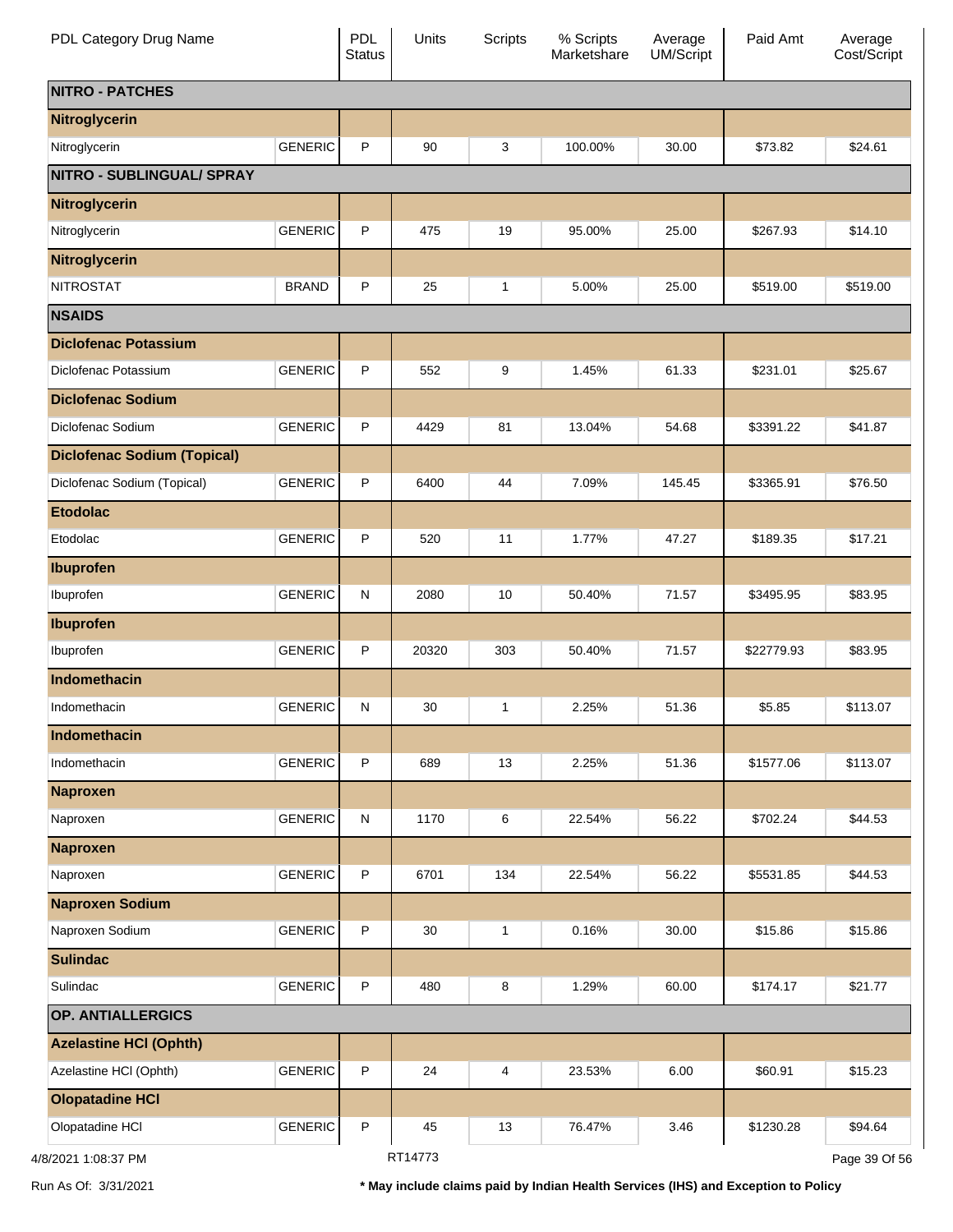| PDL Category Drug Name                           |                | <b>PDL</b><br><b>Status</b> | Units | <b>Scripts</b> | % Scripts<br>Marketshare | Average<br><b>UM/Script</b> | Paid Amt  | Average<br>Cost/Script |
|--------------------------------------------------|----------------|-----------------------------|-------|----------------|--------------------------|-----------------------------|-----------|------------------------|
| <b>OP. ANTIBIOTICS</b>                           |                |                             |       |                |                          |                             |           |                        |
| <b>Erythromycin (Ophth)</b>                      |                |                             |       |                |                          |                             |           |                        |
| Erythromycin (Ophth)                             | <b>GENERIC</b> | P                           | 36    | 11             | 22.92%                   | 3.27                        | \$132.53  | \$12.05                |
| <b>Gentamicin Sulfate (Ophth)</b>                |                |                             |       |                |                          |                             |           |                        |
| Gentamicin Sulfate (Ophth)                       | <b>GENERIC</b> | P                           | 65    | 12             | 25.00%                   | 5.42                        | \$627.95  | \$52.33                |
| <b>Natamycin</b>                                 |                |                             |       |                |                          |                             |           |                        |
| <b>NATACYN</b>                                   | <b>BRAND</b>   | N                           | 30    | 2              | 4.17%                    | 15.00                       | \$146.48  | \$73.24                |
| <b>Polymyxin B-Trimethoprim</b>                  |                |                             |       |                |                          |                             |           |                        |
| Polymyxin B-Trimethoprim                         | <b>GENERIC</b> | P                           | 100   | 10             | 20.83%                   | 10.00                       | \$635.62  | \$63.56                |
| <b>Sulfacetamide Sodium (Ophth)</b>              |                |                             |       |                |                          |                             |           |                        |
| Sulfacetamide Sodium (Ophth)                     | <b>GENERIC</b> | N                           | 15    | 1              | 2.08%                    | 15.00                       | \$15.00   | \$15.00                |
| <b>Tobramycin (Ophth)</b>                        |                |                             |       |                |                          |                             |           |                        |
| Tobramycin (Ophth)                               | <b>GENERIC</b> | P                           | 70    | 11             | 22.92%                   | 6.36                        | \$1566.09 | \$142.37               |
| <b>Tobramycin (Ophth)</b>                        |                |                             |       |                |                          |                             |           |                        |
| <b>TOBREX</b>                                    | <b>BRAND</b>   | N                           | 3     | $\mathbf{1}$   | 2.08%                    | 3.00                        | \$519.00  | \$519.00               |
| OP. ANTIINFLAMMATORY / STEROIDS OPHTH.           |                |                             |       |                |                          |                             |           |                        |
| <b>Dexamethasone (Ophth)</b>                     |                |                             |       |                |                          |                             |           |                        |
| <b>MAXIDEX</b>                                   | <b>BRAND</b>   | P                           | 15    | 1              | 2.44%                    | 15.00                       | \$231.17  | \$231.17               |
| <b>Dexamethasone Sodium Phosphate</b><br>(Ophth) |                |                             |       |                |                          |                             |           |                        |
| Dexamethasone Sodium Phosphate<br>(Ophth)        | <b>GENERIC</b> | P                           | 5     | 1              | 2.44%                    | 5.00                        | \$10.00   | \$10.00                |
| <b>Fluorometholone (Ophth)</b>                   |                |                             |       |                |                          |                             |           |                        |
| Fluorometholone (Ophth)                          | <b>GENERIC</b> | P                           | 30    | 3              | 7.32%                    | 10.00                       | \$30.00   | \$10.00                |
| <b>Loteprednol Etabonate</b>                     |                |                             |       |                |                          |                             |           |                        |
| <b>LOTEMAX</b>                                   | <b>BRAND</b>   | ${\sf N}$                   | 5     | 1              | 2.44%                    | 5.00                        | \$150.00  | \$150.00               |
| Neomycin-Polymy-Dexameth                         |                |                             |       |                |                          |                             |           |                        |
| Neomycin-Polymy-Dexameth                         | <b>GENERIC</b> | P                           | 33    | 8              | 19.51%                   | 4.13                        | \$603.76  | \$75.47                |
| <b>Prednisolone Acetate (Ophth)</b>              |                |                             |       |                |                          |                             |           |                        |
| Prednisolone Acetate (Ophth)                     | <b>GENERIC</b> | P                           | 155   | 19             | 46.34%                   | 8.16                        | \$1429.85 | \$75.26                |
| <b>Tobramycin-Dexamethasone</b>                  |                |                             |       |                |                          |                             |           |                        |
| Tobramycin-Dexamethasone                         | <b>GENERIC</b> | ${\sf N}$                   | 55    | 8              | 19.51%                   | 6.88                        | \$1623.50 | \$202.94               |
| OP. ARTIFICIAL TEARS AND LUBRICANTS              |                |                             |       |                |                          |                             |           |                        |
| <b>Artificial Tear Solution</b>                  |                |                             |       |                |                          |                             |           |                        |
| <b>Artificial Tear Solution</b>                  | <b>GENERIC</b> | $\sf P$                     | 15    | $\mathbf{1}$   | 16.67%                   | 15.00                       | \$479.00  | \$479.00               |
| <b>Dextran 70-Hypromellose</b>                   |                |                             |       |                |                          |                             |           |                        |
| Dextran 70-Hypromellose                          | <b>GENERIC</b> | P                           | 15    | $\mathbf{1}$   | 16.67%                   | 15.00                       | \$12.02   | \$12.02                |
| <b>Sodium Chloride Hypertonic</b>                |                |                             |       |                |                          |                             |           |                        |
| <b>MURO 128</b>                                  | <b>BRAND</b>   | ${\sf P}$                   | 3     | 1              | 16.67%                   | 3.00                        | \$12.88   | \$12.88                |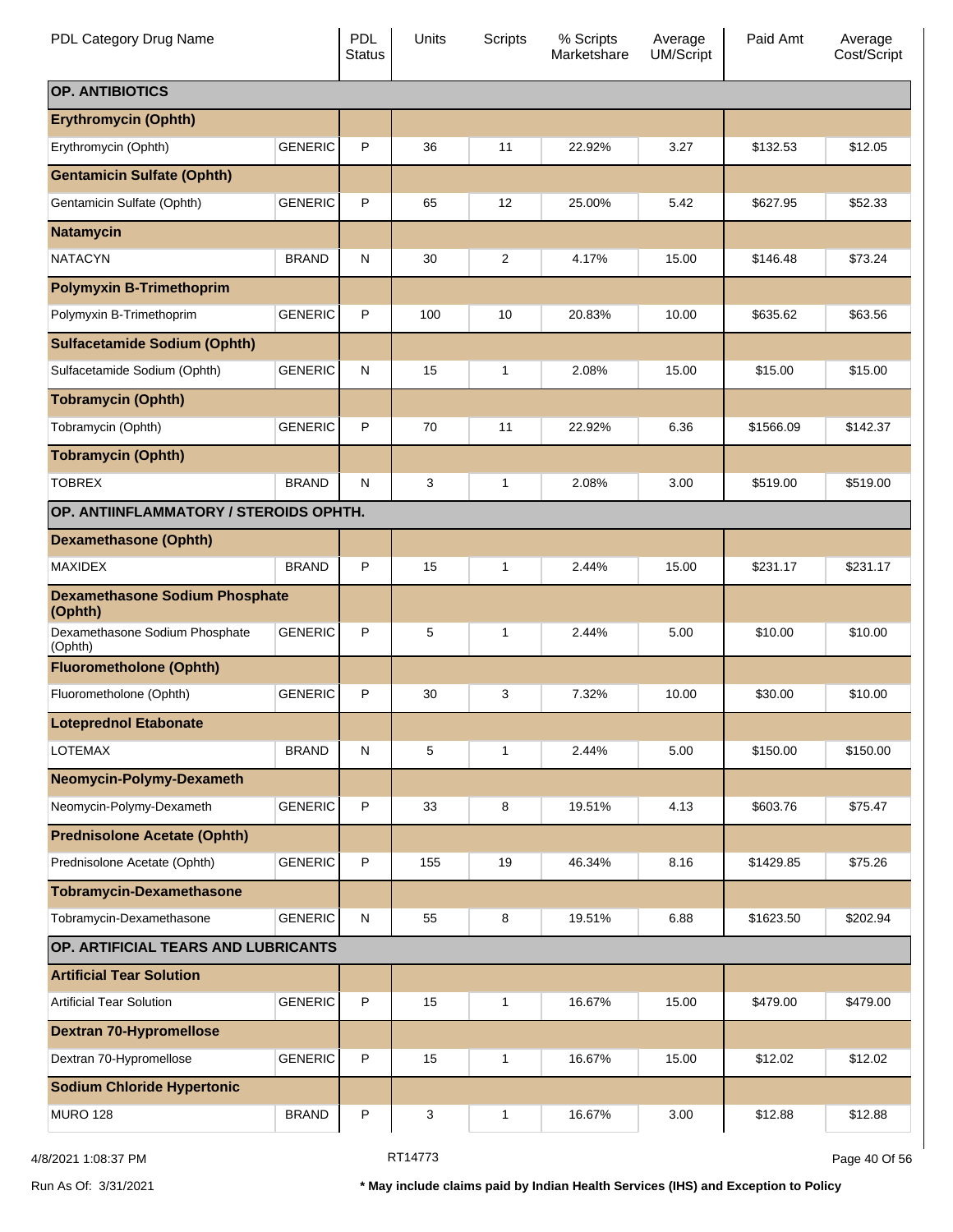| PDL Category Drug Name                      |                | <b>PDL</b><br><b>Status</b> | Units   | <b>Scripts</b> | % Scripts<br>Marketshare | Average<br><b>UM/Script</b> | Paid Amt  | Average<br>Cost/Script |
|---------------------------------------------|----------------|-----------------------------|---------|----------------|--------------------------|-----------------------------|-----------|------------------------|
| <b>Sodium Chloride Hypertonic</b>           |                |                             |         |                |                          |                             |           |                        |
| Sodium Chloride Hypertonic                  | <b>GENERIC</b> | $\mathsf{P}$                | 10      | 3              | 50.00%                   | 3.33                        | \$38.64   | \$12.88                |
| OP. BETA - BLOCKERS                         |                |                             |         |                |                          |                             |           |                        |
| <b>Betaxolol HCI (Ophth)</b>                |                |                             |         |                |                          |                             |           |                        |
| <b>BETOPTIC-S</b>                           | <b>BRAND</b>   | $\mathsf{P}$                | 10      | $\mathbf{1}$   | 33.33%                   | 10.00                       | \$90.00   | \$90.00                |
| <b>Timolol Maleate (Ophth)</b>              |                |                             |         |                |                          |                             |           |                        |
| Timolol Maleate (Ophth)                     | <b>GENERIC</b> | $\mathsf{N}$                | 5       | $\mathbf{1}$   | 66.67%                   | 7.50                        | \$20.00   | \$21.18                |
| <b>Timolol Maleate (Ophth)</b>              |                |                             |         |                |                          |                             |           |                        |
| Timolol Maleate (Ophth)                     | <b>GENERIC</b> | P                           | 10      | 1              | 66.67%                   | 7.50                        | \$22.36   | \$21.18                |
| OP. CARBONIC ANHYDRASE INHIBITORS/COMBO     |                |                             |         |                |                          |                             |           |                        |
| <b>Brimonidine Tartrate-Timolol Maleate</b> |                |                             |         |                |                          |                             |           |                        |
| <b>COMBIGAN</b>                             | <b>BRAND</b>   | $\mathsf{P}$                | 5       | $\mathbf{1}$   | 11.11%                   | 5.00                        | \$196.38  | \$196.38               |
| <b>Brinzolamide</b>                         |                |                             |         |                |                          |                             |           |                        |
| <b>AZOPT</b>                                | <b>BRAND</b>   | $\mathsf{N}$                | 10      | $\mathbf{1}$   | 11.11%                   | 10.00                       | \$519.00  | \$519.00               |
| <b>Dorzolamide HCI-Timolol Maleate</b>      |                |                             |         |                |                          |                             |           |                        |
| Dorzolamide HCI-Timolol Maleate             | <b>GENERIC</b> | $\mathsf{P}$                | 90      | $\overline{7}$ | 77.78%                   | 12.86                       | \$103.96  | \$14.85                |
| OP. CYCLOPLEGICS                            |                |                             |         |                |                          |                             |           |                        |
| <b>Atropine Sulfate (Ophthalmic)</b>        |                |                             |         |                |                          |                             |           |                        |
| Atropine Sulfate (Ophthalmic)               | <b>GENERIC</b> | $\mathsf{P}$                | 40      | 8              | 61.54%                   | 5.00                        | \$367.44  | \$45.93                |
| <b>Atropine Sulfate (Ophthalmic)</b>        |                |                             |         |                |                          |                             |           |                        |
| <b>ISOPTO ATROPINE</b>                      | <b>BRAND</b>   | $\mathsf{P}$                | 20      | 4              | 30.77%                   | 5.00                        | \$153.80  | \$38.45                |
| <b>Cyclopentolate HCI</b>                   |                |                             |         |                |                          |                             |           |                        |
| Cyclopentolate HCI                          | <b>GENERIC</b> | P                           | 2       | 1              | 7.69%                    | 2.00                        | \$13.62   | \$13.62                |
| OP. MIOTICS - DIRECT ACTING                 |                |                             |         |                |                          |                             |           |                        |
| <b>Pilocarpine HCI</b>                      |                |                             |         |                |                          |                             |           |                        |
| Pilocarpine HCI                             | <b>GENERIC</b> | $\mathsf P$                 | 45      | 3              | 100.00%                  | 15.00                       | \$212.01  | \$70.67                |
| OP. MISC                                    |                |                             |         |                |                          |                             |           |                        |
| <b>Cyclosporine (Ophth)</b>                 |                |                             |         |                |                          |                             |           |                        |
| <b>RESTASIS</b>                             | <b>BRAND</b>   | $\mathsf{P}$                | 600     | 8              | 66.67%                   | 75.00                       | \$3095.77 | \$386.97               |
| Lifitegrast                                 |                |                             |         |                |                          |                             |           |                        |
| <b>XIIDRA</b>                               | <b>BRAND</b>   | $\mathsf{N}$                | 180     | 3              | 25.00%                   | 60.00                       | \$150.00  | \$50.00                |
| <b>Tetracaine HCI (Ophth)</b>               |                |                             |         |                |                          |                             |           |                        |
| Tetracaine HCI (Ophth)                      | <b>GENERIC</b> | $\mathsf{P}$                | 15      | $\mathbf{1}$   | 8.33%                    | 15.00                       | \$100.07  | \$100.07               |
| <b>OP. NSAID'S</b>                          |                |                             |         |                |                          |                             |           |                        |
| <b>Ketorolac Tromethamine (Ophth)</b>       |                |                             |         |                |                          |                             |           |                        |
| Ketorolac Tromethamine (Ophth)              | <b>GENERIC</b> | $\mathsf P$                 | 20      | 4              | 66.67%                   | 5.00                        | \$99.52   | \$24.88                |
| <b>Nepafenac</b>                            |                |                             |         |                |                          |                             |           |                        |
| <b>NEVANAC</b>                              | <b>BRAND</b>   | $\mathsf{P}$                | 6       | 2              | 33.33%                   | 3.00                        | \$1038.00 | \$519.00               |
| 4/8/2021 1:08:37 PM                         |                |                             | RT14773 |                |                          |                             |           | Page 41 Of 56          |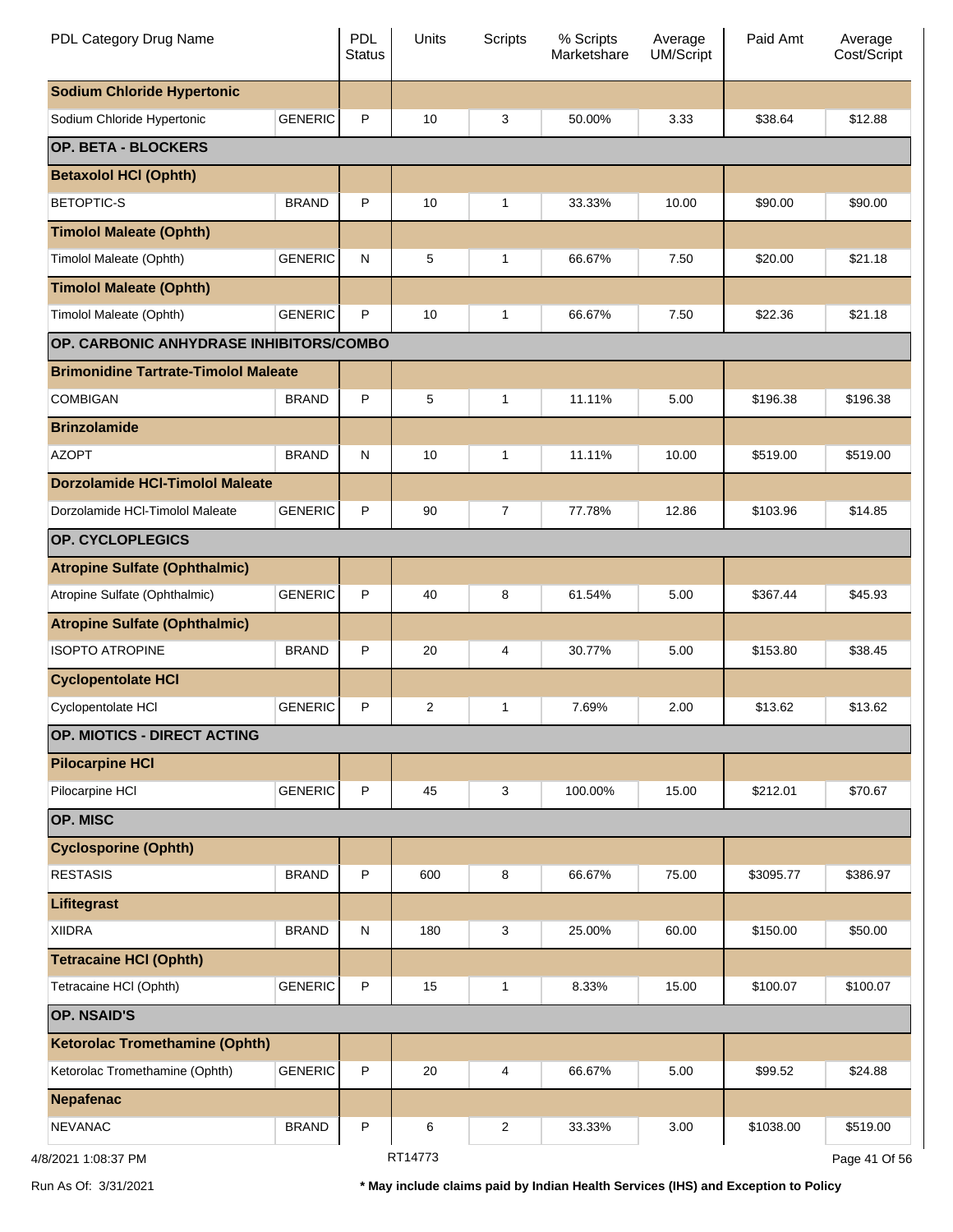| PDL Category Drug Name                   |                | PDL<br><b>Status</b> | Units          | <b>Scripts</b> | % Scripts<br>Marketshare | Average<br>UM/Script | Paid Amt  | Average<br>Cost/Script |
|------------------------------------------|----------------|----------------------|----------------|----------------|--------------------------|----------------------|-----------|------------------------|
| OP. PROSTAGLANDINS                       |                |                      |                |                |                          |                      |           |                        |
| <b>Bimatoprost</b>                       |                |                      |                |                |                          |                      |           |                        |
| <b>LUMIGAN</b>                           | <b>BRAND</b>   | ${\sf N}$            | 2              | 1              | 5.56%                    | 2.00                 | \$130.00  | \$130.00               |
| Latanoprost                              |                |                      |                |                |                          |                      |           |                        |
| Latanoprost                              | <b>GENERIC</b> | P                    | 43             | 16             | 88.89%                   | 2.69                 | \$1650.71 | \$103.17               |
| <b>Travoprost</b>                        |                |                      |                |                |                          |                      |           |                        |
| <b>TRAVATAN Z</b>                        | <b>BRAND</b>   | P                    | $\overline{2}$ | 1              | 5.56%                    | 2.00                 | \$519.00  | \$519.00               |
| OP. QUINOLONES                           |                |                      |                |                |                          |                      |           |                        |
| <b>Ciprofloxacin HCI (Ophth)</b>         |                |                      |                |                |                          |                      |           |                        |
| Ciprofloxacin HCI (Ophth)                | <b>GENERIC</b> | P                    | 50             | 8              | 36.36%                   | 6.25                 | \$130.68  | \$16.34                |
| <b>Moxifloxacin HCI (Ophth)</b>          |                |                      |                |                |                          |                      |           |                        |
| Moxifloxacin HCl (Ophth)                 | <b>GENERIC</b> | P                    | 36             | 12             | 54.55%                   | 3.00                 | \$695.16  | \$57.93                |
| <b>Ofloxacin (Ophth)</b>                 |                |                      |                |                |                          |                      |           |                        |
| Ofloxacin (Ophth)                        | <b>GENERIC</b> | N                    | 15             | 2              | 9.09%                    | 7.50                 | \$31.18   | \$15.59                |
| OP. RHO KINASE INHIBITORS                |                |                      |                |                |                          |                      |           |                        |
| <b>Netarsudil Dimesylate-Latanoprost</b> |                |                      |                |                |                          |                      |           |                        |
| <b>ROCKLATAN</b>                         | <b>BRAND</b>   | P                    | 2              | 1              | 100.00%                  | 2.00                 | \$144.00  | \$144.00               |
| OP. SELECTIVE ALPHA ADRENERGIC AGONISTS  |                |                      |                |                |                          |                      |           |                        |
| <b>Brimonidine Tartrate</b>              |                |                      |                |                |                          |                      |           |                        |
| <b>ALPHAGAN P</b>                        | <b>BRAND</b>   | P                    | 15             | 2              | 20.00%                   | 7.50                 | \$501.68  | \$250.84               |
| <b>Brimonidine Tartrate</b>              |                |                      |                |                |                          |                      |           |                        |
| <b>Brimonidine Tartrate</b>              | <b>GENERIC</b> | ${\sf N}$            | 10             | 1              | 60.00%                   | 5.83                 | \$45.00   | \$16.86                |
| <b>Brimonidine Tartrate</b>              |                |                      |                |                |                          |                      |           |                        |
| <b>Brimonidine Tartrate</b>              | <b>GENERIC</b> | P                    | 25             | 5              | 60.00%                   | 5.83                 | \$56.13   | \$16.86                |
| <b>Brinzolamide-Brimonidine Tartrate</b> |                |                      |                |                |                          |                      |           |                        |
| SIMBRINZA                                | <b>BRAND</b>   | P                    | 16             | 2              | 20.00%                   | 8.00                 | \$246.59  | \$123.30               |
| <b>OSTEOPOROSIS</b>                      |                |                      |                |                |                          |                      |           |                        |
| <b>Alendronate Sodium</b>                |                |                      |                |                |                          |                      |           |                        |
| Alendronate Sodium                       | <b>GENERIC</b> | P                    | 84             | 19             | 86.36%                   | 4.42                 | \$185.48  | \$9.76                 |
| <b>Risedronate Sodium</b>                |                |                      |                |                |                          |                      |           |                        |
| Risedronate Sodium                       | <b>GENERIC</b> | ${\sf N}$            | 9              | 3              | 13.64%                   | 3.00                 | \$50.37   | \$16.79                |
| <b>OXYTOCICS</b>                         |                |                      |                |                |                          |                      |           |                        |
| <b>Methylergonovine Maleate</b>          |                |                      |                |                |                          |                      |           |                        |
| Methylergonovine Maleate                 | <b>GENERIC</b> | P                    | 16             | 2              | 100.00%                  | 8.00                 | \$78.48   | \$39.24                |
| <b>PARKINSONS - ANTICHOLINERGICS</b>     |                |                      |                |                |                          |                      |           |                        |
| <b>Benztropine Mesylate</b>              |                |                      |                |                |                          |                      |           |                        |
| <b>Benztropine Mesylate</b>              | <b>GENERIC</b> | P                    | 5323           | 103            | 89.57%                   | 51.68                | \$1130.10 | \$10.97                |
| <b>Trihexyphenidyl HCI</b>               |                |                      |                |                |                          |                      |           |                        |
| 4/8/2021 1:08:37 PM                      |                |                      | RT14773        |                |                          |                      |           | Page 42 Of 56          |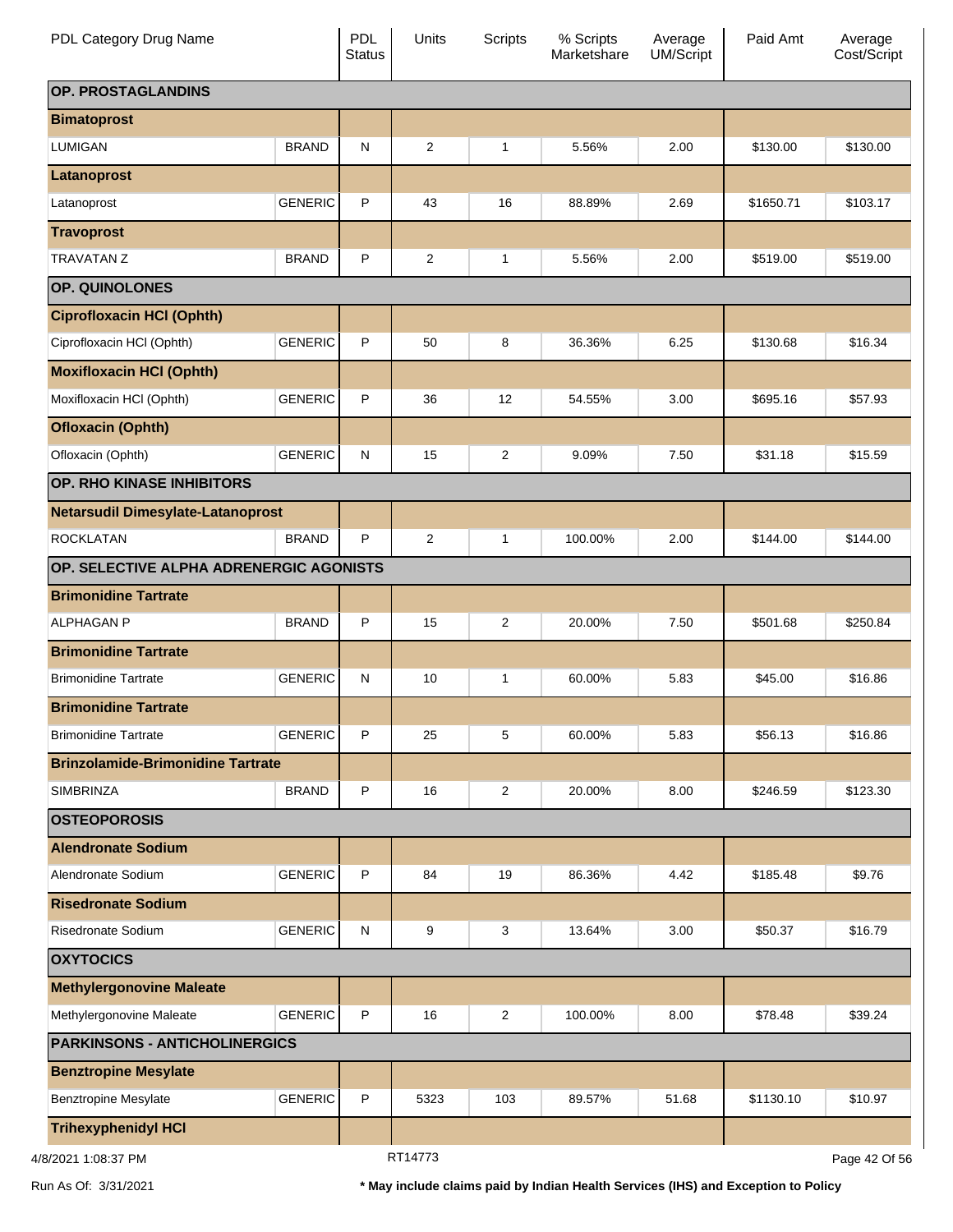| PDL Category Drug Name                        |                | <b>PDL</b><br><b>Status</b> | Units | <b>Scripts</b> | % Scripts<br>Marketshare | Average<br><b>UM/Script</b> | Paid Amt  | Average<br>Cost/Script |
|-----------------------------------------------|----------------|-----------------------------|-------|----------------|--------------------------|-----------------------------|-----------|------------------------|
| Trihexyphenidyl HCI                           | <b>GENERIC</b> | P                           | 2561  | 12             | 10.43%                   | 213.42                      | \$175.57  | \$14.63                |
| <b>PARKINSONS - SELECTED DOPAMIN AGONISTS</b> |                |                             |       |                |                          |                             |           |                        |
| <b>Pramipexole Dihydrochloride</b>            |                |                             |       |                |                          |                             |           |                        |
| Pramipexole Dihydrochloride                   | <b>GENERIC</b> | $\sf P$                     | 690   | 8              | 20.00%                   | 86.25                       | \$96.99   | \$12.12                |
| <b>Ropinirole Hydrochloride</b>               |                |                             |       |                |                          |                             |           |                        |
| Ropinirole Hydrochloride                      | <b>GENERIC</b> | P                           | 1645  | 32             | 80.00%                   | 51.41                       | \$372.13  | \$11.63                |
| <b>PHOSPHATE BINDERS</b>                      |                |                             |       |                |                          |                             |           |                        |
| <b>Calcium Acetate (Phosphate Binder)</b>     |                |                             |       |                |                          |                             |           |                        |
| Calcium Acetate (Phosphate Binder)            | <b>GENERIC</b> | P                           | 270   | 1              | 11.11%                   | 270.00                      | \$108.43  | \$108.43               |
| <b>Sevelamer Carbonate</b>                    |                |                             |       |                |                          |                             |           |                        |
| Sevelamer Carbonate                           | <b>GENERIC</b> | N                           | 5     | 1              | 88.89%                   | 259.38                      | \$10.00   | \$67.99                |
| <b>Sevelamer Carbonate</b>                    |                |                             |       |                |                          |                             |           |                        |
| Sevelamer Carbonate                           | <b>GENERIC</b> | P                           | 2070  | 7              | 88.89%                   | 259.38                      | \$533.91  | \$67.99                |
| <b>PHOSPHODIESTERASE INHIBITORS</b>           |                |                             |       |                |                          |                             |           |                        |
| <b>Roflumilast</b>                            |                |                             |       |                |                          |                             |           |                        |
| <b>DALIRESP</b>                               | <b>BRAND</b>   | N                           | 90    | 3              | 100.00%                  | 30.00                       | \$1171.68 | \$390.56               |
| PLATELET AGGREGATION INHIBITORS               |                |                             |       |                |                          |                             |           |                        |
| <b>Clopidogrel Bisulfate</b>                  |                |                             |       |                |                          |                             |           |                        |
| Clopidogrel Bisulfate                         | <b>GENERIC</b> | P                           | 1657  | 44             | 77.19%                   | 37.66                       | \$1048.36 | \$23.83                |
| <b>Ticagrelor</b>                             |                |                             |       |                |                          |                             |           |                        |
| <b>BRILINTA</b>                               | <b>BRAND</b>   | P                           | 900   | 13             | 22.81%                   | 69.23                       | \$6123.07 | \$471.01               |
| <b>POWDERS</b>                                |                |                             |       |                |                          |                             |           |                        |
| <b>Betaine</b>                                |                |                             |       |                |                          |                             |           |                        |
| CYSTADANE                                     | <b>BRAND</b>   | P                           | 1080  | 3              | 100.00%                  | 360.00                      | \$1528.12 | \$509.37               |
| <b>PRESSORS</b>                               |                |                             |       |                |                          |                             |           |                        |
| <b>Midodrine HCI</b>                          |                |                             |       |                |                          |                             |           |                        |
| Midodrine HCI                                 | <b>GENERIC</b> | $\sf P$                     | 747   | 9              | 100.00%                  | 83.00                       | \$252.98  | \$28.11                |
| <b>PROGESTINS</b>                             |                |                             |       |                |                          |                             |           |                        |
| <b>Medroxyprogesterone Acetate</b>            |                |                             |       |                |                          |                             |           |                        |
| Medroxyprogesterone Acetate                   | <b>GENERIC</b> | P                           | 1870  | 31             | 65.96%                   | 60.32                       | \$365.14  | \$11.78                |
| <b>Norethindrone Acetate</b>                  |                |                             |       |                |                          |                             |           |                        |
| Norethindrone Acetate                         | <b>GENERIC</b> | P                           | 358   | 9              | 19.15%                   | 39.78                       | \$225.36  | \$25.04                |
| Progesterone                                  |                |                             |       |                |                          |                             |           |                        |
| Progesterone                                  | <b>GENERIC</b> | N                           | 270   | 7              | 14.89%                   | 38.57                       | \$1048.00 | \$149.71               |
| <b>PULMONARY ANTI-HYPERTENSIVES</b>           |                |                             |       |                |                          |                             |           |                        |
| <b>Riociguat</b>                              |                |                             |       |                |                          |                             |           |                        |
| <b>ADEMPAS</b>                                | <b>BRAND</b>   | ${\sf N}$                   | 270   | 3              | 15.79%                   | 90.00                       | \$1412.09 | \$470.70               |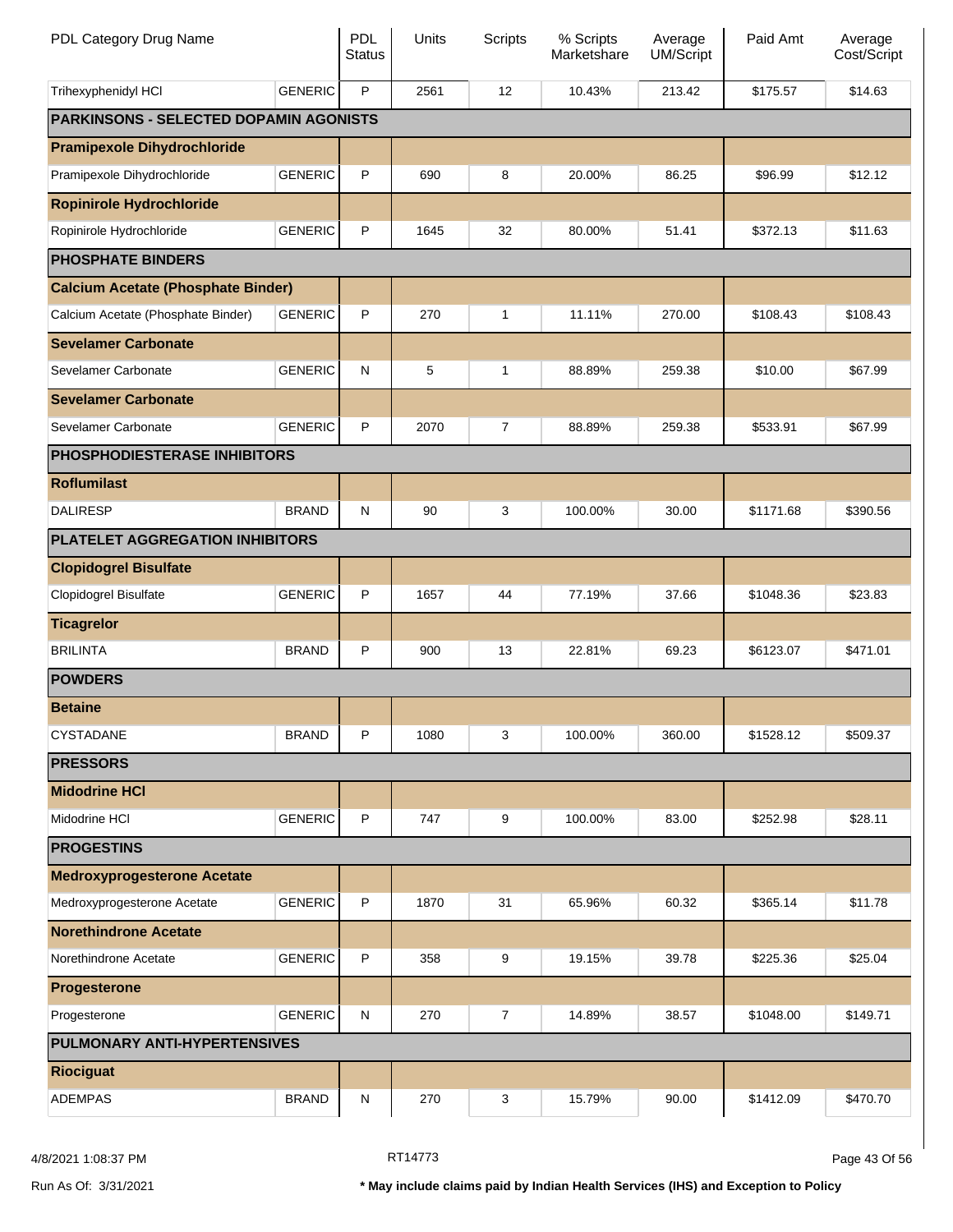| PDL Category Drug Name                                       |                | <b>PDL</b><br><b>Status</b> | Units | <b>Scripts</b> | % Scripts<br>Marketshare | Average<br><b>UM/Script</b> | Paid Amt  | Average<br>Cost/Script |
|--------------------------------------------------------------|----------------|-----------------------------|-------|----------------|--------------------------|-----------------------------|-----------|------------------------|
| <b>Sildenafil Citrate (Pulmonary</b><br><b>Hypertension)</b> |                |                             |       |                |                          |                             |           |                        |
| Sildenafil Citrate (Pulmonary<br>Hypertension)               | <b>GENERIC</b> | N                           | 224   | 2              | 57.89%                   | 85.82                       | \$170.00  | \$26.82                |
| <b>Sildenafil Citrate (Pulmonary</b><br><b>Hypertension)</b> |                |                             |       |                |                          |                             |           |                        |
| Sildenafil Citrate (Pulmonary<br>Hypertension)               | <b>GENERIC</b> | P                           | 720   | 9              | 57.89%                   | 85.82                       | \$125.03  | \$26.82                |
| <b>Tadalafil (Pulmonary Hypertension)</b>                    |                |                             |       |                |                          |                             |           |                        |
| Tadalafil (Pulmonary Hypertension)                           | <b>GENERIC</b> | P                           | 165   | 5              | 26.32%                   | 33.00                       | \$161.56  | \$32.31                |
| <b>PURINE ANALOG</b>                                         |                |                             |       |                |                          |                             |           |                        |
| <b>Azathioprine</b>                                          |                |                             |       |                |                          |                             |           |                        |
| <b>AZASAN</b>                                                | <b>BRAND</b>   | P                           | 90    | 1              | 14.29%                   | 90.00                       | \$1736.16 | \$1736.16              |
| <b>Azathioprine</b>                                          |                |                             |       |                |                          |                             |           |                        |
| Azathioprine                                                 | <b>GENERIC</b> | P                           | 330   | 6              | 85.71%                   | 55.00                       | \$142.64  | \$23.77                |
| <b>RHEUMATOID ARTHRITIS - NON-BIOLOGICALS</b>                |                |                             |       |                |                          |                             |           |                        |
| Leflunomide                                                  |                |                             |       |                |                          |                             |           |                        |
| Leflunomide                                                  | <b>GENERIC</b> | P                           | 150   | 4              | 100.00%                  | 37.50                       | \$1075.54 | \$268.89               |
| <b>RSV AGENTS</b>                                            |                |                             |       |                |                          |                             |           |                        |
| <b>Palivizumab</b>                                           |                |                             |       |                |                          |                             |           |                        |
| <b>SYNAGIS</b>                                               | <b>BRAND</b>   | P                           | 8     | 11             | 100.00%                  | 0.73                        | \$9305.04 | \$845.91               |
| <b>SEDATIVE/HYPNOTICS - BARBITURATE</b>                      |                |                             |       |                |                          |                             |           |                        |
| Phenobarbital                                                |                |                             |       |                |                          |                             |           |                        |
| Phenobarbital                                                | <b>GENERIC</b> | P                           | 12043 | 42             | 100.00%                  | 286.74                      | \$658.26  | \$15.67                |
| <b>SEDATIVE/HYPNOTICS - BENZODIAZEPINES</b>                  |                |                             |       |                |                          |                             |           |                        |
| <b>Midazolam HCI</b>                                         |                |                             |       |                |                          |                             |           |                        |
| Midazolam HCI                                                | <b>GENERIC</b> | P                           | 50    | 14             | 58.33%                   | 3.57                        | \$55.05   | \$3.93                 |
| <b>Temazepam</b>                                             |                |                             |       |                |                          |                             |           |                        |
| Temazepam                                                    | <b>GENERIC</b> | $\sf P$                     | 428   | 10             | 41.67%                   | 42.80                       | \$109.61  | \$10.96                |
| SEDATIVE/HYPNOTICS - Non-Benzodiazepines                     |                |                             |       |                |                          |                             |           |                        |
| <b>Eszopicione</b>                                           |                |                             |       |                |                          |                             |           |                        |
| Eszopiclone                                                  | <b>GENERIC</b> | $\sf P$                     | 804   | 27             | 20.93%                   | 29.78                       | \$344.13  | \$12.75                |
| <b>Suvorexant</b>                                            |                |                             |       |                |                          |                             |           |                        |
| <b>BELSOMRA</b>                                              | <b>BRAND</b>   | N                           | 90    | 3              | 2.33%                    | 30.00                       | \$1141.35 | \$380.45               |
| <b>Zaleplon</b>                                              |                |                             |       |                |                          |                             |           |                        |
| Zaleplon                                                     | <b>GENERIC</b> | P                           | 408   | 13             | 10.08%                   | 31.38                       | \$185.19  | \$14.25                |
| <b>Zolpidem Tartrate</b>                                     |                |                             |       |                |                          |                             |           |                        |
| Zolpidem Tartrate                                            | <b>GENERIC</b> | ${\sf N}$                   | 90    | 3              | 66.67%                   | 30.49                       | \$70.20   | \$21.24                |
| <b>Zolpidem Tartrate</b>                                     |                |                             |       |                |                          |                             |           |                        |
| Zolpidem Tartrate                                            | <b>GENERIC</b> | $\sf P$                     | 2532  | 83             | 66.67%                   | 30.49                       | \$1756.25 | \$21.24                |
| <b>SINUS NODE INHIBITORS</b>                                 |                |                             |       |                |                          |                             |           |                        |

4/8/2021 1:08:37 PM

RT14773

Page 44 Of 56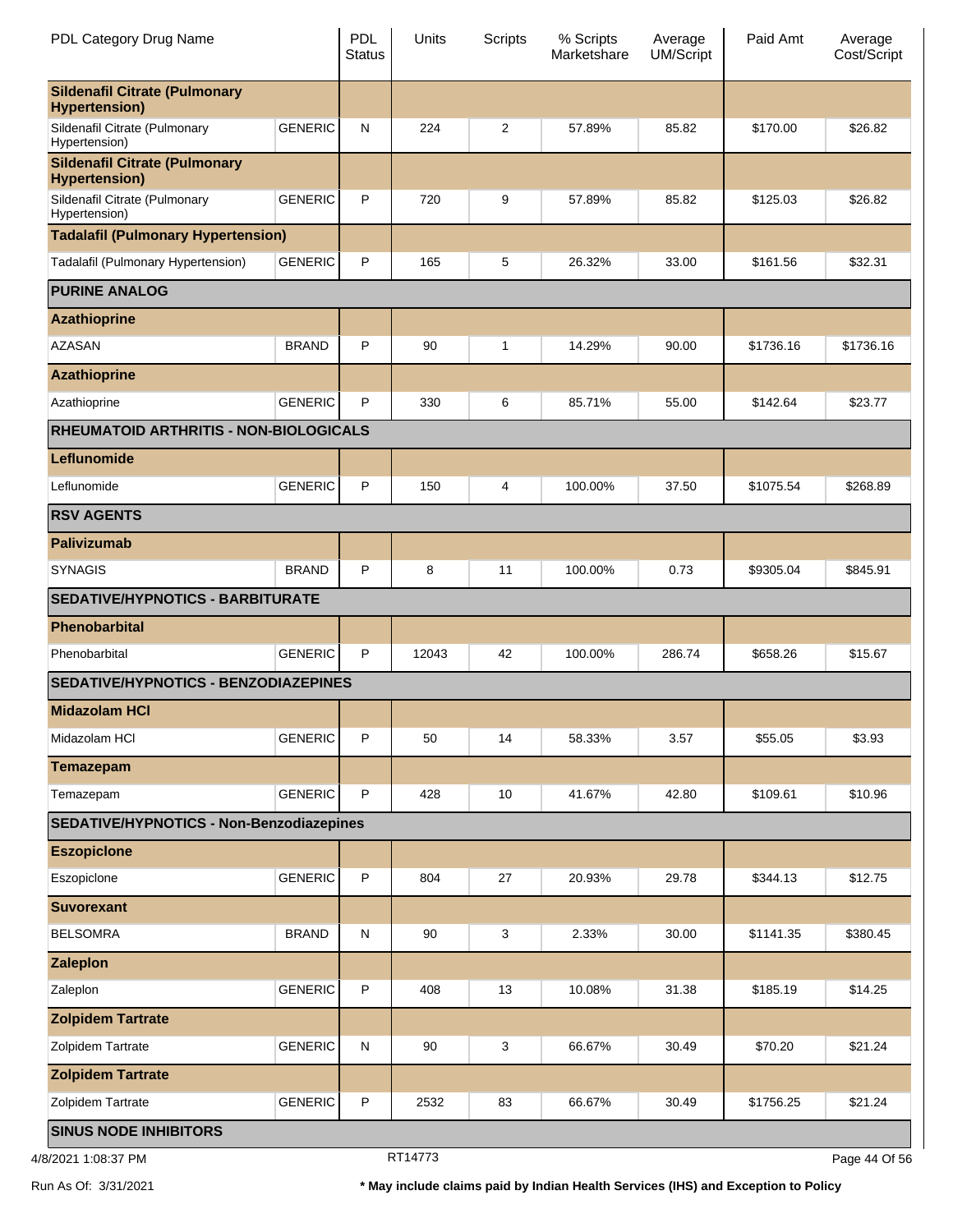| PDL Category Drug Name                   |                | <b>PDL</b><br><b>Status</b> | Units   | <b>Scripts</b> | % Scripts<br>Marketshare | Average<br><b>UM/Script</b> | Paid Amt    | Average<br>Cost/Script |
|------------------------------------------|----------------|-----------------------------|---------|----------------|--------------------------|-----------------------------|-------------|------------------------|
| <b>Ivabradine HCI</b>                    |                |                             |         |                |                          |                             |             |                        |
| <b>CORLANOR</b>                          | <b>BRAND</b>   | $\mathsf{N}$                | 120     | 3              | 100.00%                  | 40.00                       | \$957.81    | \$319.27               |
| <b>SLE Agents</b>                        |                |                             |         |                |                          |                             |             |                        |
| <b>Belimumab</b>                         |                |                             |         |                |                          |                             |             |                        |
| <b>BENLYSTA</b>                          | <b>BRAND</b>   | ${\sf N}$                   | 8       | $\overline{2}$ | 100.00%                  | 4.00                        | \$7986.38   | \$3993.19              |
| <b>SMOKING CESSATION (ORAL)</b>          |                |                             |         |                |                          |                             |             |                        |
| <b>Varenicline Tartrate</b>              |                |                             |         |                |                          |                             |             |                        |
| <b>CHANTIX</b>                           | <b>BRAND</b>   | P                           | 254     | 5              | 18.52%                   | 50.80                       | \$2022.19   | \$404.44               |
| <b>Varenicline Tartrate</b>              |                |                             |         |                |                          |                             |             |                        |
| CHANTIX CONTINUING MONTH                 | <b>BRAND</b>   | P                           | 560     | 8              | 29.63%                   | 70.00                       | \$3113.99   | \$389.25               |
| <b>Varenicline Tartrate</b>              |                |                             |         |                |                          |                             |             |                        |
| CHANTIX STARTING MONTH PA                | <b>BRAND</b>   | P                           | 742     | 14             | 51.85%                   | 53.00                       | \$5791.20   | \$413.66               |
| <b>STIMULANTS</b>                        |                |                             |         |                |                          |                             |             |                        |
| Amphetamine                              |                |                             |         |                |                          |                             |             |                        |
| ADZENYS XR-ODT                           | <b>BRAND</b>   | N                           | 210     | $\overline{7}$ | 100.00%                  | 30.00                       | \$906.34    | \$129.48               |
| STIMULANTS - AMPHETAMINES - LONG ACTING  |                |                             |         |                |                          |                             |             |                        |
| Amphetamine-Dextroamphetamine            |                |                             |         |                |                          |                             |             |                        |
| ADDERALL XR                              | <b>BRAND</b>   | ${\sf N}$                   | 864     | 25             | 3.75%                    | 34.56                       | \$509.89    | \$20.40                |
| Amphetamine-Dextroamphetamine            |                |                             |         |                |                          |                             |             |                        |
| Amphetamine-Dextroamphetamine            | <b>GENERIC</b> | P                           | 6453    | 177            | 26.54%                   | 36.46                       | \$5923.35   | \$33.47                |
| Amphetamine-Dextroamphetamine            |                |                             |         |                |                          |                             |             |                        |
| <b>MYDAYIS</b>                           | <b>BRAND</b>   | $\mathsf{N}$                | 157     | 6              | 0.90%                    | 26.17                       | \$909.85    | \$151.64               |
| <b>Dextroamphetamine Sulfate</b>         |                |                             |         |                |                          |                             |             |                        |
| Dextroamphetamine Sulfate                | <b>GENERIC</b> | $\mathsf P$                 | 480     | 5              | 0.75%                    | 96.00                       | \$424.35    | \$84.87                |
| <b>Lisdexamfetamine Dimesylate</b>       |                |                             |         |                |                          |                             |             |                        |
| <b>VYVANSE</b>                           | <b>BRAND</b>   | $\mathsf{P}$                | 13933   | 454            | 68.07%                   | 30.69                       | \$102244.20 | \$225.21               |
| STIMULANTS - AMPHETAMINES - SHORT ACTING |                |                             |         |                |                          |                             |             |                        |
| Amphetamine-Dextroamphetamine            |                |                             |         |                |                          |                             |             |                        |
| Amphetamine-Dextroamphetamine            | <b>GENERIC</b> | $\mathsf{P}$                | 5694    | 150            | 98.68%                   | 37.96                       | \$3273.88   | \$21.83                |
| <b>Dextroamphetamine Sulfate</b>         |                |                             |         |                |                          |                             |             |                        |
| Dextroamphetamine Sulfate                | <b>GENERIC</b> | $\mathsf{P}$                | 300     | $\overline{2}$ | 1.32%                    | 150.00                      | \$141.88    | \$70.94                |
| <b>STIMULANTS - METHYLPHENIDATE</b>      |                |                             |         |                |                          |                             |             |                        |
| <b>Dexmethylphenidate HCI</b>            |                |                             |         |                |                          |                             |             |                        |
| Dexmethylphenidate HCl                   | <b>GENERIC</b> | $\mathsf P$                 | 6894    | 194            | 56.89%                   | 35.54                       | \$7820.45   | \$40.31                |
| <b>Dexmethylphenidate HCI</b>            |                |                             |         |                |                          |                             |             |                        |
| <b>FOCALIN XR</b>                        | <b>BRAND</b>   | $\mathsf{N}$                | 270     | 9              | 2.64%                    | 30.00                       | \$2864.31   | \$318.26               |
| Methylphenidate                          |                |                             |         |                |                          |                             |             |                        |
| <b>DAYTRANA</b>                          | <b>BRAND</b>   | N                           | 210     | 7              | 2.05%                    | 30.00                       | \$1899.58   | \$271.37               |
| 4/8/2021 1:08:37 PM                      |                |                             | RT14773 |                |                          |                             |             | Page 45 Of 56          |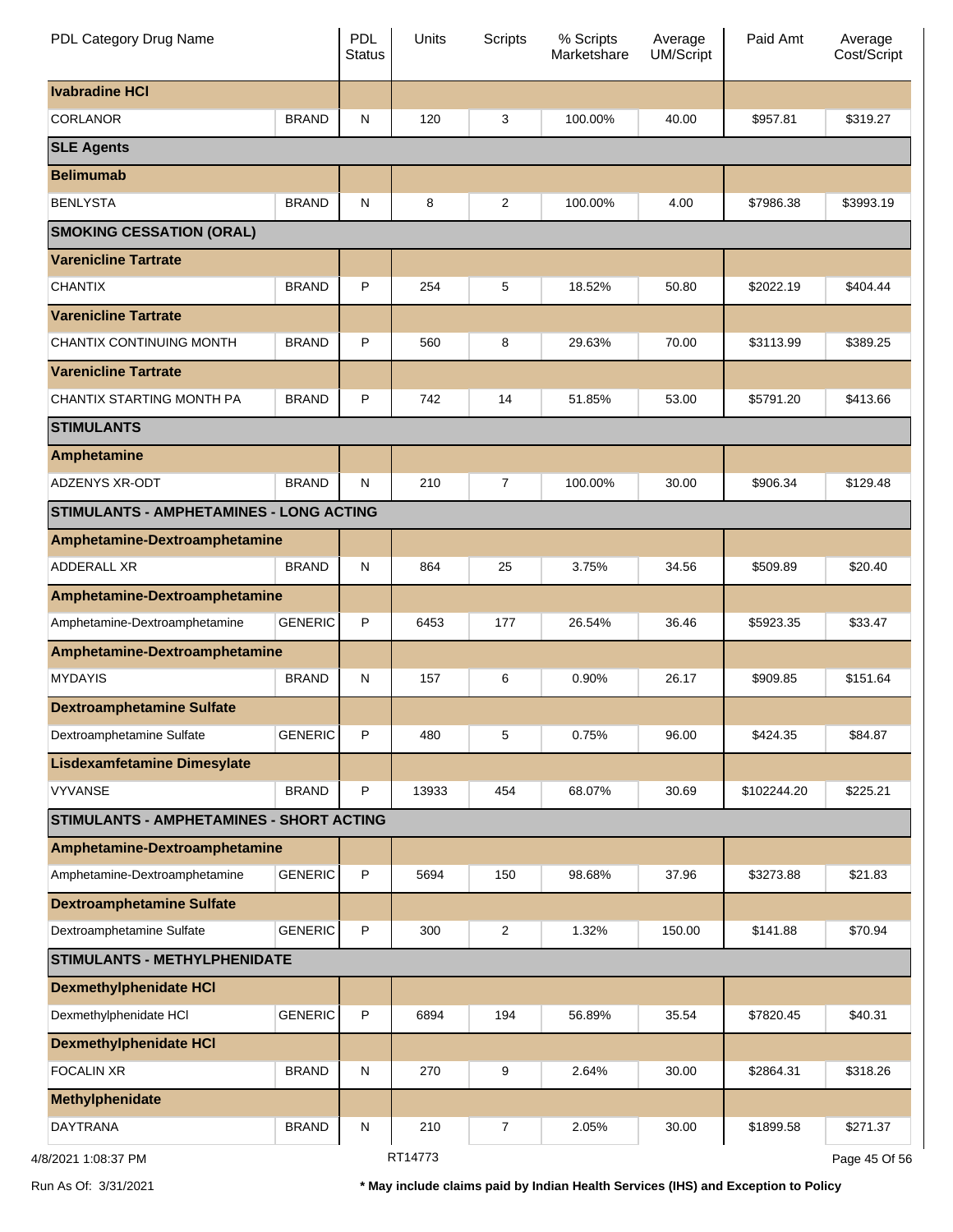| PDL Category Drug Name                          |                | <b>PDL</b><br><b>Status</b> | Units   | <b>Scripts</b> | % Scripts<br>Marketshare | Average<br><b>UM/Script</b> | Paid Amt   | Average<br>Cost/Script |
|-------------------------------------------------|----------------|-----------------------------|---------|----------------|--------------------------|-----------------------------|------------|------------------------|
| <b>Methylphenidate HCI</b>                      |                |                             |         |                |                          |                             |            |                        |
| <b>METHYLIN</b>                                 | <b>BRAND</b>   | $\mathsf{N}$                | 475     | $\mathbf{1}$   | 0.29%                    | 475.00                      | \$19.57    | \$19.57                |
| <b>Methylphenidate HCI</b>                      |                |                             |         |                |                          |                             |            |                        |
| Methylphenidate HCI                             | <b>GENERIC</b> | $\mathsf{P}$                | 7825    | 108            | 32.84%                   | 73.08                       | \$3068.84  | \$27.58                |
| <b>Methylphenidate HCI</b>                      |                |                             |         |                |                          |                             |            |                        |
| Methylphenidate HCI                             | <b>GENERIC</b> | ${\sf N}$                   | 360     | 4              | 32.84%                   | 73.08                       | \$20.00    | \$27.58                |
| <b>Methylphenidate HCI</b>                      |                |                             |         |                |                          |                             |            |                        |
| QUILLICHEW ER                                   | <b>BRAND</b>   | $\mathsf{P}$                | 539     | 18             | 5.28%                    | 29.94                       | \$5314.05  | \$295.23               |
| STIMULANTS - METHYLPHENIDATE - LONG ACTING      |                |                             |         |                |                          |                             |            |                        |
| <b>Dexmethylphenidate HCI</b>                   |                |                             |         |                |                          |                             |            |                        |
| <b>FOCALIN XR</b>                               | <b>BRAND</b>   | ${\sf N}$                   | 60      | $\overline{2}$ | 0.39%                    | 30.00                       | \$160.00   | \$80.00                |
| Methylphenidate                                 |                |                             |         |                |                          |                             |            |                        |
| COTEMPLA XR-ODT                                 | <b>BRAND</b>   | $\mathsf{N}$                | 180     | 3              | 0.58%                    | 60.00                       | \$150.00   | \$50.00                |
| <b>Methylphenidate HCI</b>                      |                |                             |         |                |                          |                             |            |                        |
| <b>CONCERTA</b>                                 | <b>BRAND</b>   | $\mathsf{P}$                | 1819    | 50             | 9.73%                    | 36.38                       | \$2695.48  | \$53.91                |
| <b>Methylphenidate HCI</b>                      |                |                             |         |                |                          |                             |            |                        |
| <b>JORNAY PM</b>                                | <b>BRAND</b>   | $\mathsf{N}$                | 975     | 31             | 6.03%                    | 31.45                       | \$7551.02  | \$243.58               |
| <b>Methylphenidate HCI</b>                      |                |                             |         |                |                          |                             |            |                        |
| Methylphenidate HCI                             | <b>GENERIC</b> | $\mathsf{N}$                | 360     | 10             | 82.30%                   | 34.32                       | \$711.00   | \$55.99                |
| <b>Methylphenidate HCI</b>                      |                |                             |         |                |                          |                             |            |                        |
| Methylphenidate HCI                             | <b>GENERIC</b> | $\mathsf{P}$                | 14157   | 413            | 82.30%                   | 34.32                       | \$22971.73 | \$55.99                |
| <b>Methylphenidate HCI</b>                      |                |                             |         |                |                          |                             |            |                        |
| <b>QUILLIVANT XR</b>                            | <b>BRAND</b>   | $\mathsf{N}$                | 840     | 5              | 0.97%                    | 168.00                      | \$355.29   | \$71.06                |
| STIMULANTS - OTHER STIMULANTS / LIKE STIMULANTS |                |                             |         |                |                          |                             |            |                        |
| <b>Armodafinil</b>                              |                |                             |         |                |                          |                             |            |                        |
| Armodafinil                                     | <b>GENERIC</b> | $\mathsf P$                 | 60      | $\overline{2}$ | 0.67%                    | 30.00                       | \$57.64    | \$28.82                |
| <b>Atomoxetine HCI</b>                          |                |                             |         |                |                          |                             |            |                        |
| Atomoxetine HCI                                 | <b>GENERIC</b> | $\mathsf{P}$                | 5685    | 157            | 52.68%                   | 36.21                       | \$8647.29  | \$55.08                |
| <b>Guanfacine HCI (ADHD)</b>                    |                |                             |         |                |                          |                             |            |                        |
| Guanfacine HCI (ADHD)                           | <b>GENERIC</b> | $\mathsf{P}$                | 4103    | 139            | 46.64%                   | 29.52                       | \$1661.06  | \$11.95                |
| <b>TETRACYCLINES</b>                            |                |                             |         |                |                          |                             |            |                        |
| <b>Doxycycline (Monohydrate)</b>                |                |                             |         |                |                          |                             |            |                        |
| Doxycycline (Monohydrate)                       | <b>GENERIC</b> | ${\sf N}$                   | 236     | 4              | 63.91%                   | 34.47                       | \$35.92    | \$14.96                |
| <b>Doxycycline (Monohydrate)</b>                |                |                             |         |                |                          |                             |            |                        |
| Doxycycline (Monohydrate)                       | <b>GENERIC</b> | $\mathsf{P}$                | 3487    | 104            | 63.91%                   | 34.47                       | \$1579.37  | \$14.96                |
| <b>Doxycycline Calcium</b>                      |                |                             |         |                |                          |                             |            |                        |
| <b>VIBRAMYCIN</b>                               | <b>BRAND</b>   | $\mathsf{P}$                | 1200    | $\overline{2}$ | 1.18%                    | 600.00                      | \$110.00   | \$55.00                |
| <b>Doxycycline Hyclate</b>                      |                |                             |         |                |                          |                             |            |                        |
| 4/8/2021 1:08:37 PM                             |                |                             | RT14773 |                |                          |                             |            | Page 46 Of 56          |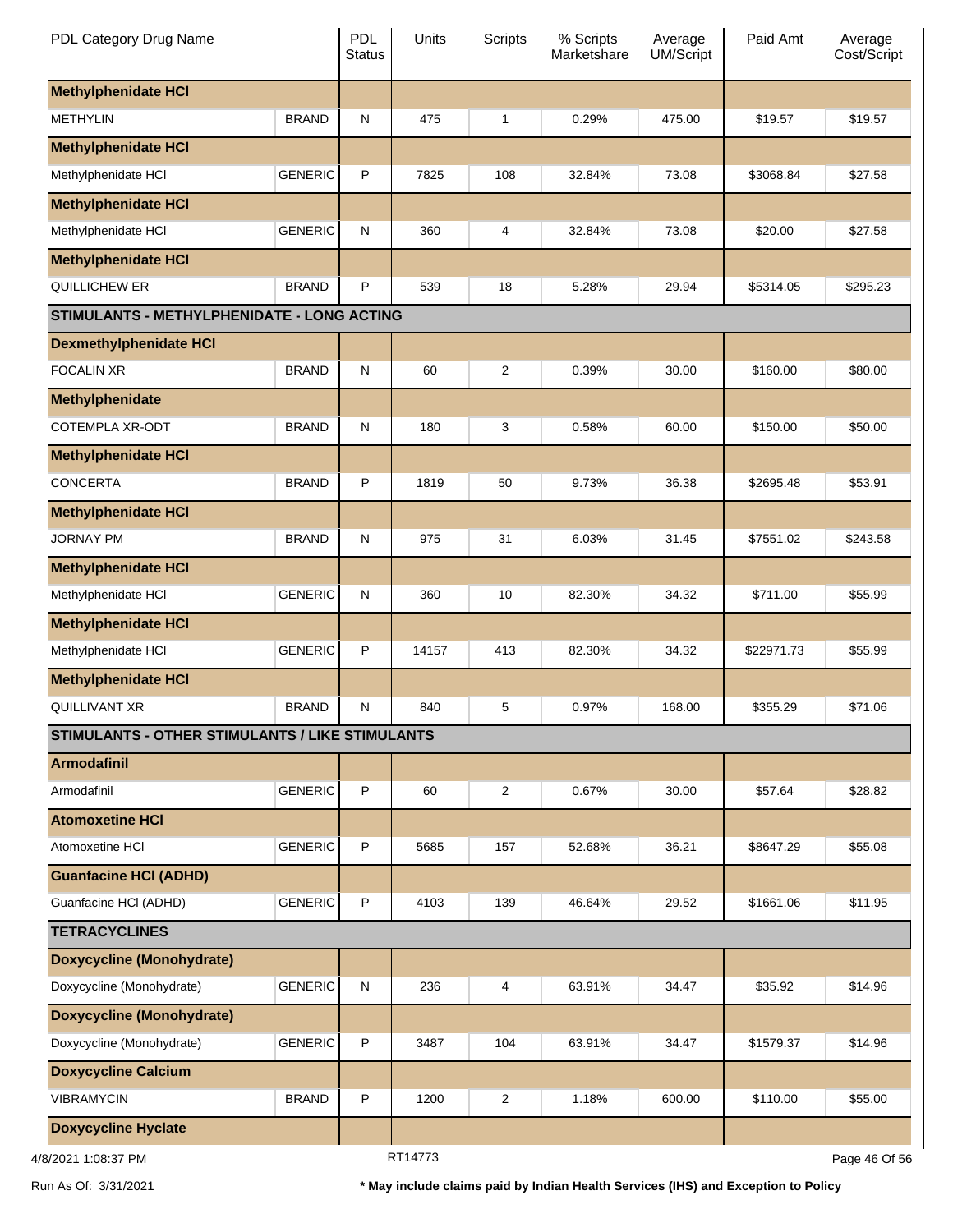| PDL Category Drug Name                                         |                | <b>PDL</b><br><b>Status</b> | Units          | Scripts        | % Scripts<br>Marketshare | Average<br><b>UM/Script</b> | Paid Amt   | Average<br>Cost/Script |
|----------------------------------------------------------------|----------------|-----------------------------|----------------|----------------|--------------------------|-----------------------------|------------|------------------------|
| Doxycycline Hyclate                                            | <b>GENERIC</b> | ${\sf N}$                   | 562            | 18             | 10.65%                   | 31.22                       | \$3086.83  | \$171.49               |
| <b>Minocycline HCI</b>                                         |                |                             |                |                |                          |                             |            |                        |
| Minocycline HCI                                                | <b>GENERIC</b> | P                           | 2296           | 41             | 24.26%                   | 56.00                       | \$768.51   | \$18.74                |
| <b>THYROID HORMONES</b>                                        |                |                             |                |                |                          |                             |            |                        |
| <b>Levothyroxine Sodium</b>                                    |                |                             |                |                |                          |                             |            |                        |
| Levothyroxine Sodium                                           | <b>GENERIC</b> | P                           | 21194          | 510            | 86.44%                   | 41.56                       | \$6680.86  | \$13.10                |
| <b>Levothyroxine Sodium</b>                                    |                |                             |                |                |                          |                             |            |                        |
| <b>SYNTHROID</b>                                               | <b>BRAND</b>   | $\mathsf{N}$                | 2206           | 68             | 11.53%                   | 32.44                       | \$11062.27 | \$162.68               |
| <b>Liothyronine Sodium</b>                                     |                |                             |                |                |                          |                             |            |                        |
| Liothyronine Sodium                                            | <b>GENERIC</b> | $\mathsf{N}$                | 450            | 3              | 0.51%                    | 150.00                      | \$95.00    | \$31.67                |
| <b>Thyroid</b>                                                 |                |                             |                |                |                          |                             |            |                        |
| Thyroid                                                        | <b>GENERIC</b> | P                           | 660            | 9              | 1.53%                    | 73.33                       | \$399.70   | \$44.41                |
| <b>TISSUE PLASMINOGEN ACTIVATOR</b>                            |                |                             |                |                |                          |                             |            |                        |
| <b>Alteplase</b>                                               |                |                             |                |                |                          |                             |            |                        |
| <b>CATHFLO ACTIVASE</b>                                        | <b>BRAND</b>   | P                           | $\overline{2}$ | $\mathbf{1}$   | 100.00%                  | 2.00                        | \$316.19   | \$316.19               |
| <b>TOPICAL - ACNE PREPARATIONS</b>                             |                |                             |                |                |                          |                             |            |                        |
| <b>Adapalene</b>                                               |                |                             |                |                |                          |                             |            |                        |
| Adapalene                                                      | <b>GENERIC</b> | P                           | 135            | 3              | 1.70%                    | 45.00                       | \$118.22   | \$39.41                |
| <b>Adapalene-Benzoyl Peroxide</b>                              |                |                             |                |                |                          |                             |            |                        |
| Adapalene-Benzoyl Peroxide                                     | <b>GENERIC</b> | P                           | 45             | 1              | 0.57%                    | 45.00                       | \$15.00    | \$15.00                |
| <b>Adapalene-Benzoyl Peroxide</b>                              |                |                             |                |                |                          |                             |            |                        |
| <b>EPIDUO FORTE</b>                                            | <b>BRAND</b>   | $\mathsf{N}$                | 90             | $\overline{2}$ | 1.14%                    | 45.00                       | \$65.00    | \$32.50                |
| <b>Azelaic Acid</b>                                            |                |                             |                |                |                          |                             |            |                        |
| <b>FINACEA</b>                                                 | <b>BRAND</b>   | N                           | 50             | $\mathbf{1}$   | 0.57%                    | 50.00                       | \$356.40   | \$356.40               |
| <b>Benzoyl Peroxide</b>                                        |                |                             |                |                |                          |                             |            |                        |
| <b>ACNE MEDICATION 5</b>                                       | <b>BRAND</b>   | P                           | 29             | 1              | 0.57%                    | 29.00                       | \$4.99     | \$4.99                 |
| <b>Benzoyl Peroxide</b>                                        |                |                             |                |                |                          |                             |            |                        |
| <b>Benzoyl Peroxide</b>                                        | <b>GENERIC</b> | P                           | 7969           | 52             | 29.55%                   | 153.25                      | \$820.76   | \$15.78                |
| <b>Benzoyl Peroxide-Erythromycin</b>                           |                |                             |                |                |                          |                             |            |                        |
| Benzoyl Peroxide-Erythromycin                                  | <b>GENERIC</b> | $\mathsf{N}$                | 93             | $\overline{c}$ | 1.14%                    | 46.50                       | \$20.00    | \$10.00                |
| <b>Clindamycin Phosphate (Topical)</b>                         |                |                             |                |                |                          |                             |            |                        |
| Clindamycin Phosphate (Topical)                                | <b>GENERIC</b> | P                           | 3930           | 79             | 44.89%                   | 49.75                       | \$2289.05  | \$28.98                |
| <b>Clindamycin Phosphate-Benzoyl Peroxide</b>                  |                |                             |                |                |                          |                             |            |                        |
| <b>ACANYA</b>                                                  | <b>BRAND</b>   | P                           | 50             | 1              | 0.57%                    | 50.00                       | \$10.53    | \$10.53                |
| <b>Clindamycin Phosphate-Benzoyl Peroxide</b>                  |                |                             |                |                |                          |                             |            |                        |
| Clindamycin Phosphate-Benzoyl<br>Peroxide                      | <b>GENERIC</b> | ${\sf N}$                   | 475            | 13             | 7.39%                    | 36.54                       | \$3134.55  | \$241.12               |
| <b>Clindamycin Phosphate-Benzoyl Peroxide</b><br>(Refrigerate) |                |                             |                |                |                          |                             |            |                        |

4/8/2021 1:08:37 PM Page 47 Of 56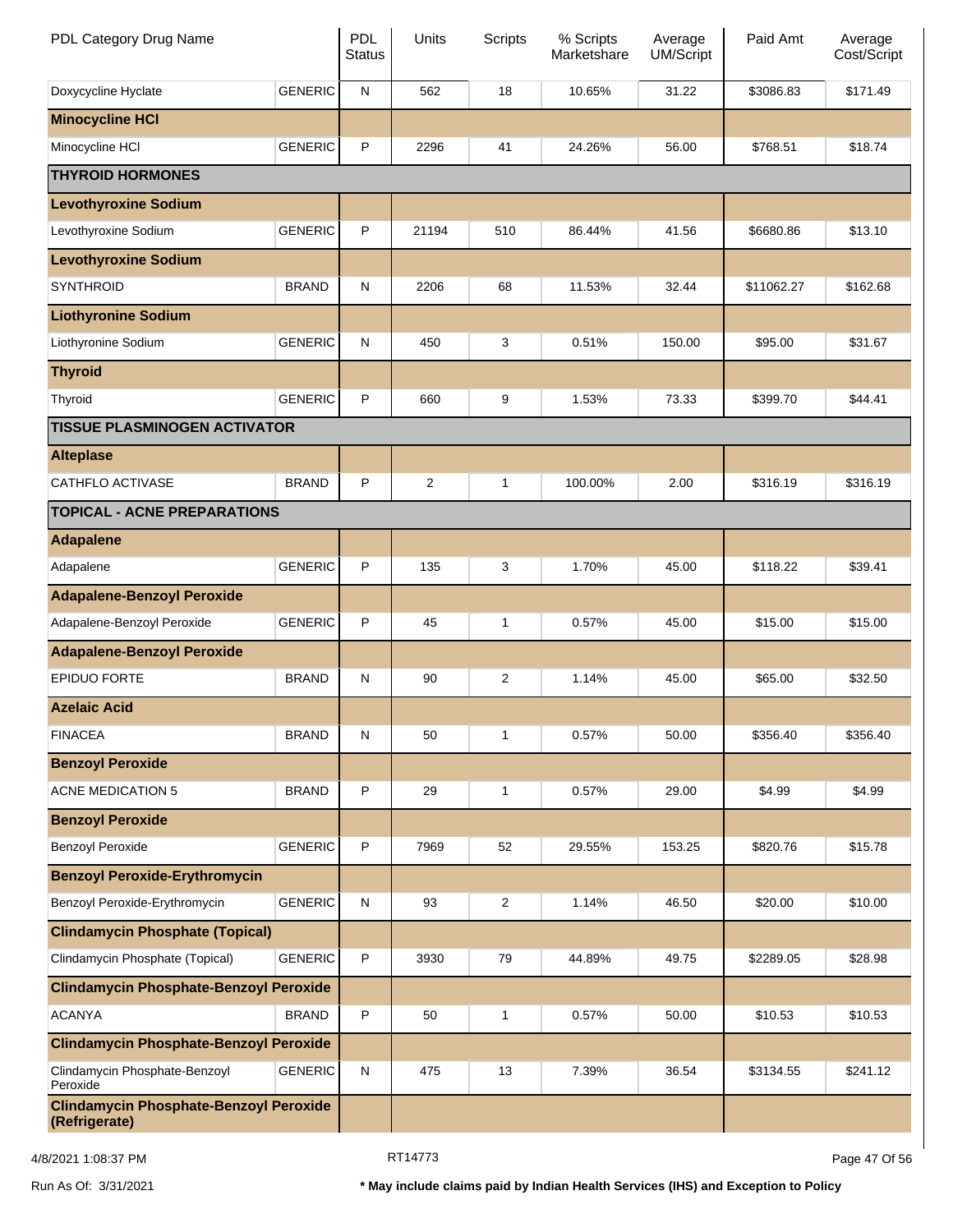| PDL Category Drug Name                                  |                | <b>PDL</b><br><b>Status</b> | Units | <b>Scripts</b>          | % Scripts<br>Marketshare | Average<br><b>UM/Script</b> | Paid Amt  | Average<br>Cost/Script |
|---------------------------------------------------------|----------------|-----------------------------|-------|-------------------------|--------------------------|-----------------------------|-----------|------------------------|
| Clindamycin Phosphate-Benzoyl<br>Peroxide (Refrigerate) | <b>GENERIC</b> | ${\sf N}$                   | 270   | 6                       | 3.41%                    | 45.00                       | \$624.00  | \$104.00               |
| <b>Dapsone (Topical)</b>                                |                |                             |       |                         |                          |                             |           |                        |
| Dapsone (Topical)                                       | <b>GENERIC</b> | N                           | 60    | 1                       | 0.57%                    | 60.00                       | \$10.00   | \$10.00                |
| <b>Ivermectin (Rosacea)</b>                             |                |                             |       |                         |                          |                             |           |                        |
| <b>SOOLANTRA</b>                                        | <b>BRAND</b>   | N                           | 45    | 1                       | 0.57%                    | 45.00                       | \$590.31  | \$590.31               |
| <b>Metronidazole (Topical)</b>                          |                |                             |       |                         |                          |                             |           |                        |
| <b>METROGEL</b>                                         | <b>BRAND</b>   | P                           | 120   | 2                       | 1.14%                    | 60.00                       | \$763.04  | \$381.52               |
| <b>Metronidazole (Topical)</b>                          |                |                             |       |                         |                          |                             |           |                        |
| Metronidazole (Topical)                                 | <b>GENERIC</b> | P                           | 180   | 4                       | 4.55%                    | 45.00                       | \$100.42  | \$262.05               |
| <b>Metronidazole (Topical)</b>                          |                |                             |       |                         |                          |                             |           |                        |
| Metronidazole (Topical)                                 | <b>GENERIC</b> | N                           | 180   | 4                       | 4.55%                    | 45.00                       | \$1996.00 | \$262.05               |
| Sulfacetamide Sodium w/ Sulfur                          |                |                             |       |                         |                          |                             |           |                        |
| Sulfacetamide Sodium w/ Sulfur                          | <b>GENERIC</b> | ${\sf N}$                   | 681   | 3                       | 1.70%                    | 227.00                      | \$35.58   | \$11.86                |
| <b>TOPICAL - ANTIBIOTIC</b>                             |                |                             |       |                         |                          |                             |           |                        |
| <b>Bacitracin (Topical)</b>                             |                |                             |       |                         |                          |                             |           |                        |
| Bacitracin (Topical)                                    | <b>GENERIC</b> | P                           | 238   | 9                       | 9.09%                    | 26.44                       | \$89.86   | \$9.98                 |
| <b>Gentamicin Sulfate (Topical)</b>                     |                |                             |       |                         |                          |                             |           |                        |
| Gentamicin Sulfate (Topical)                            | <b>GENERIC</b> | P                           | 180   | 7                       | 7.07%                    | 25.71                       | \$238.08  | \$34.01                |
| <b>Mupirocin</b>                                        |                |                             |       |                         |                          |                             |           |                        |
| Mupirocin                                               | <b>GENERIC</b> | P                           | 1799  | 80                      | 80.81%                   | 22.49                       | \$2814.97 | \$35.19                |
| <b>Mupirocin Calcium (Topical)</b>                      |                |                             |       |                         |                          |                             |           |                        |
| Mupirocin Calcium (Topical)                             | <b>GENERIC</b> | N                           | 45    | 2                       | 2.02%                    | 22.50                       | \$196.57  | \$98.29                |
| Neomycin-Bacitracin-Polymyxin                           |                |                             |       |                         |                          |                             |           |                        |
| Neomycin-Bacitracin-Polymyxin                           | <b>GENERIC</b> | P                           | 28    | 1                       | 1.01%                    | 28.00                       | \$12.53   | \$12.53                |
| <b>TOPICAL - ANTIFUNGALS</b>                            |                |                             |       |                         |                          |                             |           |                        |
| <b>Ciclopirox</b>                                       |                |                             |       |                         |                          |                             |           |                        |
| Ciclopirox                                              | <b>GENERIC</b> | $\sf P$                     | 6     | $\mathbf{1}$            | 1.79%                    | 82.00                       | \$19.83   | \$16.61                |
| <b>Ciclopirox</b>                                       |                |                             |       |                         |                          |                             |           |                        |
| Ciclopirox                                              | <b>GENERIC</b> | ${\sf N}$                   | 240   | 2                       | 1.79%                    | 82.00                       | \$30.00   | \$16.61                |
| <b>Ciclopirox Olamine</b>                               |                |                             |       |                         |                          |                             |           |                        |
| Ciclopirox Olamine                                      | <b>GENERIC</b> | $\sf P$                     | 15    | 1                       | 0.60%                    | 15.00                       | \$3.92    | \$3.92                 |
| <b>Clotrimazole (Topical)</b>                           |                |                             |       |                         |                          |                             |           |                        |
| Clotrimazole (Topical)                                  | <b>GENERIC</b> | $\sf P$                     | 600   | 17                      | 10.12%                   | 35.29                       | \$255.25  | \$15.01                |
| <b>Clotrimazole w/ Betamethasone</b>                    |                |                             |       |                         |                          |                             |           |                        |
| Clotrimazole w/ Betamethasone                           | <b>GENERIC</b> | $\sf P$                     | 795   | 18                      | 10.71%                   | 44.17                       | \$1187.94 | \$66.00                |
| <b>Econazole Nitrate</b>                                |                |                             |       |                         |                          |                             |           |                        |
| Econazole Nitrate                                       | <b>GENERIC</b> | ${\sf N}$                   | 115   | $\overline{\mathbf{c}}$ | 1.19%                    | 57.50                       | \$10.00   | \$5.00                 |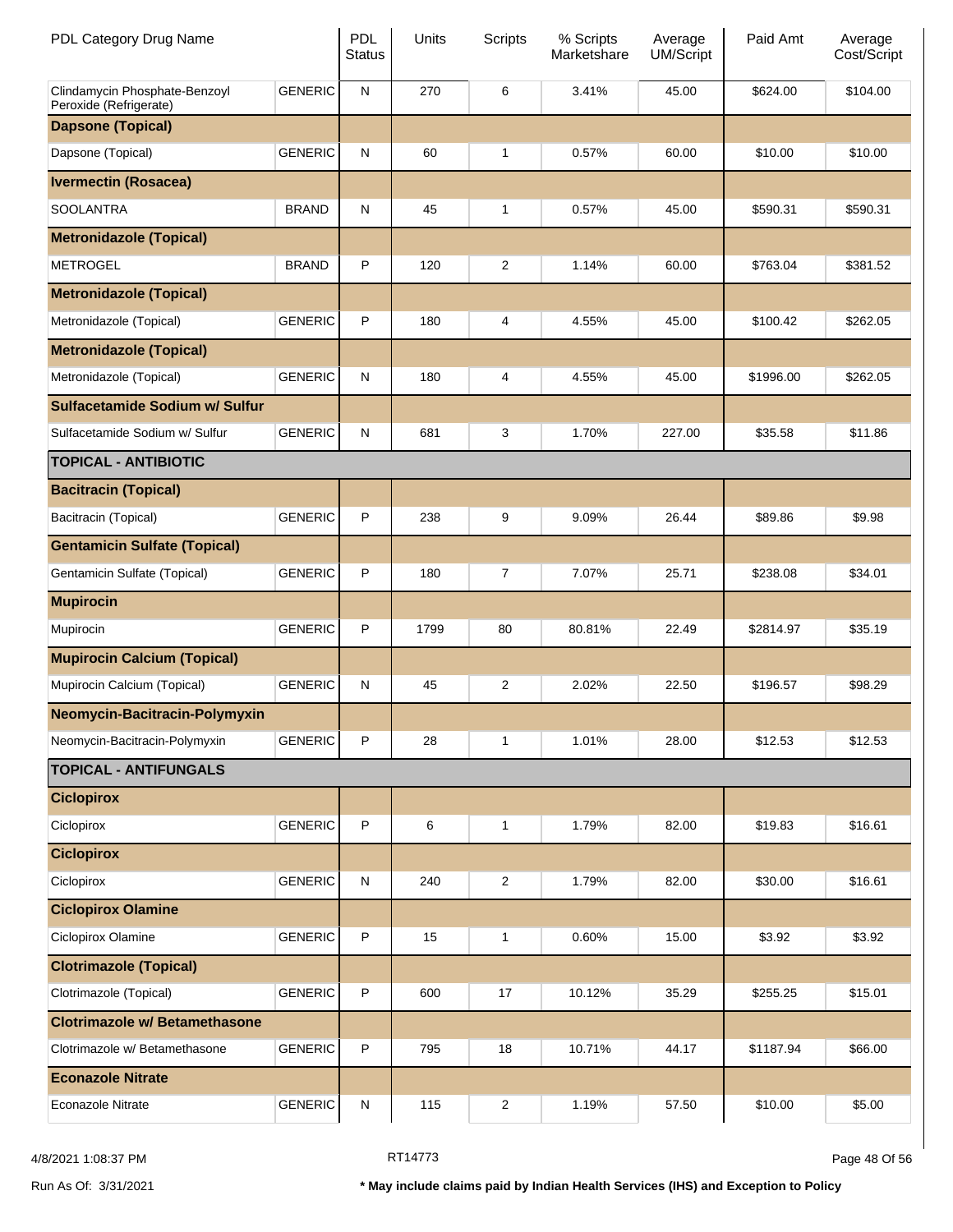| PDL Category Drug Name                      |                | PDL<br><b>Status</b> | Units   | <b>Scripts</b> | % Scripts<br>Marketshare | Average<br>UM/Script | Paid Amt  | Average<br>Cost/Script |
|---------------------------------------------|----------------|----------------------|---------|----------------|--------------------------|----------------------|-----------|------------------------|
| <b>Ketoconazole (Topical)</b>               |                |                      |         |                |                          |                      |           |                        |
| Ketoconazole (Topical)                      | <b>GENERIC</b> | P                    | 7350    | 72             | 42.86%                   | 102.08               | \$1300.39 | \$18.06                |
| <b>Miconazole Nitrate (Topical)</b>         |                |                      |         |                |                          |                      |           |                        |
| Miconazole Nitrate (Topical)                | <b>GENERIC</b> | P                    | 58      | 2              | 1.19%                    | 29.00                | \$16.88   | \$8.44                 |
| <b>Nystatin (Topical)</b>                   |                |                      |         |                |                          |                      |           |                        |
| Nystatin (Topical)                          | <b>GENERIC</b> | ${\sf N}$            | 120     | 4              | 30.36%                   | 37.65                | \$490.30  | \$62.03                |
| <b>Nystatin (Topical)</b>                   |                |                      |         |                |                          |                      |           |                        |
| Nystatin (Topical)                          | <b>GENERIC</b> | P                    | 1800    | 47             | 30.36%                   | 37.65                | \$2673.16 | \$62.03                |
| <b>Nystatin-Triamcinolone</b>               |                |                      |         |                |                          |                      |           |                        |
| Nystatin-Triamcinolone                      | <b>GENERIC</b> | ${\sf N}$            | 120     | 2              | 1.19%                    | 60.00                | \$20.63   | \$10.32                |
| <b>TOPICAL - ANTINEOPLASTICS</b>            |                |                      |         |                |                          |                      |           |                        |
| <b>Fluorouracil (Topical)</b>               |                |                      |         |                |                          |                      |           |                        |
| <b>EFUDEX</b>                               | <b>BRAND</b>   | P                    | 40      | 1              | 33.33%                   | 40.00                | \$69.21   | \$69.21                |
| <b>Fluorouracil (Topical)</b>               |                |                      |         |                |                          |                      |           |                        |
| Fluorouracil (Topical)                      | <b>GENERIC</b> | ${\sf N}$            | 80      | 2              | 66.67%                   | 40.00                | \$30.00   | \$15.00                |
| <b>TOPICAL - ANTISEBORRHEICS</b>            |                |                      |         |                |                          |                      |           |                        |
| <b>Selenium Sulfide</b>                     |                |                      |         |                |                          |                      |           |                        |
| Selenium Sulfide                            | <b>GENERIC</b> | P                    | 654     | 5              | 100.00%                  | 130.80               | \$1074.44 | \$214.89               |
| <b>TOPICAL - ANTIVIRALS</b>                 |                |                      |         |                |                          |                      |           |                        |
| <b>Acyclovir Topical</b>                    |                |                      |         |                |                          |                      |           |                        |
| <b>Acyclovir Topical</b>                    | <b>GENERIC</b> | ${\sf N}$            | 35      | 2              | 66.67%                   | 17.50                | \$30.00   | \$15.00                |
| <b>Acyclovir-Hydrocortisone</b>             |                |                      |         |                |                          |                      |           |                        |
| <b>XERESE</b>                               | <b>BRAND</b>   | N                    | 5       | 1              | 33.33%                   | 5.00                 | \$80.00   | \$80.00                |
| <b>TOPICAL - BURN PRODUCTS</b>              |                |                      |         |                |                          |                      |           |                        |
| <b>Silver Sulfadiazine</b>                  |                |                      |         |                |                          |                      |           |                        |
| Silver Sulfadiazine                         | <b>GENERIC</b> | P                    | 350     | 8              | 100.00%                  | 43.75                | \$564.63  | \$70.58                |
| <b>TOPICAL - CORTICOSTEROIDS</b>            |                |                      |         |                |                          |                      |           |                        |
| <b>Betamethasone Dipropionate (Topical)</b> |                |                      |         |                |                          |                      |           |                        |
| Betamethasone Dipropionate (Topical)        | <b>GENERIC</b> | ${\sf N}$            | 60      | 1              | 3.16%                    | 46.88                | \$5.00    | \$39.88                |
| <b>Betamethasone Dipropionate (Topical)</b> |                |                      |         |                |                          |                      |           |                        |
| Betamethasone Dipropionate (Topical)        | <b>GENERIC</b> | P                    | 315     | 7              | 3.16%                    | 46.88                | \$314.00  | \$39.88                |
| <b>Betamethasone Valerate</b>               |                |                      |         |                |                          |                      |           |                        |
| Betamethasone Valerate                      | <b>GENERIC</b> | ${\sf N}$            | 50      | 1              | 3.95%                    | 36.50                | \$33.56   | \$19.95                |
| <b>Betamethasone Valerate</b>               |                |                      |         |                |                          |                      |           |                        |
| Betamethasone Valerate                      | <b>GENERIC</b> | P                    | 315     | 9              | 3.95%                    | 36.50                | \$165.97  | \$19.95                |
| <b>Clobetasol Propionate</b>                |                |                      |         |                |                          |                      |           |                        |
| Clobetasol Propionate                       | <b>GENERIC</b> | P                    | 1170    | 23             | 9.09%                    | 50.87                | \$932.60  | \$40.55                |
| <b>Clobetasol Propionate Emollient Base</b> |                |                      |         |                |                          |                      |           |                        |
| 4/8/2021 1:08:37 PM                         |                |                      | RT14773 |                |                          |                      |           | Page 49 Of 56          |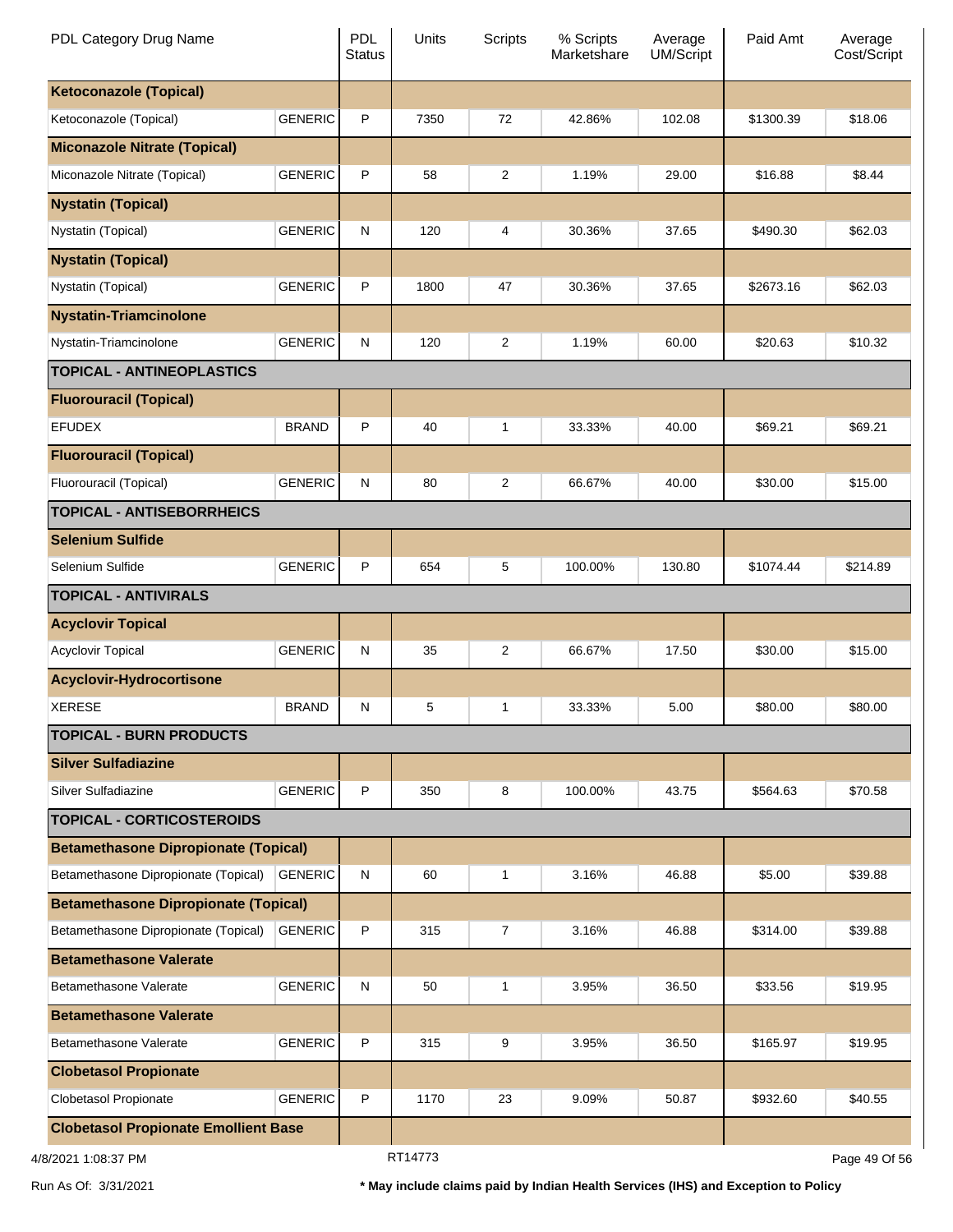| PDL Category Drug Name                         |                | <b>PDL</b><br><b>Status</b> | Units   | <b>Scripts</b> | % Scripts<br>Marketshare | Average<br>UM/Script | Paid Amt  | Average<br>Cost/Script |
|------------------------------------------------|----------------|-----------------------------|---------|----------------|--------------------------|----------------------|-----------|------------------------|
| Clobetasol Propionate Emollient Base           | <b>GENERIC</b> | P                           | 30      | 1              | 0.40%                    | 30.00                | \$519.00  | \$519.00               |
| <b>Desonide</b>                                |                |                             |         |                |                          |                      |           |                        |
| Desonide                                       | <b>GENERIC</b> | ${\sf N}$                   | 328     | $\overline{7}$ | 2.77%                    | 46.86                | \$166.07  | \$23.72                |
| <b>Fluocinolone Acetonide</b>                  |                |                             |         |                |                          |                      |           |                        |
| Fluocinolone Acetonide                         | <b>GENERIC</b> | ${\sf N}$                   | 353     | 3              | 1.19%                    | 117.67               | \$1082.52 | \$360.84               |
| <b>Fluocinonide</b>                            |                |                             |         |                |                          |                      |           |                        |
| Fluocinonide                                   | <b>GENERIC</b> | P                           | 915     | 16             | 6.32%                    | 57.19                | \$867.94  | \$54.25                |
| <b>Halobetasol Propionate</b>                  |                |                             |         |                |                          |                      |           |                        |
| Halobetasol Propionate                         | <b>GENERIC</b> | ${\sf N}$                   | 50      | 1              | 0.40%                    | 50.00                | \$10.00   | \$10.00                |
| <b>Hydrocortisone (Topical)</b>                |                |                             |         |                |                          |                      |           |                        |
| Hydrocortisone (Topical)                       | <b>GENERIC</b> | P                           | 1372    | 40             | 15.81%                   | 34.30                | \$861.88  | \$21.55                |
| <b>Mometasone Furoate</b>                      |                |                             |         |                |                          |                      |           |                        |
| Mometasone Furoate                             | <b>GENERIC</b> | P                           | 930     | 15             | 5.93%                    | 62.00                | \$330.53  | \$22.04                |
| <b>Triamcinolone Acetonide (Topical)</b>       |                |                             |         |                |                          |                      |           |                        |
| Triamcinolone Acetonide (Topical)              | <b>GENERIC</b> | P                           | 9930    | 129            | 50.99%                   | 76.98                | \$4414.97 | \$34.22                |
| <b>TOPICAL - EMOLLIENTS</b>                    |                |                             |         |                |                          |                      |           |                        |
| <b>Lactic Acid (Ammonium Lactate)</b>          |                |                             |         |                |                          |                      |           |                        |
| Lactic Acid (Ammonium Lactate)                 | <b>GENERIC</b> | P                           | 626     | 2              | 66.67%                   | 313.00               | \$48.23   | \$24.12                |
| <b>Urea</b>                                    |                |                             |         |                |                          |                      |           |                        |
| Urea                                           | <b>GENERIC</b> | P                           | 226     | 1              | 33.33%                   | 226.00               | \$96.44   | \$96.44                |
| <b>TOPICAL - ENZYMES / KERATOLYTICS / UREA</b> |                |                             |         |                |                          |                      |           |                        |
| <b>Collagenase</b>                             |                |                             |         |                |                          |                      |           |                        |
| SANTYL                                         | <b>BRAND</b>   | P                           | 180     | 3              | 100.00%                  | 60.00                | \$999.10  | \$333.03               |
| <b>TOPICAL - GENITAL WARTS</b>                 |                |                             |         |                |                          |                      |           |                        |
| Imiquimod                                      |                |                             |         |                |                          |                      |           |                        |
| Imiquimod                                      | <b>GENERIC</b> | P                           | 12      | 1              | 100.00%                  | 12.00                | \$17.71   | \$17.71                |
| <b>TOPICAL - IMMUNOMODULATORS</b>              |                |                             |         |                |                          |                      |           |                        |
| <b>Pimecrolimus</b>                            |                |                             |         |                |                          |                      |           |                        |
| Pimecrolimus                                   | <b>GENERIC</b> | ${\sf N}$                   | 30      | 1              | 40.00%                   | 45.00                | \$181.26  | \$266.86               |
| <b>Pimecrolimus</b>                            |                |                             |         |                |                          |                      |           |                        |
| Pimecrolimus                                   | <b>GENERIC</b> | P                           | 60      | 1              | 40.00%                   | 45.00                | \$352.46  | \$266.86               |
| <b>Tacrolimus (Topical)</b>                    |                |                             |         |                |                          |                      |           |                        |
| Tacrolimus (Topical)                           | <b>GENERIC</b> | ${\sf N}$                   | 120     | 3              | 60.00%                   | 40.00                | \$536.50  | \$178.83               |
| <b>TOPICAL - LOCAL ANESTHETICS</b>             |                |                             |         |                |                          |                      |           |                        |
| Lidocaine                                      |                |                             |         |                |                          |                      |           |                        |
| Lidocaine                                      | <b>GENERIC</b> | P                           | 455     | 15             | 46.88%                   | 30.33                | \$3231.21 | \$215.41               |
| <b>Lidocaine HCI (Local Anesth.)</b>           |                |                             |         |                |                          |                      |           |                        |
| Lidocaine HCI (Local Anesth.)                  | <b>GENERIC</b> | P                           | 5       | 1              | 3.13%                    | 5.00                 | \$13.03   | \$13.03                |
| 4/8/2021 1:08:37 PM                            |                |                             | RT14773 |                |                          |                      |           | Page 50 Of 56          |

Run As Of: 3/31/2021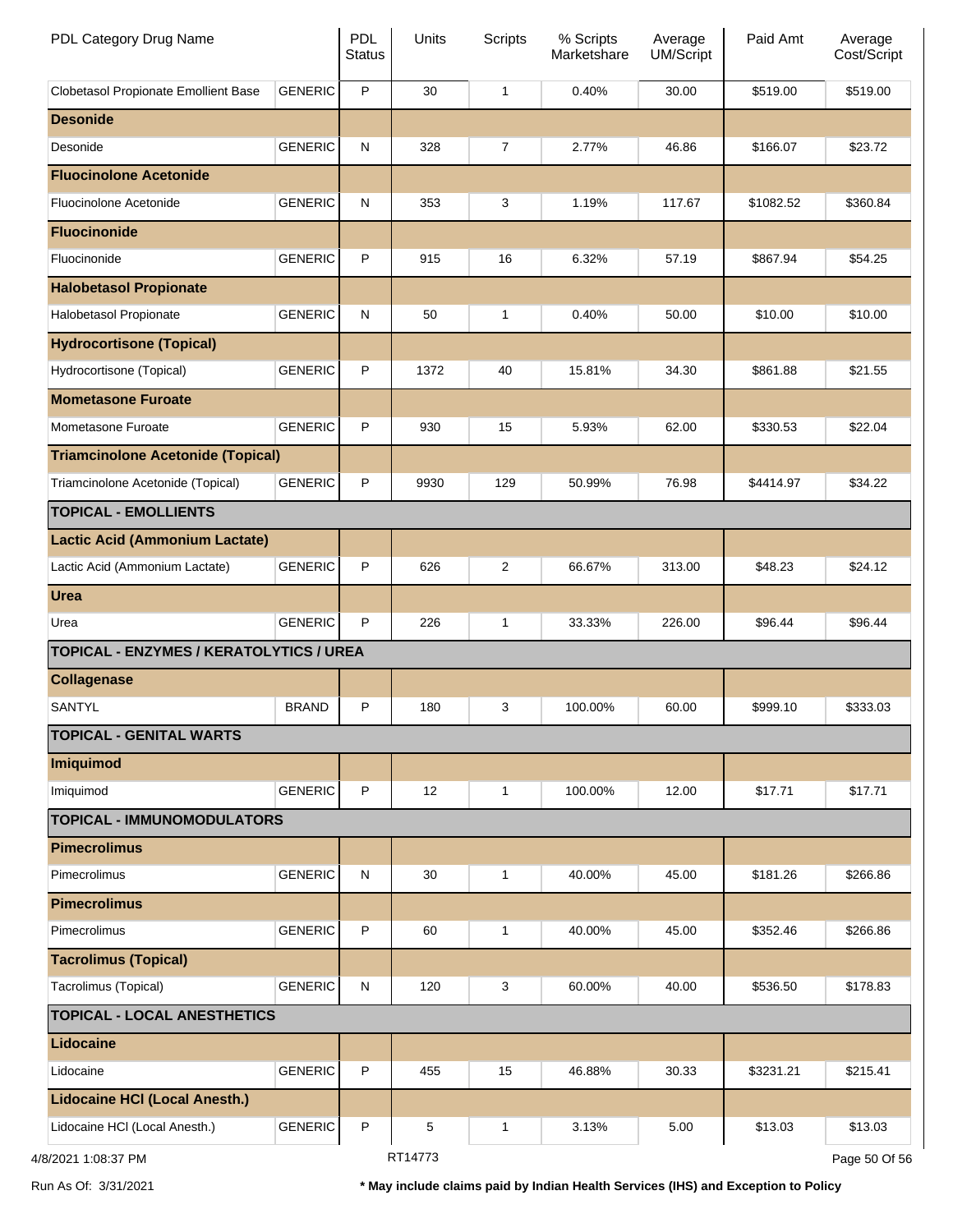| PDL Category Drug Name                        |                | <b>PDL</b><br><b>Status</b> | Units   | Scripts        | % Scripts<br>Marketshare | Average<br><b>UM/Script</b> | Paid Amt  | Average<br>Cost/Script |
|-----------------------------------------------|----------------|-----------------------------|---------|----------------|--------------------------|-----------------------------|-----------|------------------------|
| <b>Lidocaine-Prilocaine</b>                   |                |                             |         |                |                          |                             |           |                        |
| Lidocaine-Prilocaine                          | <b>GENERIC</b> | P                           | 480     | 16             | 50.00%                   | 30.00                       | \$144.09  | \$9.01                 |
| <b>TOPICAL - SCABICIDES AND PEDICULICIDES</b> |                |                             |         |                |                          |                             |           |                        |
| <b>Permethrin</b>                             |                |                             |         |                |                          |                             |           |                        |
| Permethrin                                    | <b>GENERIC</b> | P                           | 1612    | 21             | 65.63%                   | 76.76                       | \$1549.61 | \$73.79                |
| <b>Spinosad</b>                               |                |                             |         |                |                          |                             |           |                        |
| <b>NATROBA</b>                                | <b>BRAND</b>   | P                           | 1440    | 11             | 34.38%                   | 130.91                      | \$3312.02 | \$301.09               |
| <b>TOPICAL - TRETINOIDS</b>                   |                |                             |         |                |                          |                             |           |                        |
| <b>Tretinoin</b>                              |                |                             |         |                |                          |                             |           |                        |
| <b>RETIN-A</b>                                | <b>BRAND</b>   | P                           | 350     | 9              | 23.08%                   | 38.89                       | \$670.27  | \$74.47                |
| <b>Tretinoin</b>                              |                |                             |         |                |                          |                             |           |                        |
| Tretinoin                                     | <b>GENERIC</b> | $\mathsf{N}$                | 1100    | 30             | 76.92%                   | 36.67                       | \$610.67  | \$20.36                |
| <b>UREA CYCLE DISORDER - AGENTS</b>           |                |                             |         |                |                          |                             |           |                        |
| <b>Glycerol Phenylbutyrate</b>                |                |                             |         |                |                          |                             |           |                        |
| <b>RAVICTI</b>                                | <b>BRAND</b>   | $\mathsf{N}$                | 500     | 1              | 100.00%                  | 500.00                      | \$826.69  | \$826.69               |
| <b>UROLOGICAL - MISC.</b>                     |                |                             |         |                |                          |                             |           |                        |
| <b>Pentosan Polysulfate Sodium</b>            |                |                             |         |                |                          |                             |           |                        |
| <b>ELMIRON</b>                                | <b>BRAND</b>   | $\mathsf{N}$                | 270     | 3              | 4.23%                    | 90.00                       | \$2538.66 | \$846.22               |
| <b>Phenazopyridine HCI</b>                    |                |                             |         |                |                          |                             |           |                        |
| Phenazopyridine HCI                           | <b>GENERIC</b> | P                           | 143     | 12             | 16.90%                   | 11.92                       | \$137.60  | \$11.47                |
| <b>Potassium Citrate (Alkalinizer)</b>        |                |                             |         |                |                          |                             |           |                        |
| Potassium Citrate (Alkalinizer)               | <b>GENERIC</b> | P                           | 830     | 10             | 14.08%                   | 83.00                       | \$276.92  | \$27.69                |
| <b>Potassium Citrate-Citric Acid</b>          |                |                             |         |                |                          |                             |           |                        |
| Potassium Citrate-Citric Acid                 | <b>GENERIC</b> | P                           | 9184    | 12             | 16.90%                   | 765.33                      | \$337.93  | \$28.16                |
| <b>Sodium Chloride (GU Irrigant)</b>          |                |                             |         |                |                          |                             |           |                        |
| Sodium Chloride (GU Irrigant)                 | <b>GENERIC</b> | P                           | 484000  | 34             | 47.89%                   | 14235.29                    | \$1937.67 | \$56.99                |
| <b>VAGINAL - ANTI FUNGALS</b>                 |                |                             |         |                |                          |                             |           |                        |
| <b>Clotrimazole Vaginal</b>                   |                |                             |         |                |                          |                             |           |                        |
| Clotrimazole Vaginal                          | <b>GENERIC</b> | P                           | 322     | 8              | 47.06%                   | 40.25                       | \$1070.50 | \$133.81               |
| <b>Miconazole Nitrate Vaginal</b>             |                |                             |         |                |                          |                             |           |                        |
| Miconazole Nitrate Vaginal                    | <b>GENERIC</b> | P                           | 90      | 2              | 11.76%                   | 45.00                       | \$29.05   | \$14.53                |
| <b>Terconazole Vaginal</b>                    |                |                             |         |                |                          |                             |           |                        |
| Terconazole Vaginal                           | <b>GENERIC</b> | P                           | 265     | $\overline{7}$ | 41.18%                   | 37.86                       | \$218.46  | \$31.21                |
| <b>VAGINAL - ANTIBACTERIALS</b>               |                |                             |         |                |                          |                             |           |                        |
| <b>Clindamycin Phosphate Vaginal</b>          |                |                             |         |                |                          |                             |           |                        |
| Clindamycin Phosphate Vaginal                 | <b>GENERIC</b> | P                           | 200     | 5              | 20.00%                   | 40.00                       | \$367.90  | \$73.58                |
| <b>Metronidazole Vaginal</b>                  |                |                             |         |                |                          |                             |           |                        |
| Metronidazole Vaginal                         | <b>GENERIC</b> | P                           | 1400    | 20             | 80.00%                   | 70.00                       | \$3182.15 | \$159.11               |
| 3/2021 1:08:37 PM                             |                |                             | RT14773 |                |                          |                             |           | Page 51 Of 56          |

4/8/2021 1:08:37 PM

Run As Of: 3/31/2021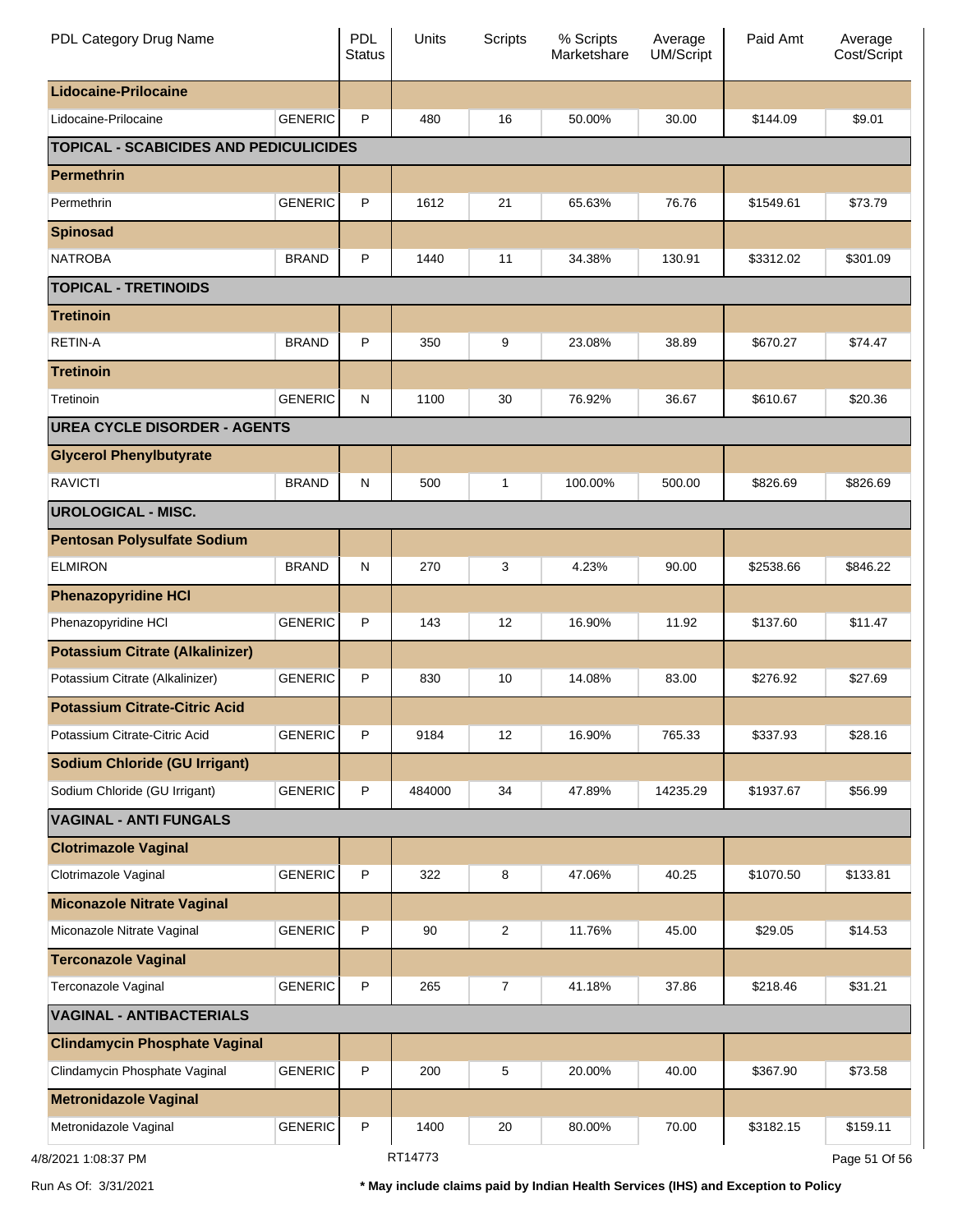| PDL Category Drug Name                         |                | PDL<br><b>Status</b> | Units        | Scripts                 | % Scripts<br>Marketshare | Average<br><b>UM/Script</b> | Paid Amt  | Average<br>Cost/Script |
|------------------------------------------------|----------------|----------------------|--------------|-------------------------|--------------------------|-----------------------------|-----------|------------------------|
| <b>VAGINAL - ESTROGENS</b>                     |                |                      |              |                         |                          |                             |           |                        |
| <b>Estradiol Vaginal</b>                       |                |                      |              |                         |                          |                             |           |                        |
| <b>Estradiol Vaginal</b>                       | <b>GENERIC</b> | N                    | 42           | $\mathbf{1}$            | 16.67%                   | 42.00                       | \$25.00   | \$25.00                |
| <b>Estrogens, Conjugated Vaginal</b>           |                |                      |              |                         |                          |                             |           |                        |
| <b>PREMARIN</b>                                | <b>BRAND</b>   | P                    | 150          | 5                       | 83.33%                   | 30.00                       | \$1784.70 | \$356.94               |
| <b>VASOPRESSINS</b>                            |                |                      |              |                         |                          |                             |           |                        |
| <b>Desmopressin Acetate</b>                    |                |                      |              |                         |                          |                             |           |                        |
| Desmopressin Acetate                           | <b>GENERIC</b> | P                    | 3258         | 48                      | 94.12%                   | 67.88                       | \$1232.43 | \$25.68                |
| <b>Desmopressin Acetate Spray</b>              |                |                      |              |                         |                          |                             |           |                        |
| Desmopressin Acetate Spray                     | <b>GENERIC</b> | P                    | 5            | 1                       | 1.96%                    | 5.00                        | \$8.28    | \$8.28                 |
| <b>Desmopressin Acetate Spray Refrigerated</b> |                |                      |              |                         |                          |                             |           |                        |
| Desmopressin Acetate Spray<br>Refrigerated     | <b>GENERIC</b> | P                    | 70           | 2                       | 3.92%                    | 35.00                       | \$10.00   | \$5.00                 |
| <b>VITAMINS</b>                                |                |                      |              |                         |                          |                             |           |                        |
| <b>Ascorbic Acid</b>                           |                |                      |              |                         |                          |                             |           |                        |
| Ascorbic Acid                                  | <b>GENERIC</b> | P                    | 200          | $\overline{2}$          | 1.03%                    | 100.00                      | \$1038.00 | \$519.00               |
| <b>Cholecalciferol</b>                         |                |                      |              |                         |                          |                             |           |                        |
| Cholecalciferol                                | <b>GENERIC</b> | N                    | 322          | 16                      | 23.08%                   | 80.04                       | \$169.67  | \$167.06               |
| <b>Cholecalciferol</b>                         |                |                      |              |                         |                          |                             |           |                        |
| Cholecalciferol                                | <b>GENERIC</b> | P                    | 3280         | 29                      | 23.08%                   | 80.04                       | \$7347.81 | \$167.06               |
| <b>Cholecalciferol</b>                         |                |                      |              |                         |                          |                             |           |                        |
| D-VI-SOL                                       | <b>BRAND</b>   | P                    | 115          | 2                       | 1.03%                    | 57.50                       | \$27.48   | \$13.74                |
| Cyanocobalamin                                 |                |                      |              |                         |                          |                             |           |                        |
| Cyanocobalamin                                 | <b>GENERIC</b> | P                    | 2            | 2                       | 1.03%                    | 1.00                        | \$24.82   | \$12.41                |
| <b>Ergocalciferol</b>                          |                |                      |              |                         |                          |                             |           |                        |
| Ergocalciferol                                 | <b>GENERIC</b> | P                    | 60           | $\mathbf{1}$            | 24.10%                   | 7.15                        | \$32.89   | \$143.16               |
| <b>Ergocalciferol</b>                          |                |                      |              |                         |                          |                             |           |                        |
| Ergocalciferol                                 | <b>GENERIC</b> | $\mathsf{N}$         | 276          | 46                      | 24.10%                   | 7.15                        | \$6695.70 | \$143.16               |
| <b>Folic Acid</b>                              |                |                      |              |                         |                          |                             |           |                        |
| <b>Folic Acid</b>                              | <b>GENERIC</b> | P                    | 3940         | 90                      | 46.15%                   | 43.78                       | \$748.95  | \$8.32                 |
| <b>Pyridoxine HCI</b>                          |                |                      |              |                         |                          |                             |           |                        |
| Pyridoxine HCI                                 | <b>GENERIC</b> | P                    | 60           | $\overline{\mathbf{c}}$ | 1.54%                    | 50.00                       | \$4.42    | \$174.47               |
| <b>Pyridoxine HCI</b>                          |                |                      |              |                         |                          |                             |           |                        |
| Pyridoxine HCI                                 | <b>GENERIC</b> | N                    | 90           | $\mathbf{1}$            | 1.54%                    | 50.00                       | \$519.00  | \$174.47               |
| <b>Thiamine HCI</b>                            |                |                      |              |                         |                          |                             |           |                        |
| Thiamine HCI                                   | <b>GENERIC</b> | P                    | $\mathbf{1}$ | 1                       | 0.51%                    | 1.00                        | \$479.00  | \$479.00               |
| <b>Vitamin E</b>                               |                |                      |              |                         |                          |                             |           |                        |
| Vitamin E                                      | <b>GENERIC</b> | N                    | 120          | 3                       | 1.54%                    | 40.00                       | \$543.73  | \$181.24               |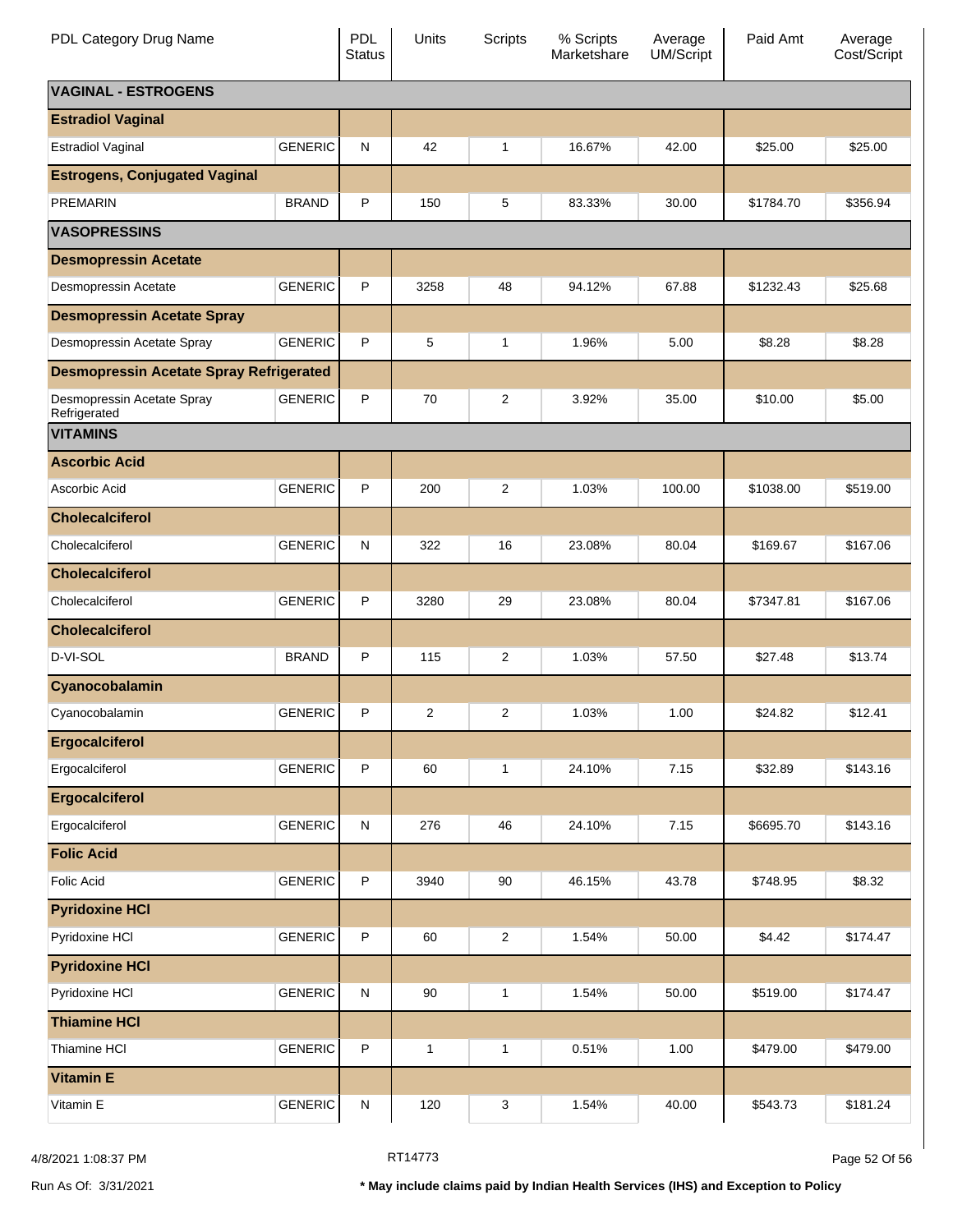| PDL Category Drug Name                                       |                | <b>PDL</b><br><b>Status</b> | Units | Scripts        | % Scripts<br>Marketshare | Average<br><b>UM/Script</b> | Paid Amt | Average<br>Cost/Script |
|--------------------------------------------------------------|----------------|-----------------------------|-------|----------------|--------------------------|-----------------------------|----------|------------------------|
| <b>VITAMINS - MISC.</b>                                      |                |                             |       |                |                          |                             |          |                        |
| <b>B-Complex w/ C &amp; Folic Acid</b>                       |                |                             |       |                |                          |                             |          |                        |
| B-Complex w/ C & Folic Acid                                  | <b>GENERIC</b> | P                           | 30    | 1              | 0.77%                    | 30.00                       | \$479.00 | \$479.00               |
| <b>Multiple Vitamin</b>                                      |                |                             |       |                |                          |                             |          |                        |
| <b>THERA</b>                                                 | <b>BRAND</b>   | N                           | 30    | 1              | 0.77%                    | 30.00                       | \$3.73   | \$3.73                 |
| <b>Multiple Vitamins w/ Iron</b>                             |                |                             |       |                |                          |                             |          |                        |
| TAB-A-VITE MULTIVITAMIN/I                                    | <b>BRAND</b>   | N                           | 30    | 1              | 0.77%                    | 30.00                       | \$479.00 | \$479.00               |
| <b>Multiple Vitamins w/ Minerals</b>                         |                |                             |       |                |                          |                             |          |                        |
| <b>DEKAS PLUS</b>                                            | <b>BRAND</b>   | P                           | 476   | 8              | 6.15%                    | 59.50                       | \$288.20 | \$36.03                |
| <b>Pediatric Multiple Vitamin w/ Minerals</b>                |                |                             |       |                |                          |                             |          |                        |
| <b>DEKAS PLUS</b>                                            | <b>BRAND</b>   | P                           | 90    | 2              | 1.54%                    | 45.00                       | \$51.09  | \$25.55                |
| <b>Pediatric Multiple Vitamins</b>                           |                |                             |       |                |                          |                             |          |                        |
| POLY-VI-SOL                                                  | <b>BRAND</b>   | N                           | 100   | 2              | 1.54%                    | 50.00                       | \$25.33  | \$12.67                |
| <b>Pediatric Multiple Vitamins w/ Iron</b>                   |                |                             |       |                |                          |                             |          |                        |
| Pediatric Multiple Vitamins w/ Iron                          | <b>GENERIC</b> | N                           | 90    | 3              | 2.31%                    | 30.00                       | \$10.66  | \$3.55                 |
| <b>Pediatric Multiple Vitamins w/ Iron</b>                   |                |                             |       |                |                          |                             |          |                        |
| POLY-VI-SOL/IRON                                             | <b>BRAND</b>   | P                           | 150   | 3              | 2.31%                    | 50.00                       | \$51.01  | \$17.00                |
| <b>Pediatric Vitamins ADC</b>                                |                |                             |       |                |                          |                             |          |                        |
| TRI-VI-SOL A/C/D                                             | <b>BRAND</b>   | P                           | 150   | 3              | 2.31%                    | 50.00                       | \$49.59  | \$16.53                |
| <b>Prenatal Vit w/ Ferrous Fumarate-Folic</b><br><b>Acid</b> |                |                             |       |                |                          |                             |          |                        |
| <b>COMPLETENATE</b>                                          | <b>BRAND</b>   | P                           | 90    | 1              | 0.77%                    | 90.00                       | \$59.80  | \$59.80                |
| <b>Prenatal Vit w/ Ferrous Fumarate-Folic</b><br><b>Acid</b> |                |                             |       |                |                          |                             |          |                        |
| NIVA-PLUS                                                    | <b>BRAND</b>   | P                           | 120   | $\overline{2}$ | 1.54%                    | 60.00                       | \$75.55  | \$37.78                |
| <b>Prenatal Vit w/ Ferrous Fumarate-Folic</b><br><b>Acid</b> |                |                             |       |                |                          |                             |          |                        |
| PRENATAL                                                     | <b>BRAND</b>   | P                           | 3175  | 73             | 56.15%                   | 43.49                       | \$954.58 | \$13.08                |
| <b>Prenatal Vit w/ Ferrous Fumarate-Folic</b><br><b>Acid</b> |                |                             |       |                |                          |                             |          |                        |
| PRENATAL VITAMINS PLUS LO                                    | <b>BRAND</b>   | P                           | 30    | $\mathbf{1}$   | 0.77%                    | 30.00                       | \$12.11  | \$12.11                |
| <b>Prenatal Vit w/ Ferrous Fumarate-Folic</b><br><b>Acid</b> |                |                             |       |                |                          |                             |          |                        |
| <b>PREPLUS</b>                                               | <b>BRAND</b>   | P                           | 520   | 10             | 7.69%                    | 52.00                       | \$208.22 | \$20.82                |
| <b>Prenatal Vit w/ Ferrous Fumarate-Folic</b><br><b>Acid</b> |                |                             |       |                |                          |                             |          |                        |
| <b>PRETAB</b>                                                | <b>BRAND</b>   | P                           | 60    | 2              | 1.54%                    | 30.00                       | \$30.78  | \$15.39                |
| <b>Prenatal Vit w/ Ferrous Fumarate-Folic</b><br><b>Acid</b> |                |                             |       |                |                          |                             |          |                        |
| SE-NATAL 19                                                  | <b>BRAND</b>   | P                           | 30    | 1              | 0.77%                    | 30.00                       | \$27.56  | \$27.56                |
| <b>Prenatal Vit w/ Ferrous Fumarate-Folic</b><br><b>Acid</b> |                |                             |       |                |                          |                             |          |                        |
| <b>TRINATAL RX 1</b>                                         | <b>BRAND</b>   | P                           | 180   | 6              | 4.62%                    | 30.00                       | \$67.89  | \$11.32                |

4/8/2021 1:08:37 PM Page 53 Of 56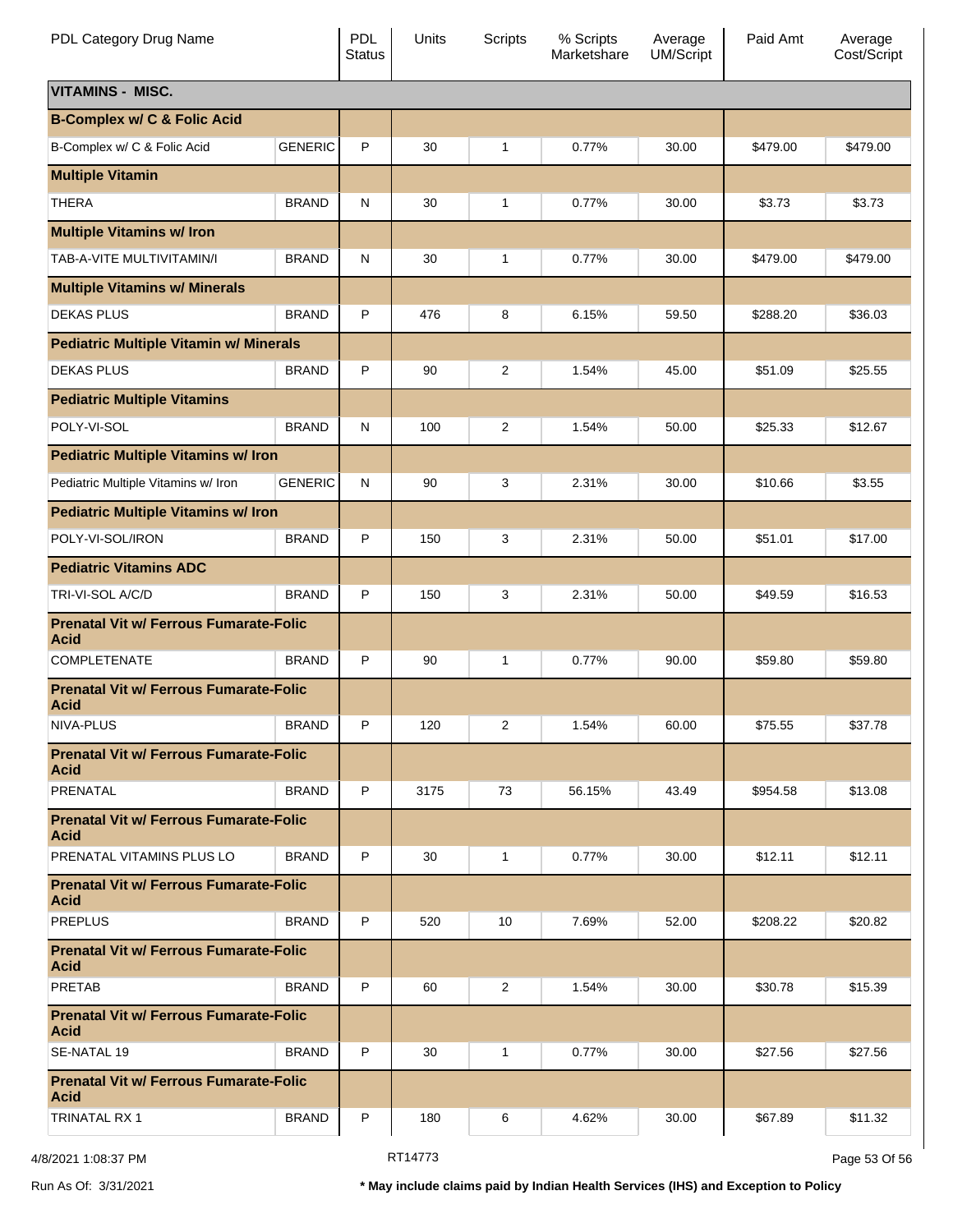| PDL Category Drug Name                                        |                | <b>PDL</b><br><b>Status</b> | Units | Scripts        | % Scripts<br>Marketshare | Average<br><b>UM/Script</b> | Paid Amt   | Average<br>Cost/Script |
|---------------------------------------------------------------|----------------|-----------------------------|-------|----------------|--------------------------|-----------------------------|------------|------------------------|
| <b>Prenatal Vit w/ Ferrous Fumarate-Folic</b><br><b>Acid</b>  |                |                             |       |                |                          |                             |            |                        |
| <b>WESTAB PLUS</b>                                            | <b>BRAND</b>   | P                           | 390   | 5              | 3.85%                    | 78.00                       | \$79.60    | \$15.92                |
| <b>Prenatal Vit w/ Iron Carbonyl-Folic Acid</b>               |                |                             |       |                |                          |                             |            |                        |
| PNV TABS 29-1                                                 | <b>BRAND</b>   | P                           | 120   | 4              | 3.08%                    | 30.00                       | \$58.97    | \$14.74                |
| <b>Prenatal Vit w/ Iron Carbonyl-Folic Acid</b>               |                |                             |       |                |                          |                             |            |                        |
| THRIVITE RX                                                   | <b>BRAND</b>   | P                           | 90    | 1              | 0.77%                    | 90.00                       | \$50.06    | \$50.06                |
| <b>ANTINEOPLASTICS - ANTIESTROGENS</b>                        |                |                             |       |                |                          |                             |            |                        |
| <b>Tamoxifen Citrate</b>                                      |                |                             |       |                |                          |                             |            |                        |
| <b>Tamoxifen Citrate</b>                                      | <b>GENERIC</b> | $\mathsf{R}$                | 240   | 8              | 100.00%                  | 30.00                       | \$172.00   | \$21.50                |
| <b>ANTINEOPLASTICS - ANTIMETABOLITES</b>                      |                |                             |       |                |                          |                             |            |                        |
| <b>Mercaptopurine</b>                                         |                |                             |       |                |                          |                             |            |                        |
| Mercaptopurine                                                | <b>GENERIC</b> | P                           | 56    | $\overline{2}$ | 5.88%                    | 28.00                       | \$26.44    | \$13.22                |
| <b>Methotrexate Sodium</b>                                    |                |                             |       |                |                          |                             |            |                        |
| Methotrexate Sodium                                           | <b>GENERIC</b> | P                           | 832   | 32             | 94.12%                   | 26.00                       | \$1026.35  | \$32.07                |
| <b>ANTINEOPLASTICS - AROMATASE INHIBITORS</b>                 |                |                             |       |                |                          |                             |            |                        |
| <b>Anastrozole</b>                                            |                |                             |       |                |                          |                             |            |                        |
| Anastrozole                                                   | <b>GENERIC</b> | R.                          | 42    | 4              | 40.00%                   | 10.50                       | \$44.98    | \$11.25                |
| Letrozole                                                     |                |                             |       |                |                          |                             |            |                        |
| Letrozole                                                     | <b>GENERIC</b> | P                           | 130   | 6              | 60.00%                   | 21.67                       | \$55.92    | \$9.32                 |
| <b>ANTINEOPLASTICS - FOLIC ACID ANTAGONISTS RESCUE AGENTS</b> |                |                             |       |                |                          |                             |            |                        |
| <b>Leucovorin Calcium</b>                                     |                |                             |       |                |                          |                             |            |                        |
| Leucovorin Calcium                                            | <b>GENERIC</b> | R.                          | 964   | 3              | 100.00%                  | 321.33                      | \$312.89   | \$104.30               |
| <b>ANTINEOPLASTICS - NITROGEN MUSTARDS</b>                    |                |                             |       |                |                          |                             |            |                        |
| Cyclophosphamide                                              |                |                             |       |                |                          |                             |            |                        |
| Cyclophosphamide                                              | <b>GENERIC</b> | <b>NR</b>                   | 60    | 1              | 100.00%                  | 60.00                       | \$334.92   | \$334.92               |
| <b>ANTINEOPLASTICS - PROGESTINS</b>                           |                |                             |       |                |                          |                             |            |                        |
| <b>Megestrol Acetate</b>                                      |                |                             |       |                |                          |                             |            |                        |
| Megestrol Acetate                                             | <b>GENERIC</b> | $\mathsf{R}$                | 317   | $\overline{7}$ | 100.00%                  | 45.29                       | \$113.21   | \$16.17                |
| <b>ANTINEOPLASTICS - PROTEIN-TYROSINE KINASE INHIBITORS</b>   |                |                             |       |                |                          |                             |            |                        |
| <b>Everolimus</b>                                             |                |                             |       |                |                          |                             |            |                        |
| <b>AFINITOR</b>                                               | <b>BRAND</b>   | $\sf P$                     | 406   | 11             | 52.38%                   | 36.91                       | \$10028.88 | \$911.72               |
| <b>Imatinib Mesylate</b>                                      |                |                             |       |                |                          |                             |            |                        |
| Imatinib Mesylate                                             | <b>GENERIC</b> | P                           | 178   | 6              | 28.57%                   | 29.67                       | \$979.58   | \$163.26               |
| <b>Sunitinib Malate</b>                                       |                |                             |       |                |                          |                             |            |                        |
| <b>SUTENT</b>                                                 | <b>BRAND</b>   | $\mathsf{R}$                | 56    | 4              | 19.05%                   | 14.00                       | \$33992.24 | \$8498.06              |
| <b>ANTIRETROVIRAL COMBINATIONS</b>                            |                |                             |       |                |                          |                             |            |                        |
| <b>Abacavir Sulfate-Lamivudine</b>                            |                |                             |       |                |                          |                             |            |                        |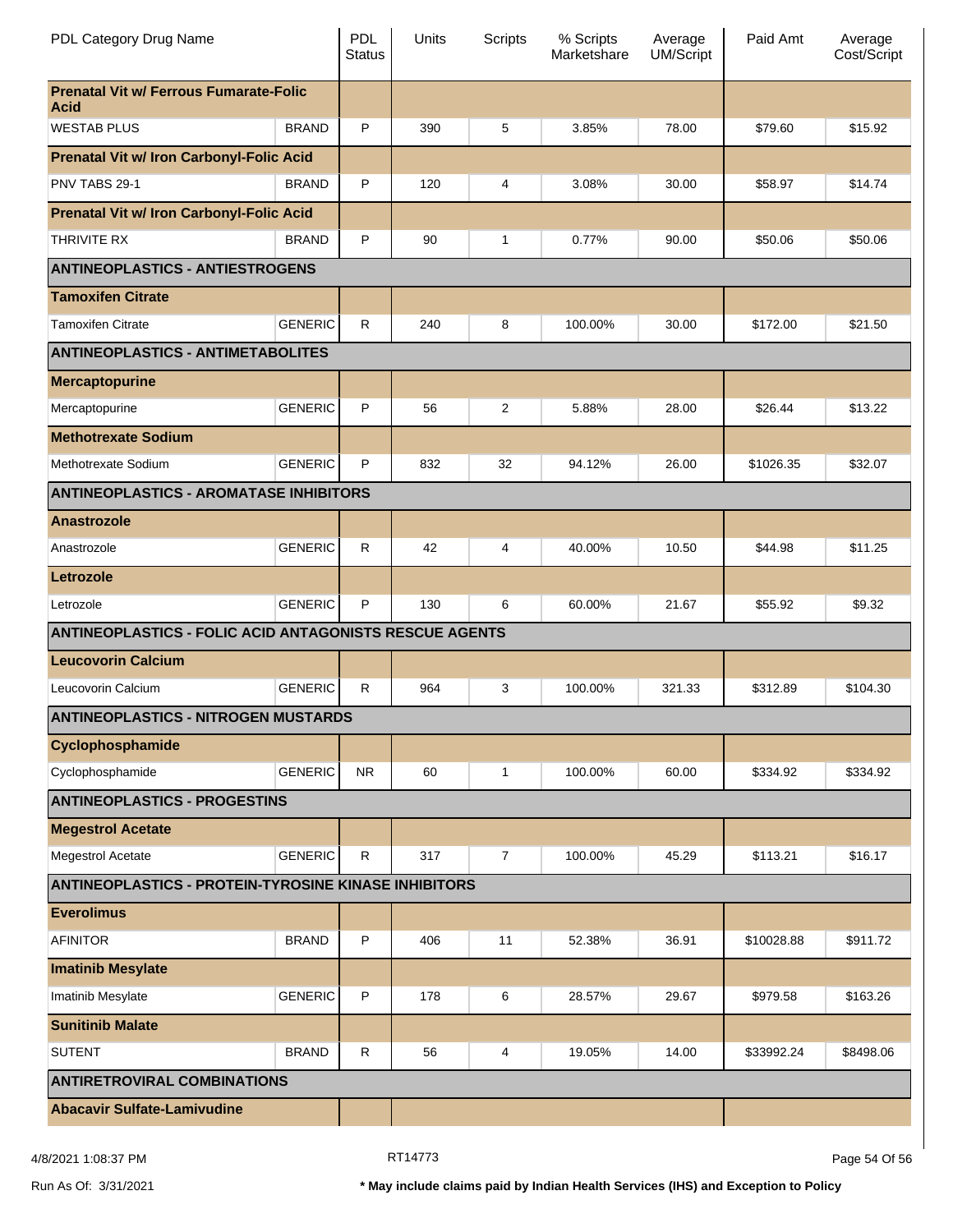| PDL Category Drug Name                                                    |                | PDL<br><b>Status</b> | Units     | <b>Scripts</b> | % Scripts<br>Marketshare | Average<br>UM/Script | Paid Amt       | Average<br>Cost/Script |
|---------------------------------------------------------------------------|----------------|----------------------|-----------|----------------|--------------------------|----------------------|----------------|------------------------|
| Abacavir Sulfate-Lamivudine                                               | <b>GENERIC</b> | P                    | 30        | $\mathbf{1}$   | 3.13%                    | 30.00                | \$79.35        | \$79.35                |
| <b>Bictegravir-Emtricitabine-Tenofovir</b><br><b>Alafenamide Fumarate</b> |                |                      |           |                |                          |                      |                |                        |
| <b>BIKTARVY</b>                                                           | <b>BRAND</b>   | P                    | 330       | 11             | 34.38%                   | 30.00                | \$29571.53     | \$2688.32              |
| Elvitegravir-Cobicistat-Emtricitabine-<br><b>Tenofovir Alafenamide</b>    |                |                      |           |                |                          |                      |                |                        |
| <b>GENVOYA</b>                                                            | <b>BRAND</b>   | P                    | 180       | 6              | 18.75%                   | 30.00                | \$20035.74     | \$3339.29              |
| <b>Emtricitabine-Rilpivirine-Tenofovir</b><br><b>Alafenamide Fumarate</b> |                |                      |           |                |                          |                      |                |                        |
| <b>ODEFSEY</b>                                                            | <b>BRAND</b>   | P                    | 150       | 5              | 15.63%                   | 30.00                | \$12834.39     | \$2566.88              |
| <b>Emtricitabine-Tenofovir Alafenamide</b><br><b>Fumarate</b>             |                |                      |           |                |                          |                      |                |                        |
| <b>DESCOVY</b>                                                            | <b>BRAND</b>   | P                    | 30        | $\mathbf{1}$   | 3.13%                    | 30.00                | \$547.24       | \$547.24               |
| <b>Emtricitabine-Tenofovir Disoproxil</b><br><b>Fumarate</b>              |                |                      |           |                |                          |                      |                |                        |
| <b>TRUVADA</b>                                                            | <b>BRAND</b>   | P                    | 240       | 8              | 25.00%                   | 30.00                | \$10350.78     | \$1293.85              |
| <b>ANTIRETROVIRALS - INTEGRASE INHIBITORS</b>                             |                |                      |           |                |                          |                      |                |                        |
| <b>Dolutegravir Sodium</b>                                                |                |                      |           |                |                          |                      |                |                        |
| <b>TIVICAY</b>                                                            | <b>BRAND</b>   | P                    | 90        | 3              | 100.00%                  | 30.00                | \$5546.66      | \$1848.89              |
| <b>ANTIRETROVIRALS - PROTEASE INHIBITORS</b>                              |                |                      |           |                |                          |                      |                |                        |
| <b>Darunavir-Cobicistat</b>                                               |                |                      |           |                |                          |                      |                |                        |
| <b>PREZCOBIX</b>                                                          | <b>BRAND</b>   | P                    | 120       | 4              | 80.00%                   | 30.00                | \$7331.92      | \$1832.98              |
| <b>Lopinavir-Ritonavir</b>                                                |                |                      |           |                |                          |                      |                |                        |
| <b>KALETRA</b>                                                            | <b>BRAND</b>   | N <sub>R</sub>       | 120       | $\mathbf{1}$   | 20.00%                   | 120.00               | \$1033.22      | \$1033.22              |
| <b>ANTIRETROVIRALS - RTI-NON-NUCLEOSIDE ANALOGUES</b>                     |                |                      |           |                |                          |                      |                |                        |
| <b>Rilpivirine HCI</b>                                                    |                |                      |           |                |                          |                      |                |                        |
| <b>EDURANT</b>                                                            | <b>BRAND</b>   | P                    | 90        | 3              | 100.00%                  | 30.00                | \$3630.96      | \$1210.32              |
| Iowa PDL Totals:                                                          |                |                      | 3,137,745 | 33,912         |                          | 92.53                | \$3,026,298.58 | \$89.24                |

Owner: Erin Halverson

Creation Date: 09/18/2013

Author: Derek MacArthur

Report Description: This report discloses the percentage of total prescriptions that are dispensed by different Iowa drugs.